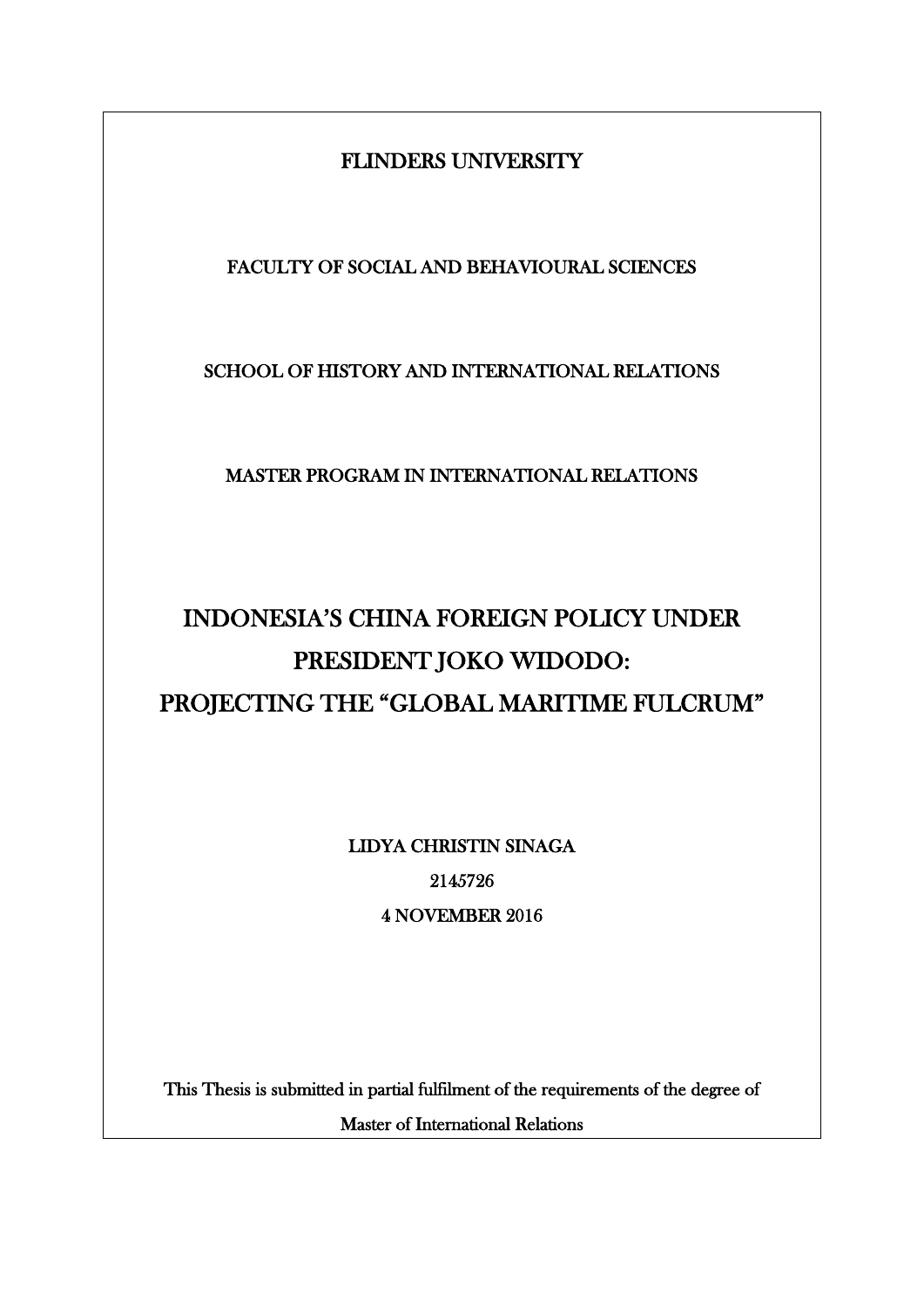# **TABLE OF CONTENTS**

| Chapter 2. Indonesia-China Relations in the era of Joko Widodo: Economic Matters and |  |
|--------------------------------------------------------------------------------------|--|
|                                                                                      |  |
|                                                                                      |  |
|                                                                                      |  |
|                                                                                      |  |
|                                                                                      |  |
| <b>Chapter 3.</b> Indonesia and China in the Natuna Sea: A Challenge for the GMF 58  |  |
|                                                                                      |  |
|                                                                                      |  |
|                                                                                      |  |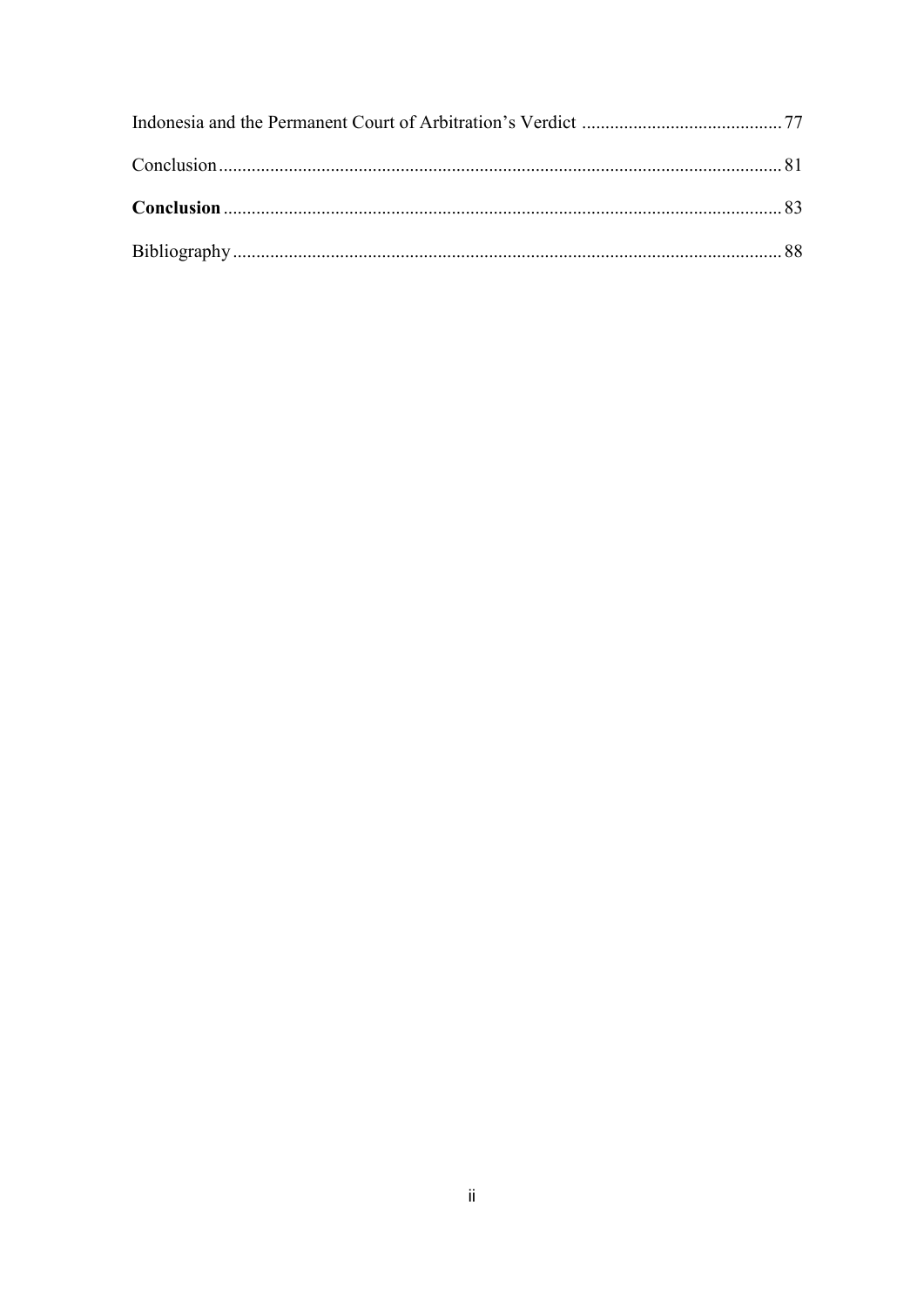### **LIST OF FIGURES**

### **LIST OF TABLES**

| Table 3 Realisation of Foreign Investment Based on Countries January-June 201652 |  |
|----------------------------------------------------------------------------------|--|
|                                                                                  |  |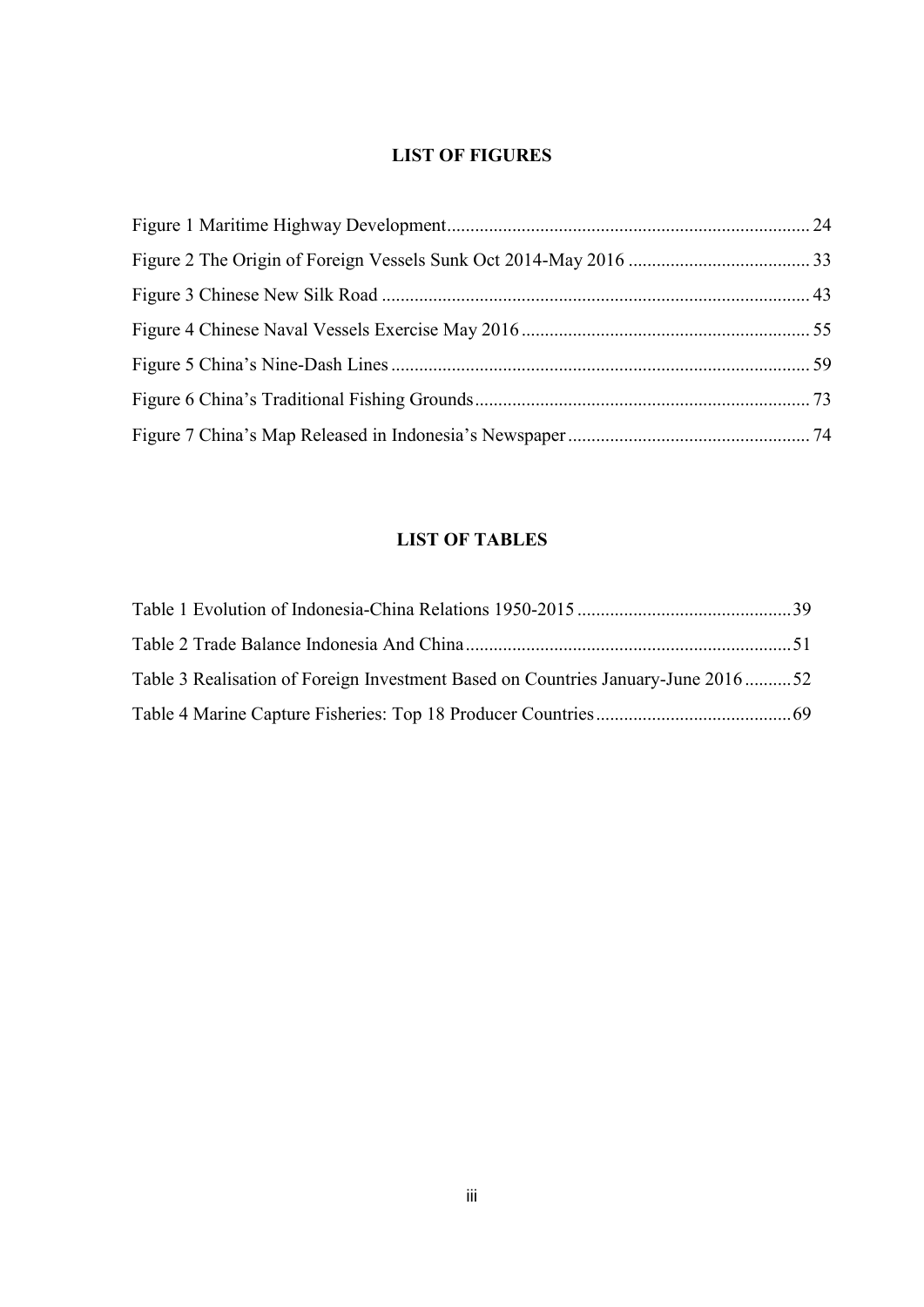# **LIST OF ACRONYMS**

| <b>AIIB</b>        | Asian Infrastructure and Investment Bank        |
|--------------------|-------------------------------------------------|
| <b>AMM</b>         | <b>ASEAN Ministerial Meeting</b>                |
| <b>APEC</b>        | Asia Pacific Economic Cooperation               |
| <b>ASEAN</b>       | <b>Association of Southeast Asia Nations</b>    |
| <b>CCP</b>         | <b>Chinese Communist Party</b>                  |
| CoC                | Code of Conduct                                 |
| EAS                | East Asia Summit                                |
| <b>EEZ</b>         | Economic Exclusive Zone                         |
| <b>FDI</b>         | Foreign Direct Investment                       |
| <b>GDP</b>         | <b>Gross Domestic Product</b>                   |
| <b>HSR</b>         | High Speed Railway                              |
| <b>GMF</b>         | Global Maritime Fulcrum                         |
| <b>IUU FISHING</b> | <b>Illegal Undocumented Unreported Fishing</b>  |
| MoU                | Memorandum of Understanding                     |
| <b>MSR</b>         | Maritime Silk Road                              |
| <b>ODA</b>         | <b>Official Development Assistance</b>          |
| <b>PCA</b>         | <b>Permanent Court Arbitration</b>              |
| <b>PLA</b>         | People's Liberation Army                        |
| <b>SLOC</b>        | Sea Lanes of Communication                      |
| <b>SOE</b>         | <b>State-Owned Enterprises</b>                  |
| <b>UNCLOS</b>      | United Nations Convention on the Law of the Sea |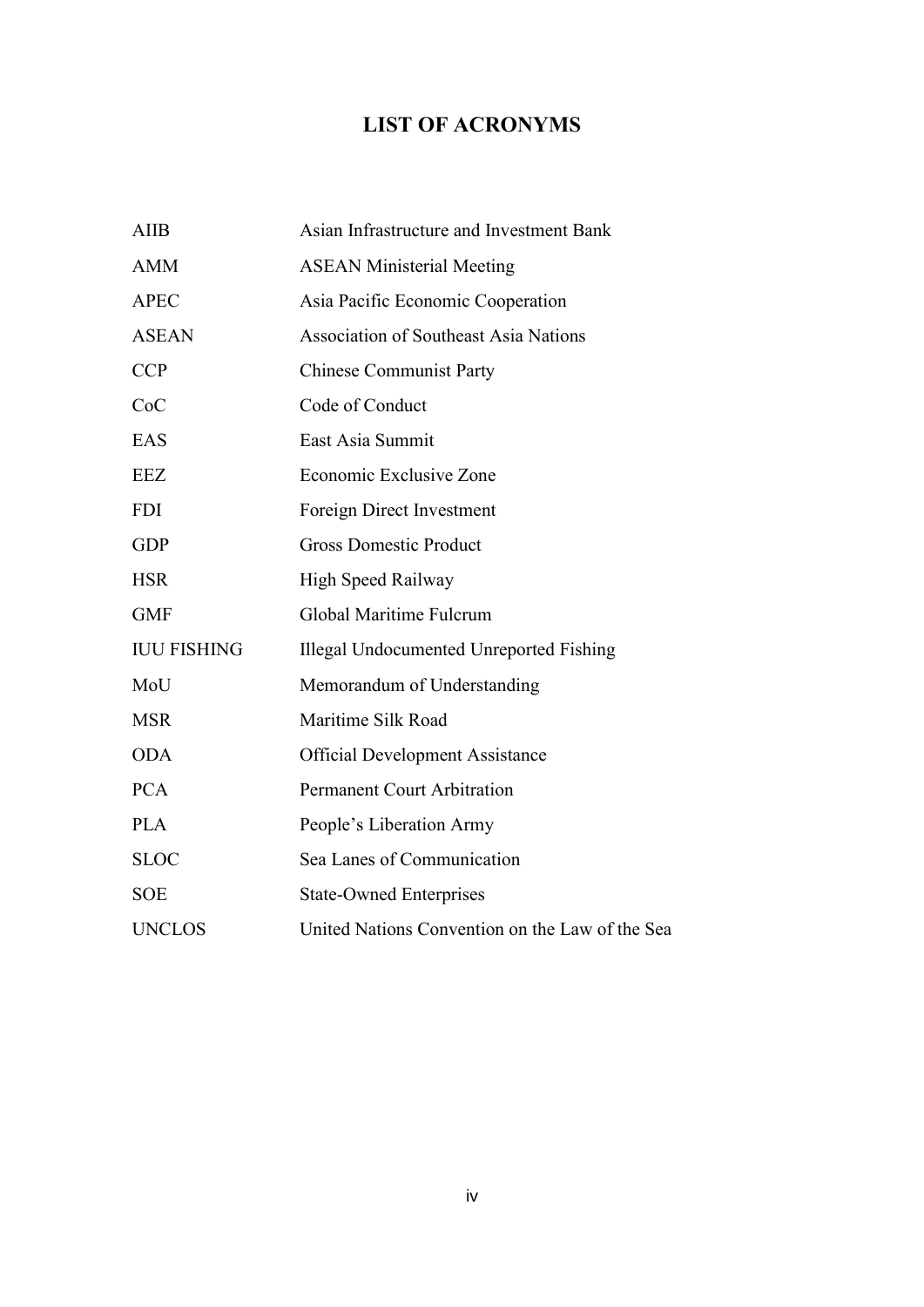### **ABSTRACT**

*This thesis examines the implications of the vision of a "Global Maritime Fulcrum" (GMF) for Indonesia's China foreign policy under President Joko Widodo. Domestic political considerations explain how Widodo uses nationalism as a source of*  legitimacy by reviving the old value of the nation as an archipelagic country. *Consequently, his domestic reform agenda focusses on protection of state sovereignty and an emphasis on archipelagic maritime agenda. President Widodo's foreign policy on the GMF is a function of the two features of his domestic reform agenda. In practice, economic performance is the main source of regime legitimacy. The economic-related agenda of GMF remains the most salient foreign policy goal of the GMF. However, China presents both opportunities and challenges for the GMF vision. While China appears as the source of foreign investment to fund President Widodo's infrastructure agenda, it challenges Widodo's commitment to protect Indonesian territorial integrity and sovereignty over its Exclusive Economic Zone. By adopting a "regime legitimation" approach, as defined by Cheng-Chwee, this thesis examines Indonesia's China foreign policy through two important developments in Indonesia-China relations; infrastructure projects and the Natuna Sea. This thesis argues that Indonesia's China foreign policy under President Widodo tends to be ambivalent: maintaining economic pragmatism and downplaying any security issues.*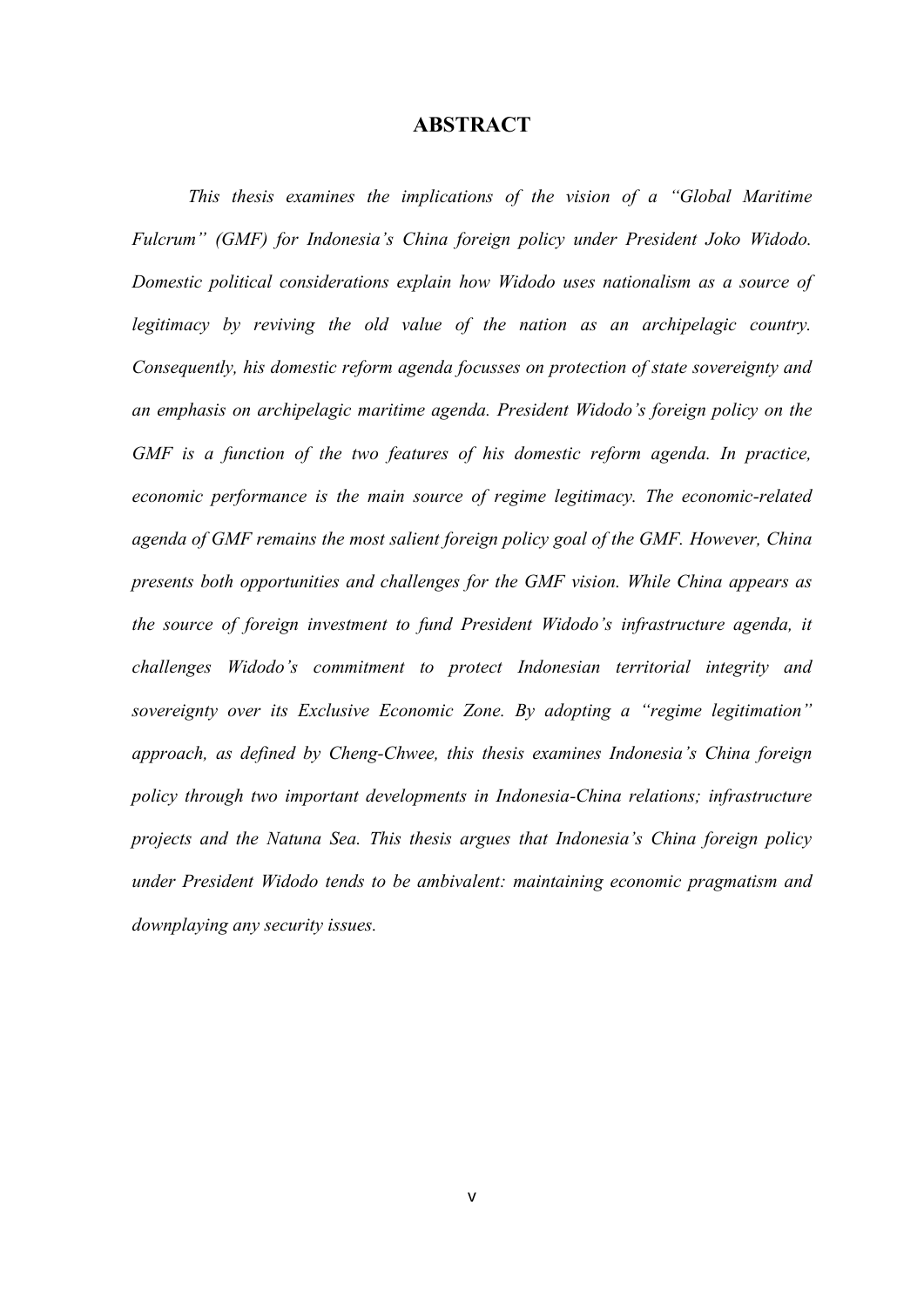# **DECLARATION OF ORIGINAL WORK**

I certify that this thesis does not incorporate without acknowledgement any material previously submitted for a degree in any university; and that to the best of my knowledge and believe it does not contain any material previously published or written by another person except where due reference is made in the text.

………………………………………..

Lidya Christin Sinaga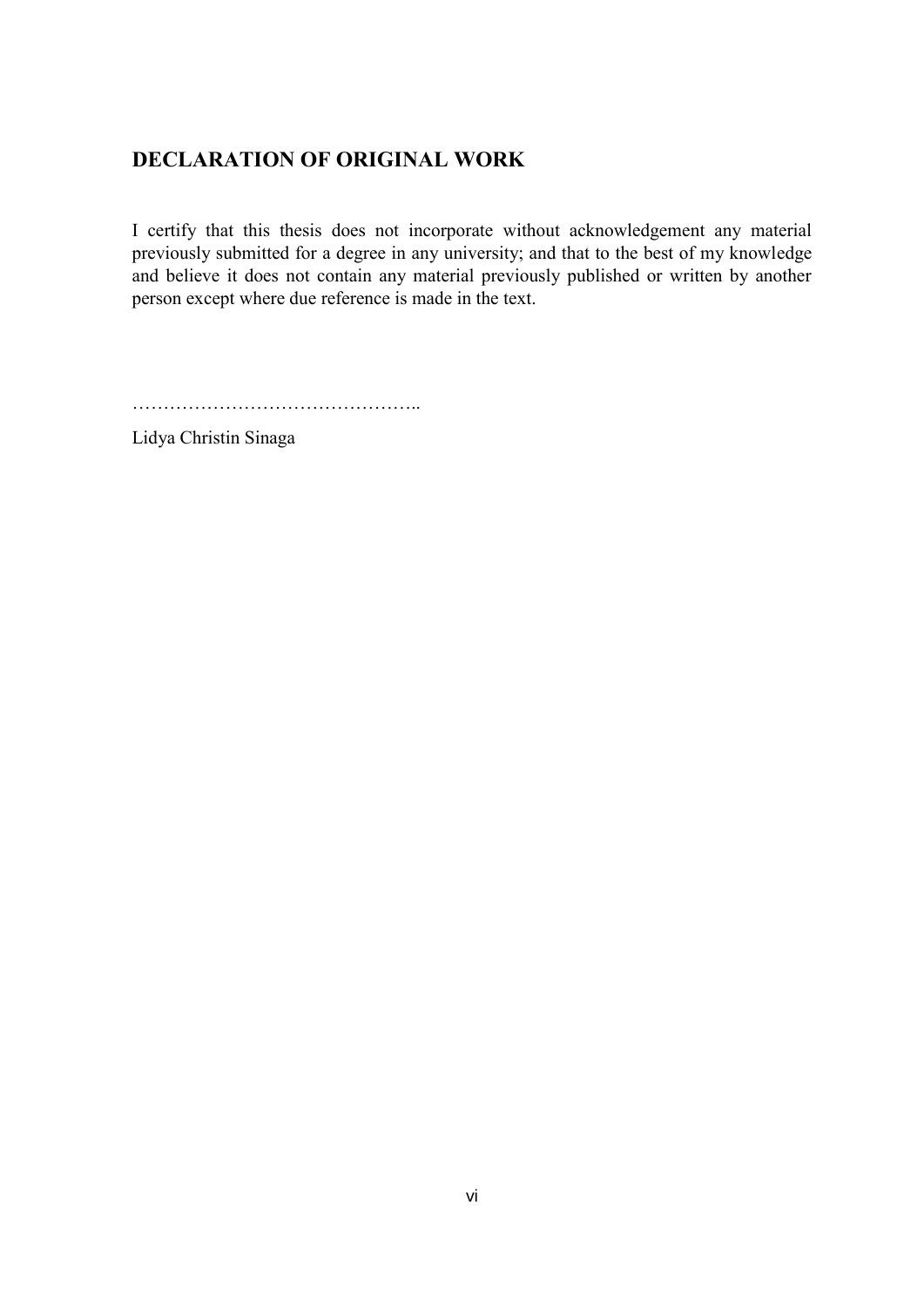### **ACKNOWLEDGEMENTS**

I would like to express my sincere gratitude to my supervisor, Dr. Michael Sullivan for his guidance and unwavering support, without which this work would not have been possible. I am also grateful to all the lecturers in the School of History and International Relations, especially Assc. Prof. Michael Barr and Assc. Prof. Anthony Langlois, for their support towards the successful completion of my studies in Flinders University. This thesis would not have been possible without the help of so many people in so many ways. I would like to thank to David Willis for such great discussions and encouragement during the research process. Thanks are also due to Rene L. Pattiradjawane, CPF Luhulima, Khanisa, and Centre for Political Studies-Indonesian Institute of Sciences for their support and fruitful discussions. Many thanks are also due to my classmates: Johny Korwa, Matsepo, Mandira, Moharaj, Nigarish, Khonsavanh, and Lachlan Wilson; to Australia Awards Scholarship for helping me to make my dreams come true; also for Jembatan Flinders (Pak Priyambudi Sulistiyanto, Bu Rossi, Mas Mona); PPIA Flinders University; Keluarga Katolik Indonesia Adelaide; my housemates at Burbank 44, my brothers and sister (Josh Nicholls, Nanang, Dede, Ary, Adam, Lilik, Dewi) for great experiences and friendship.

A deep sense of gratitude to my mother and father who made me who I am today. Also for my mother and father-in law, and my big family (Jose's Family, Aquina's Family, my brother Pasu, Deo's Family, Jenifer's Family, Matthew's Family, Ucok and Anggi), thank you for your endless love and prayers. Finally, I am very grateful to my husband, Charly Siadari, for his love and patience endured the long months of separation. This thesis is dedicated to our little angels: Raphael and Mikhael, I cannot express how thankful I am for all of the sacrifices that you have made. Hopefully, it will pay off for you someday. Above all, great thanks to my Jesus Christ for allowing me to see your miracles.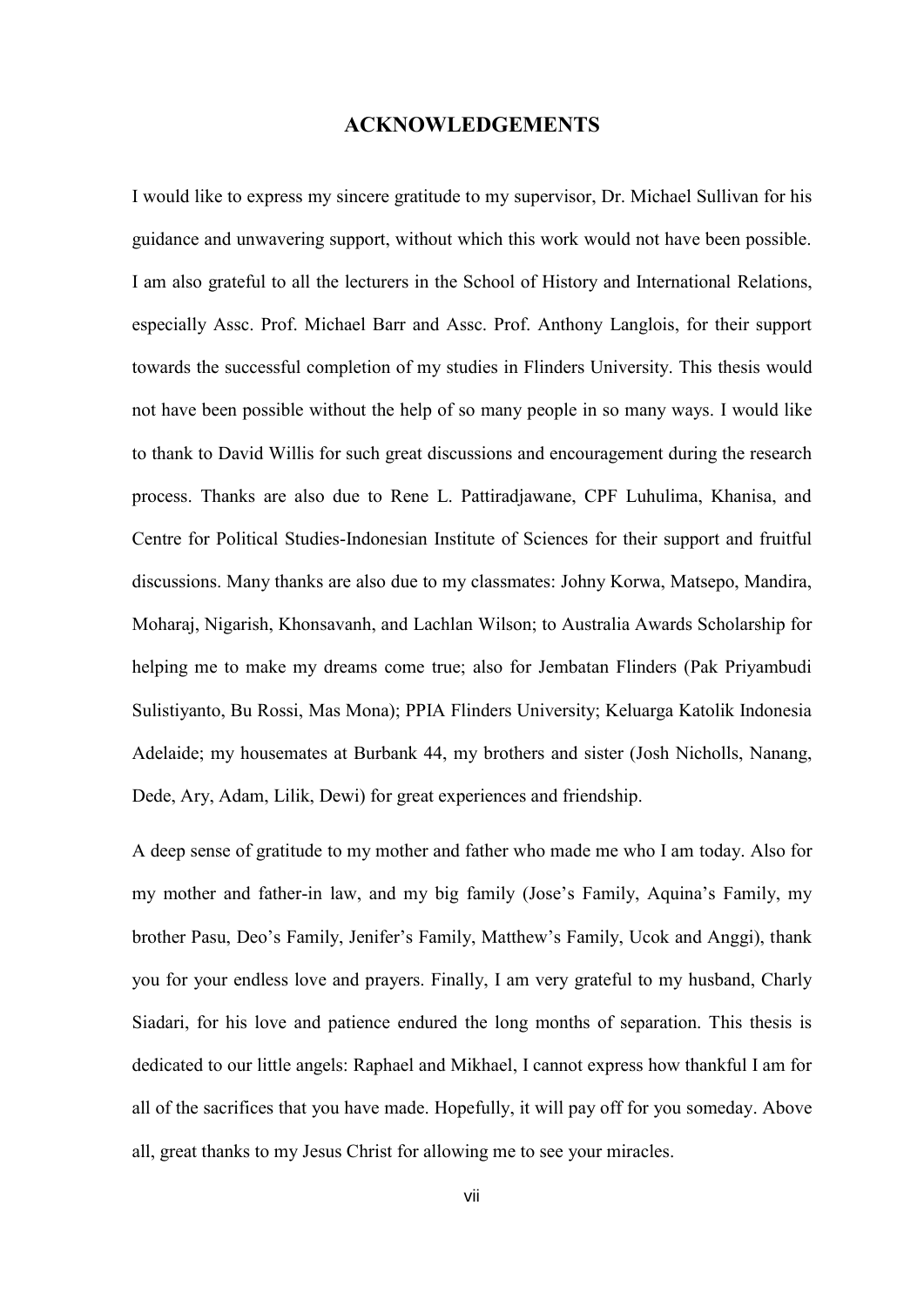### **INTRODUCTION**

The election of Joko Widodo as the seventh president of the Republic of Indonesia in October 2014 brought a new vision of Indonesia as a "global maritime fulcrum" (GMF). This vision marks a shift for Indonesia as he is the first president to publicly articulate a call to transform Indonesia into a maritime nation.<sup>1</sup> Although Indonesia gained legal status as an archipelagic state in 1982, the geopolitics of Indonesia is inherently inward-looking, reflecting a sense of fragility and vulnerability as a fragmented geography.<sup>2</sup> Therefore, it is important to analyse the birth of a new maritime vision, particularly the way in which this vision has the potential to impact on Indonesia's foreign policy.

The rise of the GMF vision was in the context of Indonesia's foreign policy. First of all, the GMF featured in Widodo's Election Manifesto as presidential candidate. It stated that: "We are committed to bringing forward the identity of an archipelagic state in diplomacy and international cooperation."<sup>3</sup> Secondly, this vision was unveiled in the foreign policy theme of the presidential candidate's debate on 22 June 2014.<sup>4</sup> Lastly, in the aftermath of Widodo's inauguration, the pillars of the GMF vision were announced during

<sup>&</sup>lt;sup>1</sup> J.C. Liow, V. Shekhar, 'Indonesia as a Maritime Power: Jokowi's Vision, Strategies, and Obstacles Ahead', *Brookings*, 7 November 2014, <https://www.brookings.edu/articles/indonesia-as-a-maritime-power-jokowisvision-strategies-and-obstacles-ahead/>, consulted 30 June 2016.

<sup>2</sup> L.C. Sebastian, R.A. Supriyanto, I.M.A. Arsana, 'Indonesia and the Law of the Sea: Beyond the Archipelagic Outlook', *National Security College Issue Brief*, No. 9, May 2014, <http://nsc.anu.edu.au/documents/Indonesia-Article9.pdf>, consulted 30 June 2016.

<sup>3</sup> Joko Widodo and Jusuf Kalla, 'Jalan Perubahan Untuk Indonesia yang Berdaulat, Mandiri, dan Berkepribadian, Visi Misi dan Program Aksi Jokowi-Jusuf Kalla 2014' ('Path to Change for a Sovereign, Independent, and Distinctive Indonesia, Vision and Mission and Program of Action Jokowi-Jusuf Kalla 2014'), Jakarta, May 2014, p. 12-14, <http://kpu.go.id/koleksigambar/VISI\_MISI\_Jokowi-JK.pdf>, consulted 26 May 2016.

<sup>&</sup>lt;sup>4</sup> Tribunnews, 'Ini akar konsep poros maritim dunia' ('This is the root of global maritime fulcrum concept', *Tribunnews*, 24 June 2014, <http://m.tribunnews.com/nasional/2014/06/24/ini-akar-konsep-poros-maritimdunia-jokowi?page=2>, consulted 23 July 2016.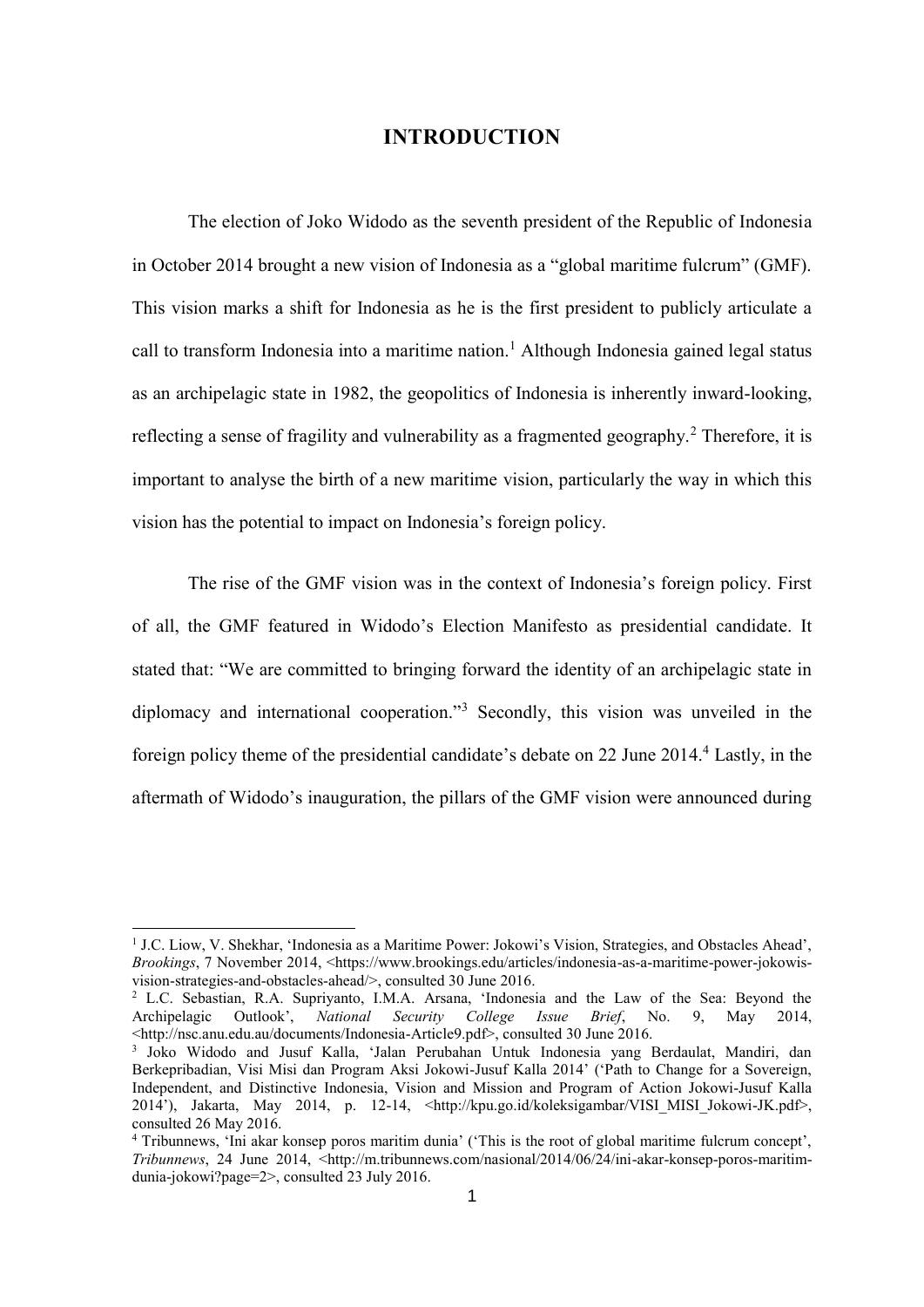the East Asia Summit (EAS) in Naypyidaw, Myanmar, on 13 November 2014.<sup>5</sup> Therefore, according to Nelson, the GMF vision has the potential to become "the central foreign policy pillar of "Widodo's presidency.<sup>6</sup>

It was not without good reason that President Widodo used the EAS to launch his hallmark vision for the next five years. This forum is very strategic for Indonesia, not only because great powers such the United States and China are included, but also the significance of East Asia's geo-economics and geopolitics.<sup>7</sup> Importantly, the doctrine was linked to a sense of Indonesia's regional leadership. The GMF has five main pillars:

- (1) "We will rebuild Indonesia's maritime culture. As a country of 17,000 islands, the Indonesian people must be aware of, and see themselves, as a people whose identity, prosperity, and future will be determined by how we manage the oceans."
- (2) "We will guard and manage maritime resources, with a focus on building marine food sovereignty, through the development of the fishing industry... Our maritime wealth will be used for the interests of our people."
- (3) "We will give priority to the development of maritime infrastructure and connectivity, with the development of sea corridor, deep seaports, logistics, and shipping industry and tourism industry."
- (4) "Through maritime diplomacy, we invite all Indonesian partners to cooperate in the maritime field. Together we must eliminate the source of conflicts at sea, such as illegal fishing, violations of sovereignty, territorial disputes, piracy, and marine pollution. The sea must unite, not separate, us all."
- (5) "As the country that has become the fulcrum of the two oceans, Indonesia has an obligation to establish a maritime defense force. It is necessary not only to guard our sovereignty and maritime wealth but also as a form of taking responsibility to guard the safety of shipping and maritime security."<sup>8</sup>

<sup>5</sup> R.A. Witular, 'Jokowi Launches Maritime Doctrine to the World', *The Jakarta Post*, 13 November 2014, < [http://www.thejakartapost.com/news/2014/11/13/jokowi-launches-maritime-doctrine-world.html>](http://www.thejakartapost.com/news/2014/11/13/jokowi-launches-maritime-doctrine-world.html), consulted 23 July 2016.

<sup>6</sup> B. Nelson, Y. Sulaiman, 'The Implications of Jokowi's Global Maritime Axis', *Strategic Review*, April-June 2015, <https://www.stratfor.com/the-hub/implications-jokowis-global-maritime-axis>, consulted 23 July 2016.

<sup>7</sup> Joko Widodo, 'The seas should unite, not separate us', *The Jakarta Post*, November 14 2014, <http://www.thejakartapost.com/news/2014/11/14/the-seas-should-unite-not-separate-us.html>, consulted 12 July 2016.

<sup>8</sup> Joko Widodo, Remarks to the Ninth East Asia Summit, Naypyidaw, Myanmar, 13 November 2014, available at [<http://www.rappler.com/world/regions/asia-pacific/indonesia/74928-pidato-jokowi-indonesia](http://www.rappler.com/world/regions/asia-pacific/indonesia/74928-pidato-jokowi-indonesia-poros-maritim-dunia)[poros-maritim-dunia>](http://www.rappler.com/world/regions/asia-pacific/indonesia/74928-pidato-jokowi-indonesia-poros-maritim-dunia) in A.L. Connelly, 'Sovereignty and the Sea: President Joko Widodo's Foreign Policy Challenges', *Contemporary South East Asia*, Vol. 37, No. 1, 2015, pp. 1-28.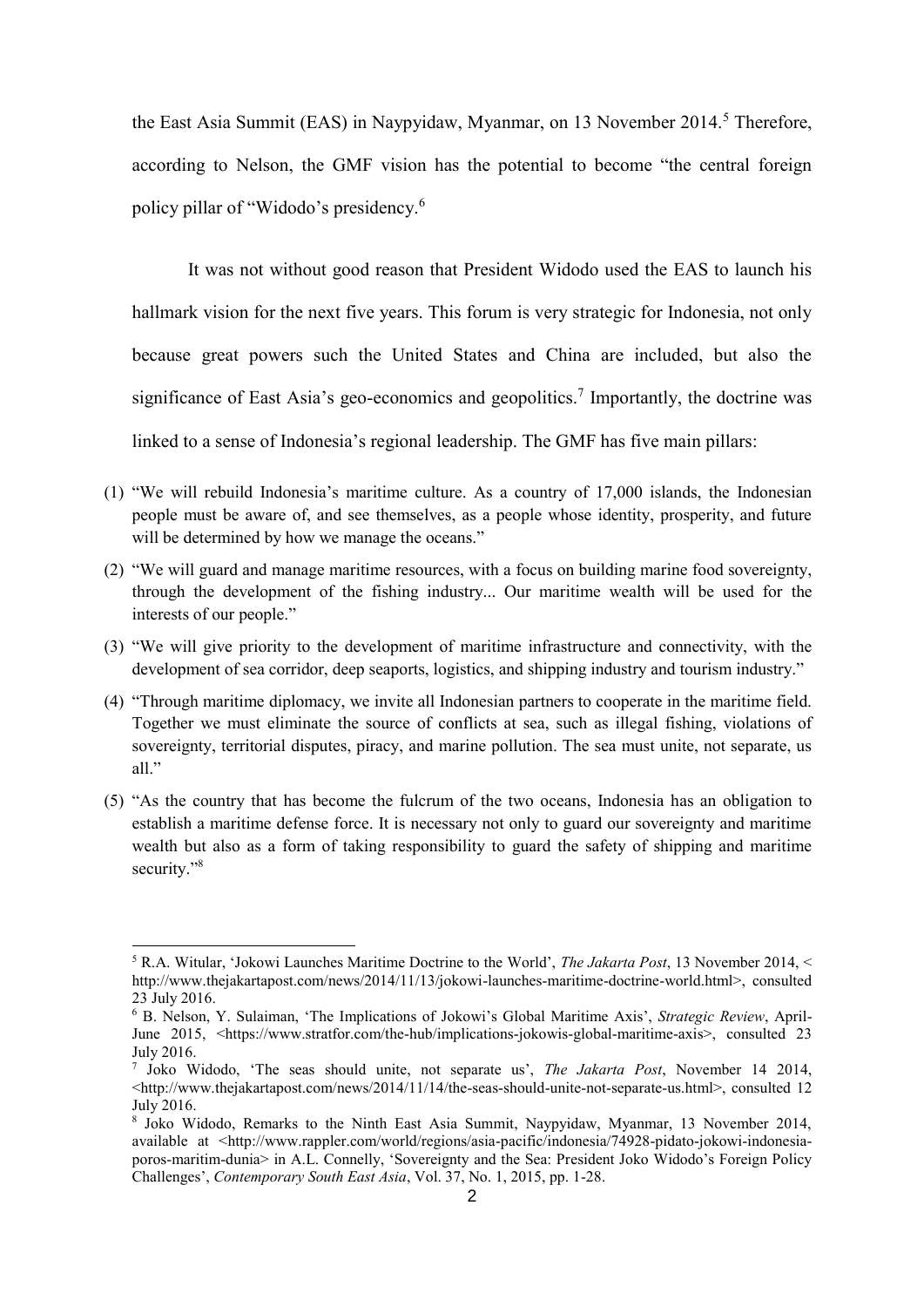The Asia Pacific Economic Cooperation (APEC) Summit in China on 10 November 2014 was the first international meeting attended by President Widodo. He was much more concerned about promoting investment opportunities in Indonesia, especially in the projects of seaports, railway network, and mass transportation.<sup>9</sup> In his speech during the summit, Widodo also promoted a maritime agenda, especially the plan to build maritime infrastructure and intra-archipelagic connectivity between western and eastern part of Indonesia, with his popular project, the so-called "maritime highways".<sup>10</sup> His ultimate goal at the summit was to gain investment to fund these projects; concluding his speech by saying: "We are waiting for you to come to Indonesia. We are waiting for you to invest in Indonesia."<sup>11</sup>

Infrastructure has been a key priority of Widodo's administration.<sup>12</sup> Widodo came to power with a serious problem of domestic infrastructure. Based on the 2015-2016 World Economic Forum Global Competitiveness Index on infrastructure (transportation, electricity and telephony), Indonesia is ranked 62 out of 140 countries.<sup>13</sup> Indonesia lagged behind its neighbors such as Singapore, Malaysia, and Thailand. According to Parameswaran, this infrastructure problem is a barrier to Indonesia's economic growth, especially in regards to high logistical costs.<sup>14</sup> The World Bank recorded that in 2013, Indonesia's logistics cost was  $24\%$  of Gross Domestic Product (GDP), <sup>15</sup> compared to  $8\%$ 

1

<sup>&</sup>lt;sup>9</sup> Joko Widodo, Remarks to the APEC CEO Summit on November 10, 2014, in Beijing, China, available at <http://www.rappler.com/world/regions/asia-pacific/indonesia/74620-full-speech-joko-widodo-apecsummit-beijing>, consulted 27 August 2016.

<sup>&</sup>lt;sup>10</sup> Joko Widodo, Remarks to the APEC CEO Summit on November 10, 2014.

<sup>&</sup>lt;sup>11</sup> Joko Widodo, Remarks to the APEC CEO Summit on November 10, 2014.<br><sup>12</sup> P Parameswaran 'Indonesia and China's AIIB', *The I* 

<sup>12</sup> P. Parameswaran, 'Indonesia and China's AIIB', *The Diplomat*, 26 July 2016, <http://thediplomat.com/2016/07/indonesia-and-chinas-aiib/>, consulted 27 August 2016.

<sup>&</sup>lt;sup>13</sup> World Economic Forum, *Global Competitiveness Report 2015-2016*, <http://reports.weforum.org/globalcompetitiveness-report-2015-2016/Economies/#Economy=Idn>, consulted 26 August 2016.

<sup>14</sup> P. Parameswaran, 'Indonesia and China's AIIB'.

<sup>15</sup> The World Bank, 'Biaya Logistik Yang Tinggi Menghambat Pertumbuhan Ekonomi Indonesia', *Press Release,* 6 September 2013,

 $\leq$ http://www.worldbank.org/In/News/Press-Release/2013/09/06/High-Logistics-Costs-Impede-Higher-Economic-Growth-For-Indonesia>, consulted 26 August 2016.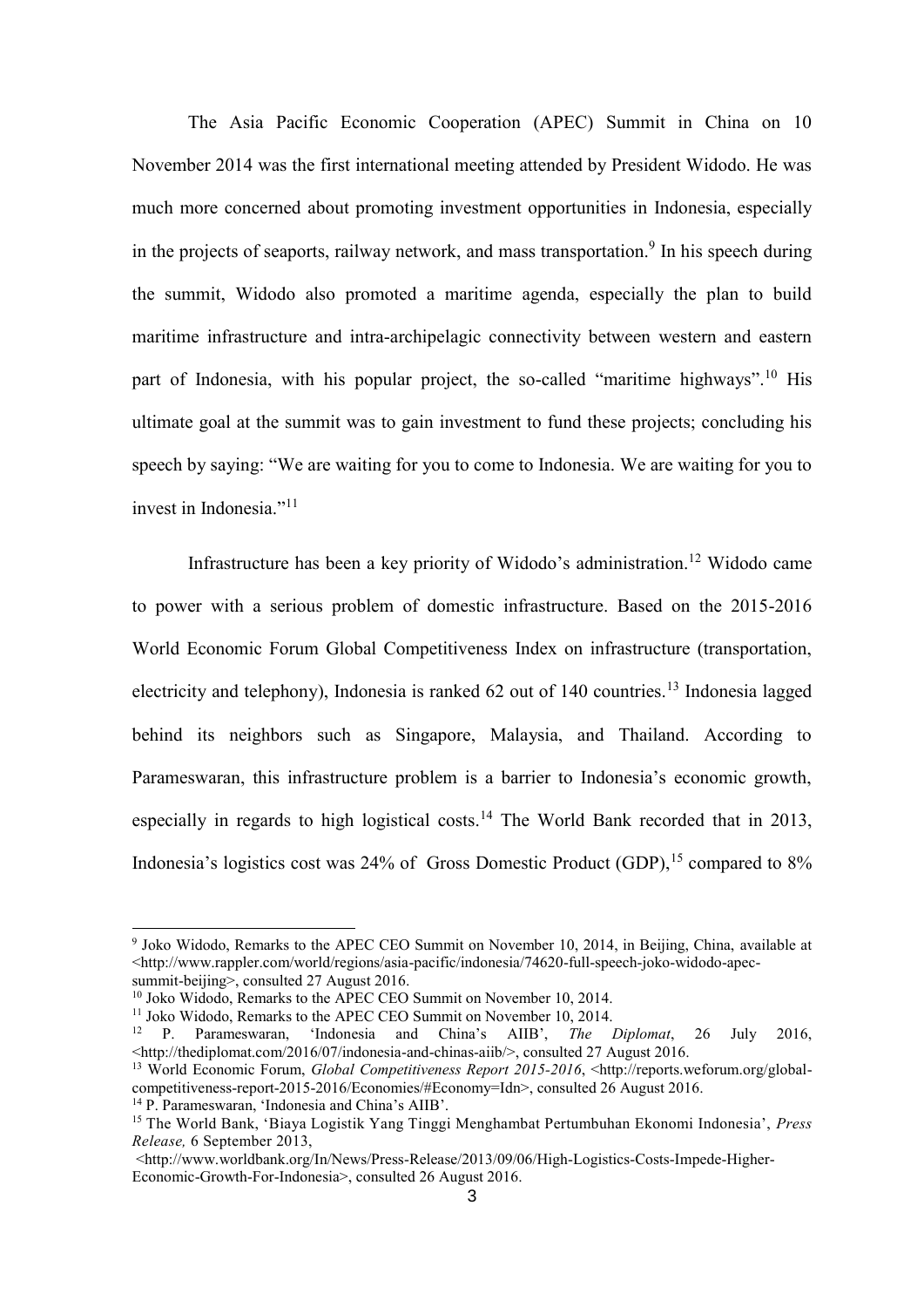in Singapore and 14% in Malaysia.<sup>16</sup> Therefore, prioritizing these infrastructure projects are crucial for Widodo's target of achieving  $7\%$  economic growth.<sup>17</sup> In his remarks at the 2014 APEC Summit, President Widodo specifically addressed this logistics cost problem: "the price of one sack cement in Java island is \$6. But, in Papua island the price is \$150 per sack cement. Imagine, 25 times."<sup>18</sup> Therefore, Widodo emphasized that 'infrastructure development is our most pressing issue. There should no longer be delays. The faster we build, the lower the cost. There should be political affirmation to speed them up'.<sup>19</sup>

However, Widodo realized that these projects cannot rely on the state budget, but foreign investment. As identified in the National Medium Term Development Plan (2014- 2019), the cost of building 24 strategic seaports supporting the development of "maritime highways" (excluding the land) is around IDR 70 trillion (US\$5.8b),<sup>20</sup> while all the infrastructure projects cost US\$436b. However, only a third of this cost is planned for in the state budget.<sup>21</sup> The remaining cost will rely on State Owned-Enterprises and foreign investment. Fully one third is expected to come from China.<sup>22</sup> Therefore, during the APEC meeting, Widodo was not only pursuing China to bolster its relations with Indonesia through "more concrete outcomes", particularly in the maritime infrastructure

<sup>16</sup> P. Parameswaran, 'Indonesia and China's AIIB'.

<sup>&</sup>lt;sup>17</sup> Since presidential candidate debate, Widodo has spelled out this target. See 'Debat Calon Presiden 22 Juni 2014 <br>2014 Segmen 5' ('Presidential Candidate Debate on 22 June 2014'). 2014 Segmen 5' ('Presidential Candidate Debate on 22 June 2014'), <https://www.youtube.com/watch?v=qC5O5zHmcMg&t=1236s>, consulted 28 August 2016.

<sup>&</sup>lt;sup>18</sup> Joko Widodo, Remarks to the APEC CEO Summit on November 10.

<sup>19</sup> R.A. Witular, 'Jokowi Asks More of China', *The Diplomat*, 10 November 2014, <http://www.thejakartapost.com/news/2014/11/10/jokowi-asks-more-china.html>. consulted 1 September 2016.

<sup>&</sup>lt;sup>20</sup> B. Prihartono, 'Pengembangan Tol Laut dalam RPJMN 2015-2019' ('The Development of Maritime Highways in the National Medium Term Development Plan 2014-2019 and Implementation 2015'), Bappenas, the contract of the contract of the contract of the contract of the contract of the contract of the contract of the contract of the contract of the contract of the contract of the contract of the contract of the

<sup>&</sup>lt;http://www.bappenas.go.id/files/Pengembangan%20Tol%20Laut%20Dalam%20RPJMN%202015- 2019%20Dan%20Implementasi%202015.pdf>, consulted 1 September 2016.

<sup>21</sup> D. Weatherbee, 'Understanding Jokowi's Foreign Policy', *Trends in Southeast Asia*, ISEAS, No. 12, 2016, p. 35-36.

 $22$  D. Weatherbee, p. 36.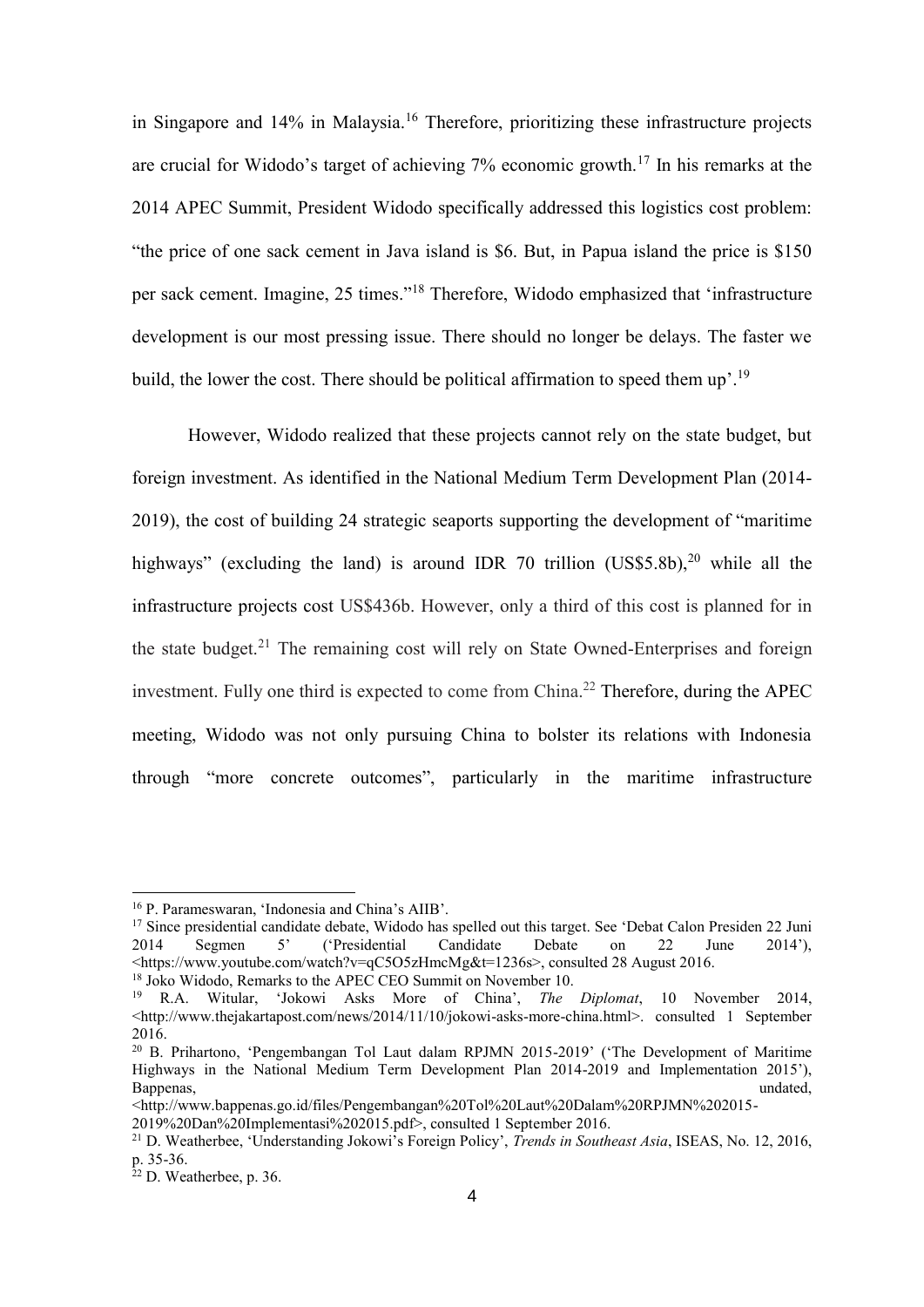development,<sup>23</sup> but also to state Indonesia's support for the establishment of the Asian Infrastructure Investment Bank (AIIB).<sup>24</sup>

Widodo's offering seemed to respond to a Chinese proposal before the APEC meeting. China's Foreign Minister, Wang Yi, visited Indonesia on 2 November 2014.<sup>25</sup> While he argued that the purpose of the trip was to finalise preparations for the first meeting between President's Widodo and Xi, his visit also aimed at exploring the possibility of connecting the country's development strategies.<sup>26</sup> According to Wang Yi, Xi Jinping's proposal of "Maritime Silk Road" and Joko Widodo's plan to develop the maritime economy and maritime power coincide with each other.<sup>27</sup> Therefore, "China is willing to actively participate in Indonesia's process of building a maritime power and to take Indonesia as the most important partner in 'building the Maritime Silk Road of the 21st Century.'"<sup>28</sup> Then, when President Joko Widodo met with President Xi Jinping during the subsequent APEC Summit, Xi reasserted that "President Joko Widodo's proposal to build maritime power and my initiative of building the 21st Century Maritime Silk Road conform to each other to a high extent".<sup>29</sup> Some commentaries argued that Indonesia under President Widodo is moving closer to China.

1

<sup>23</sup> R.A. Witular, 'Jokowi Asks More of China'.

<sup>&</sup>lt;sup>24</sup> Ministry of Foreign Affairs of the People's Republic of China, 'Wang Yi Holds Talks with Foreign<br>Minister Retno Marsudi of Indonesia', 4 November 2014, Minister Retno Marsudi of Indonesia', 4 November 2014,  $\leq$ http://www.fmprc.gov.cn/mfa\_eng/zxxx\_662805/t1207493.shtml>, consulted 2 September 2016.

<sup>25</sup> Ministry of Foreign Affairs of the People's Republic of China, 'Wang Yi Holds Talks with Foreign Minister Retno Marsudi of Indonesia'.

**<sup>26</sup>** Ministry of Foreign Affairs of the People's Republic of China, 'Wang Yi: Forging China-Indonesia Comprehensive Strategic Partnership in Name and in Fact', 3 November 2014,

<sup>&</sup>lt;http://www.fmprc.gov.cn/mfa\_eng/zxxx\_662805/t1207480.shtml>, consulted 2 September 2016.

<sup>&</sup>lt;sup>27</sup> Ministry of Foreign Affairs of the People's Republic of China, 'Wang Yi: Forging China-Indonesia Comprehensive Strategic Partnership in Name and in Fact'.

<sup>&</sup>lt;sup>28</sup> Ministry of Foreign Affairs of the People's Republic of China, 'Wang Yi: Forging China-Indonesia Comprehensive Strategic Partnership in Name and in Fact'.

<sup>&</sup>lt;sup>29</sup> Ministry of Foreign Affairs of the People's Republic of China, 'Xi Jinping Meets with President Joko Widodo of Indonesia', 9 November 2014, <http://www.fmprc.gov.cn/mfa\_eng/topics\_665678/ytjhzzdrsrcldrfzshyjxghd/t1209530.shtml>, consulted 2 September 2016.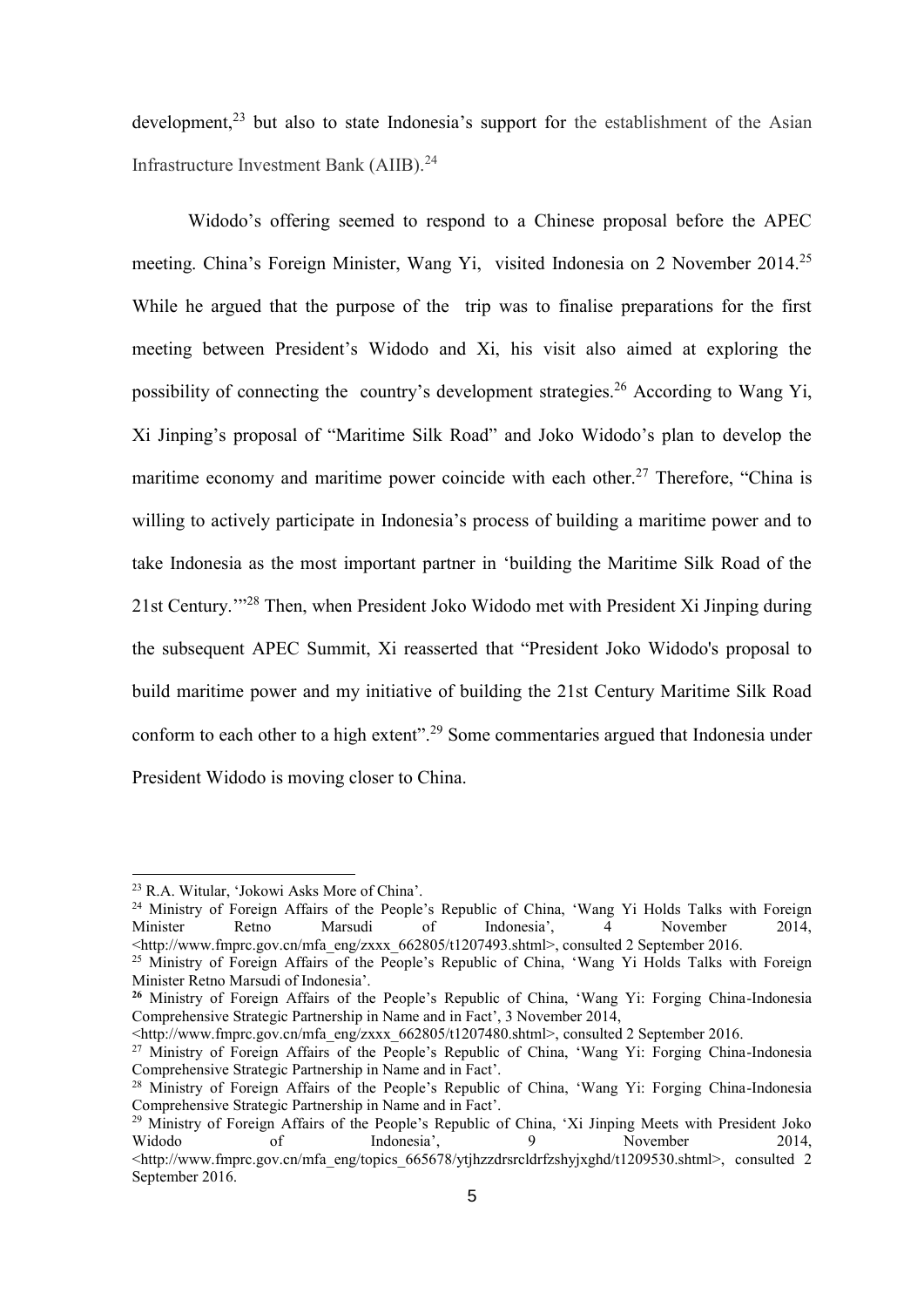The US response was a bit different to China's. When President Joko Widodo first met with President Obama in a special bilateral meeting during the 2014 APEC Summit, the US President acknowledged President Widodo's agenda by stating: "I know that President Widodo has a very ambitious reform agenda. My main message here today is that the US wants to be a strong partner with Indonesia in helping achieve its goals".<sup>30</sup> However, President Obama mainly highlighted security matters. As Obama said, "both our countries agree that it is important for us to maintain international norms that ensure freedom of navigation, and that all countries are treated fairly and equitably".<sup>31</sup> Likewise, President Widodo responded "with regards to stability, security stability, in the region we will continue cooperation among countries in responding to security issues in the region".<sup>32</sup>

Overall, different responses of China and the US to President Widodo's new maritime agenda at least revealed how they each define relations with Indonesia. While the US defines relations in a security sense and China in the sense of economic cooperation China becomes more important as an economic partner, while the US relation is more substantive on security matters.<sup>33</sup>

In less than two years, President Widodo met President Xi Jinping five times, in addition to his three visits to China. Indonesia joined China's initiative to set up the Asian

<sup>&</sup>lt;sup>30</sup> The White House, 'President Obama meets with the President of Indonesia', November 10 2014, <https://www.youtube.com/watch?v=a33s1-z7iw8>. The White House, 'President Barack Obama delivers remarks with President Joko Widodo of Indonesia before bilateral meeting', Beijing, China, 10 November 2010, <https://www.whitehouse.gov/the-press-office/2014/11/10/remarks-president-obamaand-president-widodo-indonesia-bilateral-meeting>, consulted 2 September 2016.

*<sup>31</sup>* The White House, 'President Obama meets with the President of Indonesia'. *<sup>32</sup>* The White House, 'President Obama meets with the President of Indonesia'.

<sup>33</sup> N. Hamilton-Hart, D. McRae, 'Indonesia: Balancing The United States and China, Aiming Independence', United States Studies Centre, Sydney, November 2015, p. 3, <http://ussc.edu.au/ussc/assets/media/docs/publications/Emerging-Asia-Reports/MacArthur-Indonesia-ONLINE.pdf>, consulted 2 September 2016.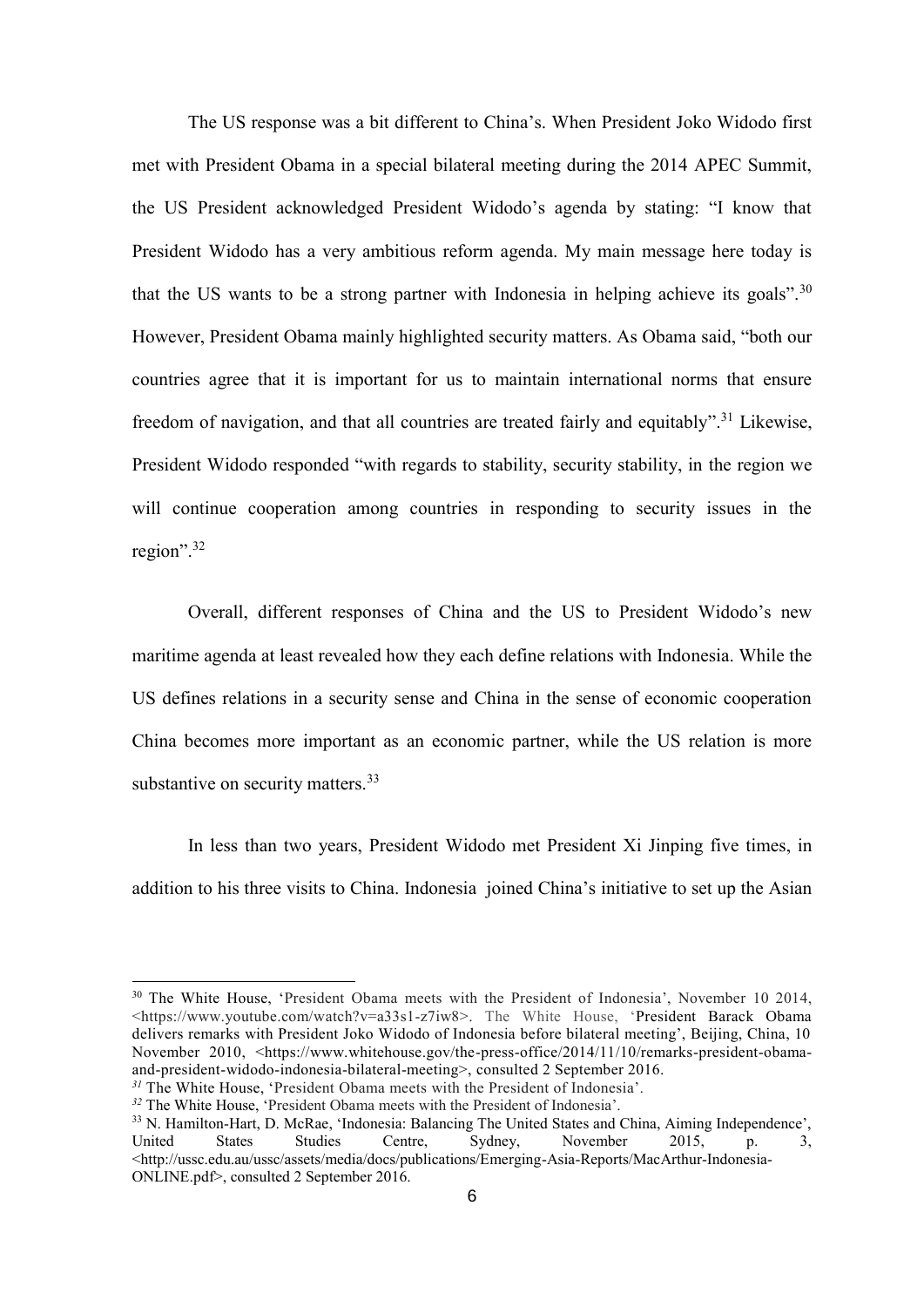Infrastructure Investment Bank (AIIB) by signing the agreement on 29 June  $2015^{34}$  In addition, in September 2015, China won the bid over Japan to build a high-speed railway project.<sup>35</sup> Though Widodo secured over US\$1bn in Overseas Development Aid (ODA) to build a railway network during his visit to Japan in March  $2015$ ,  $36$  China won the 140 km high-speed rail project from Jakarta to Bandung.

Such developments raised some speculation that Indonesia is tilting toward China, something rejected by Joko Widodo's former foreign policy advisor, Rizal Sukma, as "a false reading of President Jokowi's foreign policy".<sup>37</sup> According to Sukma:

Jokowi's policy toward China seems to reflect two organizing principles: economic/diplomatic 'rebalancing' and 'hedging' based on realistic calculations of national interests.<sup>38</sup>

He argued that economic 'rebalancing' means attempting to encourage China to tilt more toward Indonesia, while diplomatic 'rebalancing' is manifested in enhancing political and security cooperation between Indonesia and China. In this light, 'hedging' refers to strategic diplomacy in the face of regional uncertainties.<sup>39</sup>

Widodo's policy is based on two strategic calculations. First, Indonesia has only moderate economic ties with China.<sup>40</sup> In terms of investment, there is an enormous gap

<sup>&</sup>lt;sup>34</sup> According to the Indonesian Finance Ministry, Indonesia will invest USD \$672.1 million in the AIIB over the next five years and Indonesia is its eight-largest shareholder. Indonesia Investments, 'Indonesia 8th largest shareholder Asian Infrastructure Investment Bank', 1 July 2015,

<sup>&</sup>lt;http://www.indonesia-investments.com/news/news-columns/indonesia-8th-largest-shareholder-asianinfrastructure-investment-bank-aiib/item5692>, consulted 5 September 2016.

<sup>35</sup> R. Rahadiana, 'China to build \$5 billion high-speed rail line in Indonesia ', *Bloomberg*, 16 October 2015,  $\langle$ http://www.bloomberg.com/news/articles/2015-10-16/china-to-build-high-speed-rail-line-in-indonesiajoint-venture>, consulted 5 September 2016.

<sup>36</sup> E. Goh, 'Indonesia's new strategic policy under Jokowi: change, continuity, and challenges', *The Centre of Gravity Series*, ANU Strategic and Defense Studies Centre, Canberra, 2015, p. 6, <http://ips.cap.anu.edu.au/sites/default/files/COG%20%2320%20Web.pdf>, consulted 5 September 2016. <sup>37</sup> R. Sukma, 'Is Indonesia Tilting to China?', *The Jakarta Post,* 11 December 2015, <http://www.thejakartapost.com/news/2015/12/11/insight-is-indonesia-tilting-toward-china.html>, consulted

<sup>5</sup> May 2016.

<sup>38</sup> R. Sukma, 'Is Indonesia Tilting to China?'.

<sup>39</sup> R. Sukma, 'Is Indonesia Tilting to China?'.

<sup>40</sup> T. Javadi, 'Indonesia's China Strategy: Flexible Hedging', *The National Interest*, 20 April 2016,  $\leq$ http://nationalinterest.org/feature/indonesias-china-strategy-flexible-hedging-15843>, consulted 5 May 2016.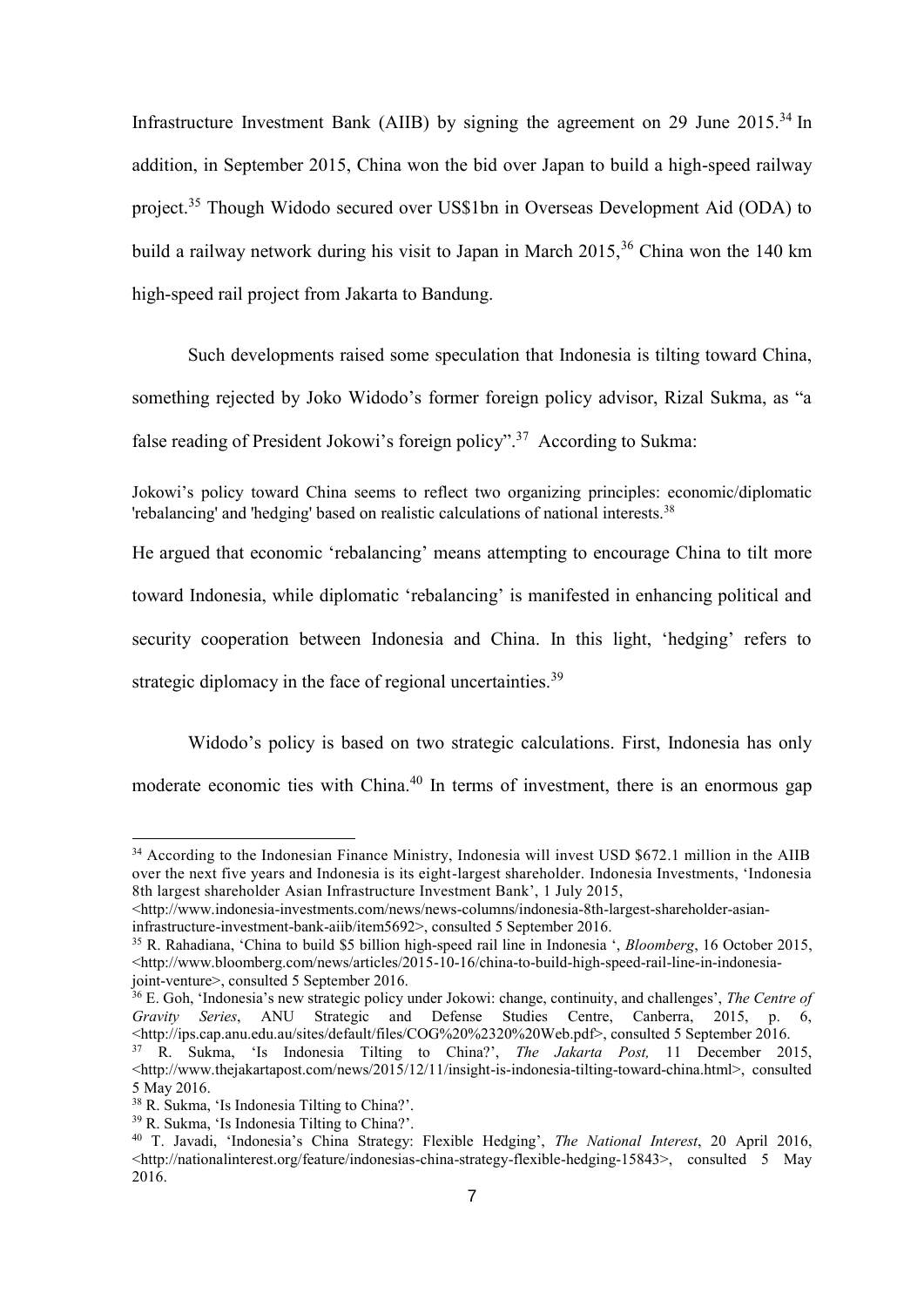between pledges and realisation.<sup>41</sup> According to Indonesia's Investment Coordinating Board, up to 2015, the realisation of Chinese investment pledges stood at only 7-10%, far below Japan's and South Korea's investment rate which were above 70%.<sup>42</sup> In terms of investment size, China is not listed in the five leading countries for Foreign Direct Investment (FDI) in Indonesia in 2015<sup>43</sup>, unlike China's investments in other East Asian countries. Additionally, Indonesia's trade deficit with China continued to increase, from \$3.27b in 2011 to \$14.36b in 2015.<sup>44</sup>

Nonetheless, Indonesia places greater emphasis of the importance of economic relations with China. As argued by Javadi, Indonesian ties with China means that it "is willing to make several exceptions in favor of China, but not to the extent of making obvious pro-China policy in fundamental issues." <sup>45</sup> Furthermore, Hamilton-Hart and McRae argued that increasing bilateral relations between Indonesia and China reflect nothing more than Indonesia's pragmatic self-interest.<sup>46</sup> Indonesia's decision on the highspeed rail project won by China may be seen in these arguments.

Secondly, Indonesia has a higher political stake with China over the Natuna Islands.<sup>47</sup> Problems began in 1993 when a Chinese delegation, in a workshop initiated by Indonesia, produced a map, based on its nine-dash line claim in the South China Sea, that had China's "historic waters" overlapping with Natuna Islands's Exclusive Economic

-

<sup>41</sup> Javadi and Sukma have the same view on this matter. See T. Javadi, 'Indonesia's China Strategy: Flexible Hedging' and R. Sukma, 'Is Indonesia Tilting Toward China?".

<sup>42</sup> R. Sukma, 'Is Indonesia Tilting Toward China?'.

<sup>&</sup>lt;sup>43</sup> Five leading countries of FDI source for Indonesia from January to December 2015 are: Singapore (US\$) 5.9 billion); Malaysia (US\$ 3.1 billion); Japan (US\$ 2.9 billion); Netherlands (US\$ 1.3 billion) and Korea Selatan (US\$ 1.2 billion). See: The Investment Coordinating Board, 'Press Release Investment Realization<br>2015 Exceed Target', 21 January 2016, 2015 Exceed Target', 21 January 2016, <http://www9.bkpm.go.id/images/uploads/investasi\_indonesia/file/Press\_Release\_-\_EN\_-

TW IV Final.pdf>, consulted 5 July 2016.

<sup>&</sup>lt;sup>44</sup> T. Javadi, 'Indonesia's China Strategy: Flexible Hedging'.

<sup>45</sup> T. Javadi, 'Indonesia's China Strategy: Flexible Hedging'.

<sup>46</sup> N. Hamilton-Hart and D. McRae, p. 24.

<sup>47</sup> T. Javadi, 'Indonesia's China Strategy: Flexible Hedging'.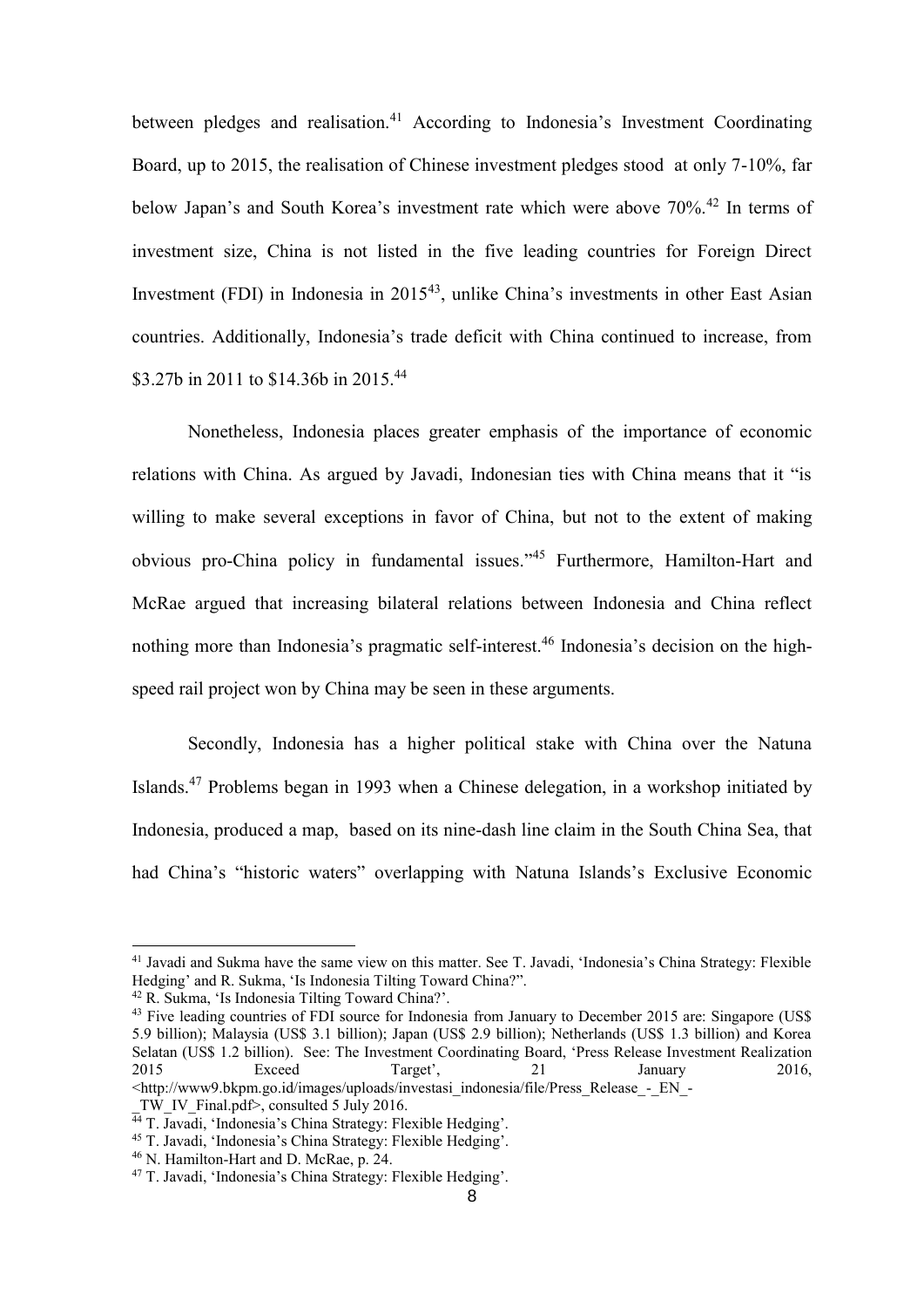Zone (EEZ).<sup>48</sup> Instead of responding forcefully to China's claims at the time, Indonesia seemed to downplay the issue.<sup>49</sup> Indonesia held the official position that it has uncontested sovereignty over the Natuna Islands, regardless China's repeated encroachment to the waters off the Natuna Islands that has been continually resurfaced since 2009.<sup>50</sup> Only in 2016, for example, there are three incidents, in March, May, and June between Indonesian patrol vessels and Chinese fishermen vessels which fishing in Indonesia's EEZ in the Natuna Islands.<sup>51</sup> However, Indonesia continues to downplay the issue, not only for preserving its economic ties with China,<sup>52</sup> but also to maintain its role as "honest broker" in the South China Sea dispute which has been long played since the  $1990s$ <sup>53</sup>

As China presents both opportunities and challenges, Indonesia faces uneasy options between attracting foreign investment to fund President Widodo's infrastructure agenda; and protecting Indonesian territorial integrity and sovereignty over its EEZ.<sup>54</sup> This can be seen in how the government responded to the Natuna incidents and the Post-

<sup>48</sup> Arsana, I.M.A., Schofield, C., 'Indonesia's "Invisible" Border with China', in Elleman, B., Kotkin, S., Schofield, C., *Beijing's Power and China's Borders*, Routledge, London, 2014, p. 68.

<sup>49</sup> D. Johnson, 'Drawn into the Fray: Indonesia's Natuna Islands Meet China's Long Gaze South', *Asian Affairs: An American Review*, Vol. 24, No. 3, 2010, pp. 153-161.

 $50$  In 2009, eight vessels and 75 fishermen from China were caught fishing in the northeast of Natuna Islands. While they were detained by an Indonesian patrol vessel, China through its Foreign Ministry Spokesperson argued that it was done in its traditional fishing grounds off the Spratly Islands in the South China Sea. After bilateral talks between two governments, 59 fishermen were released and the rest stayed in detention until legal process finished. In 2010, there were even two occurrences in May and June 2010. These incidents were similar in nature with the previous one. Nevertheless, in the latter incidents, the Chinese patrol vessel, while demanding to release the Chinese fishing vessels and crews, threatened Indonesia's vessels with weapons. Realizing they were in unbalance power, the Indonesian officials decided to release the Chinese fishing vessels. Likewise, the same incidents happened on 26 March 2013.

<sup>&</sup>lt;sup>51</sup> On 19 March 2016, an Indonesian Maritime Affairs and Fisheries patrol vessel arrested the Chinese trawler and its crews for illegal fishing. However, an armed Chinese coast guard ship came and hit the boat to release them. While the boat was ultimately released, Indonesian authorities detained eight Chinese fishermen. Two months later, on 27 May 2016, the Indonesian navy patrol arrested a Chinese fishing boat did the same action in the Natuna Sea. In this incidents, Indonesian authorities detained the Chinese fishing boat and its crew. Lastly, on 18 June 2016, a Chinese fishing boat being seized by an Indonesian patrol boat operating within Indonesia's EEZ in the Natuna islands. One Chinese fisherman injured, while the fishing vessel and seven other fishermen were detained by the Indonesian authorities.

<sup>52</sup> C. Brummitt, 'Frantic Phone Call Failed to Halt China-Indonesia Sea Spat', *Bloomberg*, 23 March 2016,  $\langle$ http://www.bloomberg.com/news/articles/2016-03-22/frantic-phone-call-failed-to-contain-china-indonesia[sea-spat>](http://www.bloomberg.com/news/articles/2016-03-22/frantic-phone-call-failed-to-contain-china-indonesia-sea-spat), consulted 5 May 2016.

<sup>53</sup> D.E. Weatherbee, 'Understanding Jokowi's Foreign Policy', pp. 19-41.

<sup>54</sup> A.L. Connely, 'Sovereignty and the Sea: President Joko Widodo's Foreign Policy Challenges'.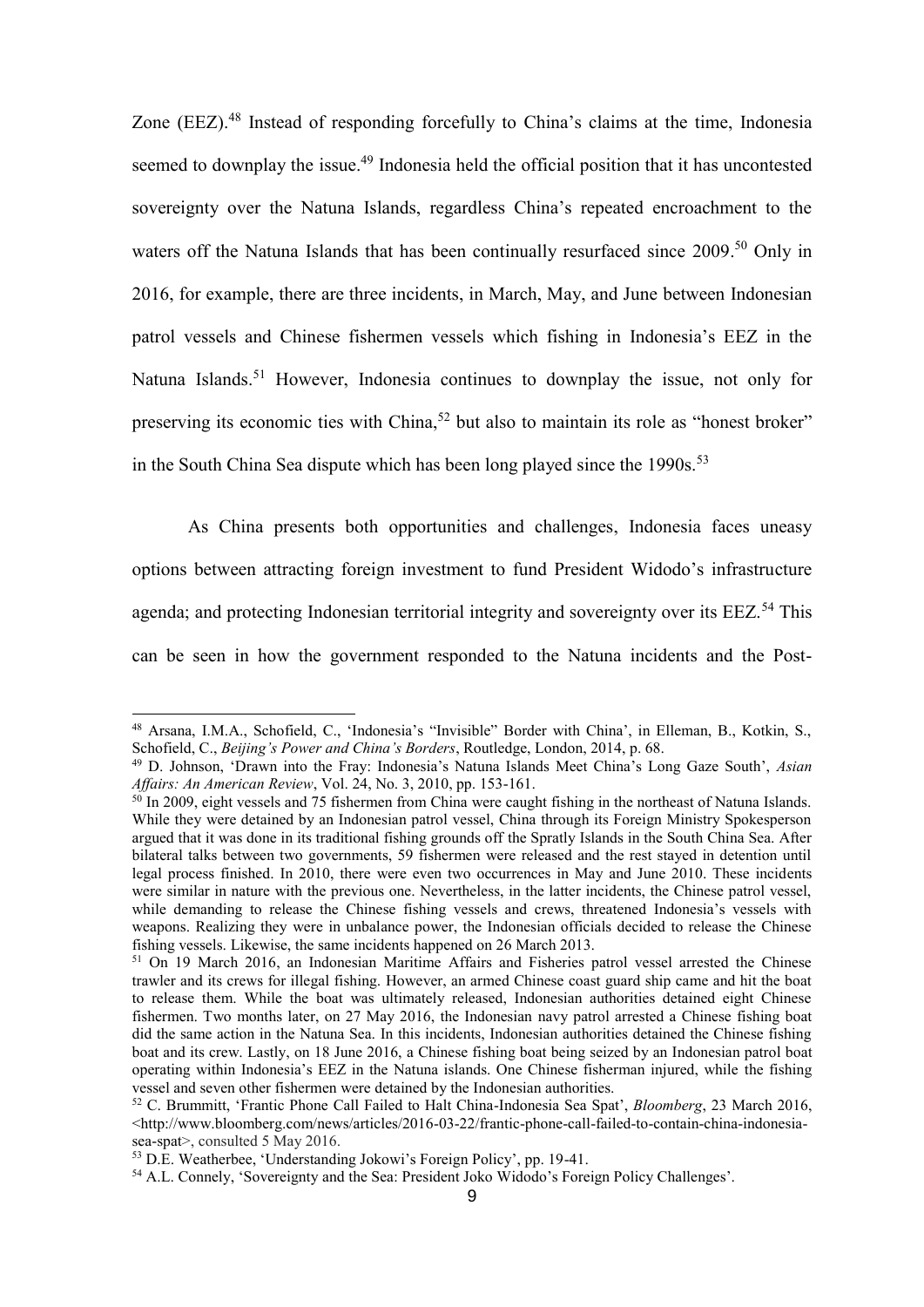Permanent Court Arbitration (PCA)'s ruling. During the Natuna incidents in 2016, the Ministries of Foreign Affairs, Defense, and Fisheries, as well as the military, have [different](http://www.lowyinterpreter.org/post/2016/04/01/The-domestic-politics-of-Jakartas-South-China-Sea-policy.aspx)  [responses](http://www.lowyinterpreter.org/post/2016/04/01/The-domestic-politics-of-Jakartas-South-China-Sea-policy.aspx) of what Indonesia's China foreign policy should be.<sup>55</sup> After the first incident in March 2016, the Minister of Foreign Affairs Retno Marsudi sent a note of protest to China, but argued that the incident was not related to the South China Sea dispute.<sup>56</sup> However, the Minister of Marine Affairs and Fisheries Susi Pudjiastuti tried to reverse Indonesia's official tendency to downplay the issue,<sup>57</sup> by saying that "We feel our efforts are being sabotaged [...] We may take it to the International Tribunal for the Law of the Sea [ITLOS]."<sup>58</sup> While the Minister of Defence Ryamizard Ryacudu stated that he sought clarification from China,<sup>59</sup> the military planned to increase its presence in the Natuna Islands.<sup>60</sup> Likewise, Joko Widodo's former foreign policy advisor, Rizal Sukma also downplayed the issue as merely the matters of fishing rights, not territorial disputes.<sup>61</sup> Additionally, in the post-PCA's ruling, President Widodo warned his Ministers that only the Foreign Affairs Minister had the authority to respond to the verdict.<sup>62</sup> Because

<sup>55</sup> E.A. Laksmana, 'Here's why Jakarta doesn't push back when China barges into Indonesian waters', *The*  Post, 28 April 2015, [<https://www.washingtonpost.com/news/monkey](https://www.washingtonpost.com/news/monkey-cage/wp/2016/04/28/heres-why-jakarta-doesnt-push-back-when-china-barges-into-indonesian-waters/?postshare=3731461861067958&tid=ss_tw-bottom)[cage/wp/2016/04/28/heres-why-jakarta-doesnt-push-back-when-china-barges-into-indonesian](https://www.washingtonpost.com/news/monkey-cage/wp/2016/04/28/heres-why-jakarta-doesnt-push-back-when-china-barges-into-indonesian-waters/?postshare=3731461861067958&tid=ss_tw-bottom)[waters/?postshare=3731461861067958&tid=ss\\_tw-bottom>](https://www.washingtonpost.com/news/monkey-cage/wp/2016/04/28/heres-why-jakarta-doesnt-push-back-when-china-barges-into-indonesian-waters/?postshare=3731461861067958&tid=ss_tw-bottom), consulted 5 June 2016.

<sup>56</sup> E. Prasetyo, 'Indonesia: Natuna Incident not related to South China Sea dispute', *Jakarta Globe*, 21 March 2016,  $\langle \text{http://jakartaglobe.beritasatu.com/news/indexa-natuna-incident-not-related-south-china-sea$ [dispute/>](http://jakartaglobe.beritasatu.com/news/indonesia-natuna-incident-not-related-south-china-sea-dispute/), consulted 5 June 2016.

<sup>57</sup> R.A. Supriyanto, 'Breaking the Silence: Indonesia Vs. China in the Natuna Islands', *The Diplomat*, 23 March 2016, <http://thediplomat.com/2016/03/breaking-the-silence-indonesia-vs-china-in-thenatuna-islands/>, consulted 5 June 2016

<sup>58</sup> T. Salim, 'RI-China Sea Spat Continues', *The Jakarta Post*, 22 March 2016,  $\lt$ http://www.thejakartapost.com/news/2016/03/22/ri-china-sea-spat-continues.html>, consulted 5 June 2016. <sup>59</sup> Jakarta Globe, 'Indonesia Sends Protest to China over Natuna Islands Standoff', *Jakarta Globe*, 21 March 2016, <http://jakartaglobe.beritasatu.com/news/indonesia-sends-protest-china-natuna-islands-standoff/>, consulted 5 June 2016.

<sup>60</sup> S. Watanabe, 'Alarmed at China Maritime Expansion, Jakarta Bites Back', Nikkei Asian Review, 1 April 2016, <http://asia.nikkei.com/Politics-Economy/International-Relations/Alarmed-at-China-maritimeexpansion-Jakarta-bites-back?page=1>, consulted 5 July 2016.

<sup>61</sup> R. Sukma, 'Indonesia and China need to combat the IUU problem', *The Jakarta Post*, 31 March 2016,  $\leq$ http://www.thejakartapost.com/news/2016/03/31/indonesia-and-china-need-combat-juu-

problem.html>, consulted 1 June 2016, consulted 1 June 2016.

<sup>62</sup> P. Parameswaran, 'Indonesia to Coordinate South China Sea Policy Ahead of Court Verdict', *The Diplomat*, 13 June 2016, [<http://thediplomat.com/2016/06/indonesia-to-coordinate-south-china-sea-policy](http://thediplomat.com/2016/06/indonesia-to-coordinate-south-china-sea-policy-ahead-of-court-verdict/)[ahead-of-court-verdict/>](http://thediplomat.com/2016/06/indonesia-to-coordinate-south-china-sea-policy-ahead-of-court-verdict/), consulted 5 August 2016.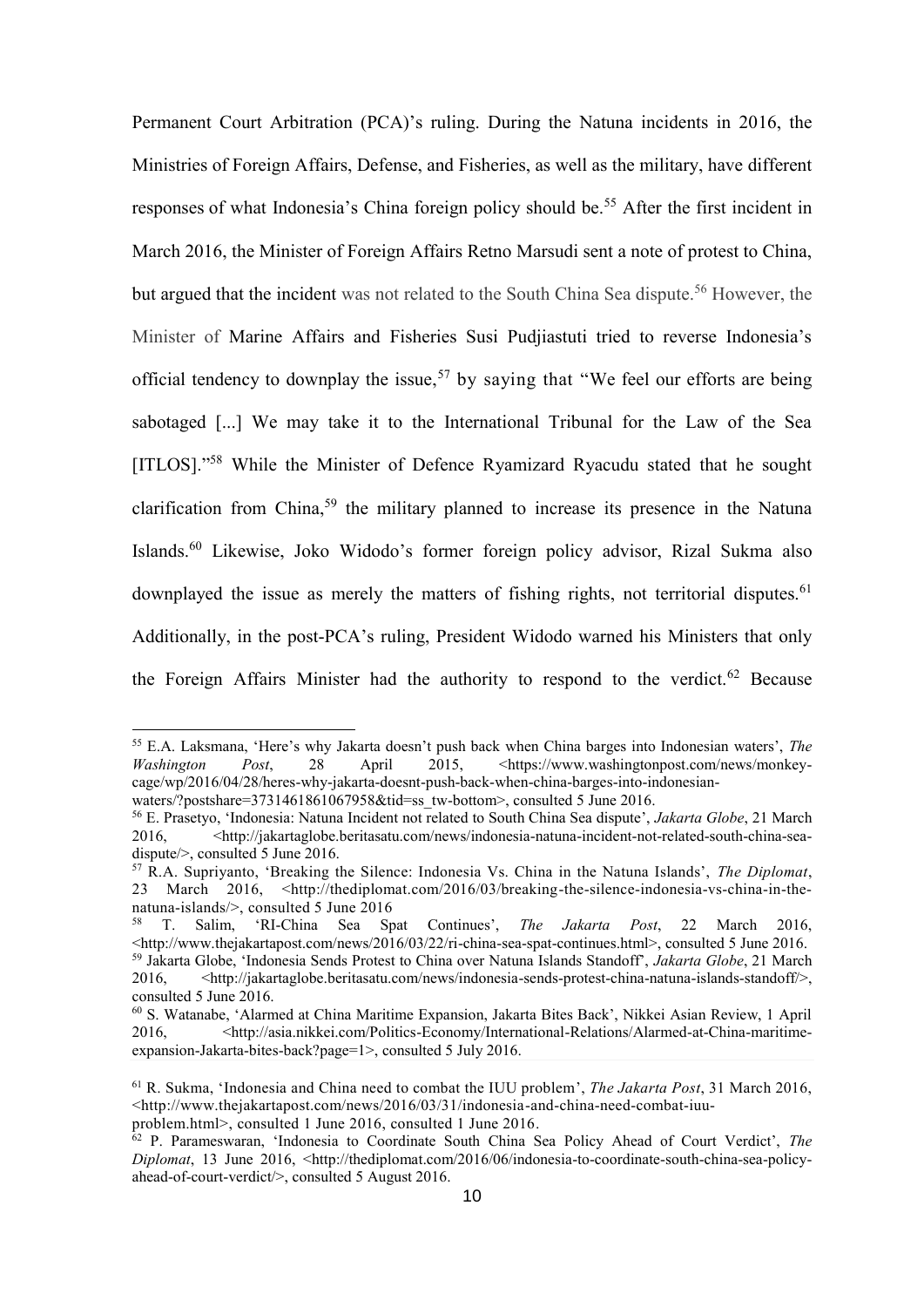President Widodo did not take a strong stance against China's encroachment in the Natuna Sea, Laksmana argued that:

Indonesia under Jokowi is under-balancing against China... this isn't really Indonesia's style. Under-balancing hasn't always been Indonesia's China policy. In fact, this behavior departs from Indonesia's traditional approach of mixing [institutional balancing](http://ejt.sagepub.com/content/14/3/489.short) (using multilateral institutions to counter threats) with [hedging](http://www.tandfonline.com/doi/abs/10.1080/10670564.2015.1132714) (aligning with great powers through positive engagement but preparing for contingencies).<sup>63</sup>

Indonesia was applying a "hedging" strategy toward China.<sup>64</sup> The term "hedging" is used extensively in the existing literature on Southeast Asia's response to the rise of China. Hedging describes a middle strategy between balancing and bandwagoning.<sup>65</sup> Balancing refers to a strategy chosen by states, especially smaller states, to counter a growing threat by either undertaking 'internal balancing' (strengthening its defense capability or armament) or 'external balancing' (alliance with another state which has the same threat). Bandwagoning is a strategy of allying with either a threatening power to avoid being attacked or with the winning side to gain economic benefit.<sup>66</sup>

Put it simply, "pure-balancing" or "pure-bandwagoning" are problematic since both are strategically risky. With "pure-balancing", smaller states lose economic gains from a rising China, while with "pure-bandwagoning they lose freedom of action since it requires acceptance of the power of the larger partner.<sup>67</sup> Therefore, a middle path such as a "hedging" strategy is needed, it is argued, as an alternative to explain the strategy of smaller states responding to the rising power, particularly China. Evelyn Goh's argument is known as the most comprehensive conception of hedging. According to Goh, hedging is

<sup>63</sup> E.A. Laksmana, 'Here's why Jakarta doesn't push back when China barges into Indonesian waters'.

<sup>&</sup>lt;sup>64</sup> Rizal Sukma, "Indonesia's Response to the Rise of China: Growing Comfort amid Uncertainties" in Jun Tsunekawa (ed.), *The Rise of China: Response from Southeast Asia and Japan,* The National Institute for Defense Studies, Japan, 2009, p. 140.

<sup>65</sup> E. Goh, *Meeting the China Challenge: The US in Southeast Asian Regional Security Strategies,* Policy Studies 16, East-West Center, Washington, 2005, pp. 3-4.

<sup>66</sup> K. Cheng-Chwee, 'The Essence of Hedging: Malaysia and Singapore's Response to a Rising China', *Contemporary Southeast Asia*, Vol. 30, No. 2, 2008, p. 160.

<sup>67</sup> K. Cheng-Chwee, p. 179.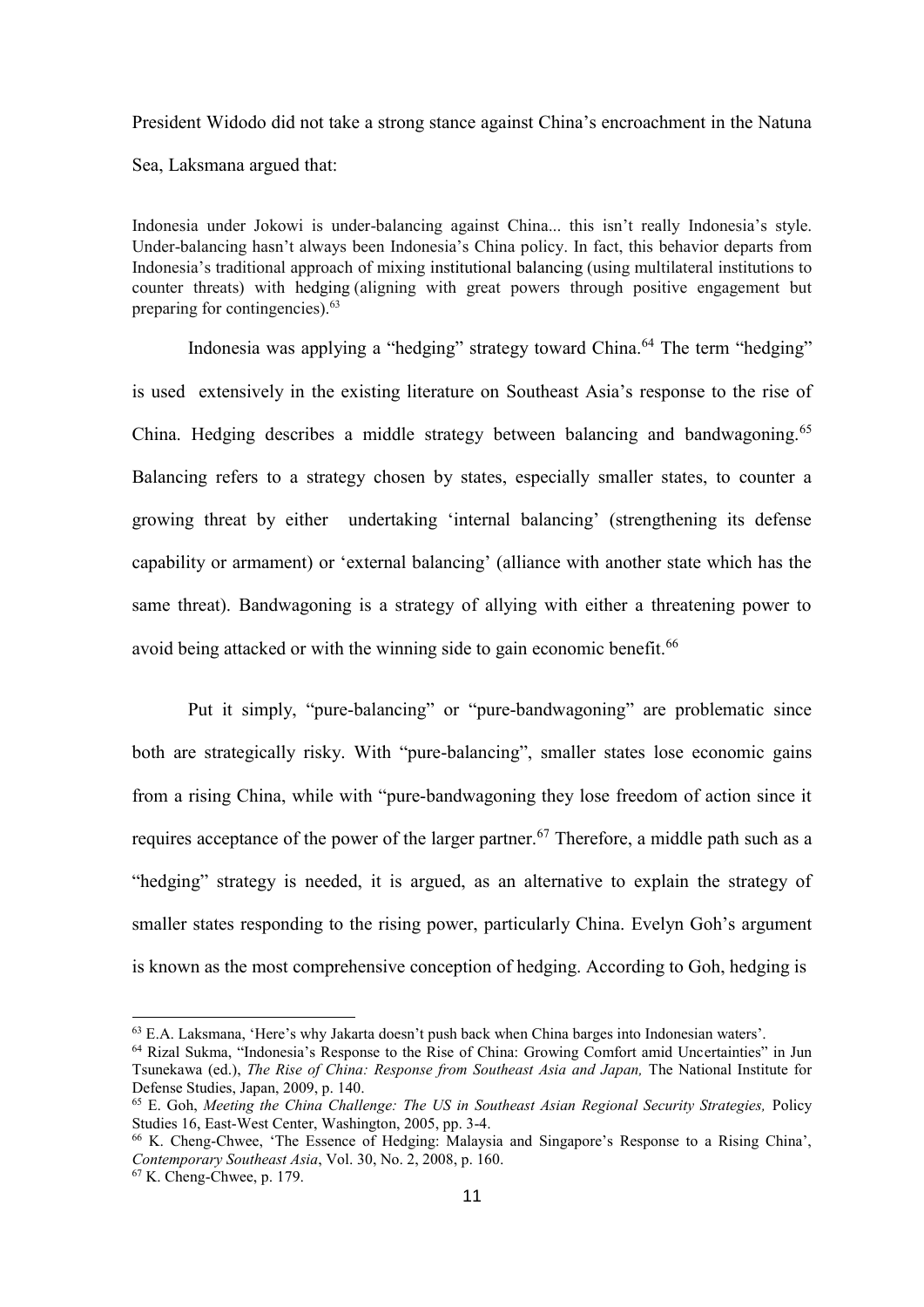a set of strategies aimed at avoiding (or planning for contingencies in) a situation in which states cannot decide upon more straightforward alternatives such as balancing, bandwagoning, or neutrality. Instead, they cultivate a middle position that forestalls or avoids having to choose one side  $\int$  or one straightforward policy stance] at the obvious expense of another<sup>68</sup>

Goh further defined "hedging" as "the strategy when engagement policies are pursued at the same time as indirect or soft balancing policies".<sup>69</sup> Therefore, in the context of Southeast Asia, Goh identified three elements of hedging behaviour, namely indirect or soft balancing to the United States, complex engagement of China, and great power enmeshment.<sup>70</sup>

Another view from Cheng-Chwee argued that hedging is a mixed strategy combining both military and non-military options, particularly a reliance on multilateral institutions.<sup>71</sup> Cheng-Chwee argues that the state is not only seeking to reduce threats, but also pursuing goals of "Return Maximizing Options" and "Risk-Contingency Options".<sup>72</sup> He demonstrates how Malaysia and Singapore take different paths in response to China's 'rise'. While Malaysia moves closer to China by embracing limited-bandwagoning, Singapore tends to be ambivalent by maintaining warm economic and diplomatic ties, but not in the political and strategic spheres.<sup>73</sup> Different responses between the states in this spectrum of policy options, as concluded by Cheng-Chwee, are influenced mainly by

<sup>68</sup> E. Goh, 'Understanding "hedging' in Asia-Pacific Security', Centre for Strategic and International Studies, *PacNet Newsletter*, No. 43, 31 August 2006, <http://csis.org/files/media/csis/pubs/pac0643.pdf>, consulted 5 June 2016.

<sup>69</sup> E. Goh, *Meeting the China Challenge: The US in Southeast Asian Regional Security Strategies,* pp. 3-4.

<sup>70</sup> E. Goh, *Meeting the China Challenge: The US in Southeast Asian Regional Security Strategies.*

<sup>71</sup> K. Cheng-Chwee, p. 179.

<sup>72</sup> Return Maximizing Options consist of economic pragmatism, binding-engagement, and limitedbandwagoning. Economic pragmatism refers to the extent to which a state is trying to maximize its economic gain, regardless of any political problems which may exist. Binding-engagement aims to socialize and institutionalize a great power in the diplomatic arrangement, limited-bandwagoning seeks to align with a great power without losing autonomy, in the form of a political partnership. Another goal, risk-contigency, consists of indirect-balancing and dominance-denial. While the previous is about "military efforts to cope with diffuse uncertainties", the latter refers to efforts to change the great power's action by an "implicitly more confrontational message". K. Cheng-Chwee, p. 167-171.

<sup>73</sup> K. Cheng-Chwee, p. 179-181.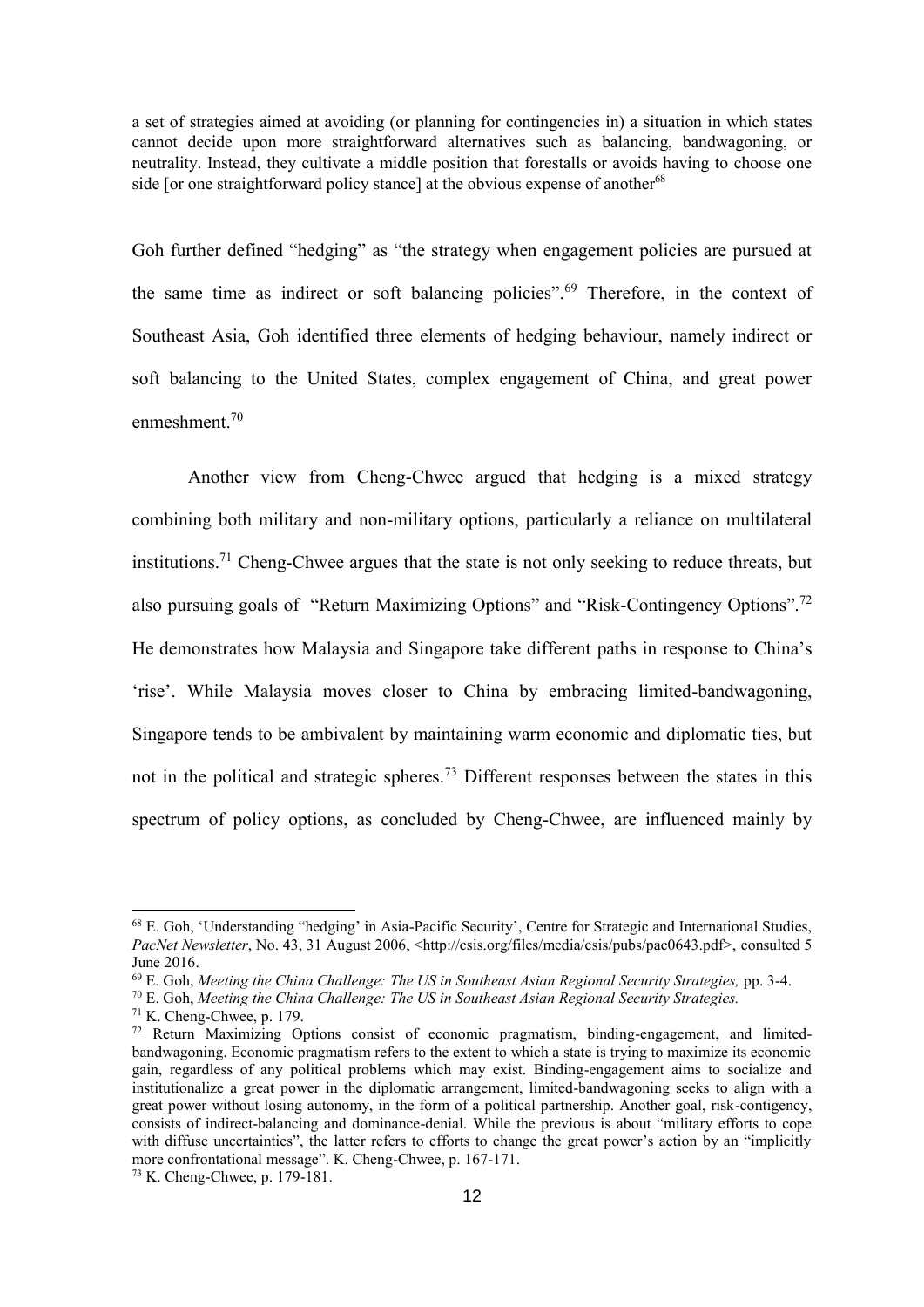domestic factors, especially the "elites' differing pathways to legitimacy".<sup>74</sup>

A small state's strategy towards a rising power is driven not so much by the growth of the great power's capabilities per se, rather it is motivated more by an internal process of regime legitimation in which the ruling elite evaluate – and then utilize – the opportunities and challenges of the rising power for the ultimate goal of consolidating their authority to govern at home."<sup>75</sup>

While Cheng-Chwee mentions in his conclusion that the China's rise does not have the

same effect in the case of Indonesia,<sup>76</sup> he did not include Indonesia in his assessment.

This thesis examines the implications of the idea of a GMF for Indonesia's China

foreign policy under President Widodo. By adopting a "regime legitimation" approach, as

defined by Cheng-Chwee, this thesis examines Indonesia's China foreign policy through

two important developments in Indonesia-China relations; infrastructure projects and the

Natuna Sea.

The regime legitimisation approach is based on three core assumptions.

First, foreign policy choices are made by ruling elites, who are concerned primarily with their own political survival.<sup>77</sup>

Second, the representation of risks – which risks will be *identified* and *prioritized* as foreign policy "problems" – is neither given nor fixed, but is constantly shaped by the way in which elites seek to justify their domination by acting in accordance with the very foundations of their authority at a given time.<sup>78</sup>

Third, such foundations do not merely refer to elite compliance with liberal-democratic norms, but also their ability to preserve security and internal cohesion, to deliver economic growth, to uphold the sovereignty and to promote a rationalized ideal that is peculiar to a particular country.<sup>79</sup>

This framework is relevant for Indonesia for three important reasons. First, as argued by

Sukma, domestic politics has always been a significant factor in Indonesia's policy

towards China.<sup>80</sup> Second, Widodo is more concerned with domestic economy-related

pillars of the GMF, especially maritime infrastructure. Mantong argues that the main

1

<sup>74</sup> K. Cheng-Chwee, p. 180.

<sup>75</sup> K. Cheng-Chwee, p. 159.

<sup>76</sup> K. Cheng-Chwee, p. 179-181.

<sup>77</sup> K. Cheng-Chwee, p. 161-162.

<sup>78</sup> K. Cheng-Chwee, p. 161-162.

<sup>79</sup> K. Cheng-Chwee, p. 161-162.

<sup>80</sup> R. Sukma, 'Indonesia's Response to the Rise of China: Growing Comfort amid Uncertainties', p. 139.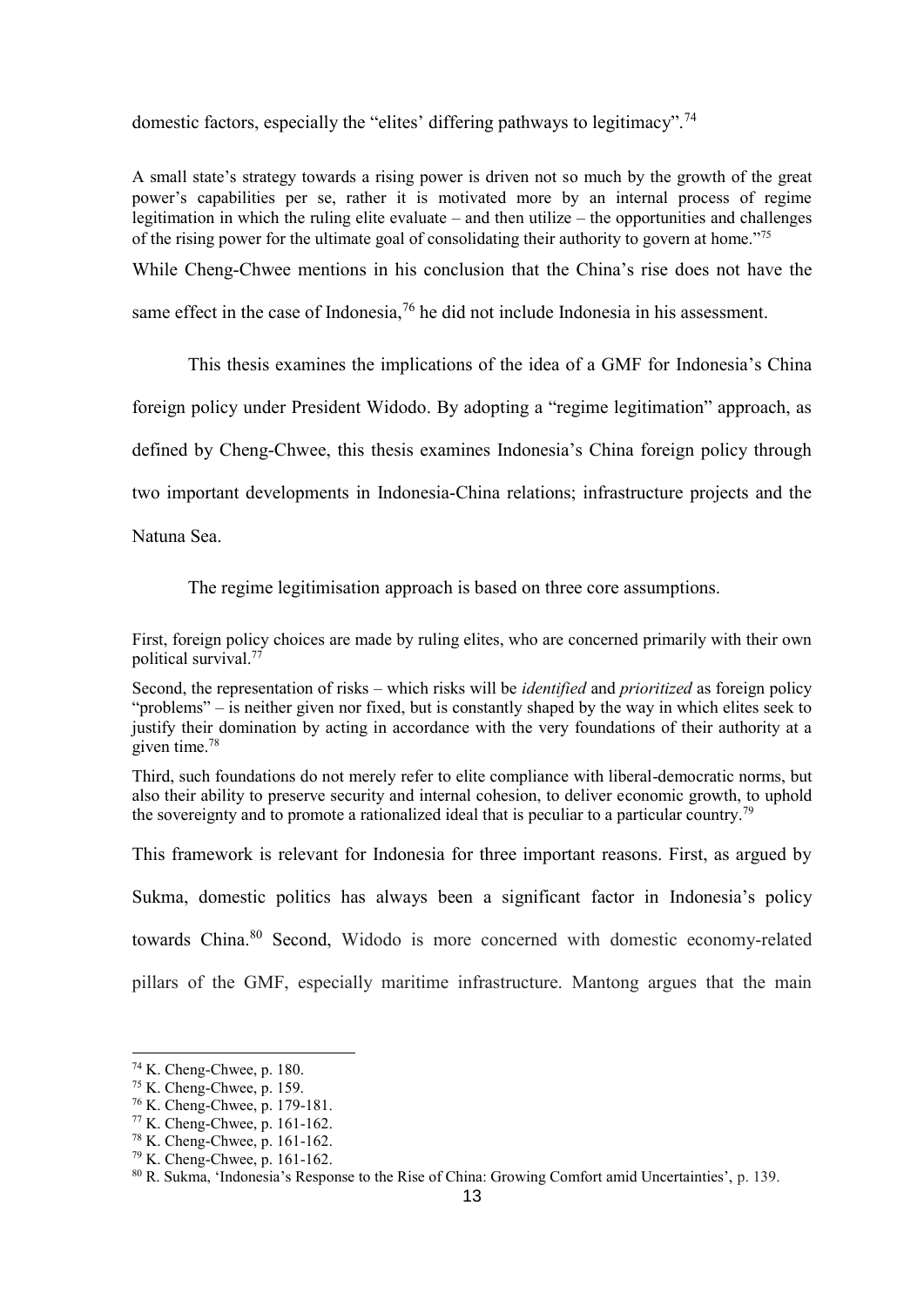calculation of Widodo's presidency is economic.<sup>81</sup> It is in Widodo's interests to secure funds for infrastructure projects, since it will be valuable for maintaining his legitimacy.  $82$ The increasing emphasis on economic performance as a source of legitimacy, as argued by Almuttaqi and Arif, is a changing nature of regime legitimacy in Southeast Asia.<sup>83</sup> Third, the President is the main determinant for foreign policy making in Indonesia. Laksmana argues that "foreign policy remains strongly, perhaps even idiosyncratically, a presidential affair."<sup>84</sup> However, since President Widodo is more domestic-oriented and less interested in foreign affairs,  $85$  his domestic economic growth-oriented foreign policy gives new policy roles to functional ministries, not the Foreign Affairs Ministry.<sup>86</sup>

Overall, the domestic economy orientation of the GMF shaped Indonesia's foreign policy toward China. As Cheng-Chwee argues "if the elite's current legitimation relies more on the imperative of prosperity maximizing than security-seeking, then the state is expected to highlight economic and political benefit that can be tapped from the power, while downplaying any security concerns it may have about the giant".<sup>87</sup> Consequently, this thesis argues that Indonesia's China foreign policy under President Widodo tends to be ambivalent: maintaining economic pragmatism and downplaying any security issues.

<sup>81</sup> A.W. Mantong, 'Insiden Natuna, Penyanderaan Nelayan Indonesia, dan Kebijakan Luar Negeri Indonesia', *Analisis CSIS*, Vol. 45, No. 2, 2016, p. 137.

<sup>82</sup> A.W. Mantong, p. 137.

<sup>83</sup> I. Almuttaqi, M. Arif, 'Regional Implications of Indonesia-China Ambivalent Relations', *The Indonesian Quarterly*, Vol. 44, No. 2, 2016, p. 93.

<sup>84</sup> E.A. Laksmana, 'Jakarta Left All at Sea by Islands Clash with China', *New Mandala*, 5 April 2016, <http://www.newmandala.org/jakarta-left-all-at-sea-by-island-clash-with-china/>, consulted 5 June 2016. <sup>85</sup> A.L. Connelly, p. 1.

<sup>86</sup> D. Weatherbee, p. 9.

<sup>87</sup> K. Cheng-Chwee, p. 162-163.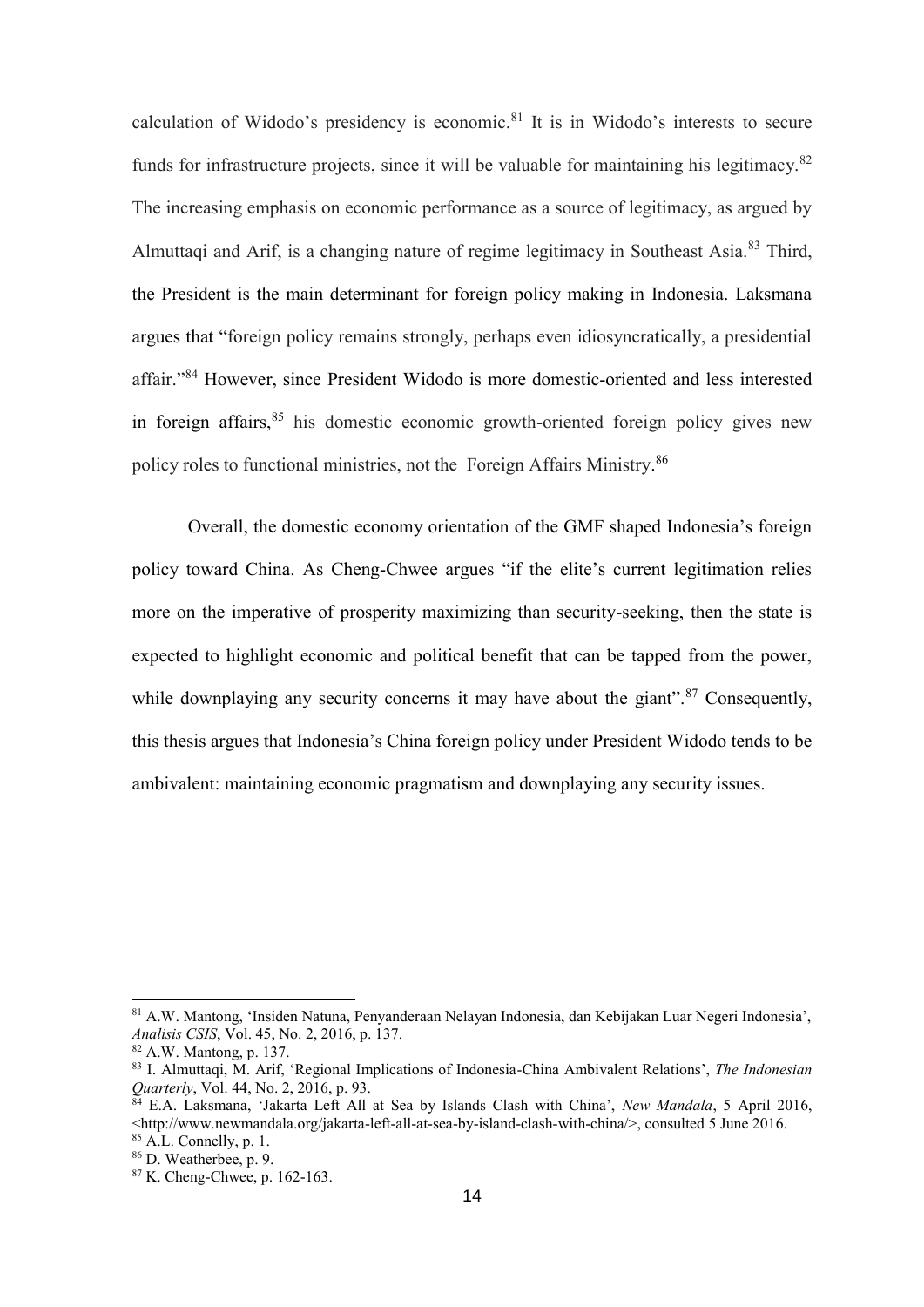#### **THESIS STRUCTURE**

Chapter 1 provides an overview of the emergence of GMF as the centrepiece of Widodo's Presidency. This chapter argues that President Widodo's vision of the GMF is best understood through the lens of his domestic political priorities. The chapter begins by analyzing the emergence of the GMF as a vision of President Widodo's presidency. Domestic political considerations explain how Widodo tries to raise nationalism as his source of legitimacy by reviving the old value of the nation as an archipelagic country in the GMF vision. Consequently, his domestic reform seems to focus on protection of state sovereignty and an emphasis on archipelagic maritime agenda. Since elements of domestic policy inform foreign policy, President Widodo's foreign policy emerges as a function of the two domestic reform agendas. However, in practice, economic performance is still regarded as the main source of regime legitimacy. The economic-related agenda of GMF is its the most salient foreign policy goal.

Chapter 2 assesses Indonesia-China relations in the era of President Widodo. This chapter begins with an analysis of how China engages with the GMF vision. The emergence of infrastructure projects in Indonesia, particularly the case of Jakarta-Bandung high-speed railway project is explored to examine how Indonesia is pushed to involve in China's new infrastructure diplomacy. This case is important for two reasons. First, while the project is the first realisation of both countries commitment in the economic field, it was perceived as an attempt by President Widodo to move closer to China. Second, despite the controversy and different domestic responses, President Widodo plays a game of pragmatic self-interest toward China, hoping to improve the economic performance of his presidency. The chapter concludes by arguing that Indonesia's China foreign policy is very much concerned about gaining financial support for President Widodo's infrastructure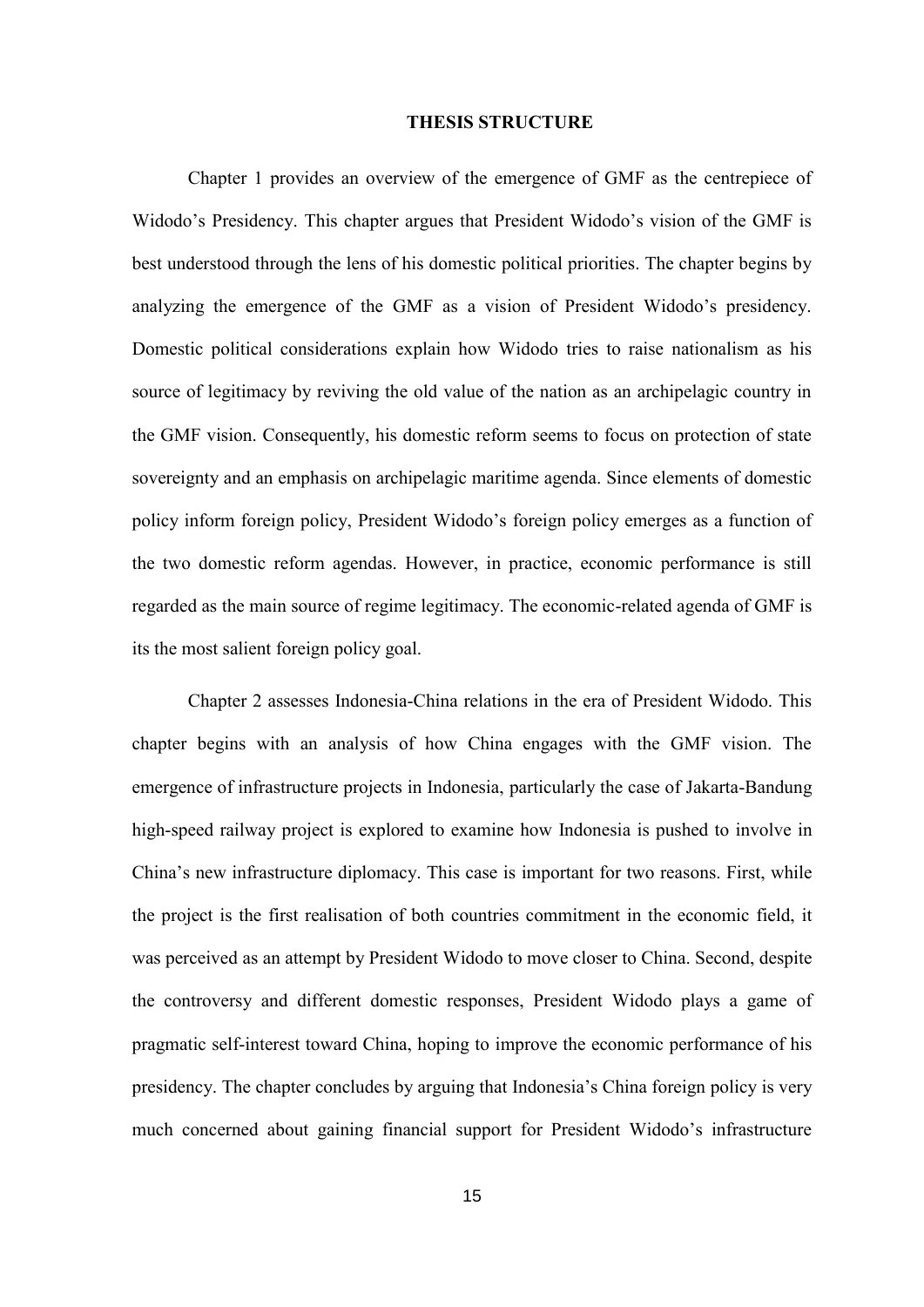agenda, downplaying the likelihood that investing in infrastructure projects are more in China's strategic interests and go beyond economic matters.

Chapter 3 examines how China challenges Widodo's vision of the GMF, especially Widodo's commitment to protect state sovereignty. This chapter begins by explaining the development of 'China's claims' in the Natuna Sea. Three incidents in 2016 were nothing new, but solving the problem, or at least having a firm stance toward China on this issue, is very critical for Widodo's presidency. First, the incidents challenge the way in which Indonesia protects its sovereignty over its territorial waters and natural resources in its EEZ. Secondly, a strong assertion of state sovereignty, in the end, clashes with Indonesia's priority of attracting FDI for its maritime agenda, especially when both of these goals are related inextricably to China. The chapter concludes that China's economic leverage influenced Indonesian foreign policy making in critical areas. At least this can be inferred from the cases of the Natuna incidents and post-PCA's verdict.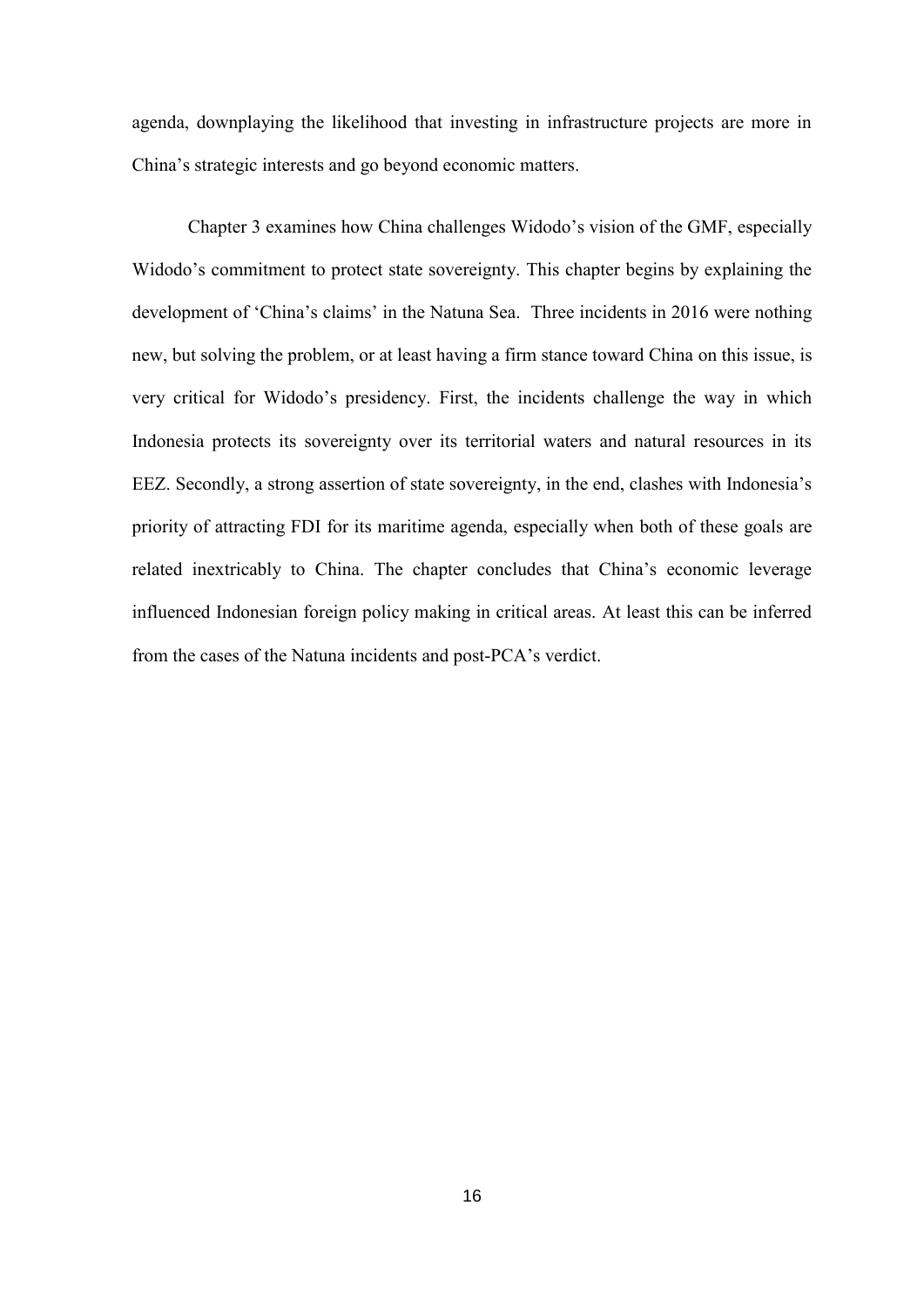### **CHAPTER 1**

# **INDONESIA AS A "GLOBAL MARITIME FULCRUM"**

*"We are a fulcrum, not simply an axis. A fulcrum is, if you look at a wheel, something around which the wheel rotates, so it is very important." 88*

### **Introduction**

As a centrepiece of Widodo's presidency, it is important to unpack the "global maritime fulcrum" (GMF) as a concept. While it emerged only during the 2014 presidential election campaign, some scholars have discussed whether it is a change from or continuity with President Widodo's predecessors.<sup>89</sup> This chapter begins by analysing the emergence of the GMF as a vision of President Widodo's presidency. Domestic political considerations explain how Widodo uses nationalism as a source of legitimacy by reviving the old value of the nation as an archipelagic country. Consequently, his domestic reform agenda focusses on protection of state sovereignty and an emphasis on archipelagic maritime agenda. President Widodo's foreign policy on the GMF is a function of the two features of his domestic reform agenda. In practice, economic performance is the main source of regime legitimacy. The economic-related agenda of GMF remains the most salient foreign policy goal of the GMF. Thus, President Widodo's vision of the GMF is best understood through the lens of his domestic political priorities.

<sup>88</sup> D.F. Anwar (an Indonesian Eminent International Relations Expert and Adviser of Vice President Jusuf Kalla) in D. Heriyanto, 'Five Questions: Dewi Fortuna Anwar', *Strategic Review-Indonesia*, 14 July 2015,  $\langle$ http://www.sr-indonesia.com/web-exclusives/view/five-questions-dewi-fortuna-anwar>, consulted 5 June 2016.

<sup>&</sup>lt;sup>89</sup> For example, Saha argued that, Jokowi's vision is an old one as it derives from his predecessors' visions. See: P. Saha, 'Indonesia's New Maritime Doctrine: Continuity and Change', in V. Sakhuja, G.S. Khurana, *Maritime Perspectives 2015*, National Maritime Foundation, New Delhi, 2016, p. 79. Another view by Goh stated that "President Jokowi continues the trend of widening Indonesia's strategic outlook". See: E. Goh, 'Indonesia's New Strategic Policy Under Jokowi: Change, Continuity, and Challenges', *The Centre of Gravity Series A Strategy Towards Indonesia*, Strategic & Defence Studies Centre ANU College of Asia & The Pacific, Canberra, May 2015, p.4.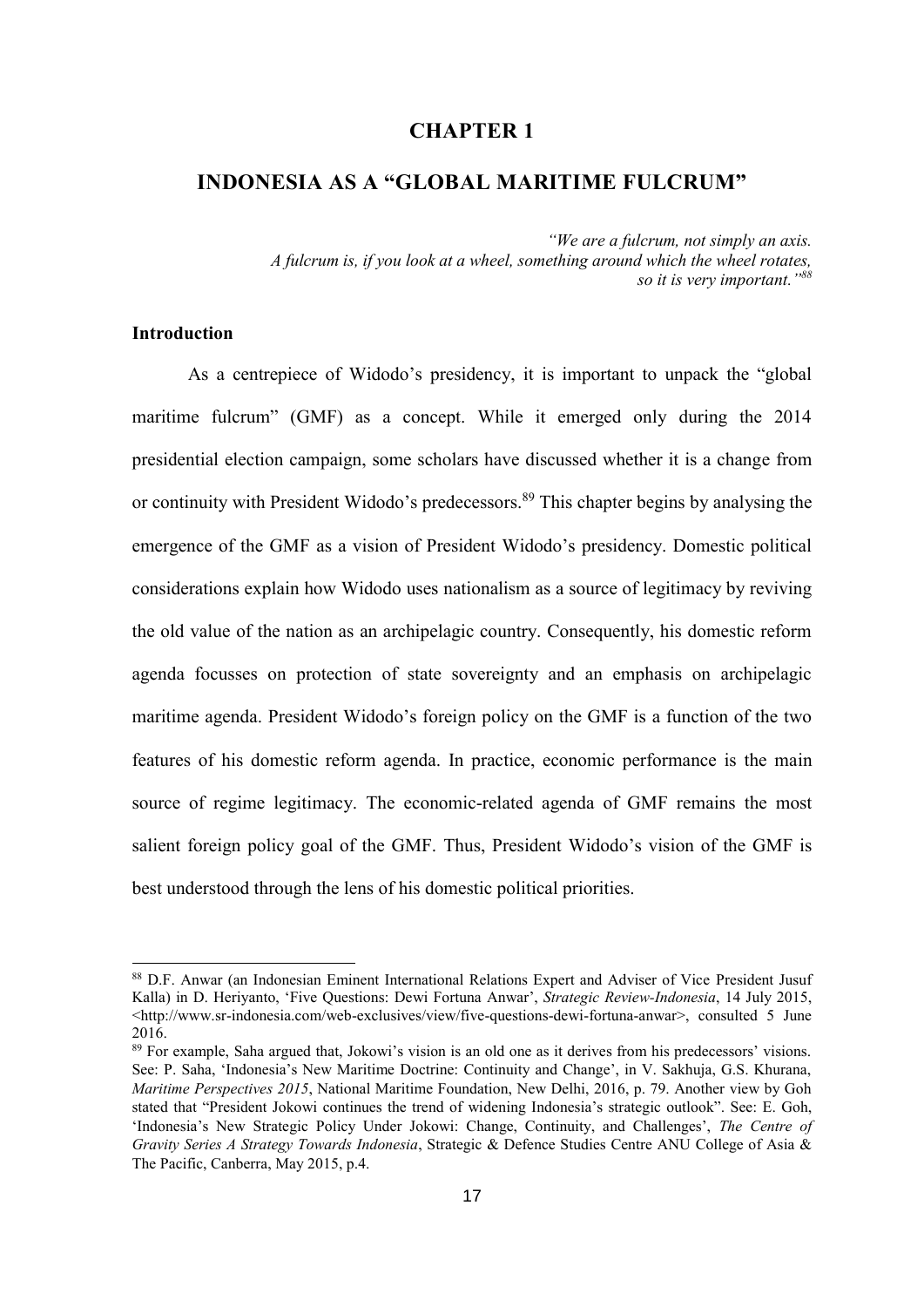#### **The Emergence of "Global Maritime Fulcrum"**

The idea of a GMF was first articulated during the third round of presidential debates, 22 June 2014. Widodo stated that:

We, Jokowi - JK, believe that geopolitical shift from the West to Asia is the opportunity for us to be a great nation. We must win this fight, in the ocean, in maritime, we want Indonesia to be a global maritime fulcrum, we want this country to be respected.<sup>90</sup>

The statement spelt out the maritime vision that was addressed in his Election Manifesto as a presidential candidate; "realising Indonesia as a maritime country which is independent, advanced, powerful, and based on national interests."<sup>91</sup> The GMF vision was a "trademark" of Joko Widodo's presidential campaign, along with "maritime highways", which together were infrastructure solutions to the problem of intra-archipelagic connectivity between the western and eastern parts of Indonesia.<sup>92</sup>

The strategy of highlighting maritime issues in a presidential campaign platform was politically daring, not only in terms of the specific issue, but also the timing. Though an archipelagic state, maritime issues have been long neglected. During the New Order regime (1966-1998), national economic development and defence strategy were very terrestrially based, with maritime aspects of development and security receiving less political attention.<sup>93</sup> Marine resources were under-utilized, affecting the way government supervised and secured the seas, and developed infrastructure. With very limited control of its archipelagic territory, Indonesia faced several challenges related to its maritime

<sup>90</sup> Presidential Debate, Third Round, 22 June 2014, <https://www.youtube.com/watch?v=hEtUNOBPqyw>, consulted 5 June 2016.

<sup>91</sup> Joko Widodo and Jusuf Kalla, 'Jalan Perubahan Untuk Indonesia yang Berdaulat, Mandiri, dan Berkepribadian, Visi Misi dan Program Aksi Jokowi-Jusuf Kalla 2014' ('Path to Change for a Sovereign, Independent, and Distinctive Indonesia, Vision and Mission and Program of Action Jokowi-Jusuf Kalla 2014'), Jakarta, May 2014, p. 12-14.

<sup>92</sup> A. Abdussalam, 'People await realization of maritime toll road', *Antara News*, 15 July 2014, <http://www.antaranews.com/en/news/94838/people-await-realization-of-maritime-toll-road>, consulted 5 July 2016.

<sup>93</sup> Kementerian PPN/Bappenas (Ministry of National Development Planning), *Konsep Mainstreaming Ocean Policy ke Dalam Rencana Pembangunan Nasional* (*The Concept of Mainstreaming Ocean Policy into National Development Planning*), Kementerian PPN/Bappenas (Ministry of National Development Planning), Jakarta, December 2014, p. 3.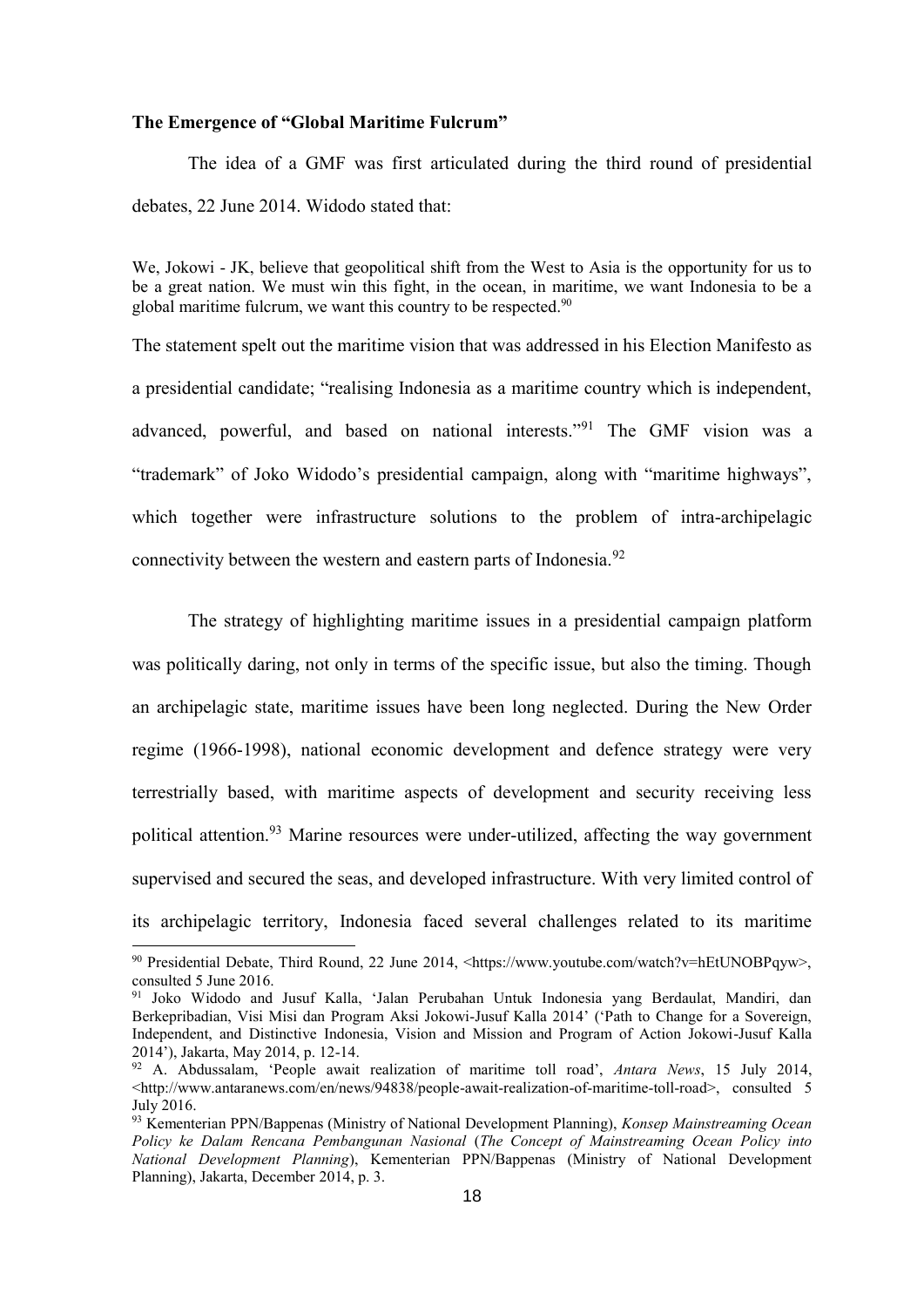security, in addition to illegal fishing, such as smuggling and illegal trade, and shipping through its archipelagic waters.<sup>94</sup>

Formally, maritime development was firstly incorporated into The Sixth Five Year Plan in 1994.<sup>95</sup> In 1999, during Abdurrahman Wahid's presidency, a Department of Sea Exploration and Fisheries was established.<sup>96</sup> Later, in 2000, it was renamed the Department of Marine Affairs and Fisheries, in response to the rapid growth in illegal fishing.<sup>97</sup> While the establishment of the department helped in reducing illegal fishing, it did not eliminate it. According to the Ministry of Maritime Affairs and Fisheries of Indonesia, annually, illegal fishing costs the country about US\$3.11b.<sup>98</sup> Reducing such losses was a decisive political move for President Widodo as a new leader.

The presidential election in July 2014 was highly unusual.<sup>99</sup> It was the first time since political reform in 1998 that there was a candidate not from the country's political or military elite.<sup>100</sup> Joko Widodo was a furniture entrepreneur and later Governor of Jakarta  $(2012-2014).$ <sup>101</sup> His popularity was based largely on the way he represented himself as an antithesis to his opponent, Prabowo,<sup>102</sup> as well as the previous president, Susilo Bambang

1

<sup>94</sup> H. Djalal, 'Maritime Dimensions of a New World Order: Security Experiences in South East Asia', in C.M. Yusuf (ed.), *Negara Kepulauan Menuju Negara Maritim*, Lembaga Laut Indonesia, Jakarta, 2010, p. 100-103.

<sup>95</sup> Kementerian PPN/Bappenas (Ministry of National Development Planning), *Konsep Mainstreaming Ocean Policy ke Dalam Rencana Pembangunan Nasional* (*The Concept of Mainstreaming Ocean Policy into National Development Planning*), p. 3.

<sup>96</sup> L.M. Hidayat, *Reformasi Administrasi Kajian Komparatif Pemerintahan Tiga Presiden (Administration Reform Comparative Study of Three Presidents)*, Jakarta, Gramedia, 2007, p. 95.

 $97$  Since 2009, it changed into the Ministry of Marine Affairs and Fisheries, up to now.

<sup>98</sup> Heriyanto, 'Illegal Fishing Costs Indonesia 3 Billion Dollars A Year', *Reporting Development in ASEAN*, IPS Asia-Pacific, 2016, <http://www.aseannews.net/illegal-fishing-costs-indonesia-3-billion-dollars-ayear/>, consulted 5 September 2016.

<sup>&</sup>lt;sup>99</sup> R.L. Pattiradjawane, 'The Indonesian Perspective toward rising China: Balancing the National Interest', *Asian Journal of Comparative Politics*, 2016, p. 2.

<sup>100</sup> R.L. Pattiradjawane, p. 2.

<sup>&</sup>lt;sup>101</sup> Before serving as a Governor of Jakarta, Joko Widodo was a Mayor of Solo, a small town in the Central Java, for two periods since 2005. But, he did not complete his second term since he ran for governor of Jakarta's candidacy in 2012.

<sup>&</sup>lt;sup>102</sup> Prabowo is a retired Lieutenant-General and son in law of President Soeharto who ran for presidential candidate in 2014. He is the leader of the Gerindra (Gerakan Indonesia Raya/ Great Indonesia Movement) Party.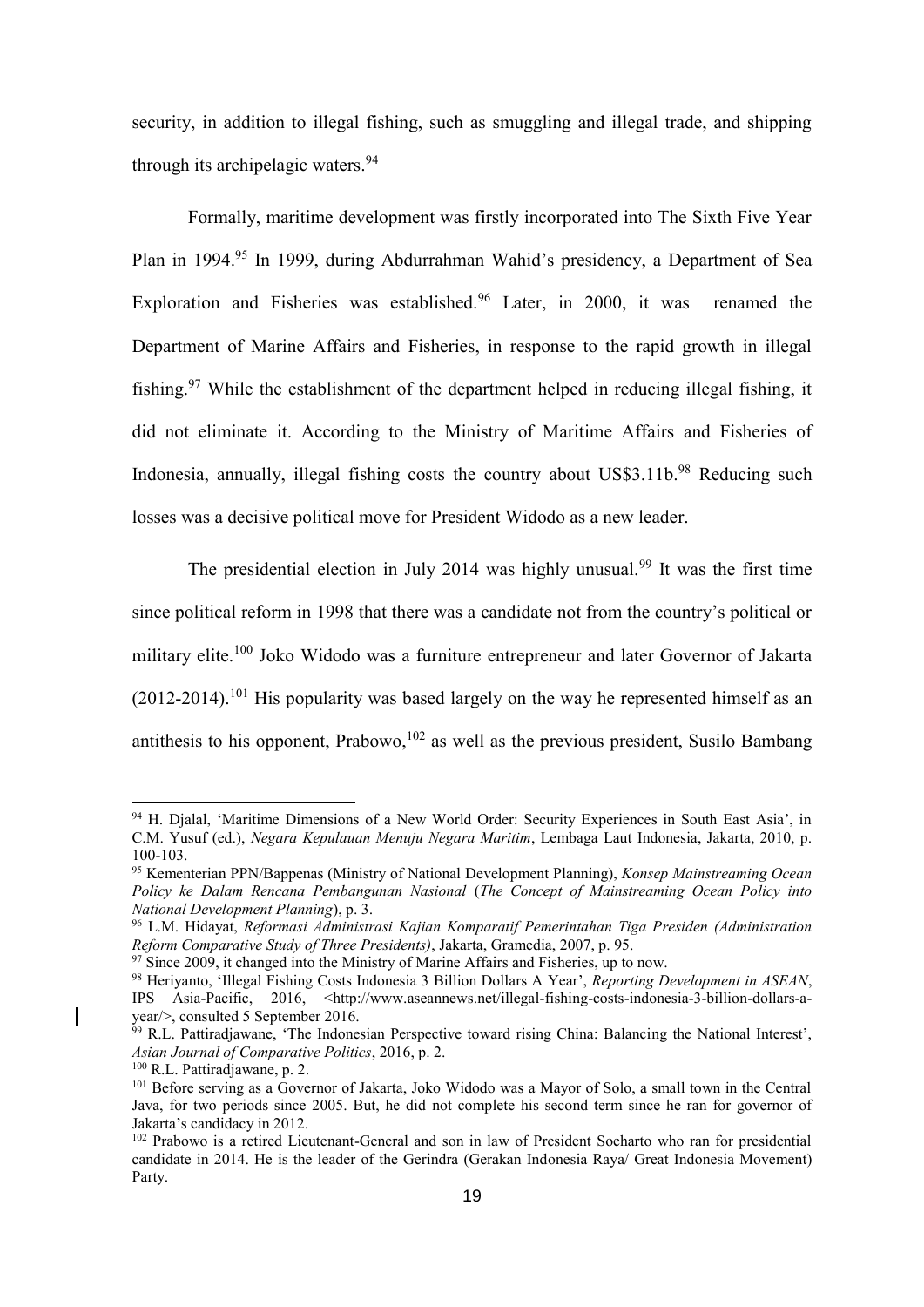Yudhoyono, whose term was widely perceived to have left political stagnation, which resulted in great popular dissatisfaction during his second term.<sup>103</sup> People were dissatisfied mostly with the conspicuous corruption that overwhelmed his presidency, both by leaders within the executive and legislative branches.

In these circumstances, Widodo's decision to choose the Indonesian Democratic Party of Struggle (PDIP) as his nominating party was a good political move, since it was outside executive and legislative power after 2004. In order to win the hearts and minds of the PDIP leaders and cadres Widodo transformed himself into PDIP's icon. Widodo began to refer to party ideology and Sukarno, Indonesian founding father.<sup>104</sup> As argued by Pattiradjawane: "For President Jokowi, there is a need to re-establish the idea of the Indonesian founding fathers... as the central theme during his presidential campaign".<sup>105</sup> Weatherbee also argued that "the approving reference to Sukarno was also a nod to Jokowi's political patroness Megawati".<sup>106</sup> Widodo borrowed Sukarno's vision of the Three Power Principles, the so-called TRISAKTI, which are to make Indonesia sovereign in its politics, independent in its economy, and distinct in its cultural character, as his vision of future government.<sup>107</sup> In this light, the vision of GMF is a concept that represents TRISAKTI in the contemporary era. As argued by Saha, "The central idea of GMF is to reassert the age-old archipelagic identity that recognises the link between the country's geography, identity, and livelihood."<sup>108</sup> Overall, Widodo exploited the unusual moment of

<sup>103</sup> M. Mietzner, 'Rise of a polite populist', *Inside Indonesia*, April-June 2014, <http://www.insideindonesia.org/jokowi-rise-of-a-polite-populist>, consulted 5 August 2016. <sup>104</sup> M. Mietzner, 'Rise of a polite populist'.

 $105$  R.L. Pattiradjawane, p. 6.

<sup>106</sup> D.E. Weatherbee, p. 10.

<sup>107</sup> Joko Widodo and Jusuf Kalla, 'Jalan Perubahan Untuk Indonesia yang Berdaulat, Mandiri, dan Berkepribadian, Visi Misi dan Program Aksi Jokowi-Jusuf Kalla 2014' ('Path to Change for a Sovereign, Independent, and Distinctive Indonesia, Vision and Mission and Program of Action Jokowi-Jusuf Kalla  $2014'$ ).

<sup>108</sup> P. Saha, 'Indonesia's New Maritime Doctrine: Continuity and Change', p. 79.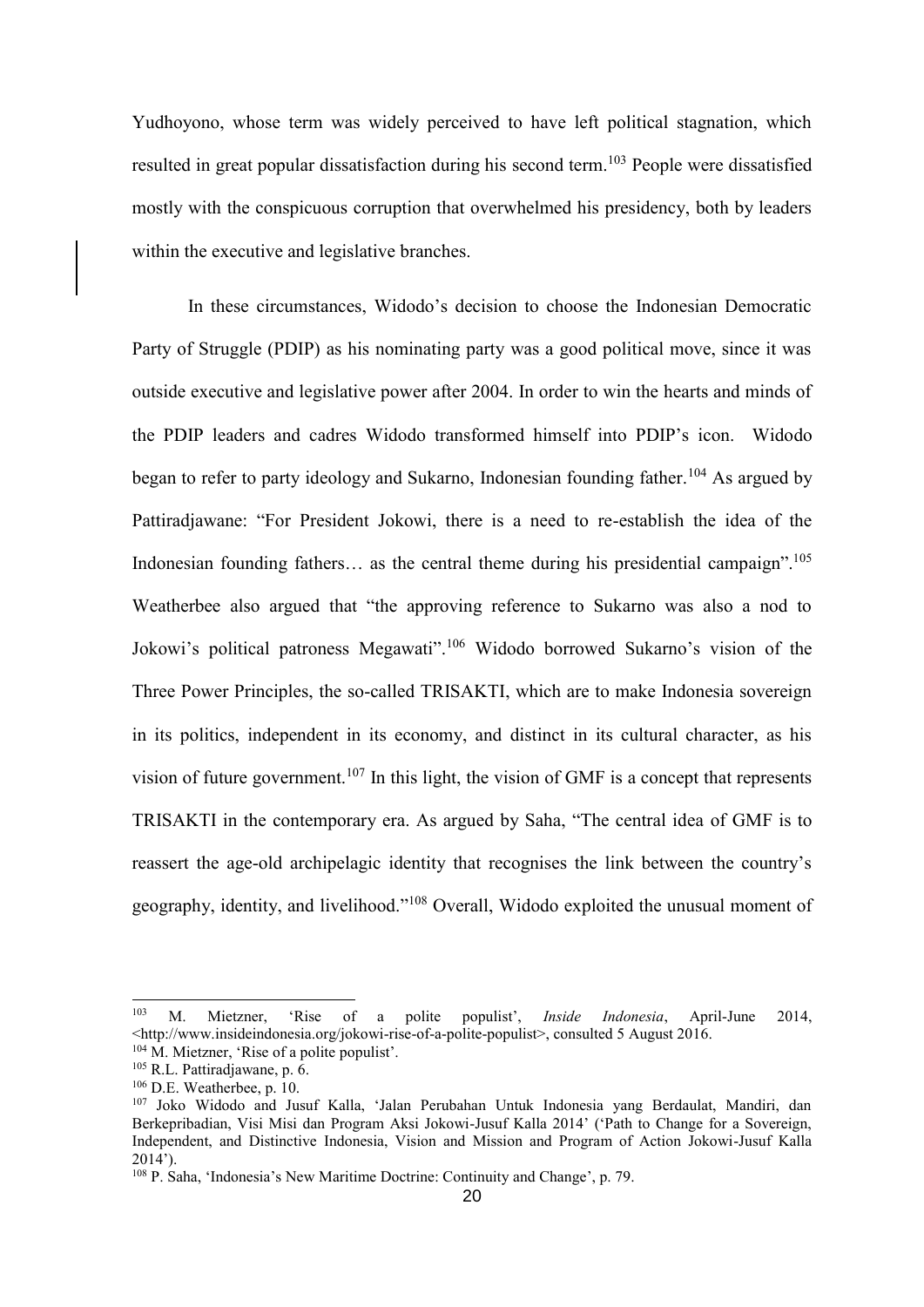presidential election campaign to build nationalism as his source of legitimacy by reviving the old value of an archipelagic nation, with references to Indonesia's founding fathers.

Since the GMF concept seeks to reinvigorate Indonesia's age-old identity as an archipelagic state, it is not fully new. Widodo revived principles first stated by Prime Minister Djuanda in 1957. The "Djuanda Declaration" defined Indonesia's national interests as those of an archipelagic state in the areas of law, politics, economy, culture and the protection of territorial integrity and national unity.<sup>109</sup> It was a "declaration of territorial unity that comprised the unity between the land, the sea, its seabed and subsoil area, the airspace and all the resources contained therein".<sup>110</sup> Later, President Soeharto formulated an Archipelagic Outlook, the *Wawasan Nusantara,* in 1966 and started campaigning for the acceptance of archipelagic status in the United Nations Convention on the Law of the Sea (UNCLOS).<sup>111</sup> Together, the "Djuanda Declaration" and *Wawasan Nusantara* became core maritime policy principles guiding Indonesia's strategic thinking. $112$ 

Beside these principles, some scholars also argue that Widodo's ideas are more an extension of previous government initiatives. First, the idea of building "maritime highways" resembles the pre-existing concept of "Sea Pendulum/*Pendulum Nusantara*" which was formulated by Indonesia Port Corporations (*PT. Pelabuhan Indonesia/Pelindo*)

<sup>109</sup> N. Wisnumurti, 'Legal Regimes of Archipelagic States', *The Jakarta Post*, 27 March 2014,  $\text{6}$ -thtp://www.theiakartapost.com/news/2014/03/27/legal-regimes-archipelagic-states.html>, consulted 5 June  $2016.$ <sup>110</sup>

H. Djalal, 'Regime of Archipelagic States', 2011, [<http://aseanregionalforum.asean.org/files/Archive/18th/ARF%20Seminar%20on%20UNCLOS,%20Manila,](http://aseanregionalforum.asean.org/files/Archive/18th/ARF%20Seminar%20on%20UNCLOS,%20Manila,%208-9Mar2011/Annex%20K%20-%20Prof%20Hasjim%20Djalal%20-%20Regime%20of%20Arch%20States.pdf) [%208-9Mar2011/Annex%20K%20-%20Prof%20Hasjim%20Djalal%20-](http://aseanregionalforum.asean.org/files/Archive/18th/ARF%20Seminar%20on%20UNCLOS,%20Manila,%208-9Mar2011/Annex%20K%20-%20Prof%20Hasjim%20Djalal%20-%20Regime%20of%20Arch%20States.pdf)

[<sup>%20</sup>Regime%20of%20Arch%20States.pdf>](http://aseanregionalforum.asean.org/files/Archive/18th/ARF%20Seminar%20on%20UNCLOS,%20Manila,%208-9Mar2011/Annex%20K%20-%20Prof%20Hasjim%20Djalal%20-%20Regime%20of%20Arch%20States.pdf), consulted 15 August 2016.

<sup>111</sup> E.A. Laksmana, 'The Enduring Strategic Trinity: Explaining Indonesia's Geopolitical Architecture', *Journal of the Indian Ocean Region*, Vol. 7, No. 1, 2011, p. 100.

<sup>&</sup>lt;sup>112</sup> R. Suprivanto, 'Developing Indonesia's Maritime Strategy Under President Jokowi', 22 February 2016,  $\leq$ http://www.theasanforum.org/developing-indonesias-maritime-strategy-under-president-jokowi-1/ $\geq$ , consulted 5 August 2016.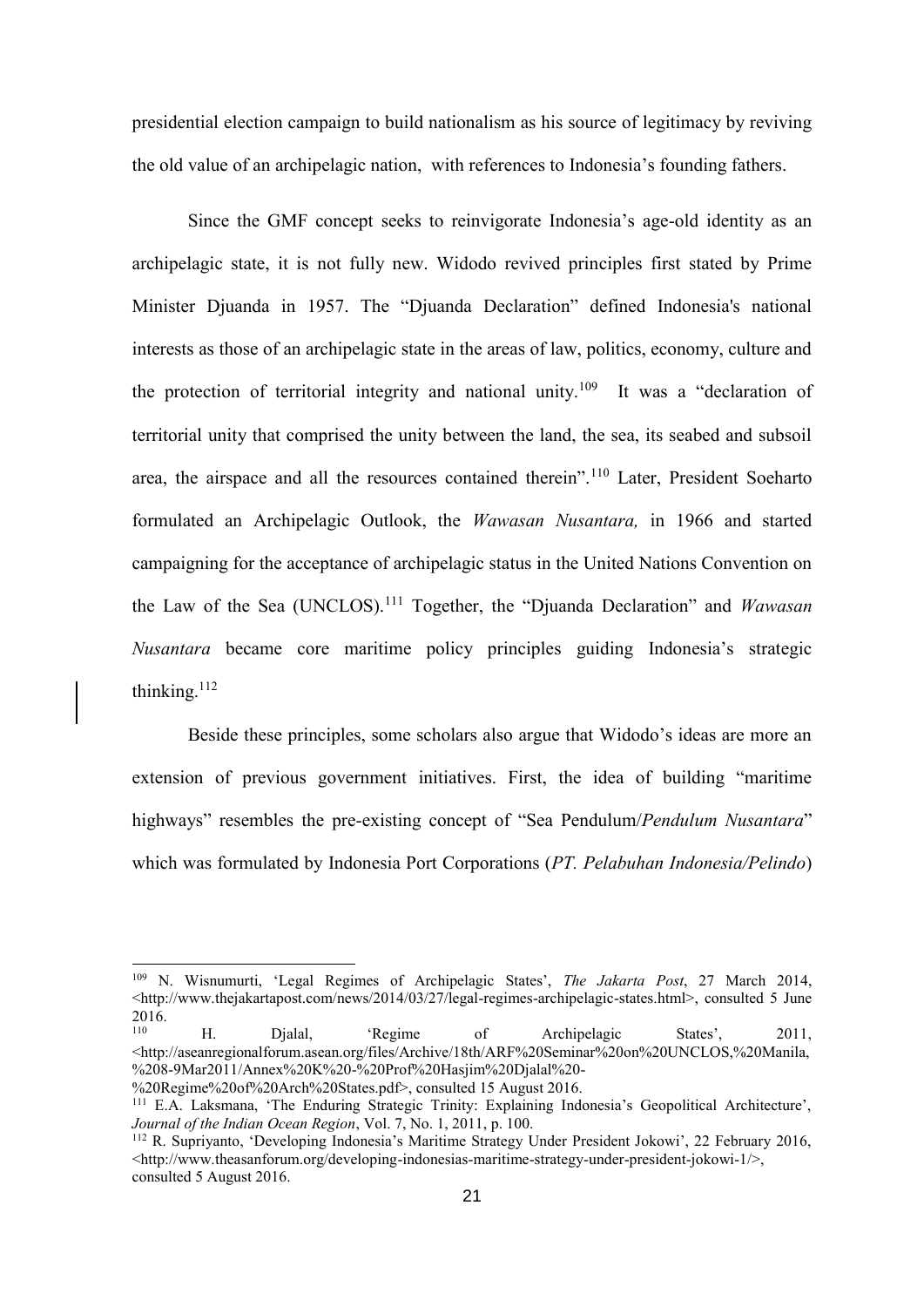in 2012.<sup>113</sup> This initiative was intended to connect six main ports as part of a National Logistic System, to solve the problem of disparity between the western and eastern parts of Indonesia, where the latter lags behind.<sup>114</sup> Secondly, the maritime infrastructure agenda of President Widodo, according to Supriyanto, is only a revised version of the Master Plan for Accelerating and Expansion Indonesia's Economic Development *(MP3EI/Masterplan Percepatan dan Perluasan Pembangunan Ekonomi Indonesia)* from Yudhoyono's presidency.<sup>115</sup> Both are related to each other. The "Sea Pendulum" was a part of accelerating MP3EI, $<sup>116</sup>$  which is an ambitious plan to accelerate the Indonesian economy</sup> into a developed country by cultivating the whole potentials of all provinces.<sup>117</sup> The difference between Widodo and his predecessors is the way in which he maintains recognition and adopts a more proactive approach to implement the vision.<sup>118</sup>

Though the idea of a GMF was launched during the presidential campaign, the concept was never clearly articulated. Connelly argues that Widodo did not clearly explain the 'vision' during the debate.<sup>119</sup> The explanation came later when his foreign policy adviser, Rizal Sukma, fleshed out the idea in Indonesia's leading broadsheet, *Kompas,*  with a piece entitled 'The idea of maritime fulcrum" *("Gagasan Poros Maritim")* in August 2014. Sukma offered a three-pronged approach to the  $GMF<sup>120</sup>$ 

<sup>113</sup> R. Supriyanto, 'Developing Indonesia's Maritime Strategy Under President Jokowi'.

<sup>114</sup> T. Diela, 'Lino: Tol Laut Jokowi Mirip Pendulum Nusantara Pelindo/Lino: Jokowi's Sea-toll Resembles Pelindo's Sea Pendulum', *Kompas*, 4 September 2014, <http://bisniskeuangan.kompas.com/read/2014/09/04/115316326/Lino.Tol.Laut.Jokowi.Mirip.Pendulum.Nus antara.Pelindo>, consulted 14 August 2016.

<sup>115</sup> R. Supriyanto, 'Developing Indonesia's Maritime Strategy Under President Jokowi'.

<sup>116</sup> T. Diela, 'Lino: Tol Laut Jokowi Mirip Pendulum Nusantara Pelindo/Lino: Jokowi's Sea-Toll Resembles Pelindo's Sea Pendulum'.

<sup>117</sup> T.K. Giap et al., *Competitiveness Analysis and Development Strategies for 33 Indonesian Provinces*, World Scientific Publishing, Singapore, 2013, p. 28.

<sup>118</sup> P. Saha, 'Indonesia's New Maritime Doctrine: Continuity and Change', p. 83.

 $119$  A.L. Connelly, p. 7.

<sup>120</sup> R. Sukma, 'Gagasan Poros Maritim' ('The Idea of Maritime Fulcrum'), *Kompas*, 21 August 2014,  $\leq$ http://bisniskeuangan.kompas.com/read/2014/08/21/080000726/Gagasan.Poros.Maritim>, consulted 5 August 2016.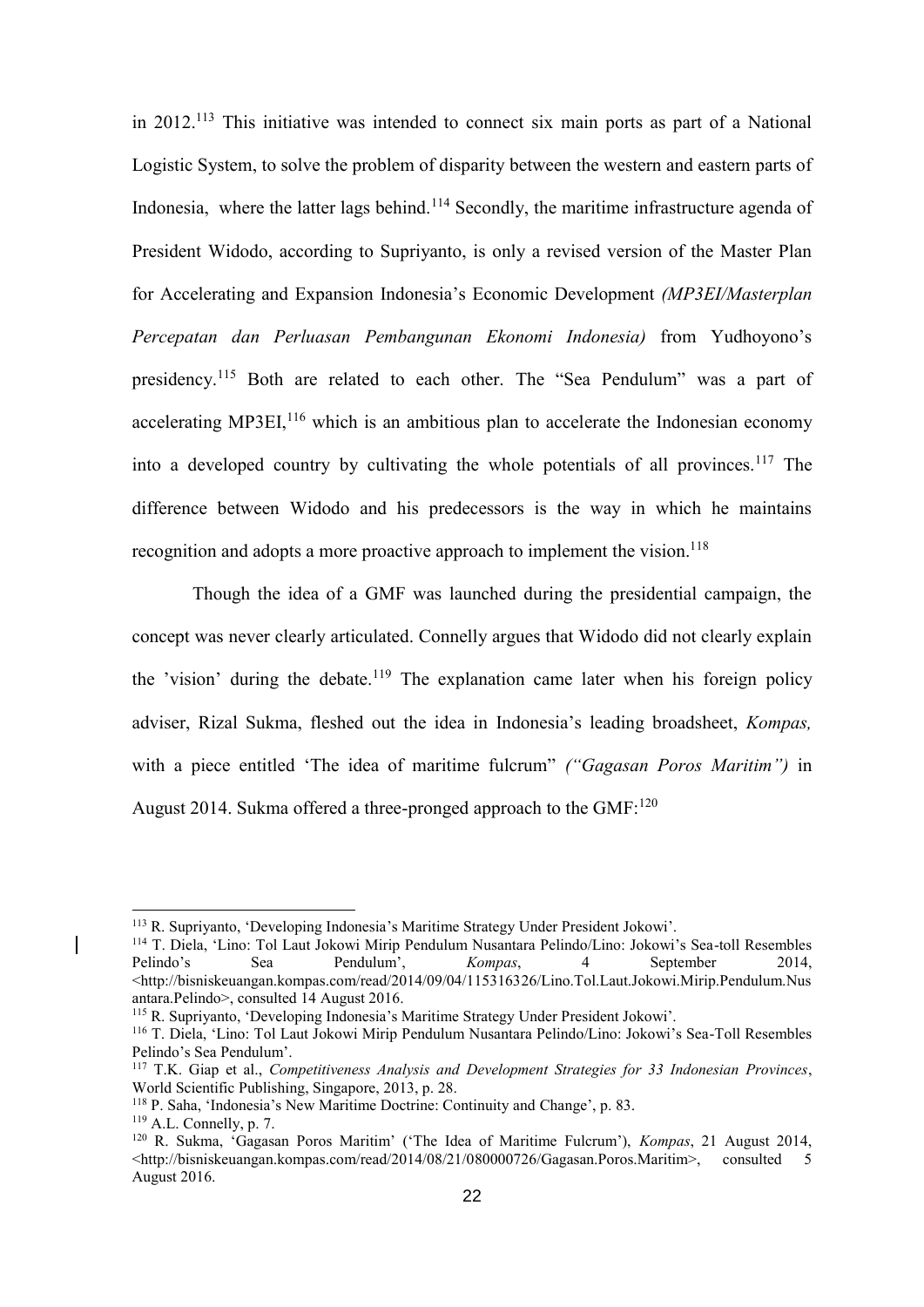As a goal, 'global maritime fulcrum' can be seen as a call to back to national identity as an archipelagic country. Hopefully, it will manifest in form of Indonesia as a unified, prosperous and dignified maritime power.

As a doctrine, 'global maritime fulcrum' is understood as a guidance of a sense of communal purpose. This doctrine emphasises on Indonesia's geographic, geostrategic and geoeconomic realities in which its future will depend on and simultaneously influence the dynamics in Pacific and Indian Oceans.

Finally, this conceptual idea must be realized as part of national development agenda, such as development of "sea toll" to ensure interinsular connectivity, development of shipping industry and fishery, improvement of sea transportation, and a focus on maritime security.<sup>121</sup>

The concept of GMF was explained further during the East Asia Summit (EAS) in

Naypyidaw, Myanmar on 13 November 2014 when the newly elected president Widodo

announced the GMF's five main pillars.<sup>122</sup>

While these pillars comprise both domestic and foreign policy aspects, they address

existing problems faced by the maritime sector in Indonesia and the growing pressure to

solve them. According to Quirk and Bradford,

while the first pillar relates to national pride, the second and third pillar are aimed to boost economic growth and the last two pillars are for securing Indonesia's borders and resources.<sup>123</sup>

Another view is offered by Connelly;

the top three pillars are primarily domestic, focusing on culture, fisheries and infrastructure. Only the latter two pillars, dealing with diplomacy and defence, are truly foreign policy issues.<sup>124</sup>

The lack of maritime infrastructure connecting the islands, especially the eastern part of

Indonesia was the primary focus. Connelly again:

When Jokowi speaks of "returning to the seas", as he urged his compatriots to do in his inaugural address, he means the country's vast archipelagic waters, not the high seas. The heart of the policy, then, appears, to be Jokowi's detailed plans for the investment of billions dollar in port and shipping infrastructure and improved management of fisheries, which are intended to lower costs for trade between Indonesia's western and eastern islands, and to ensure that fisheries are managed to the benefit of the nation.<sup>125</sup>

 $124$  A.L. Connelly, p. 9.

<sup>121</sup> R. Sukma, 'Gagasan Poros Maritim/The Idea of Maritime Fulcrum'.

<sup>&</sup>lt;sup>122</sup> The five pillars have been mentioned in the previous chapter.

<sup>123</sup> S. Quirk, J. Bradford, 'Maritime Fulcrum: A New US Opportunity to Engage Indonesia', *Issues and Insights*, Vol. 15 No. 9, 6 October 2015, p. 2, <https://www.csis.org/analysis/issues-and-insights-vol-15-no-9-maritime-fulcrum-new-us-opportunity-engage-indonesia>, consulted 2 September 2016.

 $125$  A.L. Connelly, p. 9.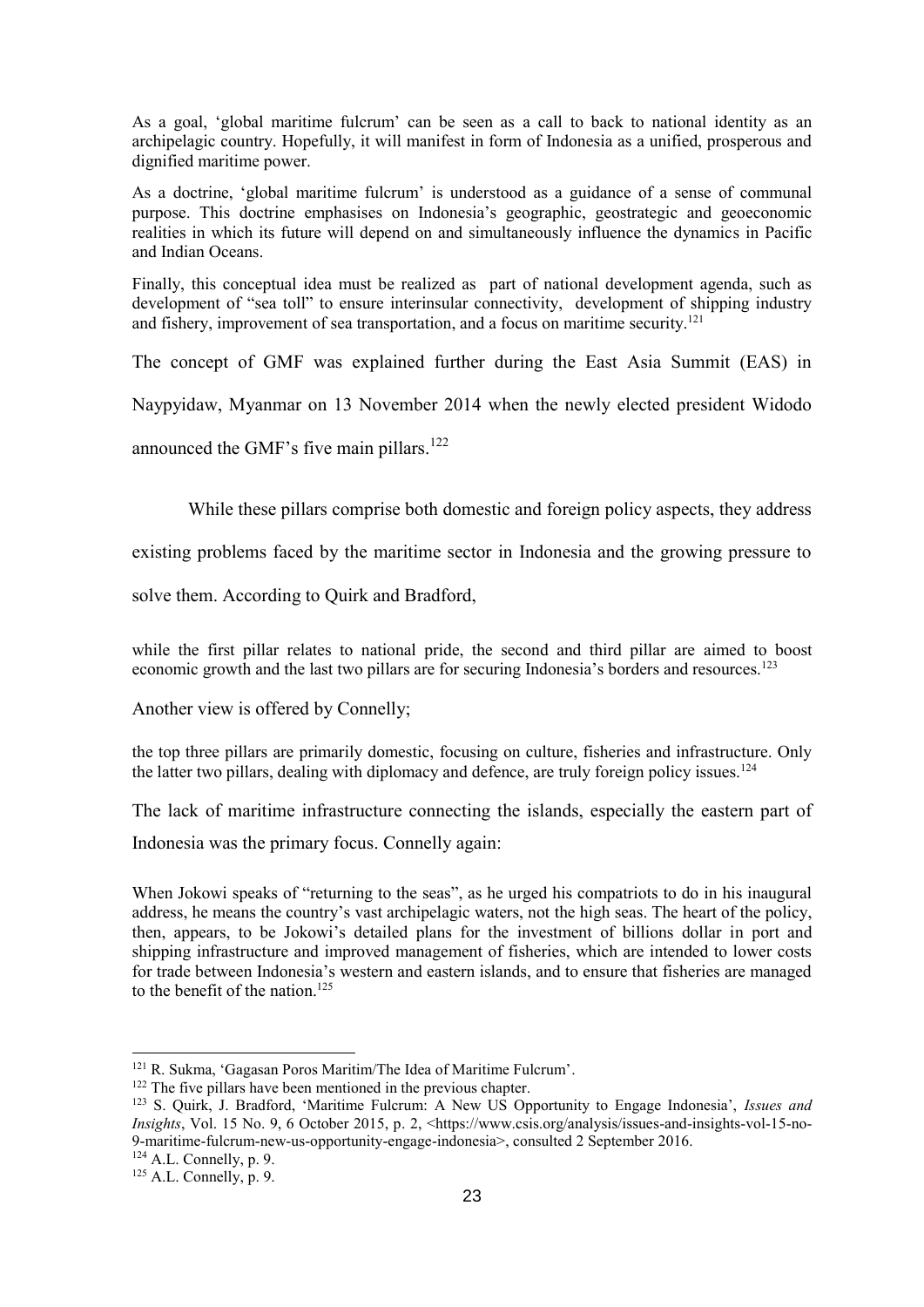Building maritime infrastructure, particularly the development of "maritime highways", is the programme he actively pushed. Developing "maritime highways" means providing fixed and regular sea transportation networks by organizing sea transportation services and improving port facilities.<sup>126</sup> In Figure 1, we see that this programme is aimed at improving logistics between regions in Indonesia, with plans to build 24 seaports, 5 of which are 'hubs' (red dots) and 19 are 'feeders' (yellow dots).

### <span id="page-31-0"></span>**Figure 1 Maritime Highway Development**

Figure removed due to copyright restriction

Source: Indonesia's National Medium Term Development Plan (RPJMN) 2014-2019

In 2016, articulation of the global maritime fulcrum's five pillars confirmed that Joko Widodo's focus was on domestic reform. If his vision has any global-orientation, it is important to determine the extent to which Indonesia projects itself as a maritime power and whether this is manifest in his foreign policy.

<sup>126</sup> B. Prihartono, Pengembangan To Laut dalam RPJMN 2015-2019 dan Implementasi 2015 (The Development of Sea-Toll in the National Medium 2015-2019 and Implementation 2015), Kementerian PPN/Bappenas (Ministry of National Development Planning), 2015, Bappenas, undated, < http://www.bappenas.go.id/files/Pengembangan%20Tol%20Laut%20Dalam%20RPJMN%202015- 2019%20Dan%20Implementasi%202015.pdf>, consulted 1 September 2016.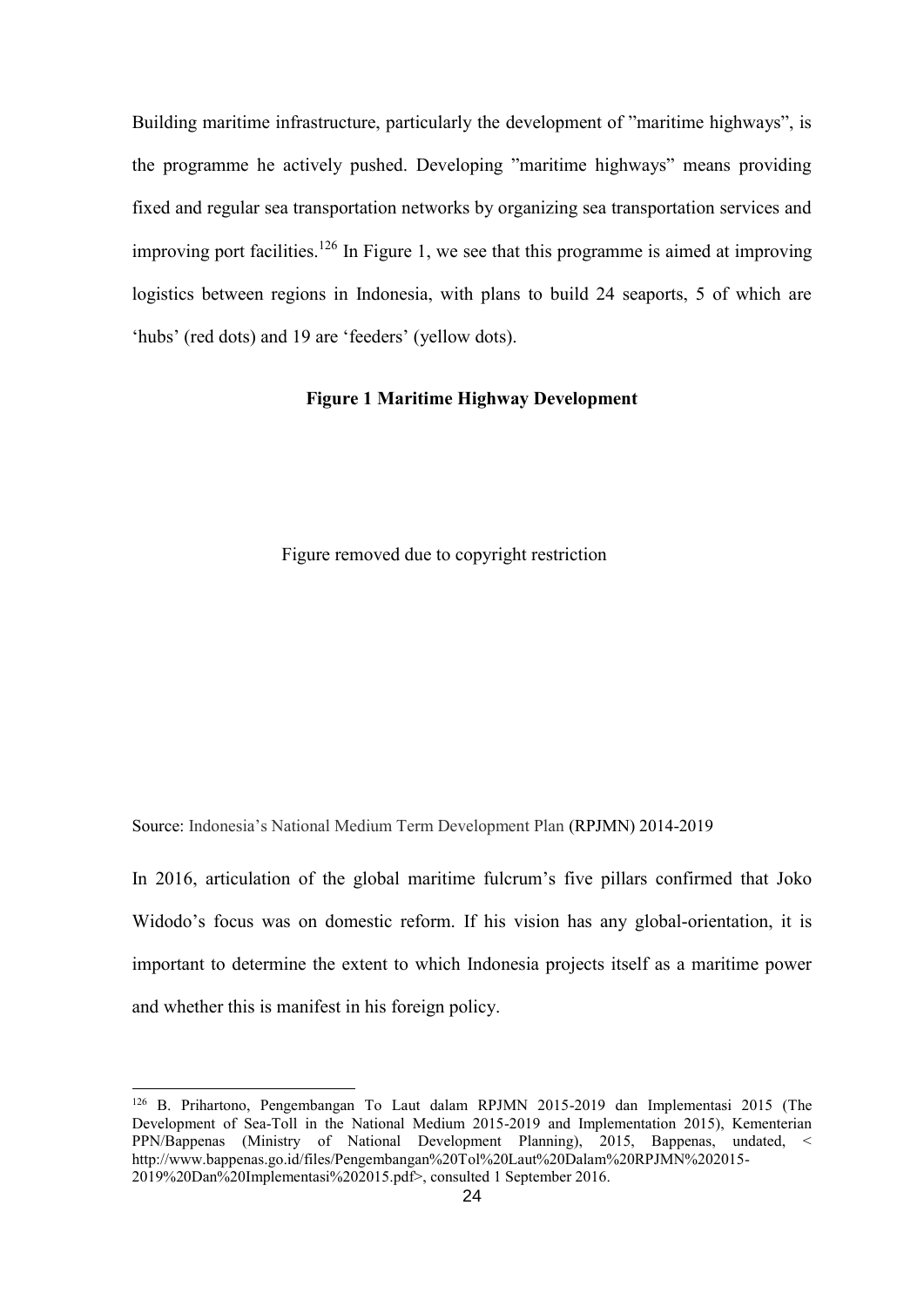#### **Global Maritime Fulcrum as Foreign Policy**

It is not without political symbolism that President Widodo announced the five pillars of the GMF at the 9th EAS in November 2014. He was communicating the idea that Indonesia, through the GMF, was reviving a crucial but neglected element of Indonesia's foreign policy, which is its geographical position and identity as a maritime country.

The GMF contains foreign policy elements, not only because the pursuit of these goals will naturally affect the interest of other states, but also, importantly, the idea of GMF cannot be separated from Indonesia's geographical position which has also been a primary determinant of its foreign policy. Anwar argues that the GMF is global in the sense of Indonesia's strategic position at the "cross-roads" between the Pacific and Indian Oceans, and due to the international sea lanes within Indonesian territorial waters.<sup>127</sup> Anwar concludes:

Whatever our policy is, it cannot be simply national. It has to take into account the strategic interests of other countries...So precisely because of our location, our maritime policy has to have global elements; we cannot afford to pretend that we are alone here. If we are somewhere in the Arctic, maybe there are less global elements, but precisely because we are located in the middle of a sea navigation area, whatever we do must have global elements.<sup>128</sup>

The foreign policy elements of the GMF can be traced back to the Widodo's Election Manifesto. In particular, it stated that an archipelagic state-oriented foreign policy will be pursued in five key areas: First, promoting "maritime diplomacy" to accelerate the resolution of the country's border disputes; second, ensuring the country's territorial integrity, maritime sovereignty, safety and social welfare in its outer islands; third, securing national resources and the exclusive economic zones (EEZ); fourth, intensifying defence diplomacy; and fifth, diminishing maritime rivalries among major powers and

<sup>127</sup> D.F. Anwar in D. Heriyanto, 'Five Questions: Dewi Fortuna Anwar'.

<sup>128</sup> D.F. Anwar in D. Heriyanto, 'Five Questions: Dewi Fortuna Anwar'.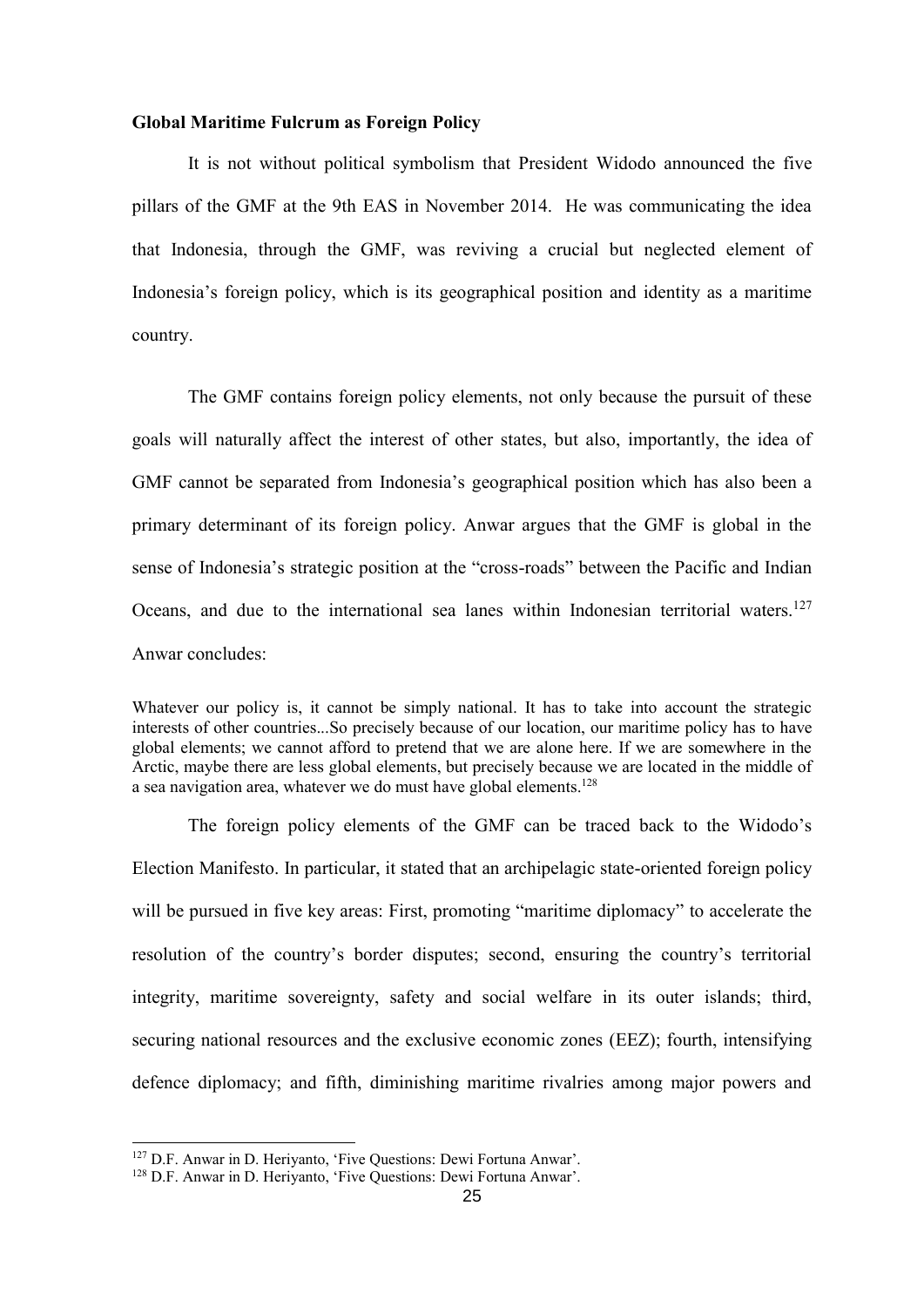promoting territorial dispute resolution in the region.<sup>129</sup> Overall, a sense of strengthening political sovereignty over Indonesia's archipelagic rights and jurisdictions in its maritime zones, as well as a global maritime role, were featured highly by Widodo.

The promise of strengthening political sovereignty cannot be separated from three fundamental problems highlighted in Widodo's Election Manifesto. As written, one of the problems faced by Indonesia is the degradation of state authority, especially incapacity to detect threats to its territorial sovereignty.<sup>130</sup> Therefore, it follows that he sought to "bring" diplomacy back to earth" (*diplomasi membumi*) as a way of demonstrating his promise as a domestic reformer, in contrast to Yudhoyono who was known as international statesman.<sup>131</sup> In foreign policy, it manifests in the strong emphasis on state sovereignty.<sup>132</sup> As argued by Connelly, President Widodo's foreign policy is based on assumptions that:

Indonesia is an archipelagic state whose identity and prosperity is tied to its insular water, and his conviction that Indonesia's dignity depends upon the state's ability to defend itself from multifarious attempts to weaken it from within and without.<sup>133</sup>

In early 2015, in her Annual Press Statement, Foreign Minister Marsudi put forward three priorities for Indonesia's foreign policy: First, maintaining Indonesia's sovereignty, especially the intensification of border diplomacy; secondly, enhancing the protection of Indonesian citizens and legal entities abroad, including the protection for Indonesian migrant workers; and thirdly, intensifying economic diplomacy, especially in the fields of

1

<sup>129</sup> Joko Widodo and Jusuf Kalla, 'Jalan Perubahan Untuk Indonesia yang Berdaulat, Mandiri, dan Berkepribadian, Visi Misi dan Program Aksi Jokowi-Jusuf Kalla 2014' ('Path to Change for a Sovereign, Independent, and Distinctive Indonesia, Vision and Mission and Program of Action Jokowi-Jusuf Kalla 2014'), p. 12.

<sup>130</sup> Joko Widodo and Jusuf Kalla, 'Jalan Perubahan Untuk Indonesia yang Berdaulat, Mandiri, dan Berkepribadian, Visi Misi dan Program Aksi Jokowi-Jusuf Kalla 2014' ('Path to Change for a Sovereign, Independent, and Distinctive Indonesia, Vision and Mission and Program of Action Jokowi-Jusuf Kalla 2014'), p. 1-2.

 $131$  A.L. Connelly, p. 1.

 $132$  A.L. Connelly, p. 7.

 $133$  A.L. Connelly, p. 6.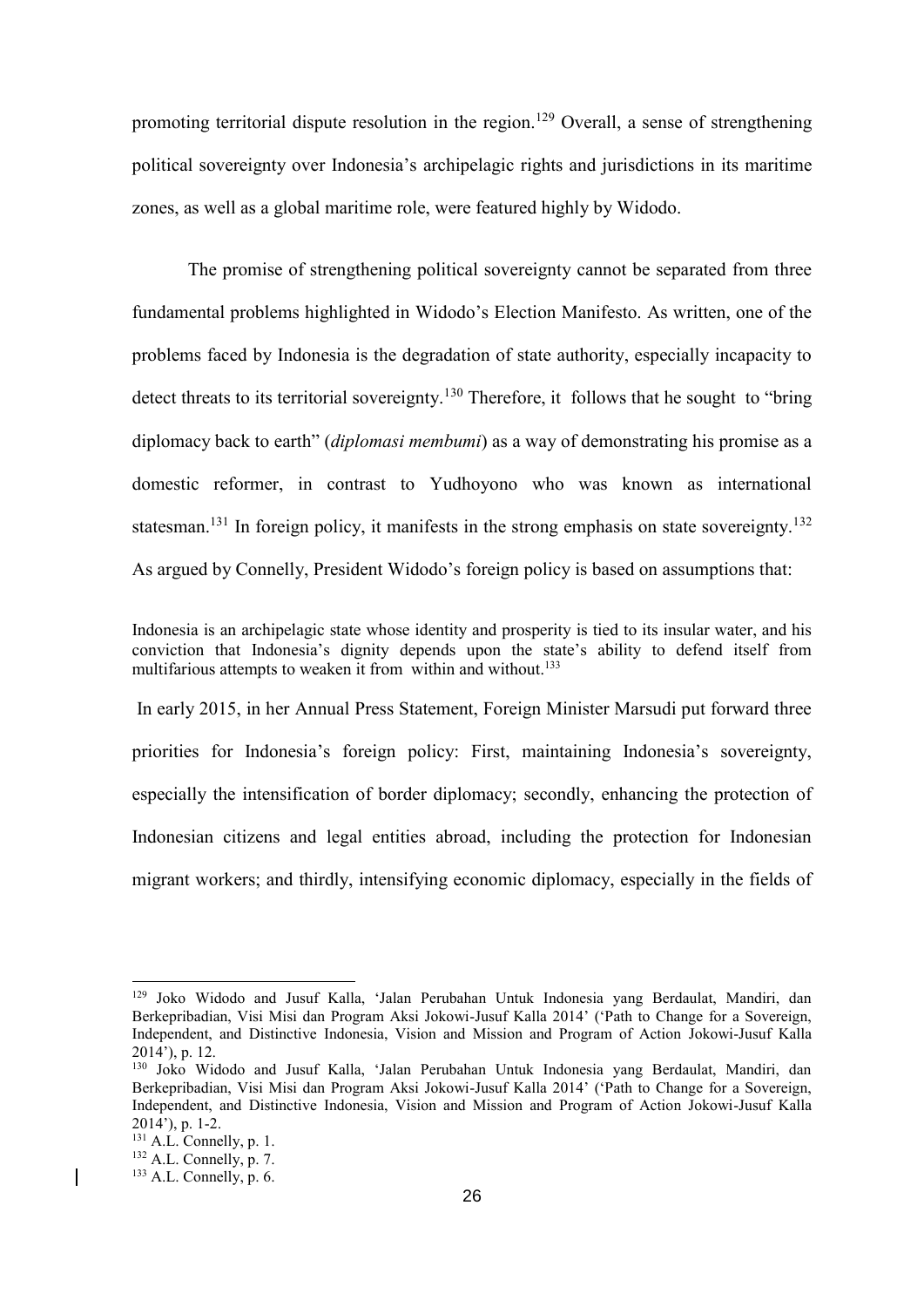maritime infrastructure, energy, fishery and the protection of the marine environment.<sup>134</sup> Marsudi concludes that Indonesia's diplomacy during Widodo's presidency will orient to its character as a maritime nation, serving the needs of the people, will be pragmatic and conducted in a firm and dignified manner.<sup>135</sup> To reinforce the point, the conclusion drawn is that foreign policy is a function of two features of President Widodo's domestic reform agenda, which are protection of state sovereignty and an emphasis on a maritime development agenda.<sup>136</sup>

Two years into his presidency, Widodo's maritime vision remained unclear. He had not formulated, or directed his ministers to formulate a grand strategy for the GMF. Critics argue that he must ask, "what is it that we want?" Marzuki and Priamarizki argues that it works "as a reference point for related stakeholders to fulfil the vision."<sup>137</sup> Nonetheless, the GMF's pillars were not followed by a clear grand strategy.<sup>138</sup> The only progress was institutional, with the establishment of a Coordinating Ministry for Maritime Affairs in 2015.<sup>139</sup> It was assigned to "coordinate, synchronise and control" ministries with responsibilities in maritime affairs, which are the Ministries of Maritime Affairs and Fisheries, Transportation, Energy and Mineral Resources, and Tourism.<sup>140</sup> The absence of a grand strategy, however, made it difficult for the Ministry to make progress. In two

<sup>134</sup> The Ministry of Foreign Affairs Republic of Indonesia, *Annual Press Statement Minister for Foreign*  Affairs Republic of Indonesia, 8 January 2015, <http://www.indonesia-ottawa.org/wpcontent/uploads/2015/01/PPTM-2015-en.pdf>, consulted 5 August 2016.

<sup>135</sup> The Ministry of Foreign Affairs Republic of Indonesia, *Annual Press Statement Minister for Foreign Affairs Republic of Indonesia*.

<sup>136</sup> A.L. Connelly, p. 6.

<sup>137</sup> K.I. Marzuki, A. Priamarizki, 'Indonesia's maritime ambitions remain rudderless', *East Asia Forum*, 2 February 2016, <http://www.eastasiaforum.org/2016/09/02/indonesias-maritime-ambitions-remainrudderless/>, consulted 12 October 2016.

<sup>138</sup> L. Agustino, 'Satu Tahun Pemerintahan Jokowi: Transaksional dan Transformasional', *Analisis CSIS*, Vol. 44 No.4, 2015, 385-400.

<sup>&</sup>lt;sup>139</sup> Presidential Regulation No 10 of 2015 on Coordinating Ministry for Maritime Affairs,  $\lt$ http://sipuu.setkab.go.id/PUUdoc/174381/Perpres%20Nomor%2010%20Tahun%202015.pdf>, consulted 5 August 2016.

<sup>&</sup>lt;sup>140</sup> Presidential Regulation No 10 of 2015 on Coordinating Ministry for Maritime Affairs.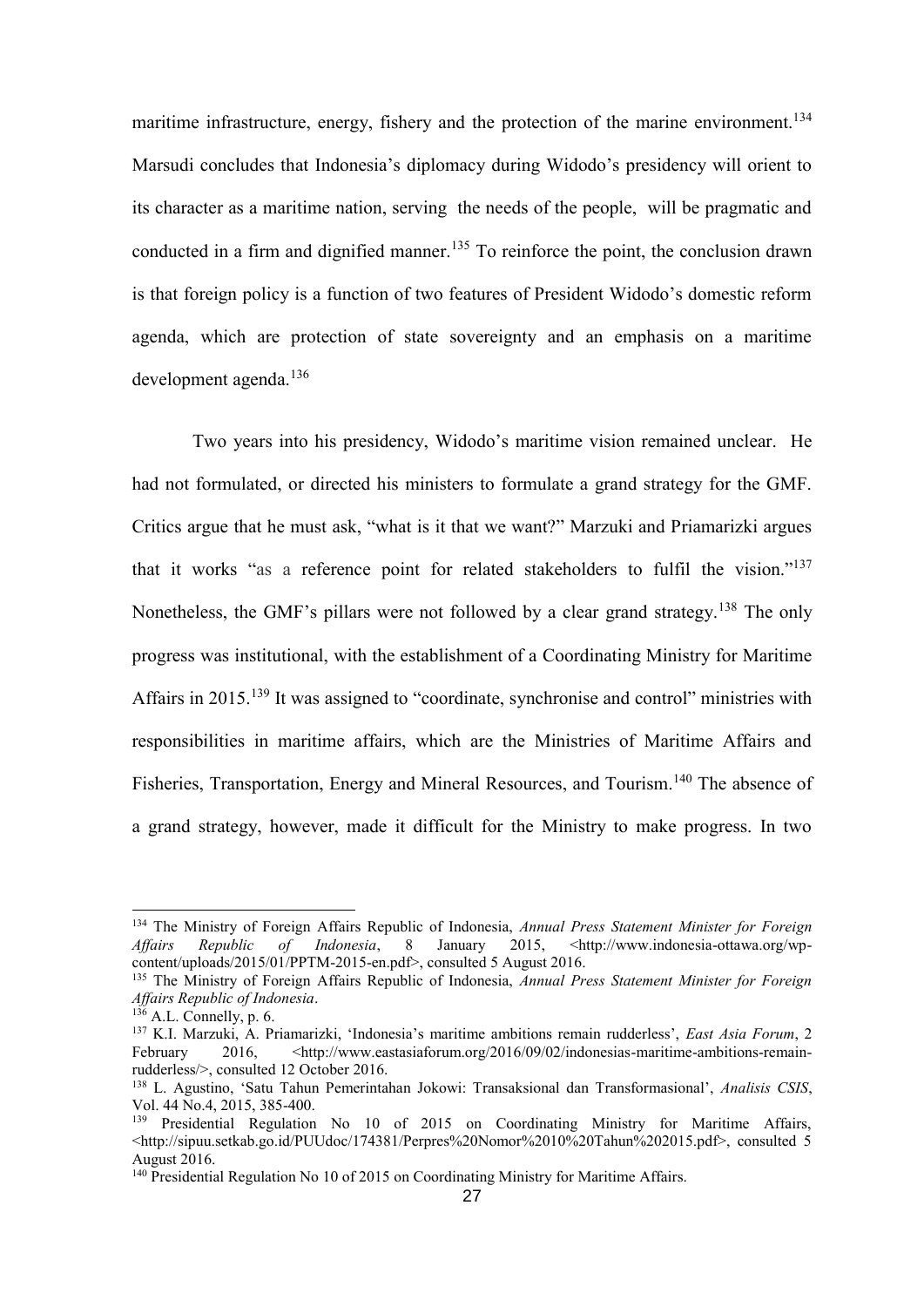years, the Coordinating Minister of Maritime Affairs underwent three changes.<sup>141</sup> While the Ministry set 37 prioritised issues,  $142$  the absence of a grand strategy meant it was preoccupied with bureaucratic frictions in coordinating the programmes. One case in point was development of a gas project in the Masela Block which was in dispute between the Coordinating Minister for Maritime Affairs and Minister of Energy and Mineral Resources. Both Ministers were reshuffled in July 2016.<sup>143</sup>

Equally importantly, the lack of a grand strategy saw government ministries and agencies individually define and implement the GMF concept.<sup>144</sup> This is because there were no prior consultation with relevant ministries and agencies before the concept of GMF was conceived.<sup>145</sup> Four key ministries are responsible for institutional support for Widodo's maritime policy: the Coordinating Ministry for Maritime Affairs, the Ministries of Foreign Affairs, Marine Resources and Fisheries, and Defence.<sup>146</sup> The Minister of Marine Affairs and Fisheries concentrates separately on managing marine resources, especially illegal fishing, while the Minister of Defence seeks a more prominent role for the military in foreign policy. The Minister of Foreign Affairs, as argued by Fealy and

1

<sup>&</sup>lt;sup>141</sup> The first minister was Indroyono Soesilo, from January until August 2015. He was a former director of the Fisheries and Aquaculture Resources Use and Conservation Division, Food and Agriculutural Organization, United Nations (2012). However, in the first cabinet reshuffle in August 2015, President Widodo replaced him with Rizal Ramli, a former Finance Minister in Megawati's Presidency. In his leadership, Ramli added the ministerial nomenclature into the Coordinating Ministry for Maritime Affairs and Resources. However, until his replacement, this new nomenclature was not finalised due to a disagreement of Vice President, Jusuf Kalla. In the second cabinet reshuffle, July 2016, the minister was again replaced by Luhut Binsar Pandjaitan, a retired general who before served as Coordinating Minister of Politics, Law and Security.

<sup>142</sup> Coordinating Ministry for Maritime Affairs, 'Program Kerja', <http://maritim.go.id/program-kerja/>, consulted 11 September 2016.

<sup>143</sup> I. Fadil, '22 Bulan, Kemenko Maritim tiga kali ganti menteri/ In 22 months Coordinating Ministry for Maritime Affairs, three ministerial changes', *Merdeka*, 27 July 2016, <http://www.merdeka.com/politik/22 bulan-kemenko-maritim-tiga-kali-ganti-menteri.html>, consulted 15 August 2016.

<sup>144</sup> R. Supriyanto, 'Developing Indonesia's Maritime Strategy Under President Jokowi', 22 February 2016, [<http://www.theasanforum.org/developing-indonesias-maritime-strategy-under-president-jokowi-1/>](http://www.theasanforum.org/developing-indonesias-maritime-strategy-under-president-jokowi-1/), consulted 15 August 2016.

<sup>145</sup> N. Hamilton-Hart and D. McRae, 'Indonesia: Balancing the United States and China, Aiming for Independence'.

<sup>&</sup>lt;sup>146</sup> J.C. Liow and, V. Shekhar, 'Indonesia as a Maritime Power: Jokowi's Vision, Strategies, and Obstacles Ahead'.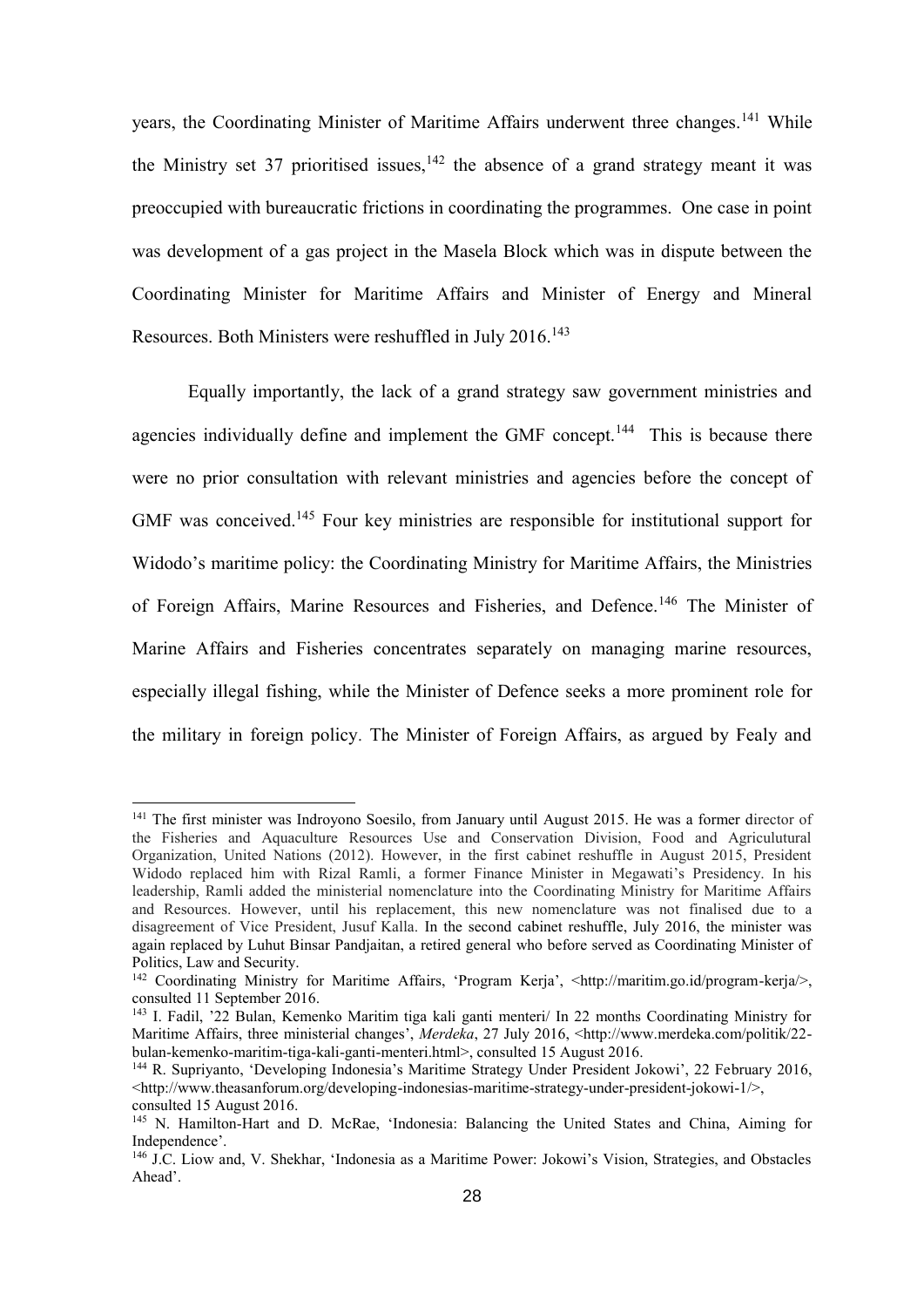White, "seems content to mimic her president's lines".<sup>147</sup> Consequently, when a crosscutting issue appears, different ministers lack coordination, and define and respond to the problem according to their respective programmes. This was on display in the Natuna Seas incidents in 2016, which are analysed in the next chapter.

President's Widodo's commitment seemed not to go too far beyond his original internally oriented maritime vision. Without a background in diplomacy and international politics, Widodo positioned himself as a domestic reformer first and foremost, with a particular emphasis on enhancing maritime infrastructure and strengthening state sovereignty.<sup>148</sup> His international view, or foreign policy content, depended on a team of foreign policy advisers, which sought to internationalize the GMF vision. As explained by Connelly, the team comprised academics that prepped Widodo for his foreign policy debate and formulated the foreign policy sections of Widodo's vision-mission statement.<sup>149</sup> One of the leading foreign policy advisers was Rizal Sukma, Executive Director of the Centre for Strategic and International Studies (CSIS) in Jakarta. Connelly dubbed Sukma as President Widodo's closest foreign policy adviser, who wrote his speeches and comments at major international summits, including the five pillars of the global maritime fulcrum.<sup>150</sup> In December 2015, Sukma was appointed Ambassador to the United Kingdom, Ireland and the International Maritime Organization.<sup>151</sup> After Sukma left, there was no obvious successor.

<sup>&</sup>lt;sup>147</sup> G. Fealy, H. White, 'Indonesia's 'Great Power' Aspirations: A Critical Review', Asia and The Pacific Policy Studies, Vol. 3 Issue 1. January 2016, p. 92-100. Policy Studies, Vol. 3 Issue 1, January 2016, p. 92-100, *<*http://onlinelibrary.wiley.com/doi/10.1002/app5.122/full>, consulted 25 August 2016.

<sup>148</sup> A.L. Connelly, p. 10-11.

<sup>149</sup> A.L. Connelly, p. 10-11.

<sup>&</sup>lt;sup>150</sup> A.L. Connelly, p. 12.<br><sup>151</sup> 'Jokowi Inaugurates Ambassadors at State Palace', *Tempo*, 23 December 2015,  $\lt$ http://en.tempo.co/read/news/2015/12/23/055730208/Jokowi-Inaugurates-Ambassadors-at-State-Palace>, consulted 25 August 2016.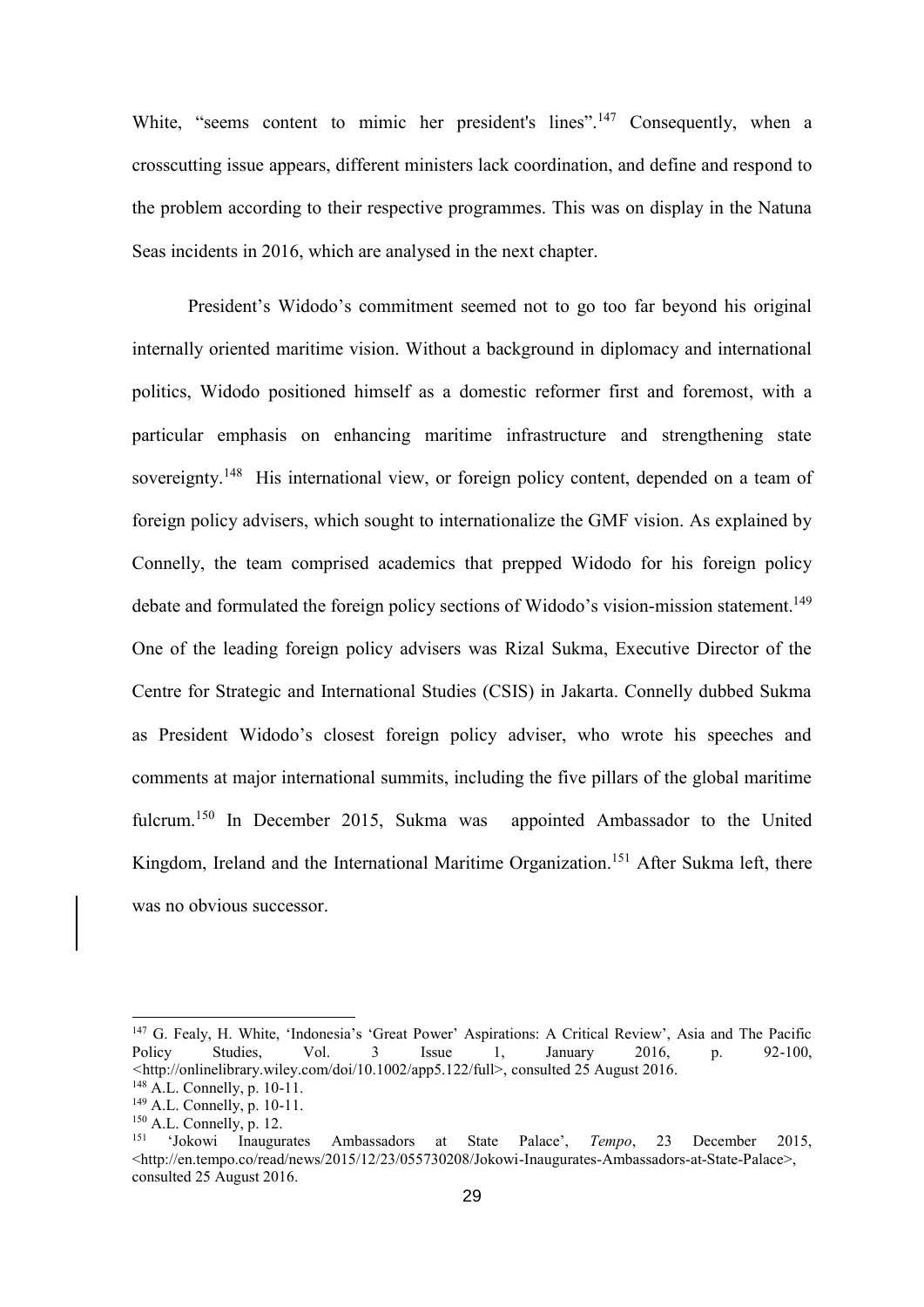Another leading foreign policy adviser is Luhut Pandjaitan, a retired General who had greater influence over Widodo's foreign policy. Luhut relationship with President Widodo goes back further than any of Widodo's advisers on foreign policy, especially Luhut's financial contribution during presidential campaign.<sup>152</sup> During the stages of Widodo's administration, he held dual positions as Coordinating Minister of Politics, Law, and Security and Presidential Chief of Staf. In his latter position, he requested a career diplomat to serve as a deputy for international affairs in his office.<sup>153</sup> The placement of this deputy, as argued by Connelly, enabled Luhut potentially to have greater influence over foreign policy.<sup>154</sup> Luhut had important roles in consolidating Widodo's political powerbase, within his cabinet and in relations with the most prominent political party, GOLKAR (the Functional Groups Party). His connection with GOLKAR's newly elected leader has overturned the party's neutral position to be one of government's coalition.<sup>155</sup> However, in the July 2016 cabinet reshuffle, Luhut was moved to the post of Coordinating Minister for Maritime Affairs and Resources. Syailendra argues that his appointment to a less prestigious position, appeared to show that Widodo "is still the man [in charge of his](http://www.eastasiaforum.org/2016/08/25/jokowis-electoral-juggle/)  [administration"](http://www.eastasiaforum.org/2016/08/25/jokowis-electoral-juggle/) and as a way to stay loyal to his nominating party,  $P DIP$ <sup>156</sup>

At the same time, the role of Foreign Affairs Minister has diminished under Widodo. As pointed out earlier, Widodo's domestic economic growth-oriented foreign policy directed new policy roles to functional ministries, not the Foreign Affairs Ministry. Consequently, the task of Foreign Minister was "mainly representational and technical, not policy making."<sup>157</sup> With a limited Foreign Affairs Ministry and foreign policy advisors

 $152$  A.L. Connelly, p. 11.

<sup>153</sup> A.L. Connelly, p. 10-11.

<sup>154</sup> A.L. Connelly, p. 10-11.

<sup>155</sup> E.A. Syailendra, 'Jokowi and the Luhut Factor', *East asia Forum*, 27 August 2016, <http://www.eastasiaforum.org/2016/08/27/jokowi-and-the-luhut-factor/>, consulted 2 October 2016. <sup>156</sup> E.A. Syailendra, 'Jokowi and the Luhut Factor'.

<sup>157</sup> D.E. Weatherbee, p. 9.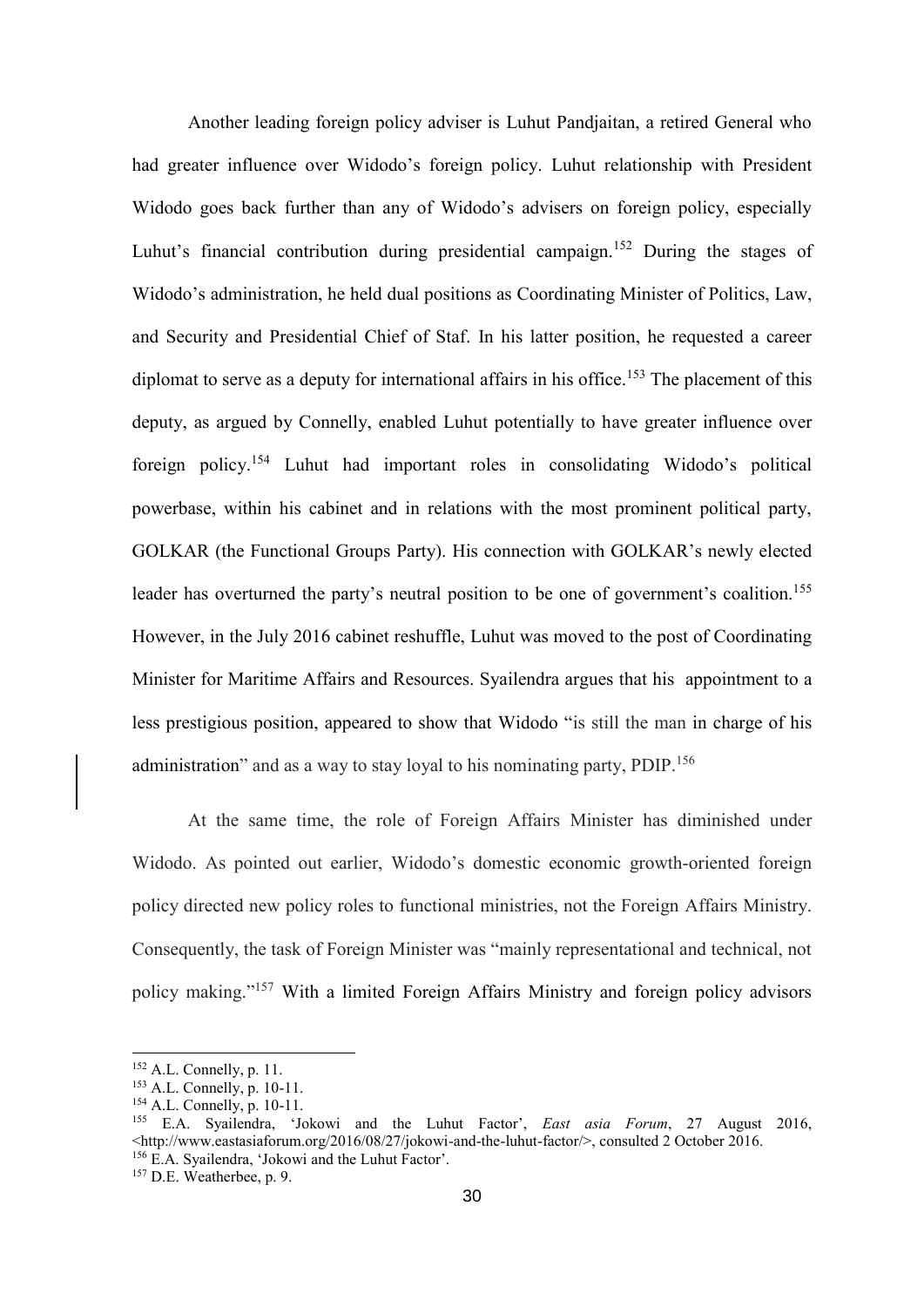behind President Widodo, focussed on domestic economy affairs. President Widodo found it more difficult to translate the idea of the GMF into a global strategy than anticipated by his foreign affairs team.

## **Consequences for Indonesia's Foreign Policy**

Since domestic policy informs President Widodo's foreign policy, the GMF was a function of two features of his domestic reform agenda; protection of state sovereignty and a maritime development agenda. In his inauguration speech as a President, October 2014, Widodo argued that Indonesia's future is at sea, as long as Indonesia benefits from its economic potential.<sup>158</sup>

This is no simple task. He highlighted illegal fishing, where Indonesia lost approximately IDR300 trillion (US\$3b) annually. In 2014, there were 5,400 illegal fishing vessels operating in Indonesian waters.<sup>159</sup> Additionally, as an archipelagic state comprising 18,108 islands stretching 7.9 million square kilometres (including its exclusive economic zone), $160$  many, especially the outer islands, face the problem of unconnectedness. $161$ Successive Indonesian governments were slow to develop efficient interisland passenger

<sup>158</sup> President Joko Widodo stated in his inaugural speech, October 2014, and in many occasions. E. Prasetyo, 'Indonesia's Future is at sea, Maritime Development Crucial: Jokowi', *Jakarta Globe*, 15 June 2016, <http://jakartaglobe.beritasatu.com/news/indonesias-future-sea-maritime-development-crucial-jokowi/>, consulted 15 August 2016.

<sup>159</sup> H. Widhiarto, 'Jokowi Declares War Illegal Fishing', *The Jakarta Post*, 18 November 2014, < http://www.thejakartapost.com/news/2014/11/18/jokowi-declares-war-illegal-fishing.html>, consulted 25 August 2016.

<sup>160</sup> R. Cribb, M. Ford, 'Indonesia as an Archipelago: Managing Islands, Managing the Seas', in R. Cribb, M. Ford, *Indonesia Beyond the Water's Edge*, ISEAS, Singapore, 2009, p. 1.

<sup>161</sup> J.C. Liow, V. Shekhar, 'Indonesia as a Maritime Power: Jokowi's Vision, Strategies, and Obstacles Ahead', Brookings, 7 November 2014, [<https://www.brookings.edu/articles/indonesia-as-a-maritime-power](https://www.brookings.edu/articles/indonesia-as-a-maritime-power-jokowis-vision-strategies-and-obstacles-ahead/)[jokowis-vision-strategies-and-obstacles-ahead/>](https://www.brookings.edu/articles/indonesia-as-a-maritime-power-jokowis-vision-strategies-and-obstacles-ahead/), consulted 19 August, 2016.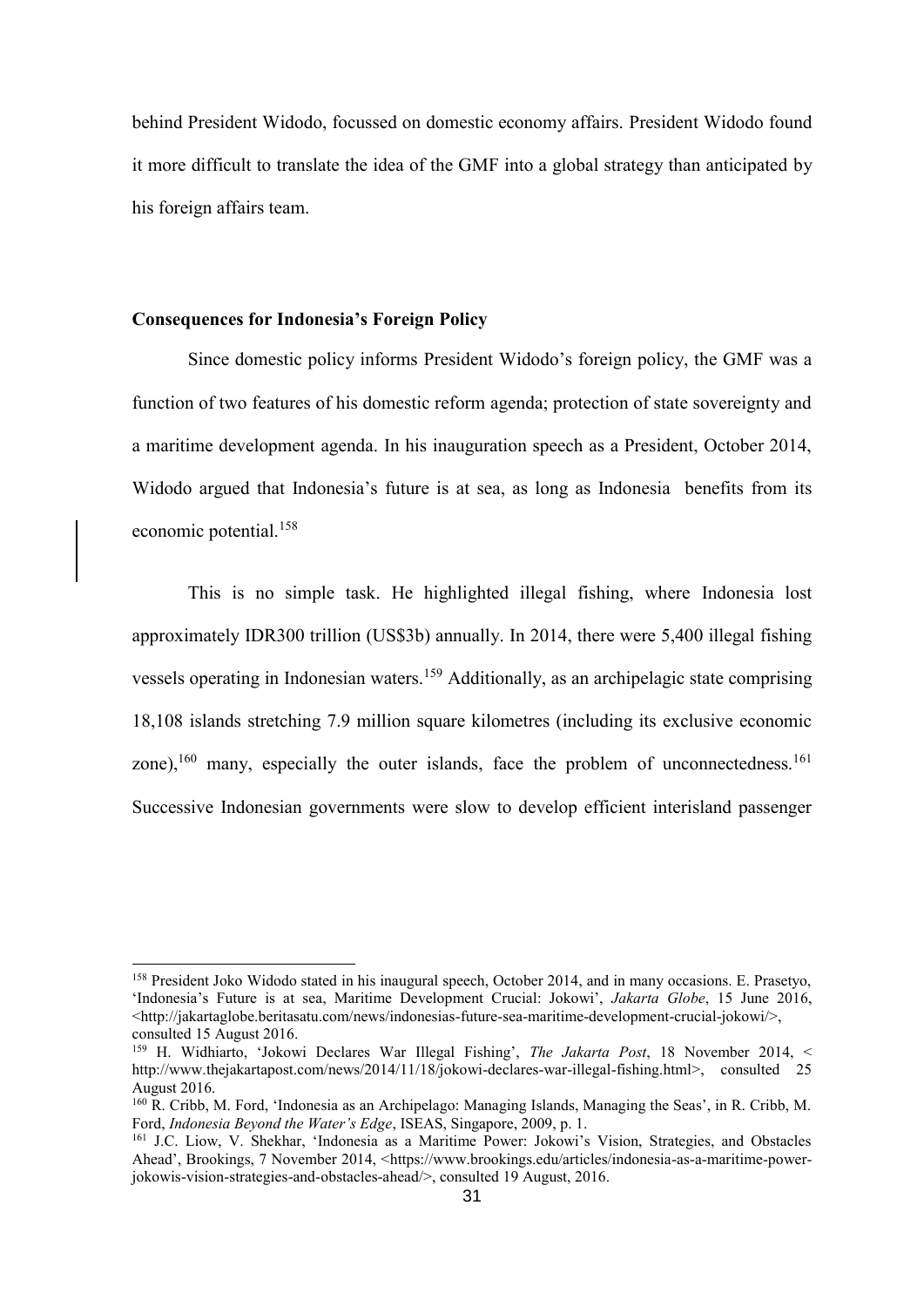network and cargo services.<sup>162</sup> Consequently, Indonesia suffers from poor port infrastructure and management,  $163$  and cannot benefit from its own geoeconomy.

The economic-related agenda of the GMF was the most salient foreign policy goal of the GMF. Widodo's foreign agenda concentrated on developing maritime infrastructure and combating illegal fishing. In regards to the first, he realised that Indonesia cannot rely on state budget alone. As pointed out earlier, China was targeted as a reliable funding. During President Widodo's second visit to China in March 2015, President Xi promised to support Indonesia in developing maritime infrastructure, both by encouraging Chinese firms to invest and by sponsoring projects through the AIIB and Silk Road Fund.<sup>164</sup> Growing ties with China are a consequence, it can be argued, of Widodo's foreign policy goal of intensifying economic diplomacy. Parameswaran argues that "this (goal) may be taken to a whole new level in the Jokowi years", especially in regards to Indonesia's need for infrastructure, foreign investment and new sources of growth.<sup>165</sup>

 Because illegal fishing was priority of President Widodo's maritime agenda, Indonesia could not avoid heightened tension with its neighbours and China. Accordingly, Indonesia's tougher stance on illegal fishing was perceived as an assertive Indonesia. The Ministry of Marine Affairs and Fisheries adopted a "sink the vessels" policy when implementing the GMF. While the policy against illegal fishing was adopted after Yudhoyono's Presidency, President Widodo's administration with its minister, Susi Pudijastuti, applies a tougher stance by adopting a "sink the vessels" policy.<sup>166</sup> This new

<sup>162</sup> R. Cribb, M. Ford, 'Indonesia as an Archipelago: Managing Islands, Managing the Seas', p. 20.

<sup>163</sup> D. Ray, 'Indonesian Port Sector Reform and the 2008 Shipping Law', in R. Cribb, M. Ford, 'Indonesia as an Archipelago: Managing Islands, Managing the Seas', p. 104-105.

<sup>164</sup> S. Tiezzi, 'Indonesia, China Seal 'Maritime Partnership'', *The Diplomat*, 27 March 2015, <http://thediplomat.com/2015/03/indonesia-china-seal-maritime-partnership/>, consulted 15 August 2016.

<sup>165</sup> P. Parameswaran, 'The Trouble with Indonesia's Foreign Policy Priorities Under Jokowi', *The Diplomat*, 9 January 2015, <http://thediplomat.com/2015/01/the-trouble-with-indonesias-foreign-policy-prioritiesunder-jokowi/>, consulted 15 August 2016.

<sup>166</sup> R. Supriyanto, 'Developing Indonesia's Maritime Strategy Under President Jokowi'.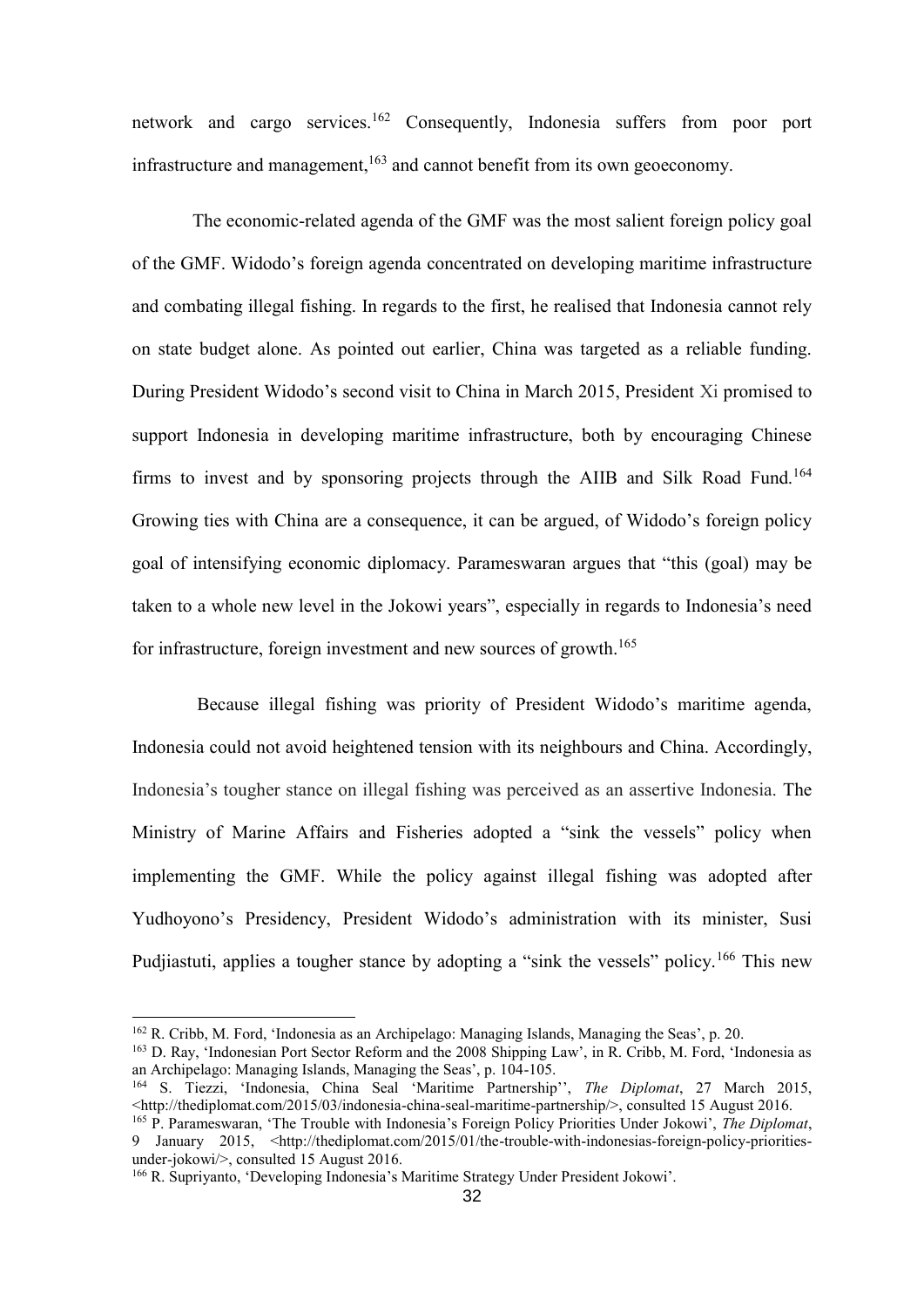policy was aimed at publicly sinking illegal fishing vessels operating in Indonesia's maritime zone.<sup>167</sup> President Widodo argued that this was a kind of "shock therapy" approach, delivering a message that Indonesia is determined to defend its national sovereignty.<sup>168</sup> As a result, after October 2014, Indonesia sank more than 170 foreign vessels. Most were from Vietnam, the Philippines, Malaysia, and Thailand (See figure 2).

It must be noted that Indonesia did not apply this policy fairly to all foreign vessels. Parameswaran observes that "Jakarta has thus far been toughest on 'small fish' rather than vessels from bigger countries like China".<sup>169</sup> He concluded that this cannot be separated from the fact that Indonesia has limited capability "to police its own water".<sup>170</sup>



**Figure 2 The Origin of Foreign Vessels Sunk Oct 2014-May 2016**

Source: Ministry of Maritime Affairs and Fisheries, 2016<sup>171</sup>

<sup>167</sup> P. Parameswaran, 'Explaining Indonesia's Sink the Vessels Policy Under Jokowi', *The Diplomat*, 13 January 2015, < http://thediplomat.com/2015/01/explaining-indonesias-sink-the-vessels-policy-underjokowi/>, consulted 15 August 2016.

<sup>168</sup> P. Parameswaran, 'Indonesia's War on Illegal Fishing Gets a Technology Boost', *The Diplomat*, 28 April 2016, <http://thediplomat.com/2016/04/indonesias-war-on-illegal-fishing-gets-a-technology-boost/>, consulted 15 August 2016.

<sup>169</sup> P. Parameswaran, 'Explaining Indonesia's Sink the Vessels Policy Under Jokowi'.

<sup>170</sup> P. Parameswaran, 'Explaining Indonesia's Sink the Vessels Policy Under Jokowi'.

<sup>&</sup>lt;sup>171</sup> Ministry of Marine Affairs and Fisheries Republic of Indonesia, 'Data Rekapitulasi Penenggelaman Kapal Illegal Fishing Periode Oktober 2014-Desember 2015' [<http://djpsdkp.kkp.go.id/arsip/c/273/Data-](http://djpsdkp.kkp.go.id/arsip/c/273/Data-Rekapitulasi-Penenggelaman-Kapal-Illegal-Fishing-periode-Oktober-2014-Desember-2015/?category_id=35)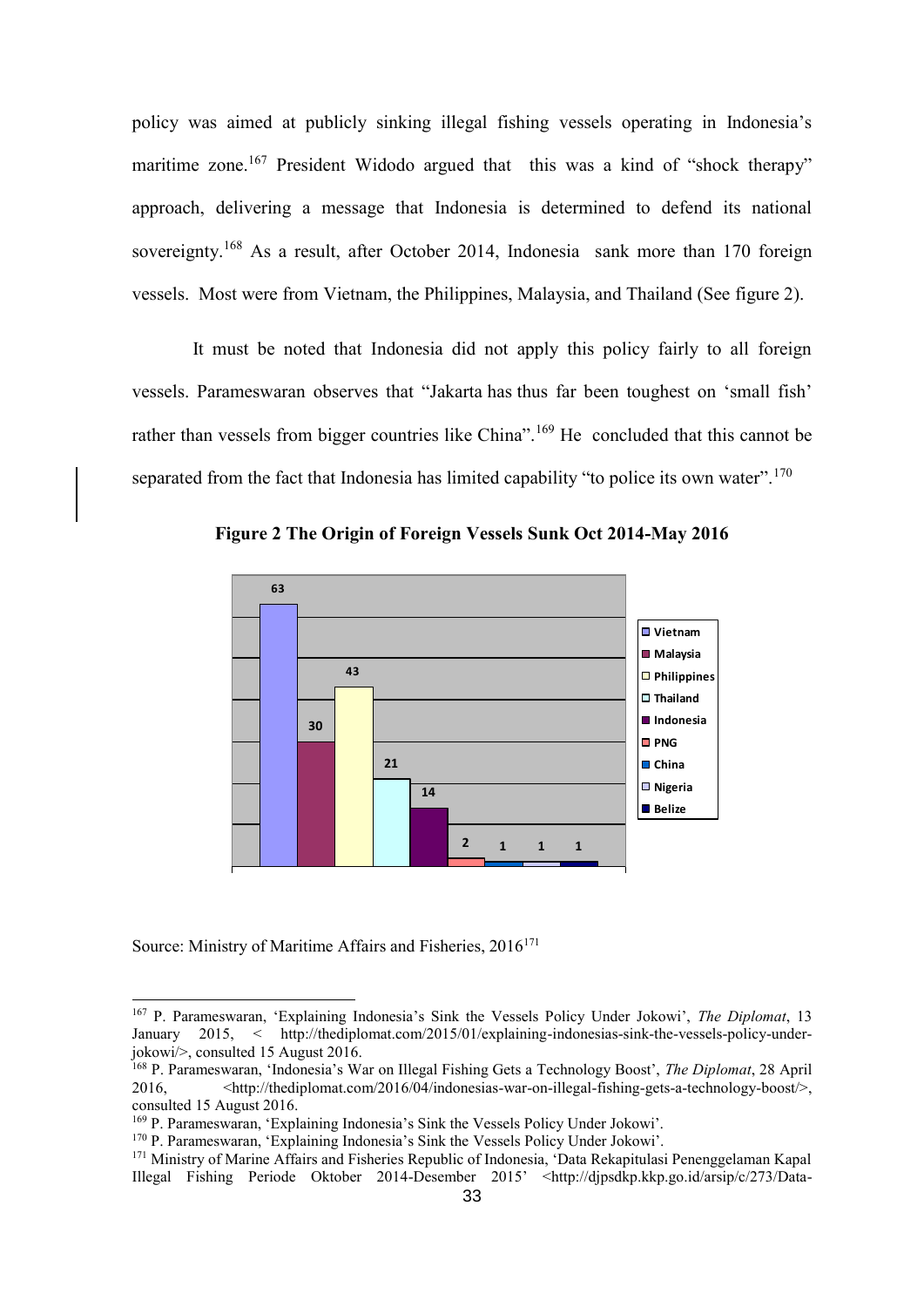Apart from Parameswaran's view that unfair practices are related to Indonesia's lack of capability, China's growing influence does matter. After October 2014, only one Chinese vessel was sunk, which is shown in Chart 1. In the 2016 round of sinkings, which corresponded with Indonesia's Independence Day celebrations in August, none of the 60 foreign vessels which were sunk were Chinese.<sup>172</sup> Two Chinese vessels that were impounded near the Natuna Islands in May and June were prepared to be scuttled one month before.<sup>173</sup> The sinking was delayed at Jakarta's request.<sup>174</sup> Speculation was rife as to "who gave the request and why it was done".<sup>175</sup> Arguably, compromises were made to accommodate China's anger. It is also likely that, in order to minimise the reaction from its Southeast Asian states whose vessels were sunk, the Indonesian government avoided publicity by not making propaganda points. The media, including the national television broadcaster, was banned from the sinkings.<sup>176</sup> Additionally, government officials refused to provide details on the countries of origin of the boats that were sunk.<sup>177</sup>

Overall, the operating principles of Indonesia's foreign policy, "independent and active/*bebas-aktif*" have been unchanged.<sup>178</sup> As President Widodo and his Foreign Minister asserted on many occasions, "[we] will continue to exercise our independent and

[Rekapitulasi-Penenggelaman-Kapal-Illegal-Fishing-periode-Oktober-2014-Desember-](http://djpsdkp.kkp.go.id/arsip/c/273/Data-Rekapitulasi-Penenggelaman-Kapal-Illegal-Fishing-periode-Oktober-2014-Desember-2015/?category_id=35)

[<sup>2015/?</sup>category\\_id=35>](http://djpsdkp.kkp.go.id/arsip/c/273/Data-Rekapitulasi-Penenggelaman-Kapal-Illegal-Fishing-periode-Oktober-2014-Desember-2015/?category_id=35), consulted 28 August 2016; Ministry of Marine Affairs and Fisheries Republic of Indonesia, 'Grafik Data Penenggelaman Kapal Illegal Fishing Tahun 2016', [<http://djpsdkp.kkp.go.id/arsip/c/345/grafik-data-peneggelaman-kapal-illegal-fishing-tahun-](http://djpsdkp.kkp.go.id/arsip/c/345/GRAFIK-DATA-PENEGGELAMAN-KAPAL-ILLEGAL-FISHING-TAHUN-2016/?category_id=35) $2016$ /?category  $id=35$ >, consulted 28 August 2016.

<sup>172</sup> R.L. Pattiradjawane, 'Gagal Paham Kelautan', *KOMPAS*, 20 August 2016.

<sup>173</sup> R.L. Pattiradjawane, 'Gagal Paham Kelautan'.

<sup>174</sup> R.L. Pattiradjawane, 'Gagal Paham Kelautan'.

<sup>175</sup> R.L. Pattiradjawane, 'Gagal Paham Kelautan'.

<sup>176</sup> F. Syam, A. Kotarumalos, 'Indonesia Marks Independence Day by Sinking Illegal Ships', 17 August 2016, [<http://bigstory.ap.org/article/9aee6ed58021438e9a49644f26776ab9/indonesia-marks-independence](http://bigstory.ap.org/article/9aee6ed58021438e9a49644f26776ab9/indonesia-marks-independence-day-sinking-illegal-ships)[day-sinking-illegal-ships>](http://bigstory.ap.org/article/9aee6ed58021438e9a49644f26776ab9/indonesia-marks-independence-day-sinking-illegal-ships), consulted 29 August 2016; Okezone, 'Lantamal XIV Sorong Larang Wartawan<br>Liput Pemusnahan Kapal', Okezone News, 18 August 2016, Liput Pemusnahan Kapal', *Okezone News*, 18 August 2016, <http://news.okezone.com/read/2016/08/18/340/1466714/lantamal-xiv-sorong-larang-wartawan-liputpemusnahan-kapal->, consulted 29 August 2016.

<sup>&</sup>lt;sup>177</sup> Ministry of Marine Affairs and Fisheries Republic of Indonesia, 'Hari Kemerdekaan, Pemerintah Tenggelamkan 60 Kapal Illegal Fishing (Independence Day, The Government Sank 60 Vessels)',  $\lt$ http://kkp.go.id/2016/08/17/hari-kemerdekaan-pemerintah-tenggelamkan-60-kapal-illegal-fishing/ $>$ , consulted 25 August 2016.

<sup>178</sup> D. Weatherbee, p. 1.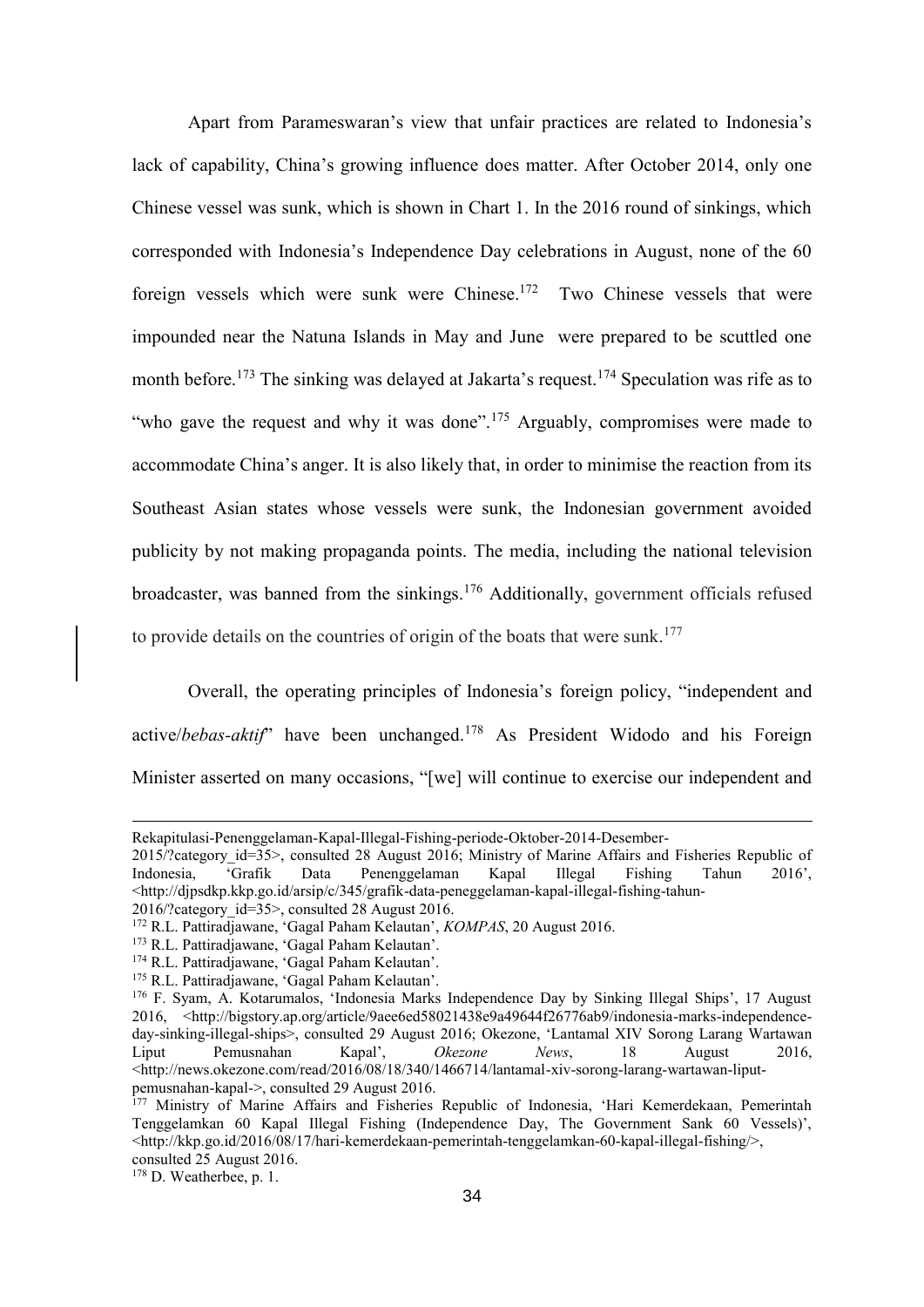active foreign policy dedicated for the national interest".<sup>179</sup> However, the priority to boost investment for his maritime agenda meant that President Widodo took a different path from his predecessors. As President Widodo said:

Our [foreign] policy is free and active, befriend all countries but [we will put first] those who give the most benefits to the people… what is the point of having many friends but we only get the disadvantages? Many friends should bring many benefits... if it is not beneficial, I won't do it.<sup>180</sup> It Widodo focuses on foreign relations as long as it helps foreign investment and trade.<sup>181</sup> While China is actively pursuing Indonesia and providing infrastructure funding, President Widodo will regard China as an important partner,  $182$  even the most important partner, compared to other ASEAN member countries.<sup>183</sup> Javadi argues that potential economic relations means that Indonesia "is willing to make several exceptions in favour of China, but not the extent of making obvious pro-China policy in fundamental issues".<sup>184</sup>

#### **Conclusion**

Although the vision of a global maritime fulcrum is mainly domestically oriented,

it has obvious regional and international dimensions. Because its 'five pillars' were announced at the EAS Summit in November 2014, it must have been projected to become a key component of Indonesia's foreign policy under Widodo. The "global" aspects of the

<sup>179</sup> Jakarta Globe, 'Jokowi's Inaugural Speech as Nation's Seventh President', *Jakarta Globe*, <http://jakartaglobe.beritasatu.com/news/jokowis-inaugural-speech-nations-seventh-president/>, consulted 29 August 2016.

<sup>180</sup> R. Wardhy, 'Jokowi signals break 'thousand friends' foreign policy', *Jakarta Globe*, 17 November 2014, [<http://jakartaglobe.beritasatu.com/news/jokowi-signals-break-thousand-friends-foreign-policy/>](http://jakartaglobe.beritasatu.com/news/jokowi-signals-break-thousand-friends-foreign-policy/), consulted 29 August, 2016.

<sup>181</sup> J. Mcbeth, 'Indonesia has these bigger fish to fry than South China Sea', *South China Morning Post*, 6 August 2016, <http://www.scmp.com/week-asia/geopolitics/article/1999595/indonesia-has-these-bigger-fishfry-south-china-sea>, consulted 25 August 2016.

<sup>182</sup> C. Wong, 'Indonesian Presidents Emphasis Development Boosts China', *South China Morning Post*, 26 August 2016, <http://www.scmp.com/news/china/diplomacy-defence/article/2004622/indonesian-presidentsemphasis-development-boosts-china>, consulted 25 August 2016.

<sup>183</sup> R.L. Pattiradjawane, 'Bilateral RI-RRT', *Kompas*, 5 September 2016.

<sup>184</sup> T. Javadi, 'Indonesia's China Strategy: Flexible Hedging', *The National Interest*, 20 April 2016, [<http://nationalinterest.org/feature/indonesias-china-strategy-flexible-hedging-15843>](http://nationalinterest.org/feature/indonesias-china-strategy-flexible-hedging-15843), consulted 29 August 2016.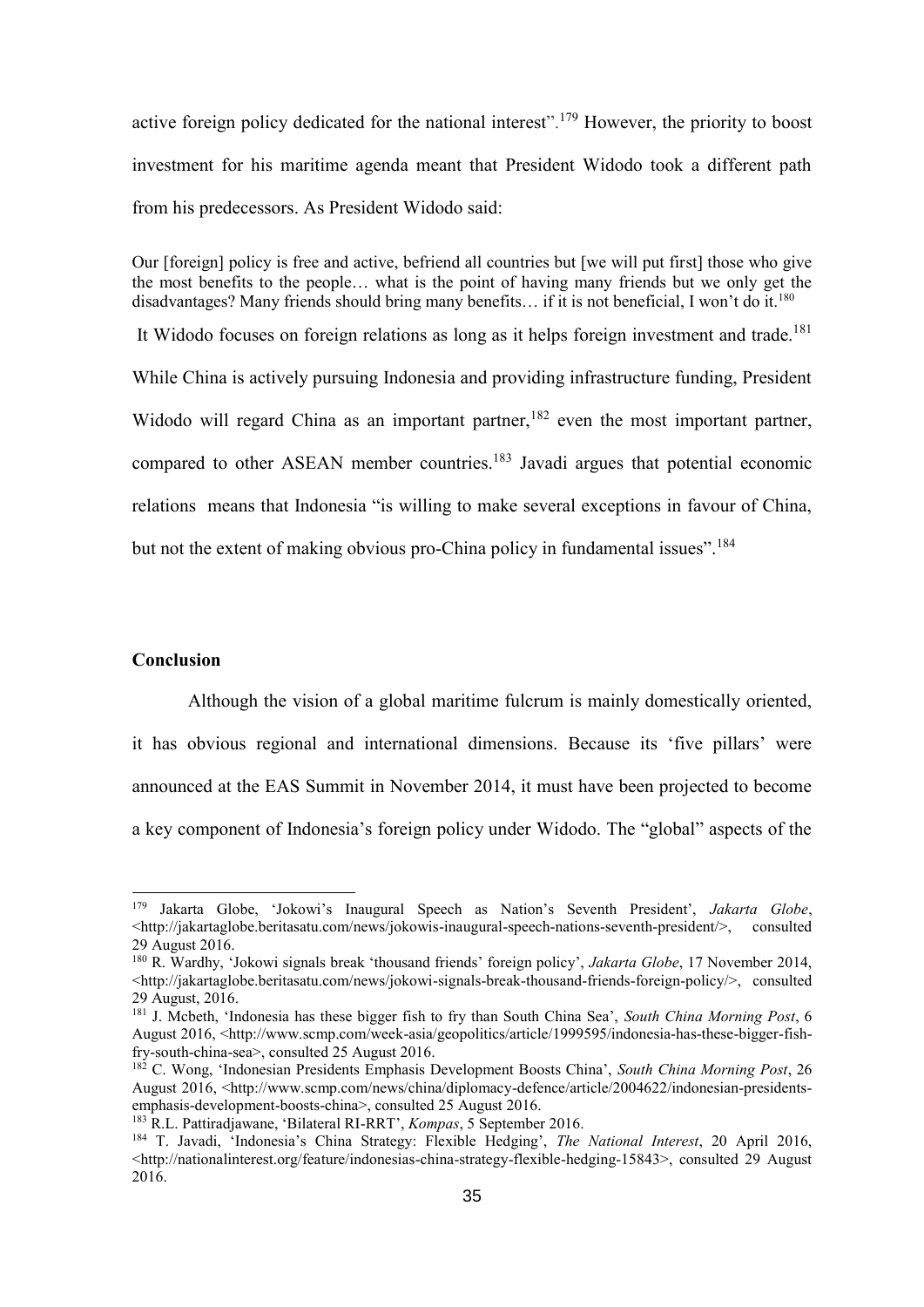vision were not prioritised as one might have anticipated, to identify the way in which Indonesia, as a maritime fulcrum increased its international role or maintained itself amidst rivals, particularly in the South China Sea. In 2016, the GMF mainly defined Indonesia's foreign policies in a way that served the two features of President Widodo's domestic reform agenda: protection of state sovereignty and maritime development agenda.

The core issue of the GMF is defending state sovereignty by taking a tougher stance against illegal fishing and boosting economic diplomacy to rebuild maritime connectivity. However, both are related inextricably to the rise of China. On the one hand, President Widodo has to consider China as an important partner.<sup>185</sup> On the other hand, Indonesia is uncertain over how to balance its fundamental interest in protecting sovereignty with the need to boost ties with China through enhanced economic diplomacy. The uncertainty is illustrated clearly when Indonesia had to deal with China over three incidents in the Natuna Islands in 2016, which are analysed in the next chapter.

<sup>185</sup> C. Wong, 'Indonesian Presidents Emphasis Development Boosts China', *South China Morning Post.*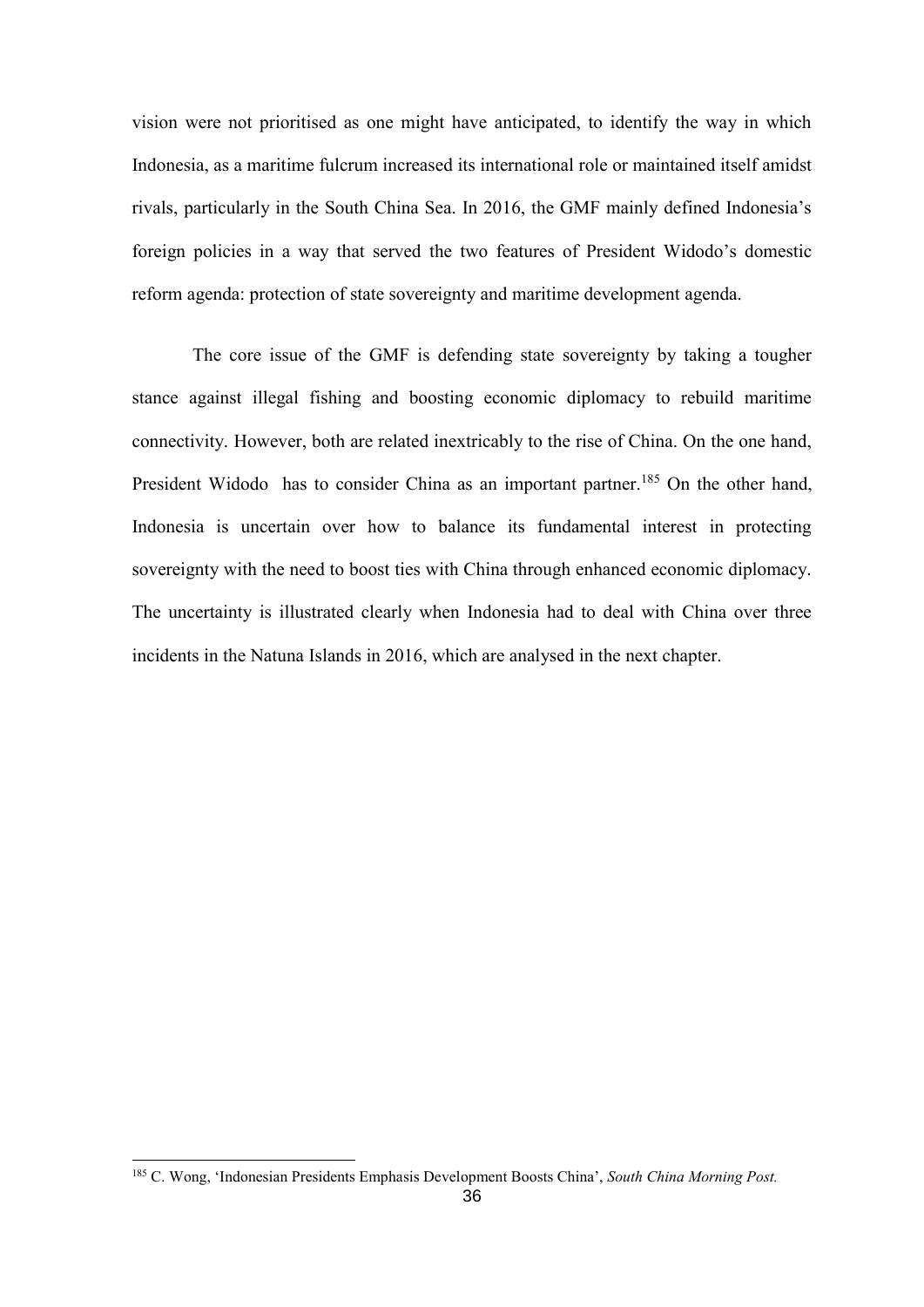# **CHAPTER 2**

# **INDONESIA-CHINA RELATIONS IN THE ERA OF JOKO WIDODO: ECONOMIC MATTERS AND BEYOND**

*"The two sides held the view that the initiative of the 21st-Century Maritime Silk Road proposed by President Xi Jinping and the strategy of the Global Maritime Fulcrum initiated by President Joko Widodo are highly complementary to each other." 186*

#### **Introduction**

1

The previous chapter analysed Widodo's foreign policy vision of a GMF and argued that it is a function of two features of the President's domestic reform agenda: protection of state sovereignty and maritime sector development. Both of these goals are related inextricably to China as a potential key source of necessary investment for maritime infrastructure projects; and a challenge for protecting Indonesian territorial integrity and sovereignty over its EEZ. This chapter specifically assesses Indonesia-China relations in the era of President Widodo. It begins with an analysis of how China engages with the GMF vision. The emergence of infrastructure projects in Indonesia, particularly the case of Jakarta-Bandung high-speed railway project, is explored to examine how Indonesia began to involve China in its new infrastructure diplomacy. The chapter concludes by arguing that Indonesia's China foreign policy is very much concerned about gaining financial support for President Widodo's infrastructure agenda, downplaying the likelihood that investing in infrastructure projects are more in China's strategic interests and go beyond economic matters.

<sup>186</sup> Ministry of Foreign Affairs of the People's Republic of China, 'Joint Statement on Strengthening Comprehensive Strategic Partnership between the People's Republic of China and The Republic of Indonesia', 2015, 2015, 2016, 2017, 2018, 2017, 2018, 2018, 2018, 2018, 2018, 2019, 2018, 2019, 2019, 2019, 2019, 2019, 2019, 2019, 2019, 2019, 2019, 2019, 2019, 2019, 2019, 2019, 2019, 2019, 2019, 2019, 2019, 2019, 2019,  $\langle$ http://www.fmprc.gov.cn/mfa\_eng/wjdt\_665385/2649\_665393/t1249201.shtml>, consulted 28 September 2016.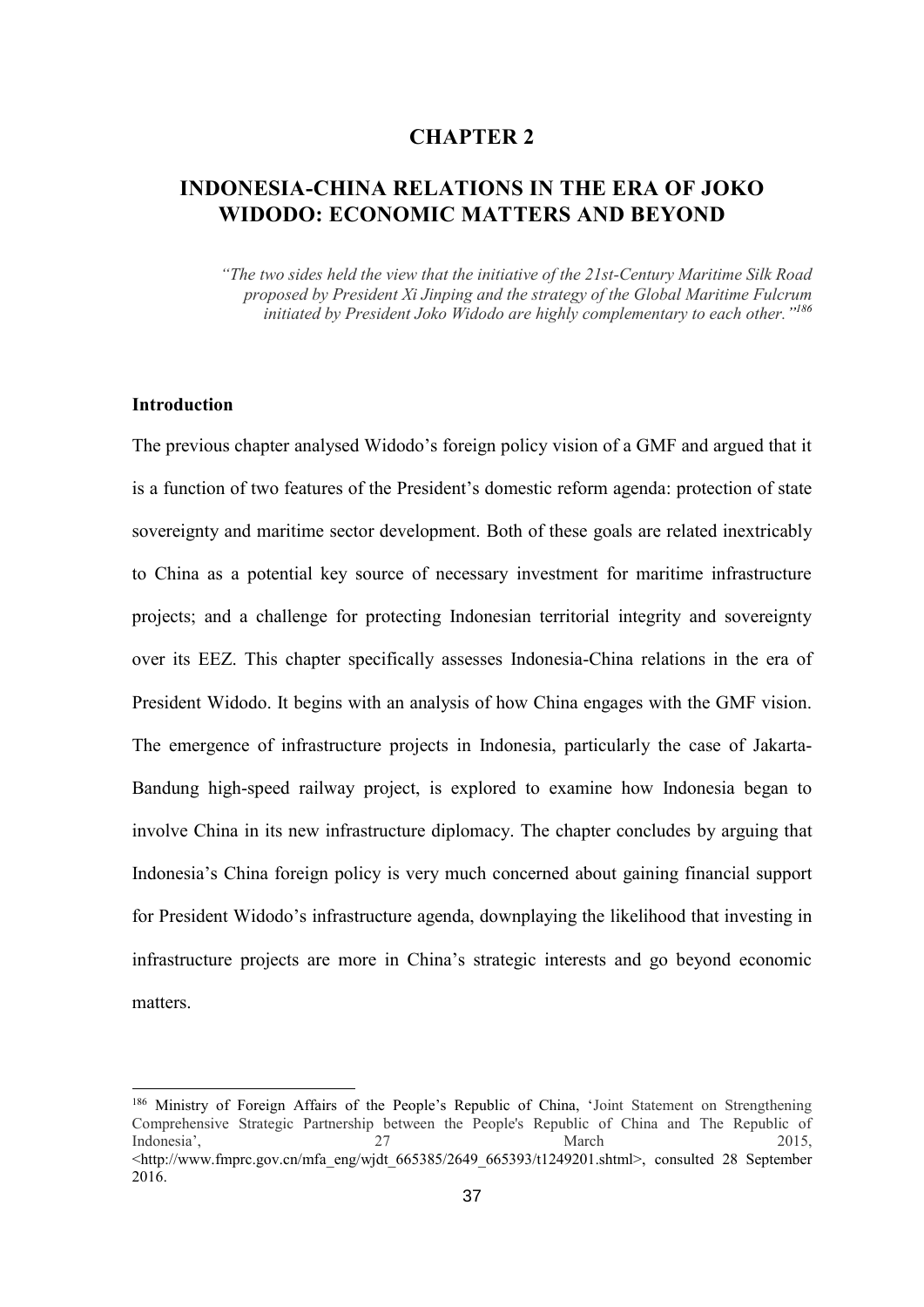#### **China's Engagement to the GMF Vision**

When President Widodo came into power in 2014, he inherited a well-established relationship with China.<sup>187</sup> Indonesia established "a Strategic and Comprehensive Partnership" with China in 2013, upgrading the relationship from "a Strategic Partnership" in April 2005.<sup>188</sup> According to Storey, the term "strategic partnership" is used by China to depict relation with major powers, such as the US and Russia, but it has not been applied previously to any other ASEAN states.<sup>189</sup> The 'partnership' was a significant step for Indonesia-China relations. Relations are not only commercial, but extend to political, security, social and cultural cooperation.<sup>190</sup> Public and elite perceptions of China have improved. It is no longer perceived as a threat to national security.<sup>191</sup>

Public perceptions of China are always a significant factor in Indonesia-China relations. These perceptions were shaped by two factors: anti-communism and longstanding animosity towards Chinese Indonesians.<sup>192</sup> They were very influential during the Soekarno and Soeharto regimes. Under President Soeharto, China was characterized as the main source of threat.<sup>193</sup> The threats not only refer to China and the Chinese Communist Party, but also to ethnic Chinese, or what Sukma called "triangle threats".<sup>194</sup> Since the 'communist threat' was a basis for regime legitimacy during the Cold War, it is

<sup>187</sup> G. Priyandita, 'Don't Expect too much from growing Sino-Indonesia Ties', *East Asia Forum*, 7 November 2015, <http://www.eastasiaforum.org/2015/11/07/dont-expect-too-much-from-growing-sinoindonesia-ties/>, consulted 28 August 2016.

<sup>188</sup> Y. Fukuoka, K. Verico, 'Indonesia-China Economic Relations in the Twenty-First Century: Opportunities and Challenges' in Y.-C. Kim (ed.), *Chinese Global Production Networks in ASEAN*, Understanding China, Springer International Publishing, Switzerland, 2016, p. 54.

<sup>189</sup> I. Storey, 'Indonesia and China Ambivalent Relations', *Southeast Asia and the Rise of China: The Search for Security*, Routledge, London, 2011, p. 204.

 $190$  Y. Fukuoka, K. Verico, p. 53.

<sup>191</sup> I. Storey, p. 192.

<sup>192</sup> I. Storey, p. 192.

<sup>193</sup> R. Sukma, "Indonesia's Response to the Rise of China: Growing Comfort amid Uncertainties" in Jun Tsunekawa (ed.), The Rise of China: Response from Southeast Asia and Japan, The National Institute for Defense Studies, Japan, 2009, p. 141.

<sup>194</sup> R. Sukma, p. 142.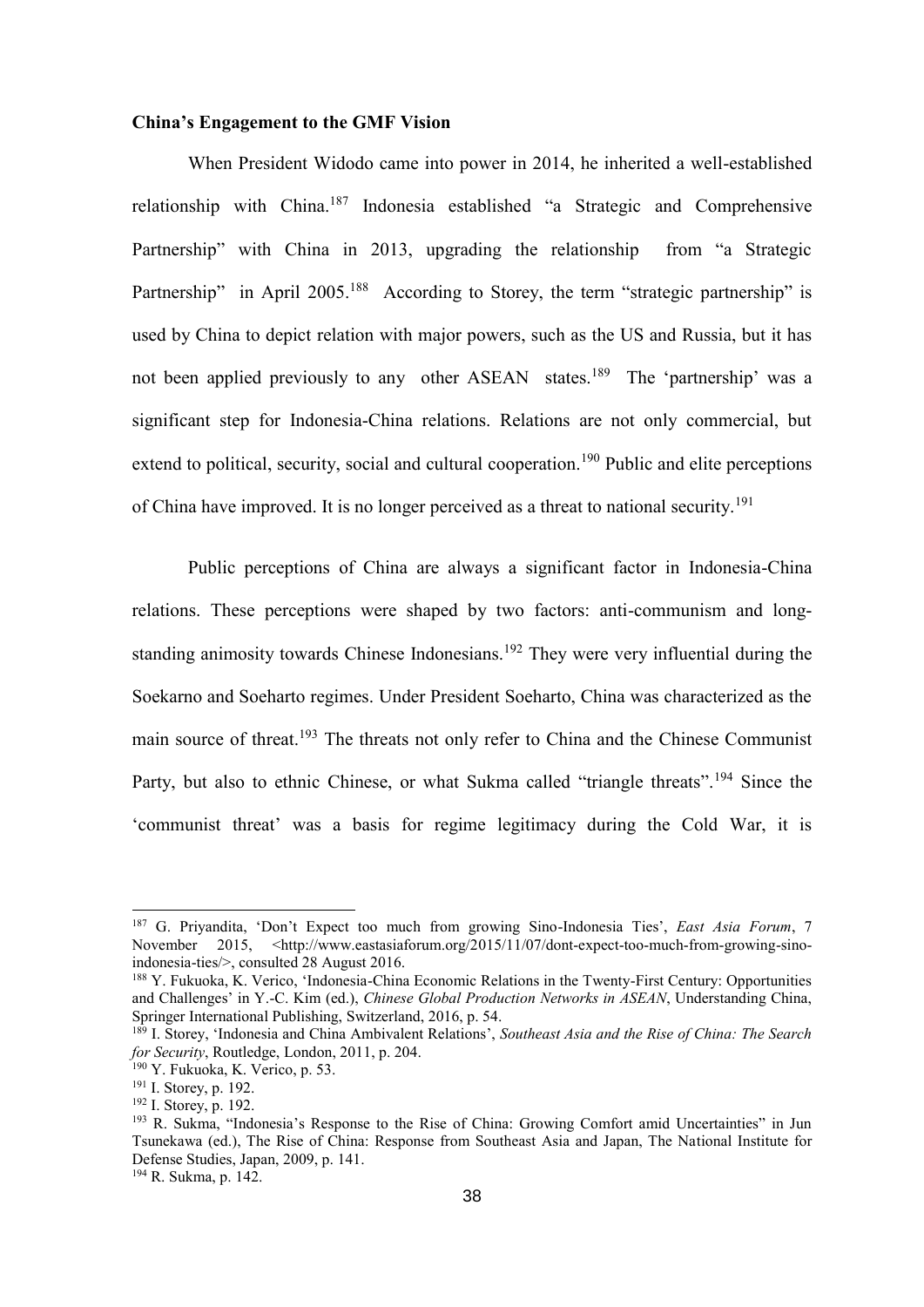understandable that Indonesia took more than two decades to restore relations with China.<sup>195</sup>

Regime changes in 1998 in Indonesia paved the way for significant advances in Indonesia-China relations.<sup>196</sup> There were two important drivers for this development: the military's progressive removal from power<sup>197</sup> and an imperative for the national economy to recover in the aftermath of the 1997/98 Asian Financial Crisis.<sup>198</sup> Bilateral relations improved gradually, as can be seen in Table 1 below.

| Soekarno                     | 13 April 1950: Indonesia-China diplomatic relations                                                      |  |  |
|------------------------------|----------------------------------------------------------------------------------------------------------|--|--|
| (August 1945-March 1966)     | In 1960s, China was held as an ideological ally                                                          |  |  |
| Soeharto                     | 9 October 1967: The suspension of Indonesia-China<br>diplomatic relations due to September 1965 movement |  |  |
| (March 1966-May 1998)        |                                                                                                          |  |  |
|                              | 5 July 1985: Memorandum of Understanding on direct<br>trade relations between Indonesia and China        |  |  |
|                              | 3 July 1990: The Resumption of the Diplomatic<br>Relations between the Two Countries                     |  |  |
| Habibie                      | Ending discrimination against Chinese ethnic<br>1n                                                       |  |  |
| (May 1998-October 1999)      | Indonesia                                                                                                |  |  |
| Abdurrahman Wahid            | "Look towards Asia" Policy aimed to pursue closer                                                        |  |  |
| (October 1999-July 2001)     | relations with Asian neighbours, including China                                                         |  |  |
| Megawati                     | Reopening Bank of China branch in Jakarta.                                                               |  |  |
| $(July 2001-September 2004)$ | Starting cooperation in energy sectors, especially gas<br>and oil                                        |  |  |

#### **Table 1 Evolution of Indonesia-China Relations 1950-2015<sup>199</sup>**

<sup>195</sup> R. Sukma, p. 143.

<sup>196</sup> G. Nabs-Keller, 'The Impacts of Democratisation on Indonesia's Foreign Policy', *Thesis*, School of Government and International Relations, Griffith Business School, Griffith University, October 2013. <sup>197</sup> I. Storey, p. 200.

<sup>198</sup> Y. Fukuoka, K. Verico, p. 53.

<sup>199</sup> Collaborated by the author from I. Storey, 'Indonesia and China Ambivalent Relations', *Southeast Asia and the Rise of China: The Search for Security*, Routledge, London, 2011 and R. Sukma, 'Hubungan Indonesia-Republik Rakyat Cina: Jalan Panjang Menuju Normalisasi', in B. Bandoro, *Hubungan Luar Negeri Indonesia Selama Orde Baru*, CSIS, Jakarta, 1994.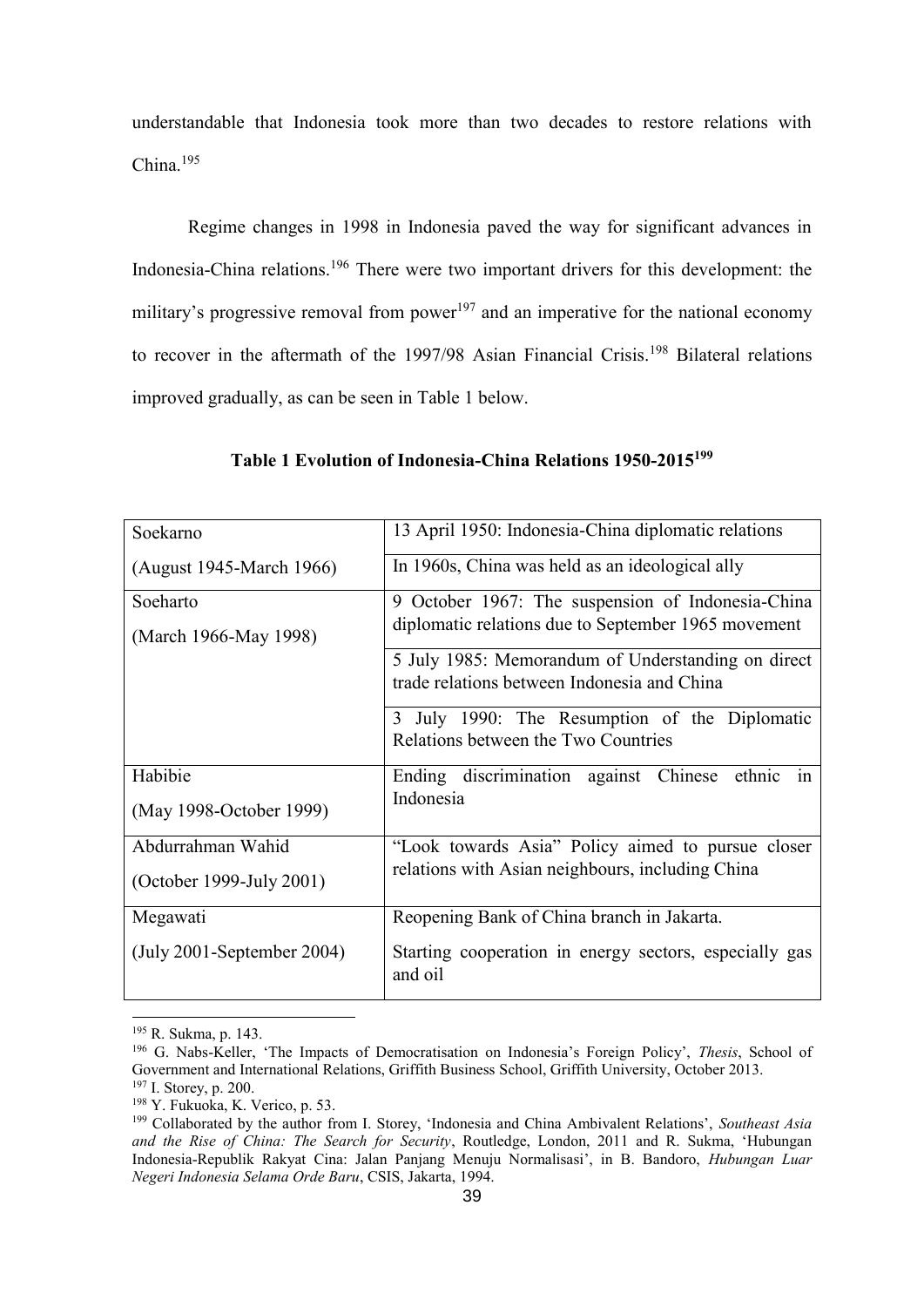| Susilo Bambang Yudhoyono      | 25 April 2005: Declaration on Building Strategic                                                               |
|-------------------------------|----------------------------------------------------------------------------------------------------------------|
| (September 2004-October 2014) | Partnership                                                                                                    |
|                               | 2 October 2013: Future Direction of Indonesia-China                                                            |
|                               | Strategic and Comprehensive Partnershipf                                                                       |
| Joko Widodo                   | 27 March 2015: Joint Statement on Strengthening                                                                |
| $(October 2014-now)$          | Comprehensive Strategic Partnership between the<br>People's Republic of China and The Republic of<br>Indonesia |

Economic imperatives drove the bilateral relationship in 2016. While Widodo's Presidency continues a strong partnership established gradually after 1998, there is a significant difference, especially the way in which both countries address their maritime vision in the bilateral relationship. The Joint Statement on Comprehensive Strategic Partnership in March 2015 strengthened maritime cooperation. If, in the "old Comprehensive Strategic Partnership", maritime cooperation dealt only with navigation safety, maritime security, naval cooperation, marine scientific research and environmental protection, maritime search and rescue, fisheries as well as blue economy,  $200$  the new maritime cooperation focussed on trade, investment, and economic development.

The two sides held the view that the initiative of the 21st-Century Maritime Silk Road proposed by President Xi Jinping and the strategy of the Global Maritime Fulcrum initiated by President Joko Widodo are highly complementary to each other. The two sides agreed to synergize them to each other's advantages, strengthen strategy and policy communications, advance maritime infrastructure connectivity, deepen cooperation in industrial investment and major project construction, enhance practical cooperation in maritime economy, maritime culture, maritime tourism, so as to develop a Maritime Partnership together.<sup>201</sup>

The new partnership connected Indonesia and China's maritime visions: the Global

Maritime Fulcrum and Maritime Silk Road (MSR). Indonesia-China relations under

<sup>200</sup> Ministry of Foreign Affairs Republic of Indonesia, 'Future Direction Of Indonesia-China Comprehensive Strategic Partnership', 2 October 2013, [<http://kemlu.go.id/Documents/RI-](http://kemlu.go.id/Documents/RI-RRT/Joint%20Statement%20Comprehensive%20Strategic%20Partnership.pdf)[RRT/Joint%20Statement%20Comprehensive%20Strategic%20Partnership.pdf>](http://kemlu.go.id/Documents/RI-RRT/Joint%20Statement%20Comprehensive%20Strategic%20Partnership.pdf), consulted 28 September 2016.

<sup>&</sup>lt;sup>201</sup> Ministry of Foreign Affairs of the People's Republic of China, 'Joint Statement on Strengthening Comprehensive Strategic Partnership between the People's Republic of China and The Republic of Indonesia'.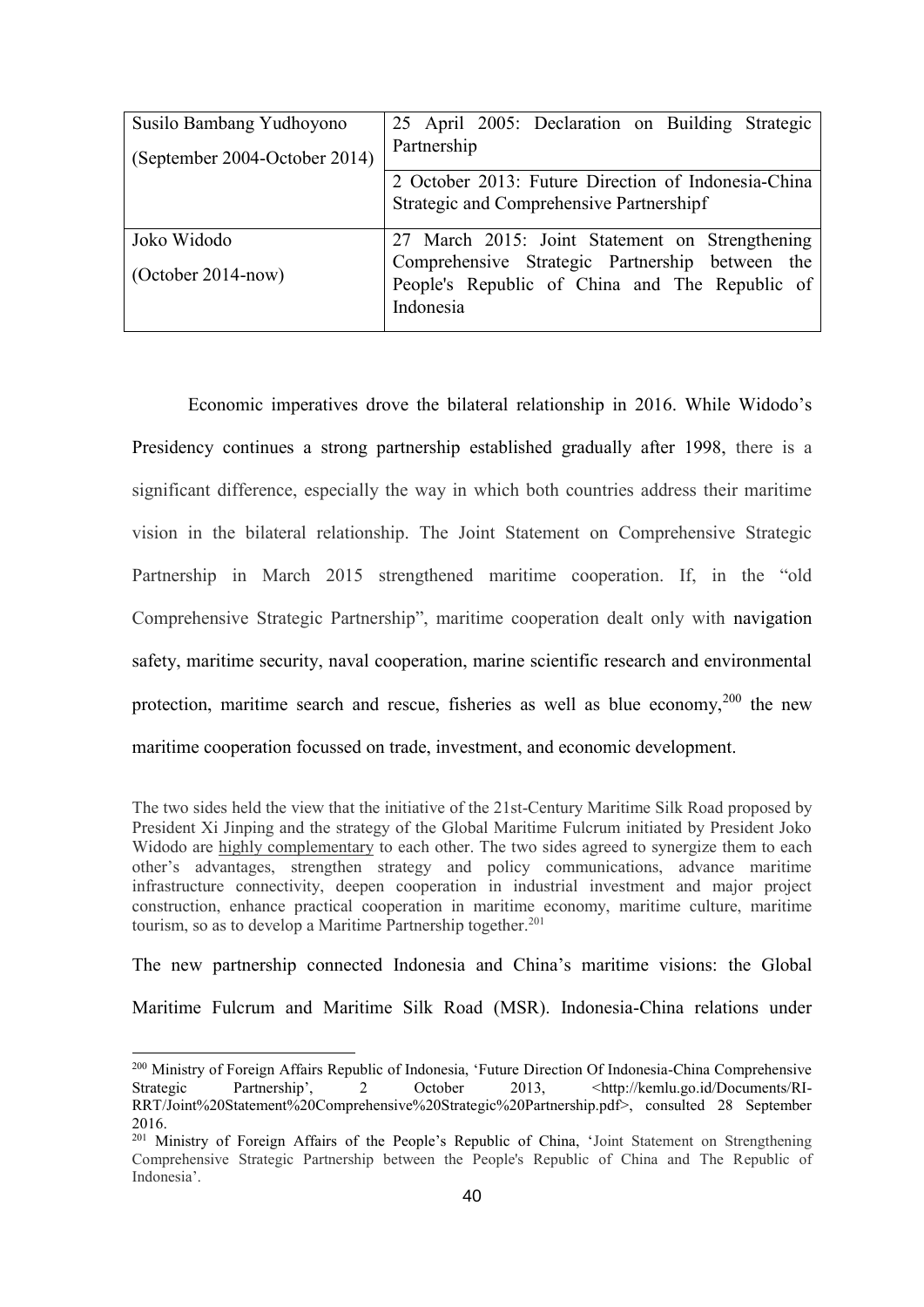President Widodo's Presidency cannot be separated from the "complementarity" between these maritime visions. It explains China's interest in the GMF vision.

The idea of "complementarity" was not raised when the GMF was initially proposed. China did not immediately show interest. It was triggered, it seems, by a military move on the part of the US. Two days after President Widodo announced his Cabinet on 26 October 2016, the US Secretary of the Navy, Roy Mabus, visited Medan to meet the crew of the USS Rodney M. Davis, a guided missile frigate that had just conducted a joint exercise with the Indonesian Navy. In a press briefing, Mr Mabus declared that the US supported Widodo's maritime vision: "We are very interested in the commitment of President Joko Widodo's administration. That is why we hope to improve the cooperation with Indonesia in the maritime sector."<sup>202</sup>

Days later, on 2 November 2014, Chinese Foreign Minister Wang Yi visited Jakarta. He met President Widodo and Foreign Minister Retno Marsudi. Wang stated that "the ideas of China and Indonesia coincide with each other. China is willing to actively participate in Indonesia's process of building a maritime power and to take Indonesia as the most important partner in building the Maritime Silk Road of the 21st Century".<sup>203</sup> This statement was welcomed by President Widodo who responded that "Indonesia is on

<sup>202</sup> A. Gunawan**, '**Us Seeks To Improve Maritime Cooperation With Indonesia', 28 October 2014, *The Jakarta Post*, [<http://forbes.house.gov/components/redirect/r.aspx?id=467481-69653587>](http://forbes.house.gov/Components/Redirect/r.aspx?ID=467481-69653587), Consulted 28 September 2016.

<sup>&</sup>lt;sup>203</sup> Ministry of Foreign Affairs of the People's Republic of China, 'Wang Yi: Forging China-Indonesia Comprehensive Strategic Partnership in Name and in Fact', 3 November 2014,

**<sup>&</sup>lt;**http://www.fmprc.gov.cn/mfa\_eng/zxxx\_662805/t1207480.shtml**>,** consulted 28 September 2016.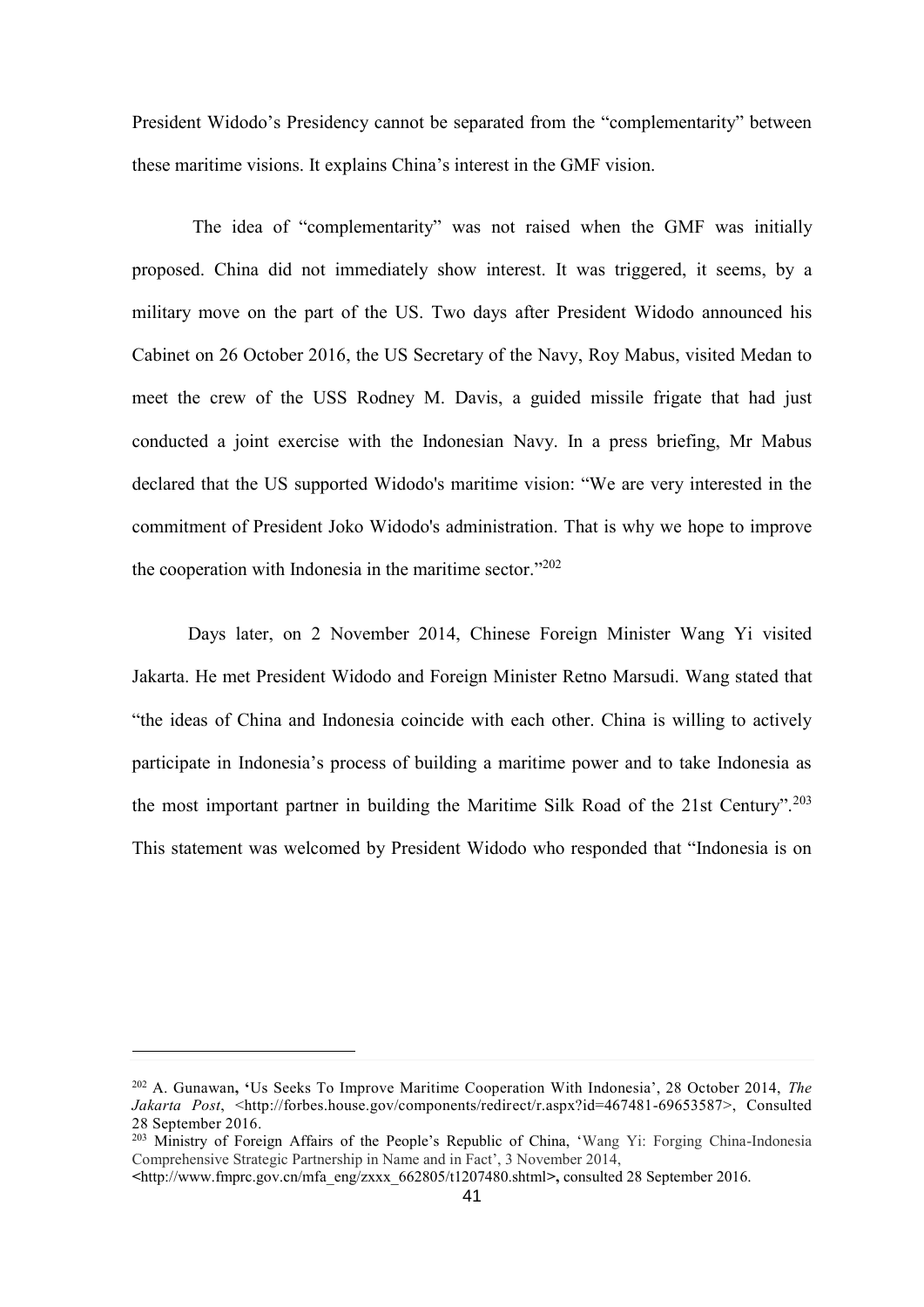the other way of developing into a maritime power, while China proposes to build the Maritime Silk Road of the 21st century; the two initiatives highly fit with each other".<sup>204</sup>

China announced the idea of MSR in the Indonesian Parliament in October 2013, but President Yudhoyono did not respond immediately.<sup>205</sup> Though not as central as Widodo, Yudhoyono's government was also attentive to maritime issues. It should be remembered that the MSR was announced in the context of ASEAN, not Indonesia exclusively. Xi Jinping stated that:

China is committed to greater connectivity with ASEAN countries. China will propose the establishment of an Asian infrastructure investment bank that would give priority to ASEAN countries' needs. Southeast Asia has since ancient times been an important hub along the ancient Maritime Silk Road. China will strengthen maritime cooperation with ASEAN countries to make good use of the China-ASEAN Maritime Cooperation Fund set up by the Chinese government and vigorously develop maritime partnership in a joint effort to build the Maritime Silk Road of the 21st century. China is ready to expand its practical cooperation with ASEAN countries across the board, supplying each other's needs and complementing each other's strengths, with a view to jointly seizing opportunities and meeting challenges for the benefit of common development and prosperity.<sup>206</sup>

Bearing all this in mind, Widodo's vision of the GMF committed both countries to closer maritime cooperation. China's interest in the GMF is in infrastructure development.<sup>207</sup> It is eager to pursue possible "complementarities" between the GMF and MSR as an entry point for investment in Indonesia's maritime infrastructure projects. It is necessary to view the China's intentions with caution. China under Xi's stewardship set a slower rate of growth for the national economy, which it calls China's 'new normal'. There is major overcapacity in many infrastructure-related industries, such as steel,

<sup>204</sup> L. Suryadinata, 'Indonesia to be Maritime Power? Not so fast', *Strait Times*, 11 December 2014, <http://www.straitstimes.com/opinion/indonesia-to-be-maritime-power-not-so-fast>, consulted 28 September 2016.

<sup>205</sup> L. Suryadinata, 'Indonesia to be Maritime Power? Not so fast'.

<sup>206</sup> ASEAN-China Centre, 'Speech by Chinese President Xi Jinping to Indonesian Parliament', 3 October 2013, [<http://www.asean-china-center.org/english/2013-10/03/c\\_133062675.htm>](http://www.asean-china-center.org/english/2013-10/03/c_133062675.htm), consulted 28 September 2016.

<sup>207</sup> J.C. Liow, V. Shekhar, 'Indonesia as a Maritime Power: Jokowi's Vision, Strategies, and Obstacles Ahead', Brookings.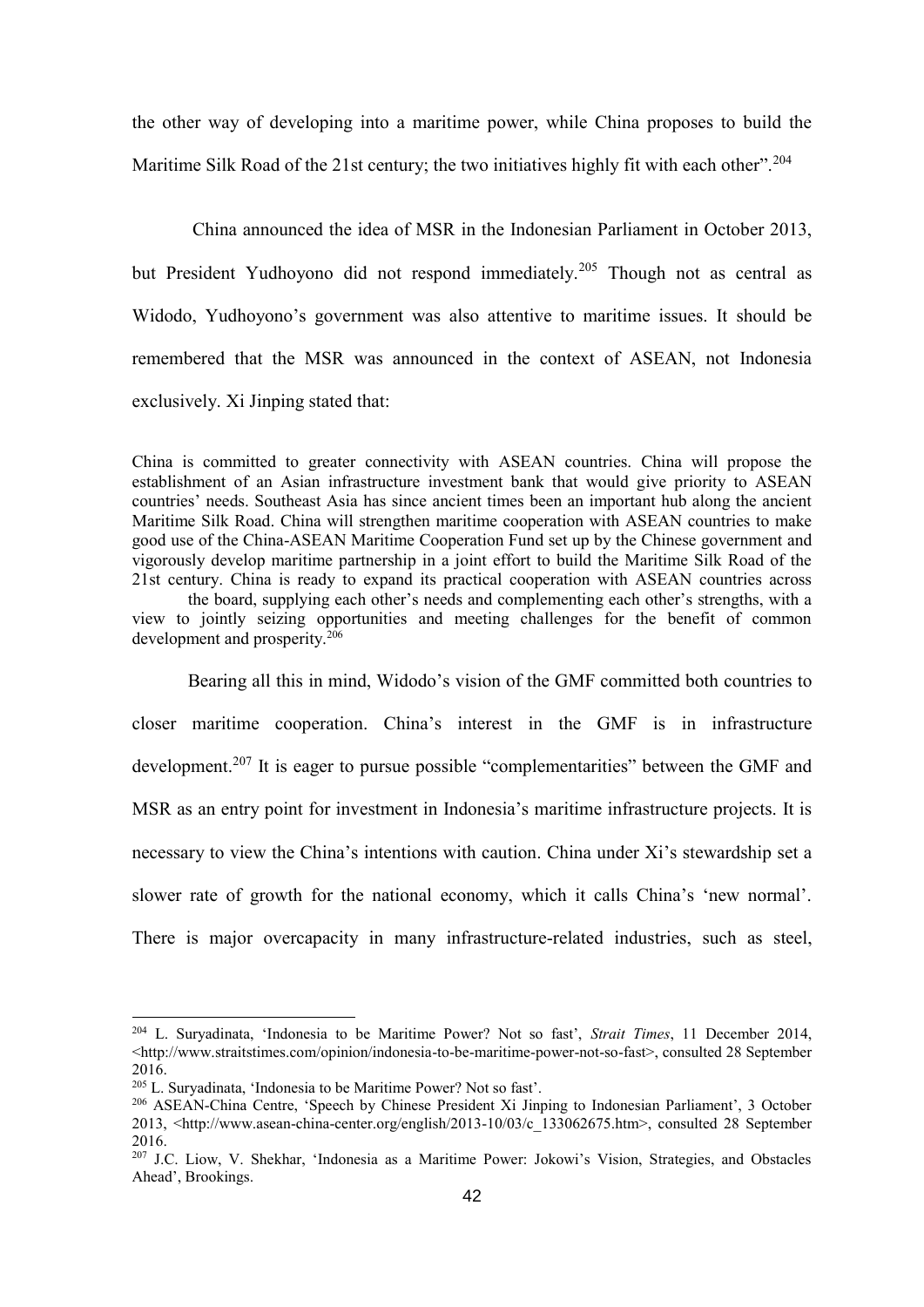aluminum, cement, and coal.<sup>208</sup> During the Global Financial Crisis in 2008, these sectors were the beneficiaries of a massive government stimulus package which caused overinvestment in fixed assets. China requires outward infrastructure investment to absorb this overcapacity.<sup>209</sup> It is in China's interests to take advantage of the huge market for upgrading infrastructure in Southeast Asia, including Indonesia, and beyond.

Secondly, Indonesia's maritime projects, especially its "maritime highways" and ports may become an integral part of China's MSR.<sup>210</sup> As we can see from Figure 3, the MSR is intended to promote connectivity between China and Eurasia.

#### **Figure 3 Chinese New Silk Road**

Figure removed due to copyright restriction

Source: T. Shaohui, 'Chronology of China's Belt and Road Initiative', *Xinhua*, 24 June 2016, <http://news.xinhuanet.com/english/2016-06/24/c\_135464233.htm>, consulted 30 July 2016.

<sup>208</sup> Zhao Hong, 'China's New Maritime Silk Road: Implications and Opportunities for Southeast Asia', *Trends in Southeast Asia* No. 3, ISEAS, Singapore, 2015, p. 5. <sup>209</sup> Zhao Hong, p. 14.

<sup>210</sup> C.P.F. Luhulima, 'Superimposition of China's 'Silk Road' and Indonesia's Maritime Fulcrum', *The Jakarta Post*, 13 December 2014.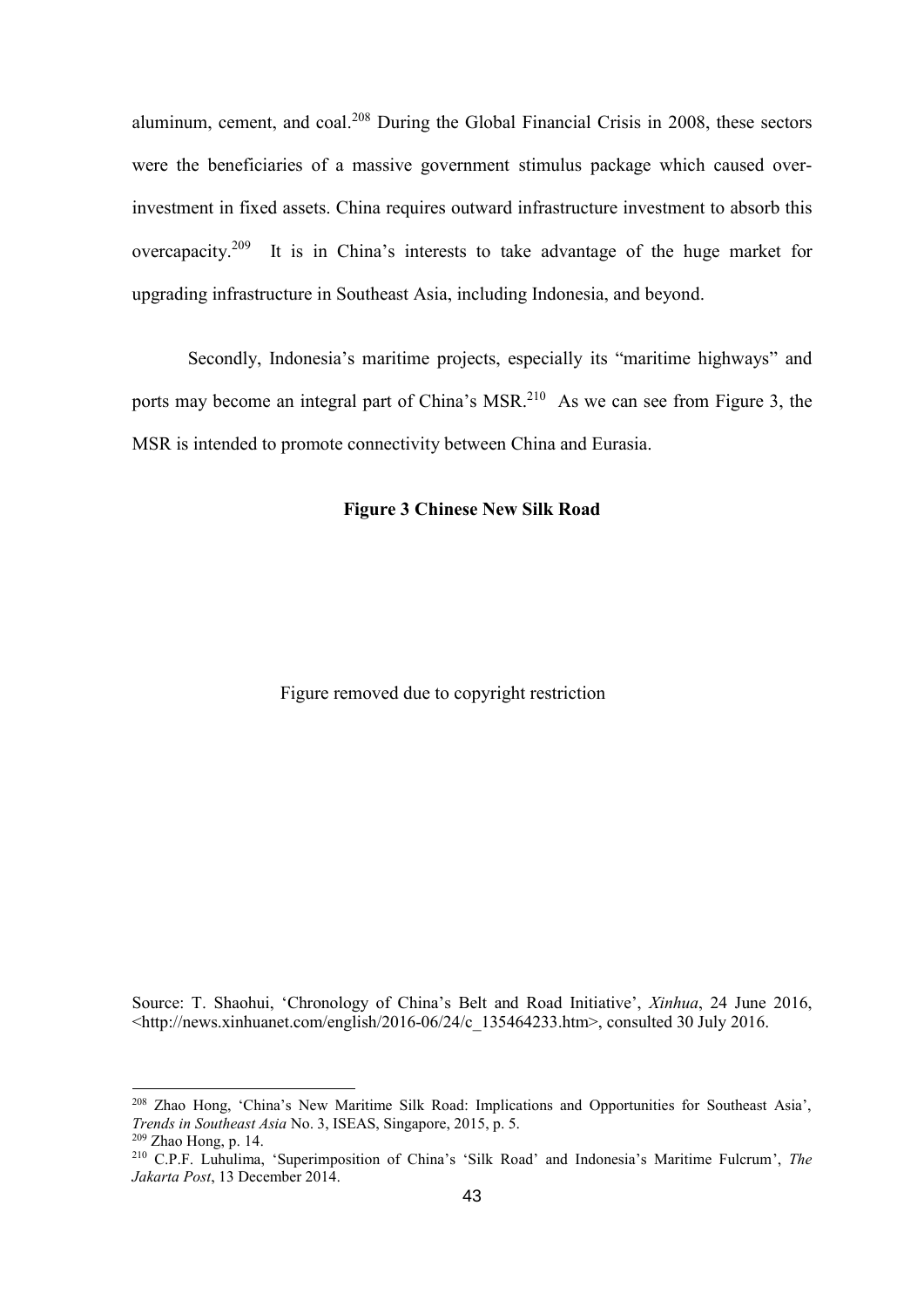Among five major areas of connectivity, which are policy coordination, infrastructure construction (including railways and highways), unimpeded trade, financial integration and people-to-people ties, infrastructure construction is the dominant feature.<sup>211</sup> Luhulima argues that "Indonesia's super maritime highway is definitely in China's interest."<sup>212</sup> When President Widodo officially revealed his five-year programme at the APEC Meeting in November 2014, one of the plans was to build 24 seaports and deep seaports in Indonesia. These include Kuala Tanjung Port (Sumatera Island), Tanjung Priok (Java Island/Jakarta), Tanjung Emas (Java Island), Makassar (Sulawesi Island), and Bitung (Sulawesi Island). If we have a look to the map (Image 3.1), Kuala Tanjung and Tanjung Priok Ports are along the planned route of the MSR. Kuala Tanjung Port, which is strategically located in the straits of Malacca,<sup>213</sup> will potentially be the largest transit hub.<sup>214</sup> With Bitung Port, it is identified as a future international Hub Port in the Master Plan for Accelerating and Expansion Indonesia's Economic Development *(*known as *MP3EI)*, <sup>215</sup> as discussed in the previous chapter.

For Indonesia, gaining access to Chinese funding, especially from the AIIB and the Silk Road Fund, is the main reason why possible complementarities were mentioned.<sup>216</sup> AIIB is a multilateral financial institution to provide capital for China's One Belt One Road initiative: the Silk Road Economic Belt and 21<sup>st</sup> Maritime Silk Road. The Silk Road

<sup>211</sup> Junhua Zhang, 'What's Driving China's One Belt, One Road Initiative', East Asia Forum, 2 September 2016,  $\leq$ http://www.eastasiaforum.org/2016/09/02/whats-driving-chinas-one-belt-one-road-initiative/>, consulted 28 September 2016.

<sup>212</sup> C.P.F. Luhulima, 'Superimposition of China's 'Silk Road' and Indonesia's Maritime Fulcrum'.

<sup>213</sup> Port of Rotterdam, 'Port of Rotterdam Authority Wants to Construct A Deep Sea Port In Indonesia', *Press Release*, 31 August 2015,

<sup>&</sup>lt;https://www.portofrotterdam.com/en/news-and-press-releases/port-of-rotterdam-authority-wants-toconstruct-a-deep-sea-port-in-indonesia>, consulted 20 September 2016.

<sup>214</sup> K. Amin, 'Kuala Tanjung Port Attracts Foreign Investors', *The Jakarta Post*, 29 May 2015, <http://www.thejakartapost.com/news/2015/05/29/kuala-tanjung-port-attracts-foreign-investors.html>, consulted 20 September 2016.

<sup>215</sup> D. E. Weatherbee, Understanding Jokowi's Foreign Policy, *Trends in Southeast Asia*, No. 12, ISEAS, Singapore, 2016, p. 19.

<sup>216</sup> D. E. Weatherbee, p. 35.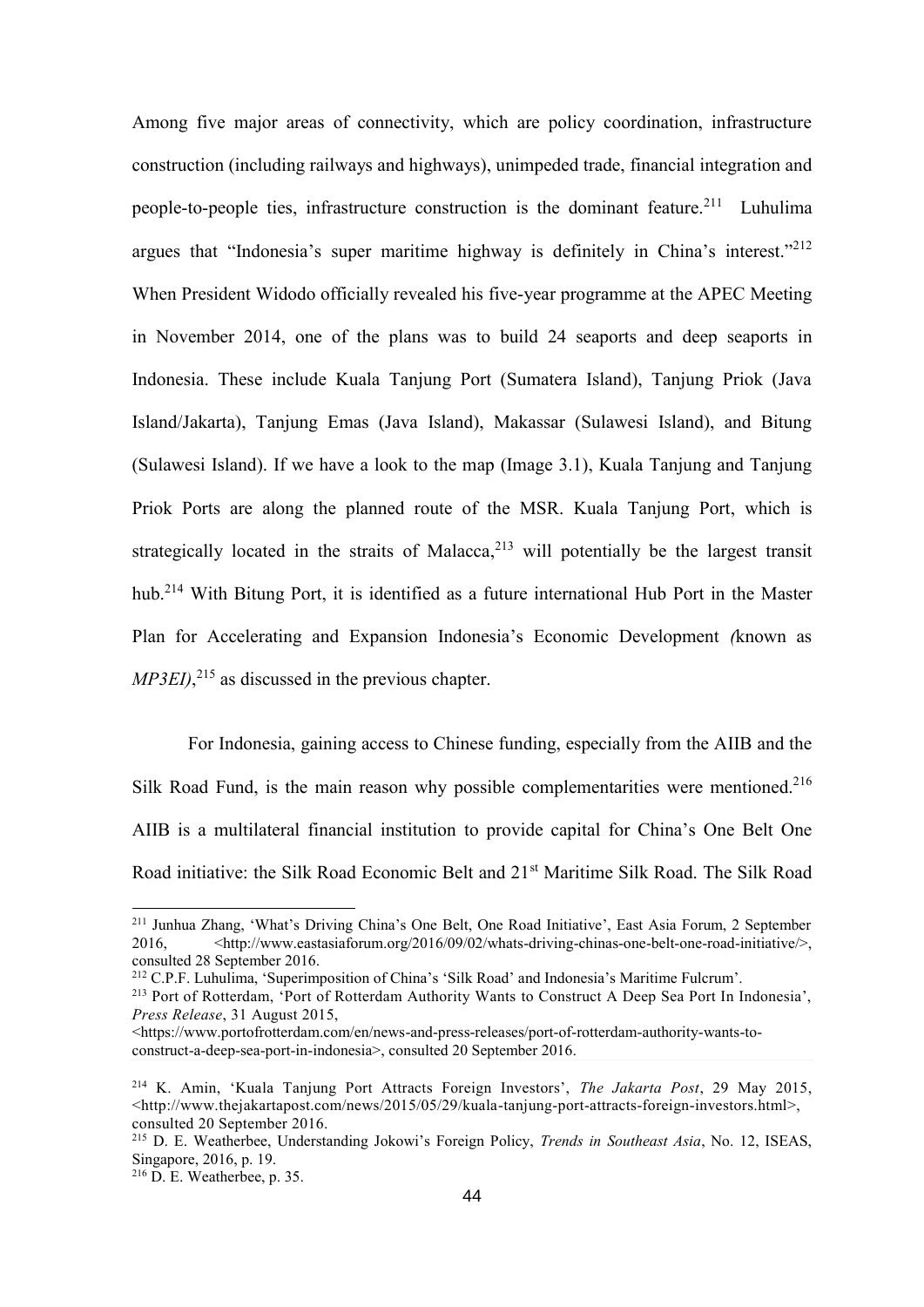Fund is another additional funding which provides \$40 billion. Both are aimed at funding infrastructure projects in  $\text{Asia.}^{217}$ 

For China, greater participation in Indonesian infrastructure development is a strategic aim. A month after signing a joint statement between the two countries, on 23 April 2015, China and Indonesia signed a MoU for a US\$50 billion loan for infrastructure projects from China's Development Bank and the Industrial and Commercial Bank of China (ICBC). 218

China won the Jakarta-Bandung high-speed railway (HSR) project over Japan. While the government argued that only economic calculations were behind th decision, Salim and Negara argued that "the HSR project cannot be understood merely from the economic angle alone", but "as a precondition to lure China to invest more in Indonesia."<sup>219</sup>

#### **Politics of High Speed Railway**

The Jakarta-Bandung HSR project can be traced back to November 2014 when President Widodo visited China and experienced the Beijing-Tianjin HSR. He was attracted to build this kind of railway in Indonesia. The Jakarta-Bandung HSR project was not new. A preliminary study was completed by Japan in  $2012$ <sup>220</sup> which took 10 years and

<sup>&</sup>lt;sup>217</sup> M. Challagan, P. Hubbard, 'The Asian Infrastructure Investment Bank: Multilateralism on the Silk Road', *China Economic Journal*, Vol. 9 No. 2, 2016, pp. 116-139.

<sup>218</sup> D. E. Weatherbee, p. 36.

<sup>219</sup> W. Salim, S.D. Negara, 'Why is the High-Speed Rail Project so Important to Indonesia', *ISEAS Perspective*, No. 16, 7 April 2016.

<sup>&</sup>lt;sup>220</sup> Yachiyo Engineering Co., Ltd., Japan International Consultants for Transportation Co., Ltd., 'Study on the High Speed Railway Project (Jakarta-Bandung Section), Republic of Indonesia', *Final Report*, November 2012,

<sup>&</sup>lt;https://www.jetro.go.jp/ext\_images/jetro/activities/contribution/oda/model\_study/infra\_system/pdf/h23\_res ult03 en.pdf>, consulted 20 September 2016.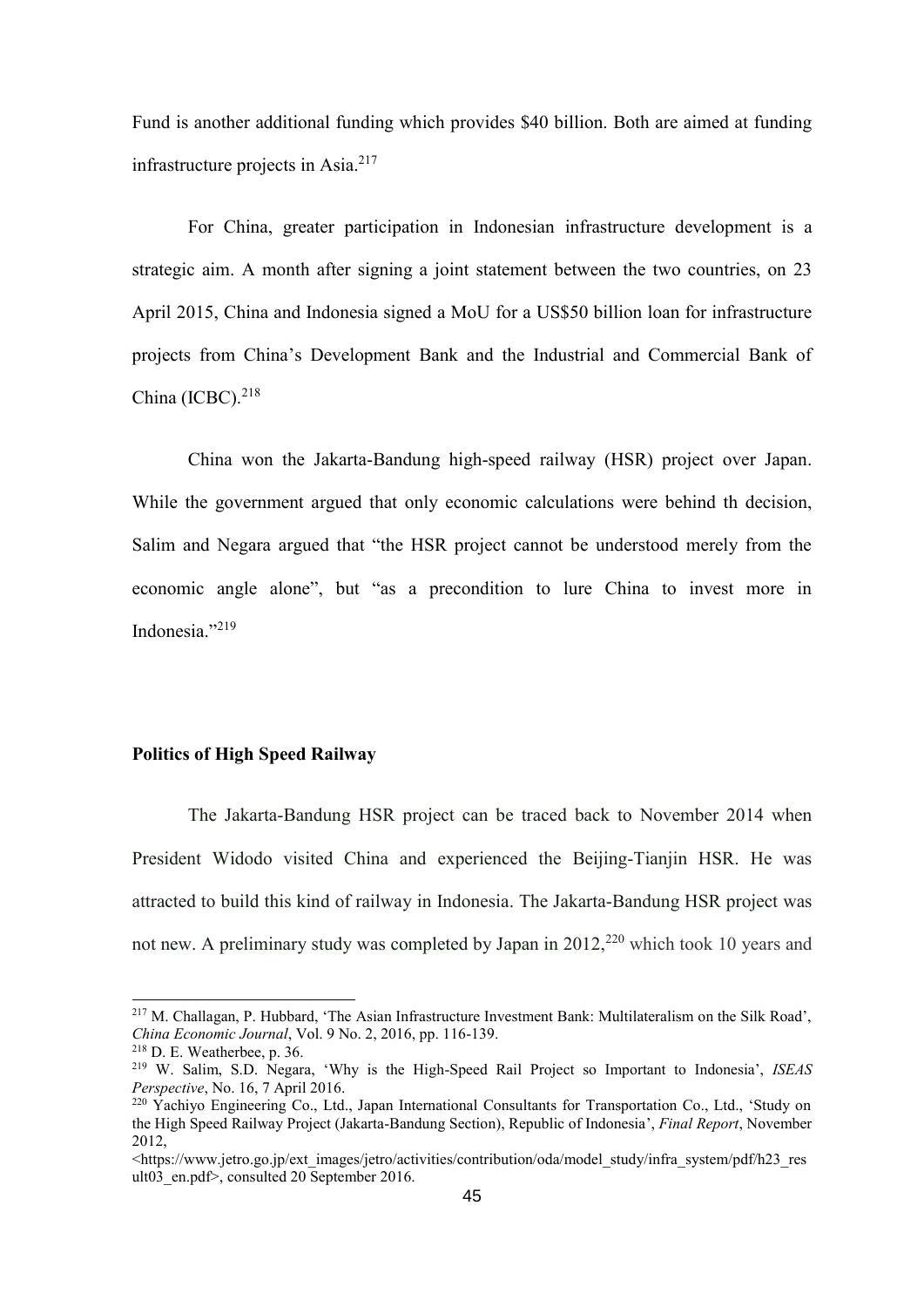cost approximately US\$3m.<sup>221</sup> The plan was discontinued because the Yudhoyono government showed no political will to realise the project.<sup>222</sup> The change of government in 2014 revitalised the project with a commitment to involve China.

A MoU was signed between the Indonesia's Minister of State-Owned Enterprises (SoE), Rini Soemarno, and China's National Development and Reform Commission during President Widodo's state visit to China in March  $2015$ <sup>223</sup> Before this visit, Indonesian officials visited Japan and talked about foreign investment, especially in infrastructure. Through the process, China and Japan made different offerings.<sup>224</sup> China offered US\$5.27b but with a higher interest rate of 2.0%, while Tokyo offered US\$4.4b and a lower interest rate of 0.1%. China guaranteed that it would not use state funding and the offer was purely a business-to-business transaction. Conversely, Japan expected a government guarantee. <sup>225</sup> China promised to finish the job by 2019, while Japan promised 2021.<sup>226</sup> As a result, China won the bid, even without completing a feasibility study and producing modelling on the costs of  $HSR$ <sup>227</sup> Japan was very disappointed with Indonesia's decision. The Japanese Transportation Minister stated that Japan would review its overall investment in Indonesia. $228$ 

<sup>221</sup> E.A. Syailendra, 'The End of the Line for Japanese Influence in Indonesia', *East Asia Forum*, 10 December 2015, <http://www.eastasiaforum.org/2015/12/10/the-end-of-the-line-for-japanese-influence-inindonesia/>, consulted 20 September 2016.

<sup>222</sup> S. Deny, 'Ini Cerita Awal Proyek Kereta Cepat Jakarta-Bandung', *Liputan 6*, 12 February 2016, <http://bisnis.liputan6.com/read/2434749/ini-cerita-awal-proyek-kereta-cepat-jakarta-bandung>, consulted 20 September 2016.

<sup>223</sup> R.L. Pattiradjawane, 'Secepat Angin, Sekokoh Gunung', *Kompas*, 6 September 2015.

<sup>224</sup> U. Lubis, 'Lini Masa Kontroversi Proyek Kereta Api Cepat Jakarta-Bandung', 9 February 2016, <http://www.rappler.com/indonesia/121865-lini-masa-kontroversi-proyek-kereta-api-cepat-jakartabandung>, consulted 20 September 2016.

<sup>225</sup> W. Salim, S.D. Negara, 'Why is the High-Speed Rail Project so Important to Indonesia'.

<sup>226</sup> E.A. Syailendra, 'The End of the Line for Japanese Influence in Indonesia'.

<sup>227</sup> R.L. Pattiradjawane, 'Politik Kereta Cepat, Berapa Harga HSR Buatan Tiongkok?' ('The Politics of HSR, How much is Tiongkok-Made HSR?'), *Kompas*, 31 January 2016.

<sup>228</sup> E.A. Syailendra, 'Indonesia's High Speed Rail: A China-Japan Scramble for Influence?', *RSIS Commentary*, No. 269, 9 December 2015, <http://www.rsis.edu.sg/wpcontent/uploads/2015/12/CO15269.pdf?utm\_source=getresponse&utm\_medium=email&utm\_campaign=rsis \_publications&utm\_content=RSIS+Commentary+269%2F2015+Indonesia%E2%80%99s+High+Speed+Rai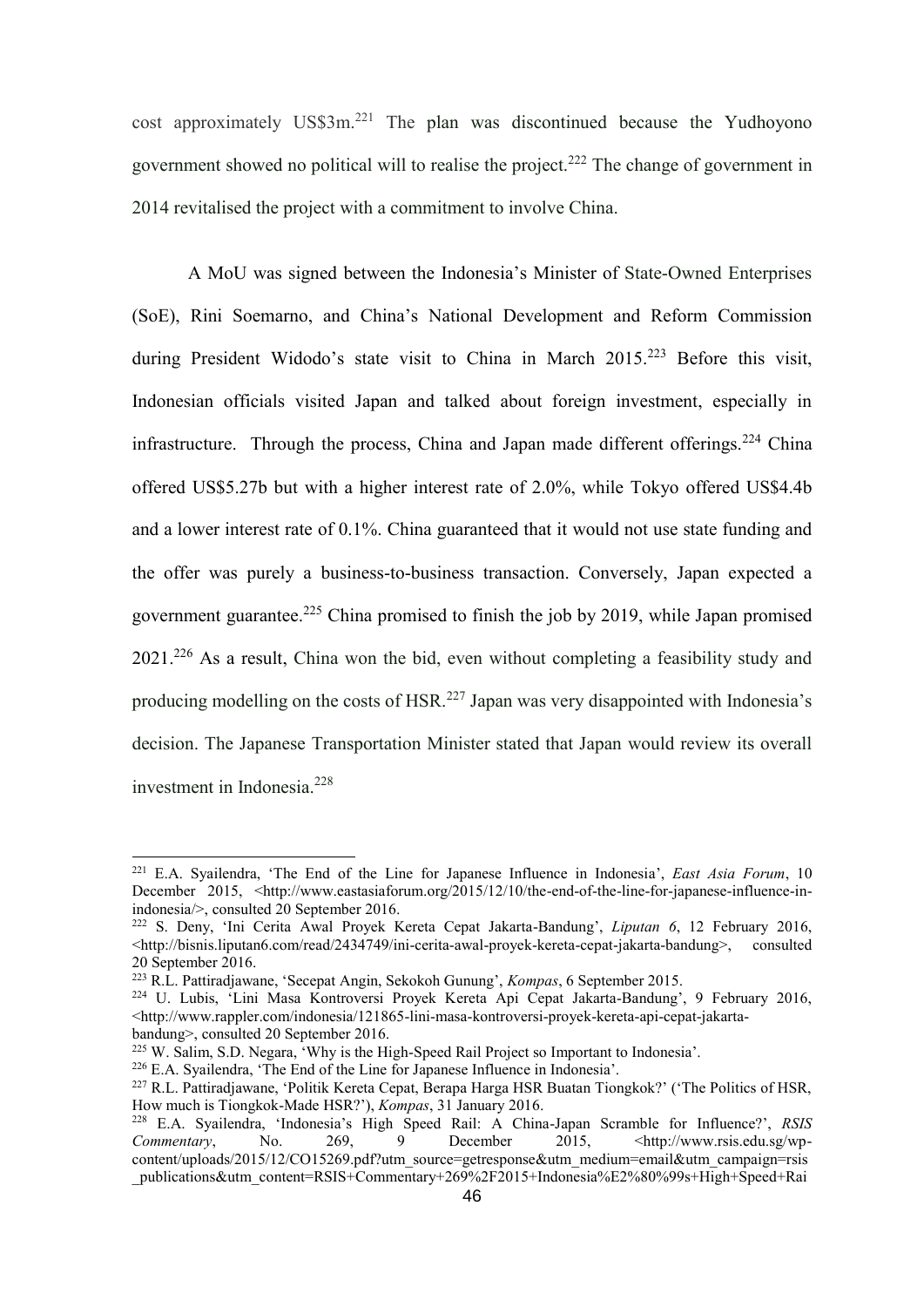Inevitably, the HSR project was controversial, with different domestic responses. The project raised suspicions that Widodo's Ministry, especially Rini Soemarno, had a strong bias towards China and served the interests of Chinese business.<sup>229</sup> The issue of Chinese workers flooding China-backed infrastructure projects was raised, deepening the suspicions.<sup>230</sup> Questions were also asked by Cabinet Ministers and in the Parliament. Pattiradjawane argued that "never before has a foreign investment in Indonesia created such chaos among domestic political actors".<sup>231</sup> This was especially the case with differences between Rini Soemarno and the Minister of Transportation, Ignasius Jonan, who had not issued a construction permit for the project, due to a lack of required supporting documents and disagreements over several points in the concession agreement.<sup>232</sup> Besides that, critics emerged from various fields, including urban analysts, environmental activists and public policy experts.<sup>233</sup> They asked President Widodo to stop the project since it contradicted his maritime agenda and development that was oriented to islands outside Java.<sup>234</sup> Widodo's plan also did not gain support from his nominating party.<sup>235</sup>

l%3A+A+China-Japan+Scramble+for+Influence%3F+by+Emirza+Adi+Syailendra+>, consulted 20 September 2016.

 $229^{\circ}$  C. Setijadi, 'Ethnic Chinese in Contemporary Indonesia: Changing Identity Politics and the Paradox of Sinification', *Perspectives*, No. 12, ISEAS, Singapore, 2016, p. 9.

<sup>230</sup> N. Hamilton-Hart, D. McRae, 'Indonesia: Balancing the United States and China, Aiming for Independece', The United States Studies Centre, Sydney, November 2015, p. 24.

<sup>231</sup> R.L. Pattiradjawane, 'High-speed railway diplomacy, not domination', *The Jakarta Post*, 13 February 2016.

<sup>232</sup> F. Susanty, A.M. Lubis, 'Opposition Grows Against Jakarta-Bandung High Speed Railway', *The Jakarta Post*, 3 February 2016, <http://www.thejakartapost.com/news/2016/02/03/opposition-grows-against-jakartabandung-high-speed-railway.html>, consulted 27 September 2016.

<sup>233</sup> F. Susanty, A.M. Lubis, 'Opposition Grows Against Jakarta-Bandung High Speed Railway'.

<sup>234</sup> E. Anindita, 'High-speed Train not in line with maritime vision: House', *The Jakarta Post*, 2 February 2016, <http://www.thejakartapost.com/news/2016/02/02/high-speed-train-not-line-with-maritime-visionhouse.html>, consulted 27 September 2016.

<sup>&</sup>lt;sup>235</sup> A. Chew, 'Discontent in Indonesia Over High-Speed Rail Project Jointly Developed With China May Turn The Current Impasse Into A More Protracted One', *South China Morning Post*, 19 February 2016, <http://www.scmp.com/news/asia/southeast-asia/article/1913995/discontent-indonesia-over-highspeed-rail-project-jointly>, consulted 27 September 2016.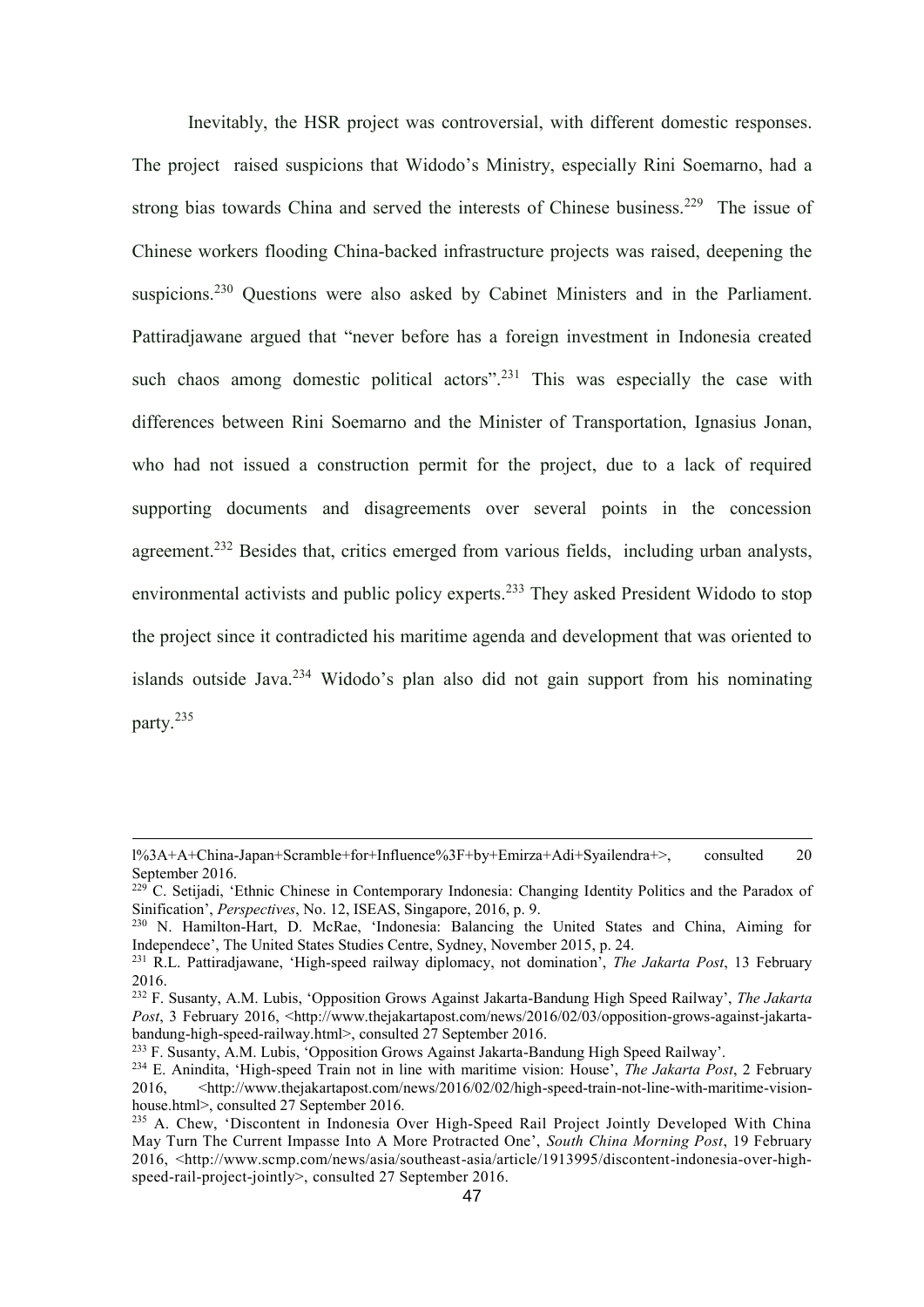The refusal of the PDIP was instructive because the party was thought to support closer economic ties with China as an Asian role model.<sup>236</sup> Additionally, its party leader, Megawati Sukarnoputri, was influential in bringing China closer to Indonesia. According to Weatherbee, Megawati's sympathies for China are legend. When she was President (2001-2004), Indonesia had warm relations with China. "Dancing diplomacy" was a wellknown term. Her influence on Indonesia-China relations continued after her Presidency. In October 2015, while visiting China, she not only opened the Sukarno House in Shenzhen as a Centre for Indonesia-China cooperation,  $237$  but she held a meeting with President Xi to discuss closer bilateral relations. Megawati argued that since "China has the 21st Century Maritime Silk Road project, and we have the maritime axis project. This is a very good opportunity for Indonesia to develop by considering opportunities that fit our needs".<sup>238</sup> Once she returned from China, Megawati updated Widodo about her visit before the President departed for the US.<sup>239</sup>

Widodo's decision to go ahead with the HSR project seemed to prove three points. First, he wanted to demonstrate his political determination to speed up infrastructure development, as promised in 2014.<sup>240</sup> Regardless of the controversy, Widodo continued with the HSR project. The President attended the groundbreaking on 21 January 2016 and issued Presidential Regulation No. 3 of 2016 on the acceleration of national strategic

<sup>&</sup>lt;sup>236</sup> C. Wong, 'Indonesian Leader Widodo's Emphasis on Development Boosts China Ties', South China Morning Post, 25 August 2016, <http://www.scmp.com/news/china/diplomacydefence/article/2004622/indonesian-presidents-emphasis-development-boosts-china>, consulted 27 September 2016.

<sup>237</sup> M. Sinatra, 'A More Active Foreign Policy', *Merdeka Online*, 1 October 2015, <http://merdekaonline.com/home/a-more-active-foreign-policy/>, consulted 27 September 2016.

<sup>238</sup> The Jakarta Post, 'National Scene: Megawati Meets Chinese Leaders in Beijing', *The Jakarta Post*, 17 October 2015, <http://www.thejakartapost.com/news/2015/10/17/national-scene-megawati-meets-chineseleader-beijing.html>, consulted 27 September 2016.

<sup>239</sup> E. Sihite, 'Jokowi Has 'Intense' 2-Hour Talk with Megawati Ahead of US Trip', *Jakarta Globe*, 24 October 2015, <http://jakartaglobe.beritasatu.com/news/jokowi-intense-2-hour-talk-megawati-ahead-ustrip/>, consulted 27 September 2016.

<sup>240</sup> R.A. Witular, 'Jokowi Asks More of China', *The Diplomat*, 10 November 2014, <http://www.thejakartapost.com/news/2014/11/10/jokowi-asks-more-china.html>, consulted 27 September 2016.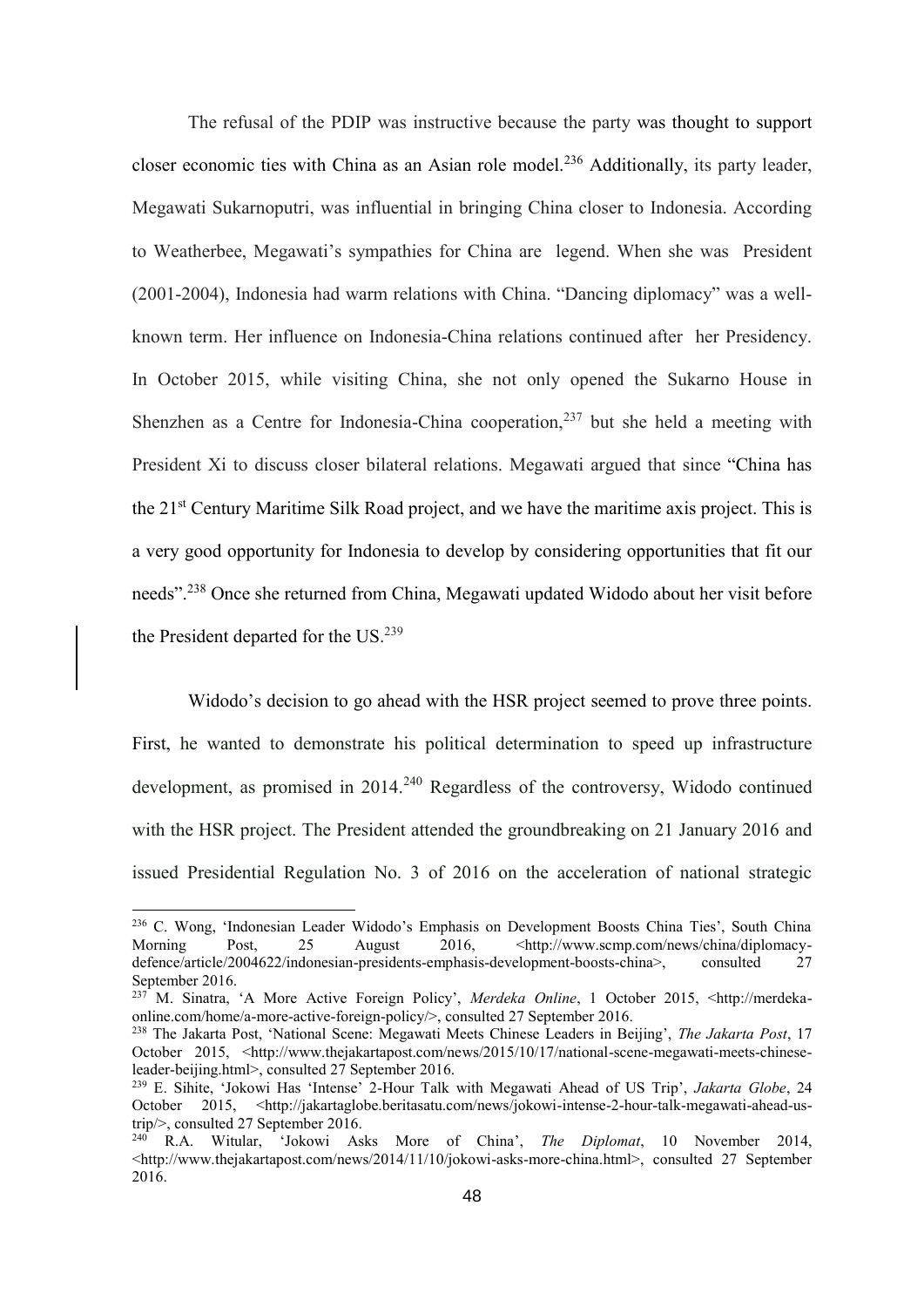projects, in which the HSR project was one of 12 national strategic projects.<sup>241</sup> Second, he wanted to reassure China as a "precondition for wider access to Chinese credit for other infrastructure plans".<sup>242</sup> Third, Widodo wanted to reverse a view of being too aligned to the PDIP and Megawati. Widodo backed the Minister for SOEs who strongly supported infrastructure projects. The involvement of China in this project cannot be separated from pushing the mutual agreement in March  $2015.<sup>243</sup>$ 

After the project groundbreaking, Indonesia's national media raised concerns over the politics of HSR. Indonesia's economic diplomacy toward China came into a question since the HSR project seemed to be held hostage by the economic relations between the two countries.<sup>244</sup> The questions made sense because the HSR project is now regarded as China's geopolitical tool.<sup>245</sup> Pattiradjawane argues that the HSR project is part of China's transformation in foreign policy: 'big country diplomacy with Chinese characteristics'. One of its new approach is *gaotie waijiao* (iron diplomacy), which places "HSR projects as an object of international relations and an important element of China's diplomacy."<sup>246</sup> The strategic and economic values of the HSR project cannot be separated. While China is aware of the strategic importance of its periphery, especially the Southeast Asia, it realizes that its geoeconomic dominance does not translate automatically or easily into geopolitical influence and mutual trust, especially in regards to the South China Sea dispute and

<sup>&</sup>lt;sup>241</sup> Presidential Regulation No. 3 of 2016 regarding Acceleration of the Implementation of Strategic National Projects. 12 January 2016. <http://ditienbinaadwil.kemendagri.go.jd/file upload/perundang-Projects, 12 January 2016, <http://ditjenbinaadwil.kemendagri.go.id/file\_upload/perundangundangan/Peraturan%20Presiden/Peraturan%20Presiden%20no.3%20Tahun%202016/Perpres%203%20201 6.pdf>, consulted 27 September 2016.

 $^{242}$  W. Salim, S.D. Negara, 'Why is the High-Speed Rail Project so Important to Indonesia'.

<sup>243</sup> R.L. Pattiradjawane, 'The Indonesian Perspective Toward Rising China: Balancing the National Interest', *Asian Journal of Comparative Politics*, 2016, p. 4.

<sup>244</sup> R.L. Pattiradjawane, 'High Speed Railway Diplomacy, Not Domination', *The Jakarta Post*, 13 February 2016, <http://www.thejakartapost.com/news/2016/02/13/high-speed-railway-diplomacy-notdomination.html#sthash.sCop3Dg9.dpuf>, consulted 27 September 2016.

<sup>245</sup> R.L. Pattiradjawane, 'High Speed Railway Diplomacy, Not Domination'.

<sup>246</sup> R.L. Pattiradjawane, 'High Speed Railway Diplomacy, Not Domination'.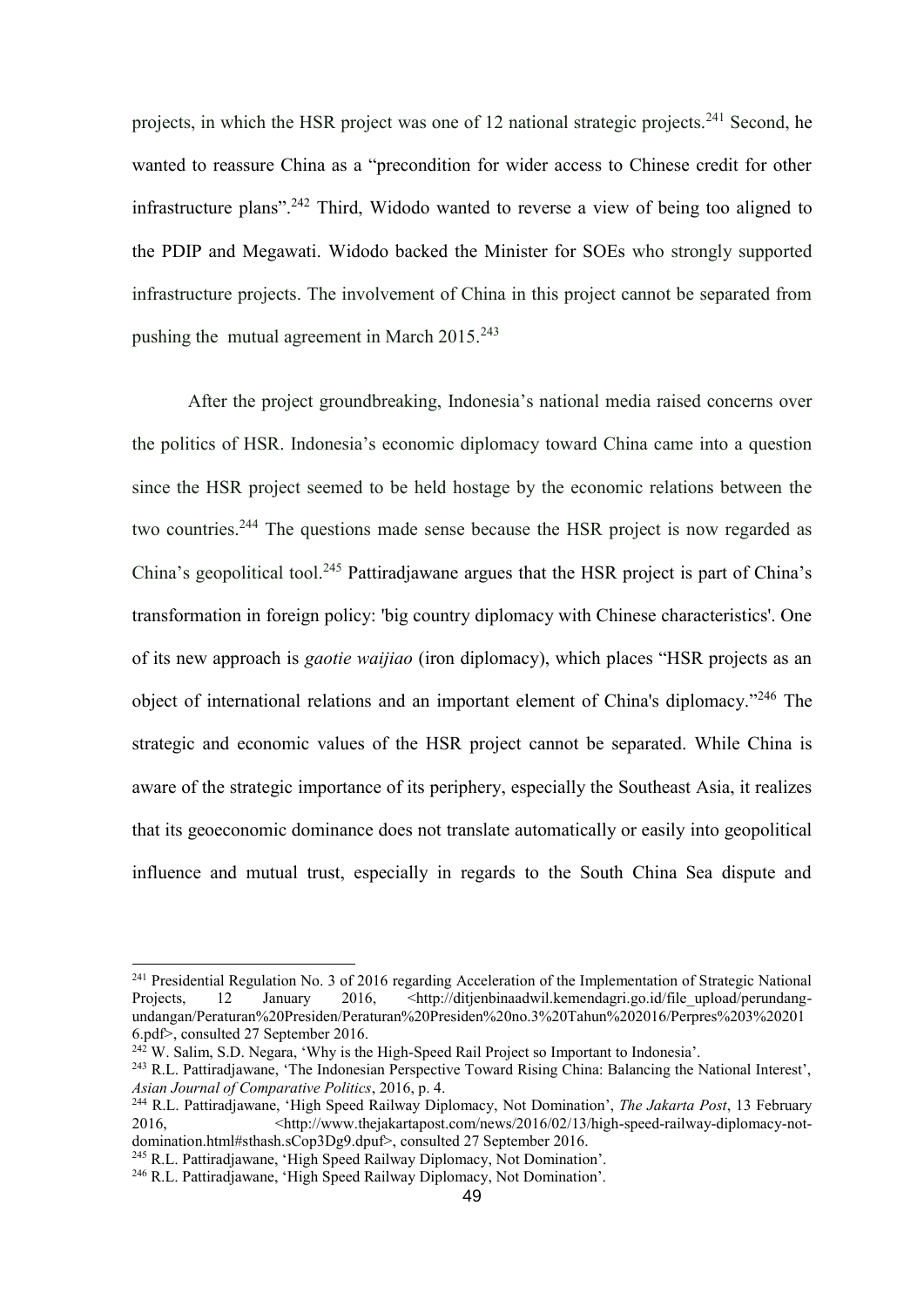China's increasing military capability.<sup>247</sup> Politically, in Beijing's view, infrastructure investment is a way to improve China's international reputation, especially in Asia. 248

Economically, the market for infrastructure development in Southeast Asia is one solution to China's "new normal" economic slowdown.<sup>249</sup> As a result of the 2008 Global Financial Crisis, China encountered contracting Western market demand and a surplus of productive capacity, especially steel production.<sup>250</sup> Therefore, as argued by Pattiradjawane, creating a new economic zone outside China produces external demand for raw energy and other natural resources.<sup>251</sup> Surrounding neighbors are seen as potential partners, but with a problem of connectivity. Consequently, China had to first deal with this connectivity barrier by improving transportation, especially through the high-speed railway projects.<sup>252</sup>

The HSR project is a main project for land-based New Silk Road. For Central Asian countries and other landlocked countries, this kind of transportation is critical for economic growth.<sup>253</sup> The Joint Statement on Comprehensive Strategic Partnership between Indonesia and China in March 2015 highlighted maritime, not land-based infrastructure connectivity. Therefore, restating Salim and Negara's argument, the HSR project was a "precondition to lure China to invest more in Indonesia".<sup>254</sup> As a consequence, 'complementarity' is centred on the way Indonesia gains access to Chinese funding, especially from the AIIB and Silk Road Fund, while China gains greater access to infrastructure projects.

<sup>247</sup> Zhao, Zhao Hong, 'China's New Maritime Silk Road: Implications and Opportunities for Southeast Asia', p. 11.

<sup>248</sup> G. Junxian, M. Yan, 'China's New Silk Road: Where Does It Lead?', *Asian Perspective*, Vol. 40, 2016, pp. 105-130.

<sup>&</sup>lt;sup>249</sup> R.L. Pattiradjawane, 'High Speed Railway Diplomacy, Not Domination'.

<sup>250</sup> G. Junxian, M. Yan, 'China's New Silk Road: Where Does It Lead?'.

<sup>251</sup> R.L. Pattiradjawane, 'High Speed Railway Diplomacy, Not Domination'.

<sup>252</sup> G. Junxian, M. Yan, 'China's New Silk Road: Where Does It Lead?'.

<sup>253</sup> G. Junxian, M. Yan, 'China's New Silk Road: Where Does It Lead?'

<sup>254</sup> W. Salim, S.D. Negara, 'Why is the High-Speed Rail Project so Important to Indonesia', *ISEAS Perspective*, No. 16, 7 April 2016.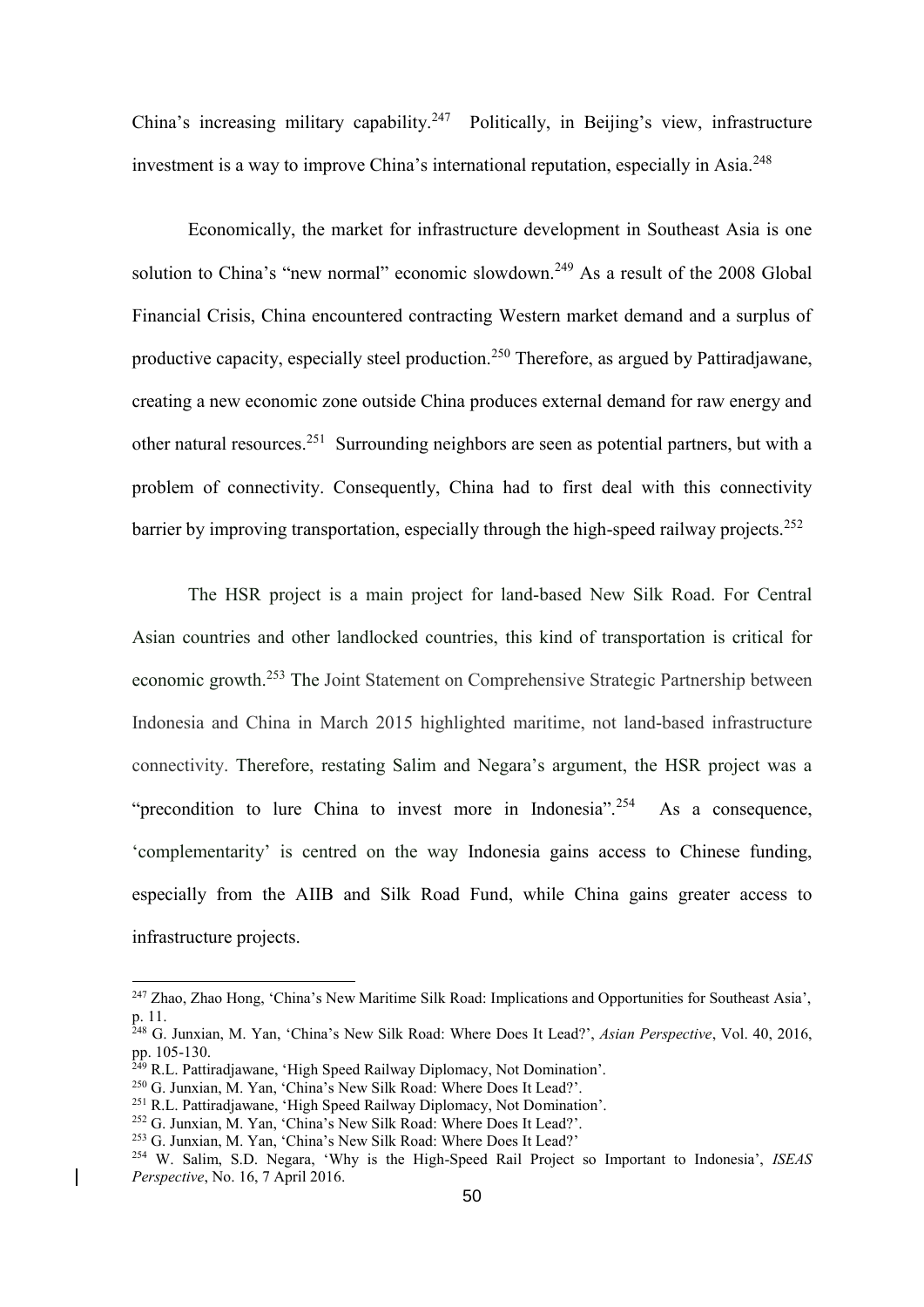Closer commercial ties were reflected in an unlikely significant growth in the Indonesia-China trade balance and investment, as seen from Table 2.

|                                          | 2012                                    | 2013           | 2014            | 2015            | Tren<br>$\mathbf d$<br>$(\%)$<br>$2011 -$<br>2015 | Jan-Jun        |                |                               |
|------------------------------------------|-----------------------------------------|----------------|-----------------|-----------------|---------------------------------------------------|----------------|----------------|-------------------------------|
| Descriptio<br>$\mathbf n$                |                                         |                |                 |                 |                                                   | 2015           | 2016           | Change<br>$(\%)$<br>2016/2015 |
| <b>TOTAL</b><br><b>TRADE</b>             | 51.045.297,                             | 52.450.952,0   | 48.230.279,9    | 44.457.320,9    | $-2,54$                                           | 22.324.065,4   | 21.987.536,7   | $-1,51$                       |
| OIL<br>$\&$<br><b>GAS</b>                | 1.219.267,7                             | 1.598.916,5    | 1.309.636,8     | 1.971.828,0     | $-0.55$                                           | 973.477,4      | 945.059,7      | $-2,92$                       |
| NON OIL<br>$\&$ GAS                      | 49.826.029,<br>$\overline{\mathcal{L}}$ | 50.852.035,5   | 46.920.643,2    | 42.485.492,9    | $-2,61$                                           | 21.350.588,0   | 21.042.477,0   | $-1,44$                       |
| <b>EXPORT</b>                            | 21.659.502,<br>$\overline{7}$           | 22.601.487,2   | 17.605.944,5    | 15.046.433,8    | $-9,97$                                           | 7.527.959,3    | 6.987.933,1    | $-7,17$                       |
| OIL<br>$\&$<br>GAS                       | 795.429,9                               | 1.319.904,4    | 1.146.855,3     | 1.785.748,8     | 9,77                                              | 877.528,1      | 895.048,2      | 2,00                          |
| <b>NON</b><br>OIL<br>& GAS               | 20.864.072,<br>$\tau$                   | 21.281.582,8   | 16.459.089,2    | 13.260.684,9    | 11,42                                             | 6.650.431,3    | 6.092.884,9    | $-8,38$                       |
| <b>IMPORT</b>                            | 29.385.794,<br>5                        | 29.849.464,8   | 30.624.335,5    | 29.410.887,1    | 2,75                                              | 14.796.106,1   | 14.999.603,6   | 1,38                          |
| $\&$<br>OIL<br>GAS                       | 423.837,7                               | 279.012,1      | 162.781,5       | 186.079,2       | 31,34                                             | 95.949,4       | 50.011,5       | $-47,88$                      |
| <b>NON</b><br>OIL<br>& GAS               | 28.961.956,<br>8                        | 29.570.452,7   | 30.461.554,0    | 29.224.807,9    | 3,32                                              | 14.700.156,7   | 14.949.592,2   | 1,70                          |
| <b>BALANC</b><br>E<br>OF<br><b>TRADE</b> | 7.726.291,8                             | $-7.247.977.5$ | $-13.018.391.0$ | $-14.364.453,4$ | 41,64                                             | $-7.268.146,7$ | $-8.011.670,5$ | $-10,23$                      |
| OIL<br>$\&$<br>GAS                       | 371.592,2                               | 1.040.892,3    | 984.073,8       | 1.599.669,6     | 34,58                                             | 781.578,7      | 845.036,8      | 8,12                          |
| <b>NON</b><br>OIL<br>& GAS               | 8.097.884,1                             | $-8.288.869,8$ | $-14.002.464,9$ | $-15.964.123,0$ | 40,31                                             | $-8.049.725,4$ | $-8.856.707,3$ | $-10,02$                      |

**Table 2 Trade Balance Indonesia And China**

#### (Value: Thousands of US\$)

Source: *BPS, Processed by Trade Data and Information Center, Ministry of Trade, <*http://www.kemendag.go.id/en/economic-profile/indonesia-export-import/balance-of-trade-withtrade-partner-country?negara=116>, consulted 26 September 2016.

Table 2 shows that the balance of trade between Indonesia-China declined. In 2015, Indonesia recorded a deficit of US\$14.4m with China. In 2016, it was higher than for the same period (Jan-Jun) in 2015. For China, Southeast Asia is seen as a vast market for China's exports, which perhaps explains why the trade deficit between with Indonesia was not growing significantly.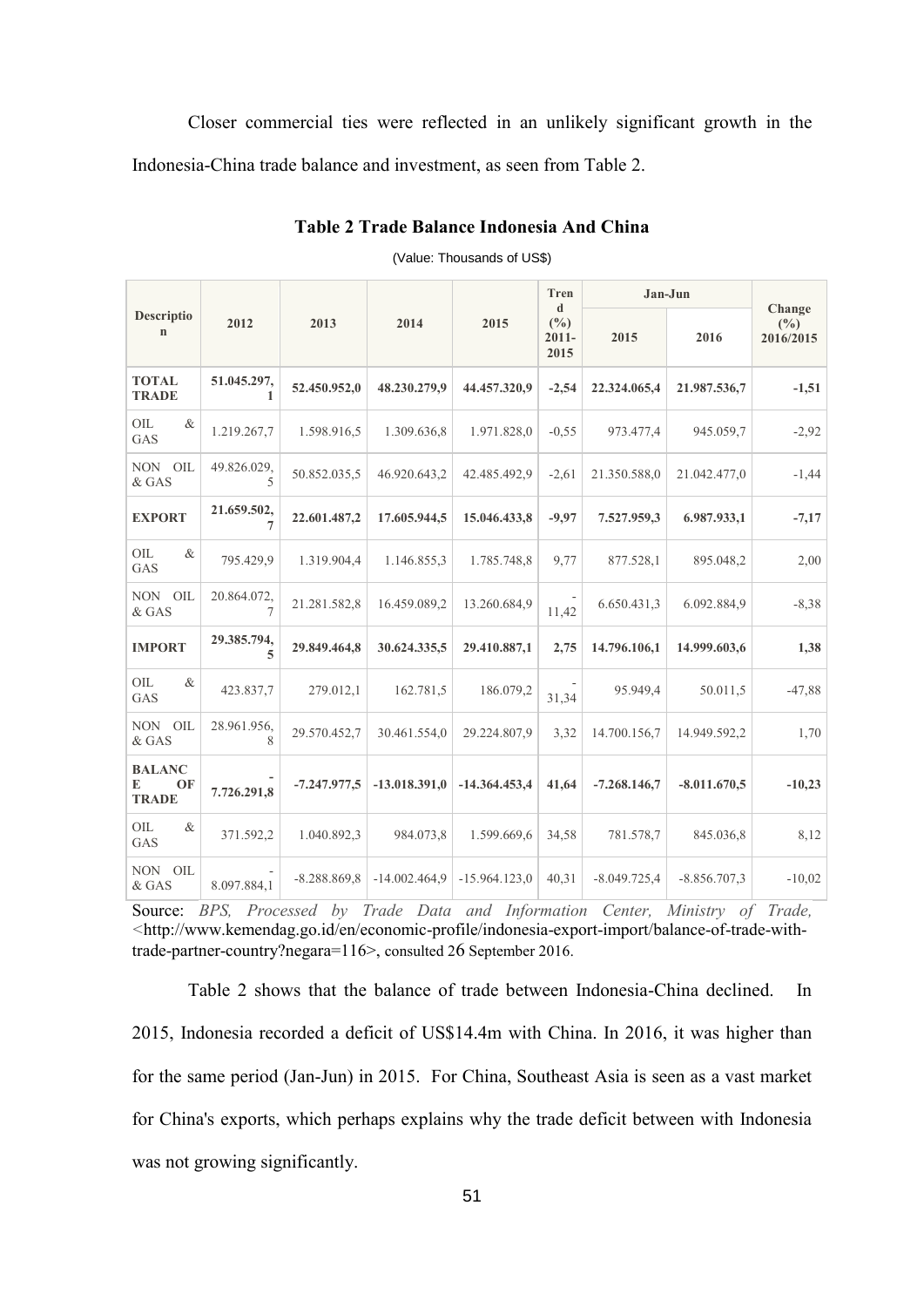China's investment in Indonesia increased gradually. In 2014, China was the 13th largest investor in Indonesia. In the first half of 2016, according to Table 3, it was ranked 4<sup>th</sup>. However, as we can see from Table 3, Japan and Singapore were still the most important sources of investment.

| Country                       | Project | <b>Investment (US\$)</b> |
|-------------------------------|---------|--------------------------|
| Singapore                     | 2,675   | 4,891,944.9              |
| Japan                         | 1,725   | 2,896,874.3              |
| Hongkong                      | 519     | 1,104,093.9              |
| People's Rep. of China        | 805     | 1,014,258.5              |
| Netherlands                   | 475     | 631,304.2                |
| <b>British Virgin Islands</b> | 913     | 518,235.1                |
| Malaysia                      | 741     | 495,110.1                |
| South Korea                   | 1,504   | 471,579.8                |
| <b>USA</b>                    | 263     | 357,997.8                |
| Mauritius                     | 121     | 232,177.6                |

**Table 3 Realisation of Foreign Investment Based on Countries January-June 2016**

Source: National Single Window for Investment (NSWI) Coordinating Body for Investment, 2016.

In addition, there was no significant realisation of investment in maritime infrastructure,  $255$ even though China pledged to invest in 24 seaports. Instead, on 13 October 2014 the Dutch Port of Rotterdam signed a MoU with the Indonesian Port Corporation, *Pelindo I,* in the Netherlands to cooperate in building Kuala Tanjung Port (Port Management Services Agreement/PMSA I). By 2016 the Port of Rotterdam Authority had completed and submitted a Port Analysis Model (PAM) and Port Management Program (PMP).<sup>256</sup> Development of Kuala Tanjung Port was advanced by signing a Heads of Agreement

<sup>255</sup> E.C. Septarini, 'Realisasi Investasi Tiongkok Minim, Minat dengan Kenyataan 10:1', *Bisnis Indonesia*, 9 October 2016, <http://bali.bisnis.com/read/20161009/16/62191/realisasi-investasi-tiongkok-minim-minatdengan-kenyataan-101>, consulted 27 September 2016.

*<sup>256</sup> Indonesia Port Corporation I, 'Pelindo 1 dan Port of Rotterdam Authority Tanda Tangani Heads of Agreement (Hoa) Pengembangan Pelabuhan Kuala Tanjung', 28 August 2015, Press Release,* <http://www.pelindo1.co.id/wps/portal/Home/News/Press-Release/Press-Release-

Detail/pelindo%201%20dan%20%20port%20of%20rotterdam%20authority%20%20tanda%20tangani%20he ads%20of%20agreement%20(hoa)%20pengembangan%20pelabuhan%20kuala%20tanjung/>, consulted 27 September 2016.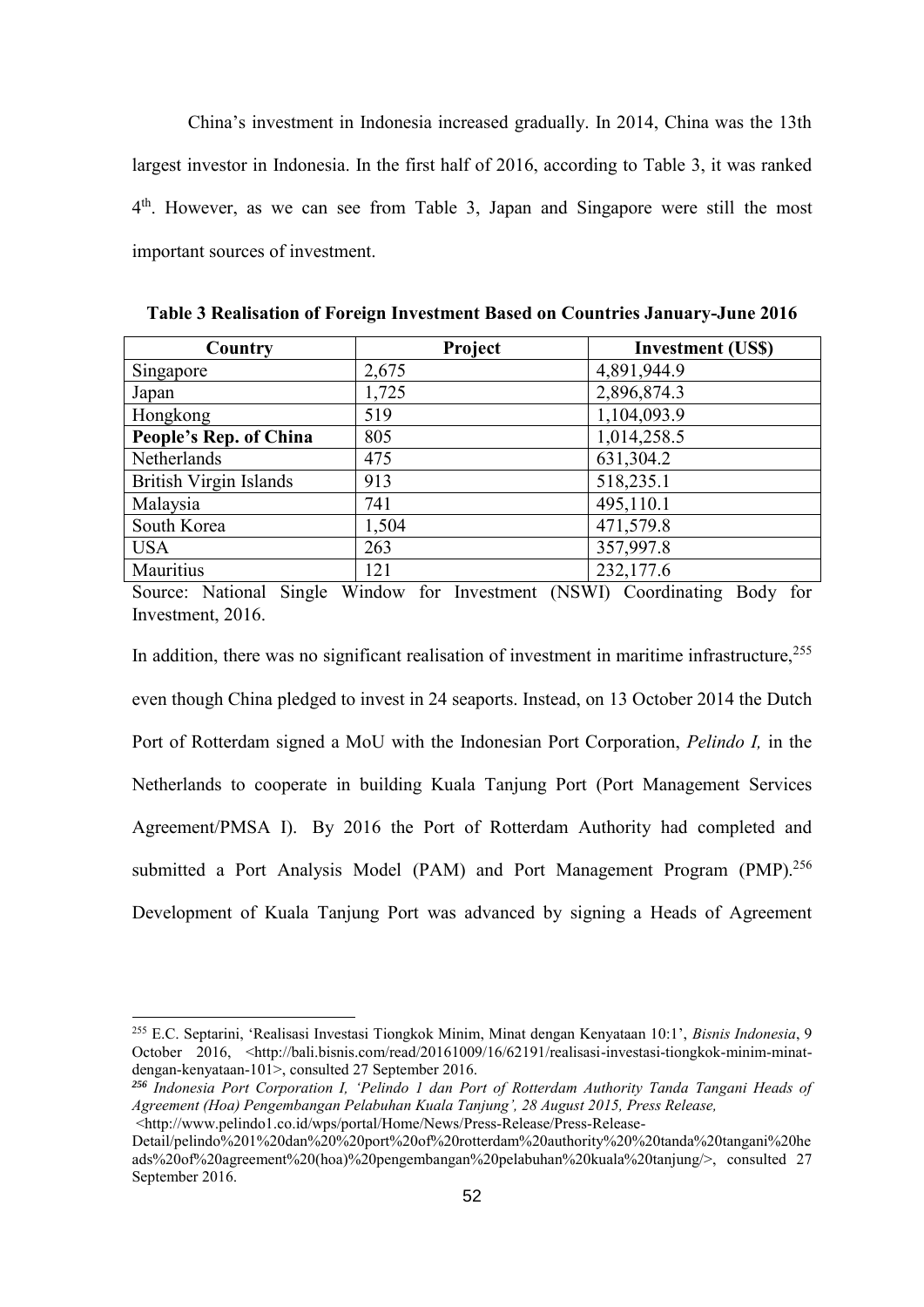(HoA) in Medan, North Sumatra on 27 August 2015.<sup>257</sup> Lack of realisation of China's investment is not surprising because China pledged, but did not commit funds for Indonesia.<sup>258</sup>

The realisation of relatively little China's investment in maritime infrastructure was thought to confirm that China's intentions were beyond economic matters. As stressed by Fallon, China's New Silk Road has three important drivers: energy, security, and the market.<sup>259</sup> Since China relies heavily on seaborne energy trade, the growing importance of securing unhindered access along the strategic sea lines of communication (SLOCs) came to the fore.<sup>260</sup> China is rapidly deploying military capabilities along the SLOC and maritime chokepoints. Indonesia's geographical location between the Pacific and Indian Oceans, as well as the trade routes between China and Australia, is strategic for China.<sup>261</sup> For China, "the support from Indonesia that sits astride most of Southeast Asia's maritime choke-points" is needed for its naval access to the Indian Ocean region.<sup>262</sup> In April 2015, China proposed a MoU with Indonesia on "jointly building the 21st century MSR". According to Luhulima, this MoU would be "the instrument par excellence to clinch Indonesia's sponsorship of the project and, by implication, inviting Chinese cooperation in upholding the safety of shipping and securing Indonesian waters".<sup>263</sup>

*<sup>257</sup> Indonesia Port Corporation I, 'Pelindo 1 dan Port of Rotterdam Authority Tanda Tangani Heads of Agreement (Hoa) Pengembangan Pelabuhan Kuala Tanjung'.*

 $258$  As explained by Storey, in 2006 China had pledged to fund safety projects in the Strait, including the replacement of navigational aids. However, until 2011, China had yet to commit any funds to this project. Additionally, joint agreements in defence and security cooperation between Indonesia and China had not been followed up by contractual production agreements. I. Storey, p. 208-210.

<sup>259</sup> T. Fallon, 'The New Silk Road: Xi Jinping's Grand Strategy For Eurasia', *American Foreign Policy Interest*, Vol. 37, 2015, Pp. 140-147.

<sup>&</sup>lt;sup>260</sup> C. Len, 'China's 21<sup>st</sup> Century Maritime Silk Road Initiative, Energy Security And Sloc Access', *Maritime Affairs: Journal Of The National Maritime Foundation Of India*, Vol. 11 No. 1, 2015, Pp. 1-18.

<sup>261</sup> G.S. Khurana, 'China's 'Maritime Silk Road': Beyond 'Economic'', In V. Sakhuja, G.S. Khurana, *Maritime Perspectives 2015*, National Maritime Foundation, New Delhi, 2016, P. 135. <sup>262</sup> G.S. Khurana, P. 135.

<sup>263</sup> C.P.F. Luhulima, 'Superimposing China's Maritime Silk Road On Indonesia', The Jakarta Post, 10 June 2016, [<http://www.thejakartapost.com/news/2016/06/10/superimposing-china-s-maritime-silk-road](http://www.thejakartapost.com/news/2016/06/10/superimposing-china-s-maritime-silk-road-indonesia.html)[indonesia.html>](http://www.thejakartapost.com/news/2016/06/10/superimposing-china-s-maritime-silk-road-indonesia.html), Consulted 13 October 2016.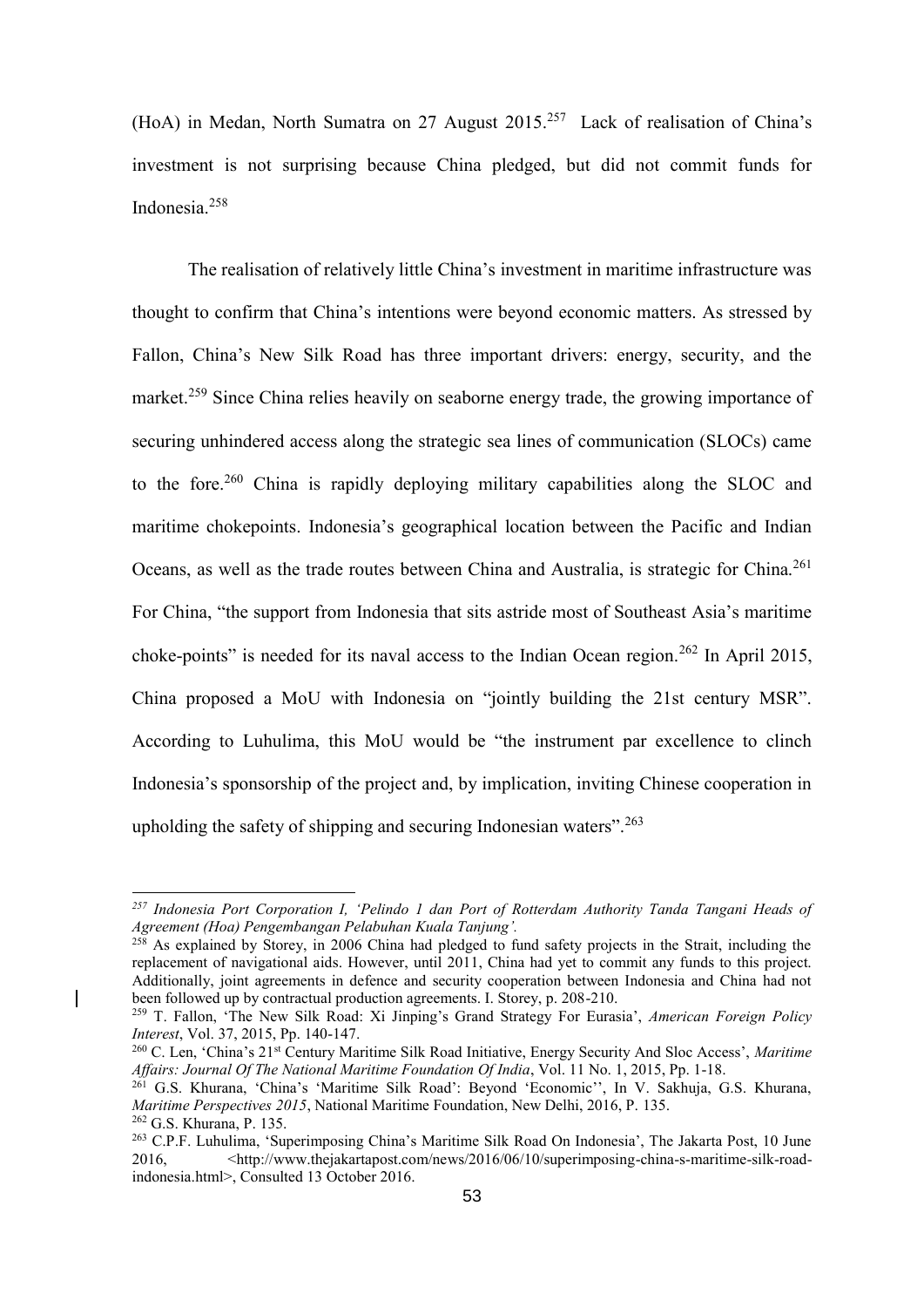In February 2014, a People Liberation Army Navy (PLAN) Task Force first transited the Sunda and Lombok Straits to conduct exercises off Australia near Christmas Island.<sup>264</sup> China gave Australia advanced notice of the exercise. In May 2016, however, Chinese naval vessels conducted exercises by crossing Indonesia's sea lane of communication without prior notification. News about the exercise first appeared in the Hong Kong based newspaper, *Wen Wei Po,* on 27 May 2016. <sup>265</sup> According to the vicecommander of the fleet, Zhou Xuming, the group of 20 vessels spent 23 days sailing 8,000 nautical miles crossing 6 important straits.<sup>266</sup> As seen in Figure 4, the PLAN sailed from Sanya on Hainan Island through the South China Sea, crossed two Indonesian archipelagic sea lanes (*Alur Laut Kepulauan Indonesia*/ALKI), the Karimata Strait, the Sunda and Lombok Straits, the Makassar Strait, the Pacific Ocean near the eastern part of the Philippines and back to Hainan Island.<sup>267</sup>

<sup>264</sup> M. Brissenden, 'Raaf Monitored Chinese Military Exercise In Waters Between Christmas Island And Indonesia', Abc News, 13 February 2014, [<http://www.abc.net.au/news/2014-02-13/china-flexed-military-muscle-north-of-australia/5257686>](http://www.abc.net.au/news/2014-02-13/china-flexed-military-muscle-north-of-australia/5257686), Consulted 14 October 2016.

<sup>265</sup> R.L. Pattiradjawane, "Perairan Indonesia Jangkauan Tpr Al", *Kompas*, 1 June 2016.

<sup>266</sup> R.L. Pattiradjawane, "Perairan Indonesia Jangkauan TPR AL", *Kompas*, 1 June 2016.

<sup>267</sup> R.L. Pattiradjawane, "Perairan Indonesia Jangkauan TPR AL", *Kompas*, 1 June 2016.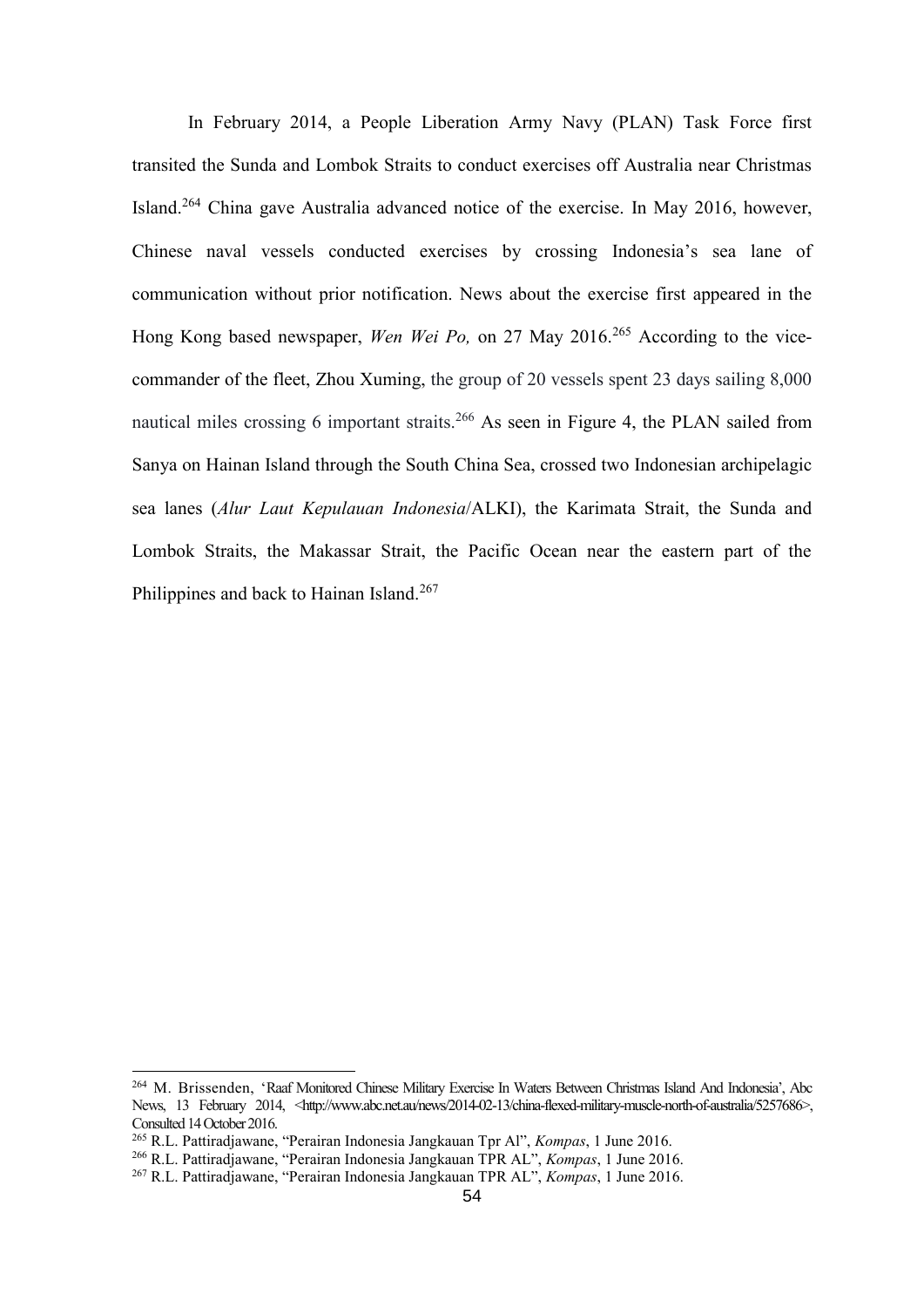#### **Figure 4 Chinese Naval Vessels Exercise May 2016**

Figure removed due to copyright restriction

Courtesy: R.L. Pattiradjawane

According to UNCLOS 1982:

Transit passage means the exercise in accordance with this Part of the freedom of navigation and overflight solely for the purpose of continuous and expeditious transit of the strait between one part of the high seas or an exclusive economic zone and another part of the high seas or an exclusive economic zone. However, the requirement of continuous and expeditious transit does not preclude passage through the strait for the purpose of entering, leaving or returning from a State bordering the strait, subject to the conditions of entry to that State (article 38).

Ships and aircraft, while exercising the right of transit passage shall proceed without delay through or over the strait (article 39).<sup>268</sup>

During transit passage, foreign ships, including marine scientific research and hydrographic survey ships, may not carry out any research or survey activities without the prior authorization of the States bordering straits (article 40)

<sup>268</sup> United Nations, 'United Nations Convention on the Law of the Sea', <http://www.un.org/depts/los/convention\_agreements/texts/unclos/unclos\_e.pdf>,\_consulted 27 September 2016.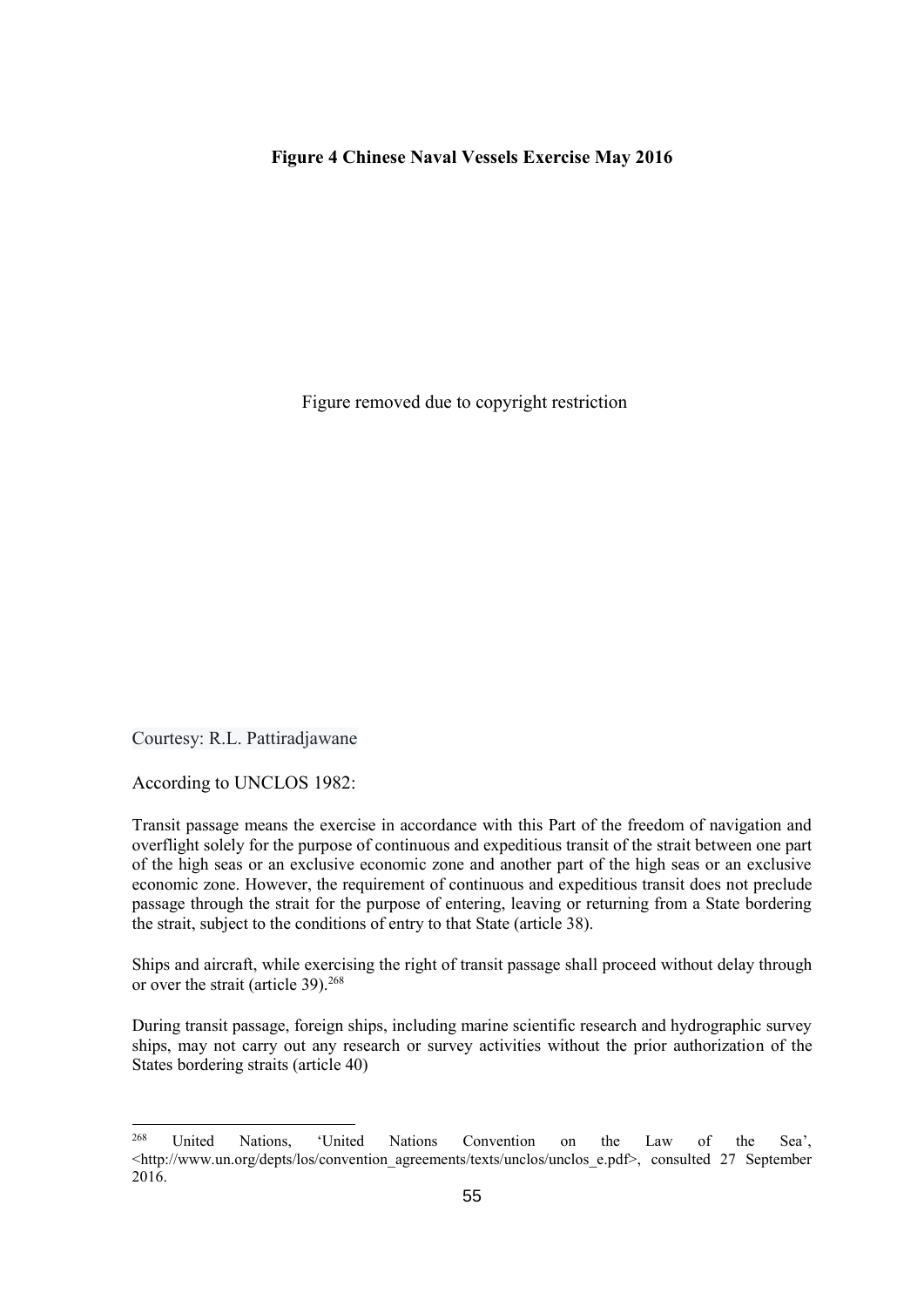China's naval exercises confirmed two important things. First, China's MSR will go beyond maritime connectivity and infrastructure building.<sup>269</sup> Second, as argued by Luhulima, "Indonesia has not yet familiarised itself with the actual embodiment of China's MSR".<sup>270</sup> That Indonesia did not know about the naval exercises points to weaknesses with Indonesia maritime defence system. Luhulima warned that Indonesia had to bolster its maritime defence with the latest technologies to secure its sea lanes of communications, and supervise traffic flows in its territorial waters.<sup>271</sup> President Widodo identified maritime defence as one of the GMF's main pillars by pledging to increase the state budget for defence from 0.9 to 1.5% of GDP. However, since implementation of the GMF focused on infrastructure and connectivity, the increase in defence spending had yet to occur in 2016. The "complementarity" of the MSR and GMF could potentially be seen as "the responsibility" of the Chinese navy to "maintain international order"<sup>272</sup> in Indonesian waters, unless Indonesia prioritised maritime defence as per the global maritime fulcrum vision.

#### **Conclusion**

China's engagement with the GMF vision is first and foremost driven by Widodo's infrastructure projects. It was his main concern when attending the APEC Leader's Meeting in November 2014. His first state visits in March 2015 were to Japan, followed by China. President Widodo talked about his maritime agenda and offered investment opportunities. In the end, Indonesia favoured China's HSR project over Japan because

<sup>269</sup> C.P.F. Luhulima, 'Superimposition China's 'Maritime Silk Road' on Indonesia', *The Jakarta Post*, 10 June 2016, <http://www.thejakartapost.com/news/2016/06/10/superimposing-china-s-maritime-silk-roadindonesia.html>, consulted 27 September 2016.

<sup>270</sup> C.P.F. Luhulima, 'Superimposition China's 'Maritime Silk Road' on Indonesia'.

<sup>271</sup> C.P.F. Luhulima, 'Superimposition of China's 'Silk Road' and Indonesia's Maritime Fulcrum', *The Jakarta Post*, 13 December 2014.

<sup>272</sup> C.P.F. Luhulima, 'Superimposition China's 'Maritime Silk Road' on Indonesia'.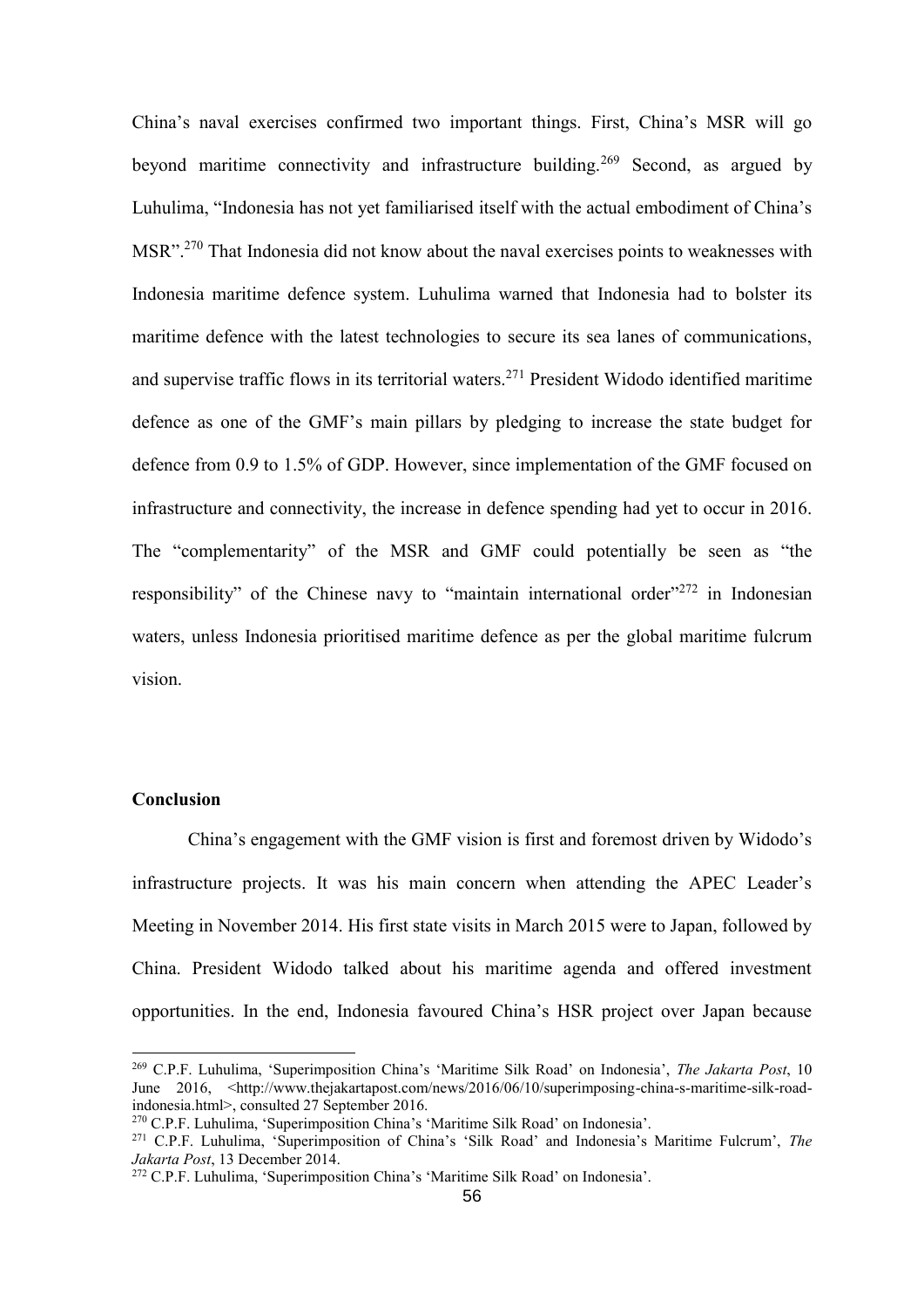President Widodo was concerned with financial support for his infrastructure agenda. The HSR project was more in China's strategic interest. There are risks if Indonesia naively perceives "the complementarity" between the Chinese MSR and GMF only in terms of economic benefit, since China's intentions go well beyond that.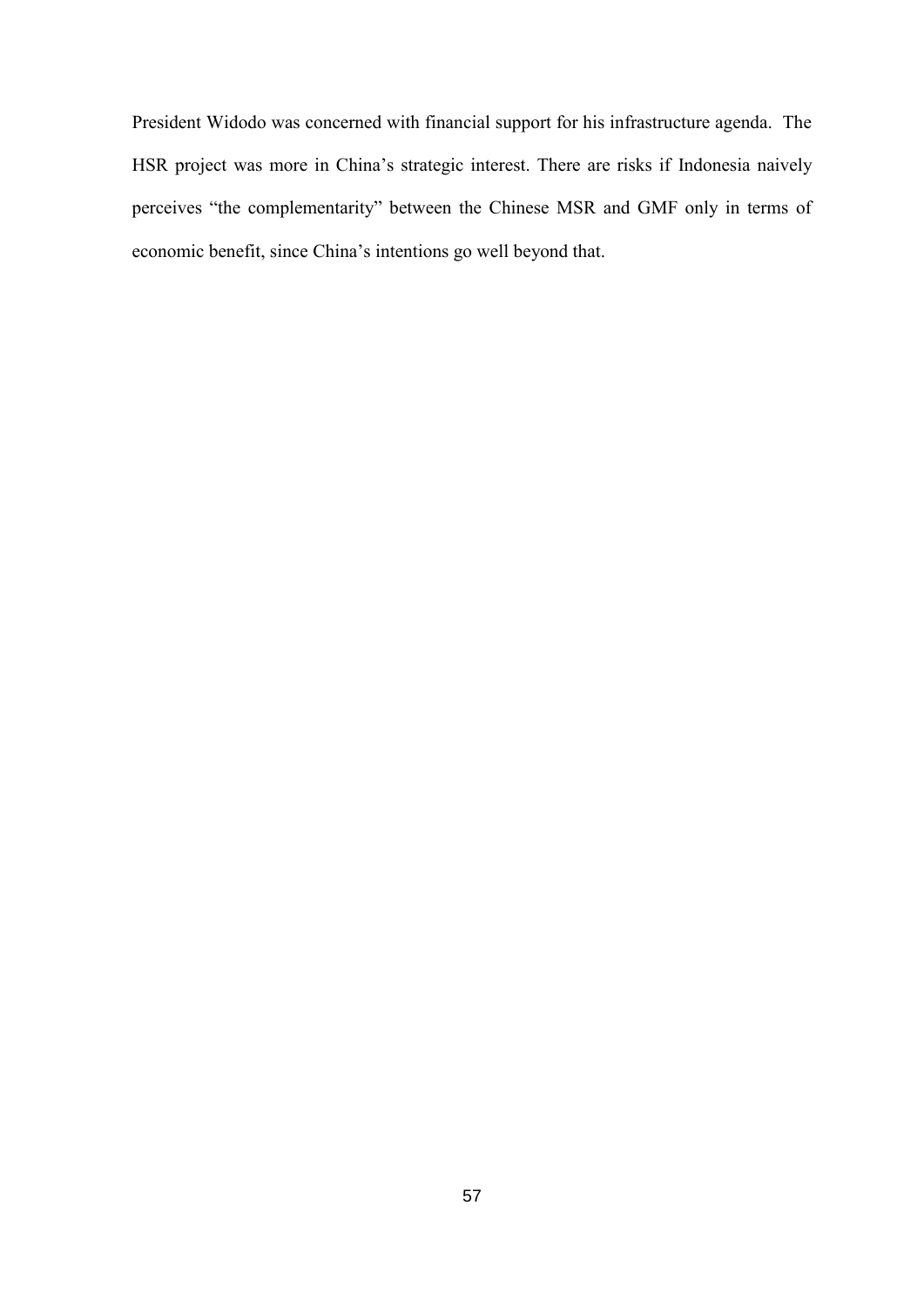# **CHAPTER 3**

# **INDONESIA AND CHINA IN THE NATUNA SEA: A CHALLENGE FOR THE GLOBAL MARITIME FULCRUM**

*"Indonesia could become more entangled in the South China Sea than under Yudhoyono"<sup>273</sup>*

## **Introduction**

As argued in chapter 1, the GMF vision presents both opportunities and challenges for China. This chapter elaborates on how China challenges the Widodo's vision of the GMF, especially through three incidents in the Natuna Sea in 2016. These incidents are nothing new; but solving this problem, or at least having a firm stance toward China on this issue, is very critical for Widodo's presidency. First, China's actions challenge the way in which Indonesia protects its sovereignty over its territorial waters and sovereign rights over its natural resources in its Exclusive Economic Zone (EEZ). Secondly, the strong assertion of state sovereignty, in the end, has the potential to clash with Indonesia's priority of attracting Chinese funding for its maritime agenda. While Widodo faces a dilemma, he seems to choose the latter and consequently, it has limited his ability to take a firm stance against China over the Natuna Sea.

<sup>273</sup> A.L. Connelly, 'Sovereignty and the Sea: President Joko Widodo's Foreign Policy Challenges', p. 21.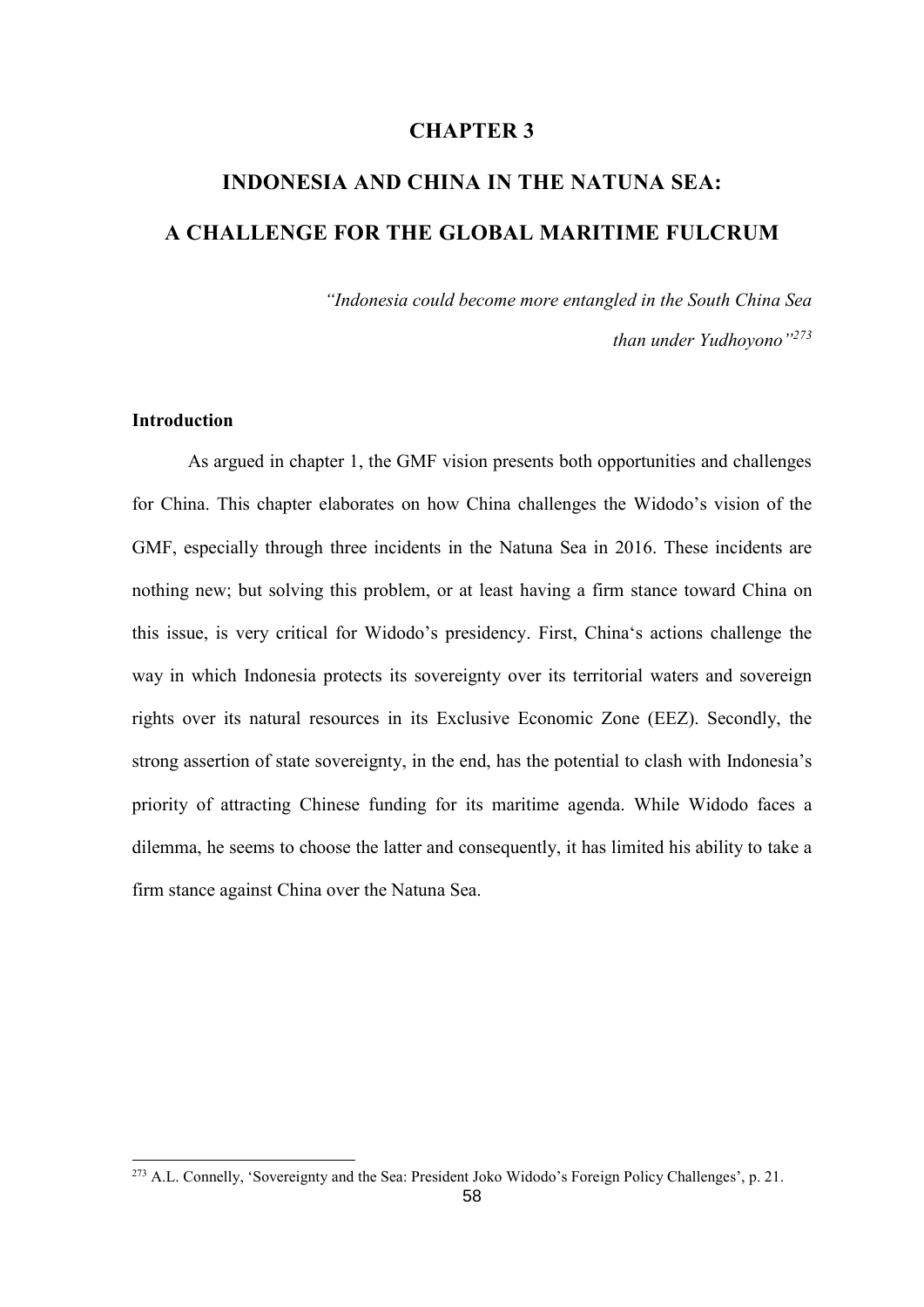# **The Emergence of China's Claim in the Natuna Sea<sup>274</sup>**

The Natuna Islands are located at the southernmost reaches of the South China Sea. The islands are part of Indonesia's Riau Province. The area is well-known for its natural resources, such as natural gas, oil, and fish.<sup>275</sup> However, it was not until 1993 that a problem emerged. A Chinese delegation, in a workshop initiated by Indonesia, first showed a map identifying China's "historic waters". These overlap with Indonesia's EEZ in the Natuna Sea. 276

**Figure 5 China's Nine-Dash Lines**

Figure removed due to copyright restriction

<sup>&</sup>lt;sup>274</sup> The Natuna Sea, instead the Natuna Water, is used here since, according to Djalal, "the term "Indonesian seas" is used as a loose reference to the maritime areas, inland seas and straits, within and near the archipelago. However, the "Indonesian waters" denotes the territorial limit of these maritime areas, includes the 12-mile territorial limit and the internal waters inside the baselines." D.P. Djalal, *The Geopolitics of Indonesia's Maritime Territorial Policy*, CSIS, Jakarta, 1996, p. 19.

<sup>&</sup>lt;sup>275</sup> The East Natuna Block or Block D-Alpha is one of the largest gas fields in the world.

<sup>276</sup> I.M.A. Arsana, C. Schofield, 'Indonesia's "Invisible" Border with China', in Elleman, B., Kotkin, S., Schofield, C., *Beijing's Power and China's Borders*, Routledge, London, 2014, p. 68.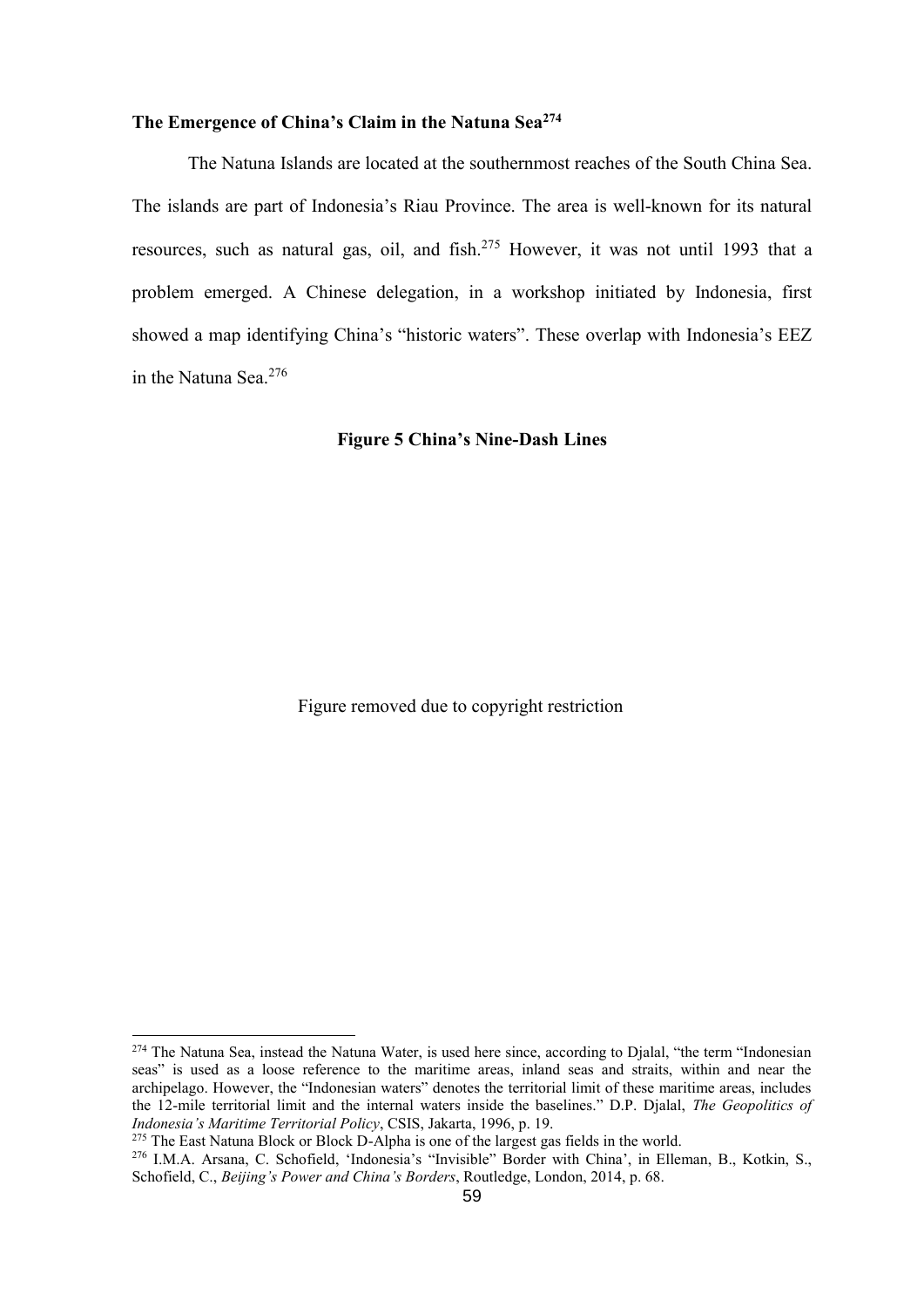Source: United States Department of State, 'China: Maritime Claims in the South China Sea', Limits in the Seas, No. 43, 5 December 2014, [<http://www.state.gov/documents/organization/234936.pdf>](http://www.state.gov/documents/organization/234936.pdf). As shown in Figure 5, 'the nine-dash line' is China's claim to historical rights and covers

almost the entire South China Sea. The western-most dash (red line number 3), north of the Natuna Islands, cuts through the Indonesian 200-mile EEZ.<sup>277</sup>

Since then, according to Johnson, Indonesia has been "drawn into the fray" of the South China Sea dispute.<sup>278</sup> This refers to the way in which Indonesia was an "unwilling participant" in this dispute.<sup>279</sup> Consequently, Johnson queried the extent to which Indonesia retains its role as "honest broker" when there is a direct threat to its vital interests.<sup>280</sup>

The Natuna Islands uncontestably belong to Indonesia, since its archipelagic baselines were first established in 1960 through the Law No. 4/Prp/1960,<sup>281</sup> which enacted the Djuanda Declaration. After ratifying UNCLOS in 1985, Indonesia integrated all of its provisions into its national laws.<sup>282</sup> One of the results was the arrangement of base points for the Indonesian archipelagic baselines in the Natuna Sea, including a list of its geographical coordinates, of which a copy was deposited in the United Nations in 1998.<sup>283</sup> In 2009, Indonesia, through the Ministry of Marine Affairs and Fisheries, also defined and issued a map of its Fisheries Management Area (*Wilayah Pengelolaan Perikanan*/WPP),

<sup>&</sup>lt;sup>277</sup> Since 1953 China used the nine-dashed line (red lines) because Prime Minister Zhou Enlai eliminated two dash line near Tonkin Gulf without official explanation. Therefore, the green dash line was no longer in use when China showed its map to Indonesia in 1993.

<sup>278</sup> D. Johnson, 'Drawn into the Fray: Indonesia's Natuna Islands Meet China's Long Gaze South', *Asian Affairs: An American Review*, Vol. 24, No. 3, 2010, pp. 153-161.

<sup>279</sup> D. Johnson*,* p. 153.

<sup>280</sup> D. Johnson, p.154.

<sup>281</sup> I.M.A. Arsana, C. Schofield, p. 62.

<sup>&</sup>lt;sup>282</sup> The Law No. 4/1960 then was substituted by the Law No. 6/1996 on Indonesian Waters.

<sup>&</sup>lt;sup>283</sup> Government Regulation No. 61 of 1998 on the list of geographical coordinates of the base points of the archipelagic baselines of Indonesia in the Natuna Sea, National Legislation, United Nations, <http://www.un.org/Depts/los/LEGISLATIONANDTREATIES/PDFFILES/IDN\_1998\_Regulation61.pdf>, consulted 23 May 2016. Notably, the last version of Indonesia's archipelagic baselines was deposited with the UN on 11 March 2009. See: I.M.A. Arsana, C. Schofield, p.62.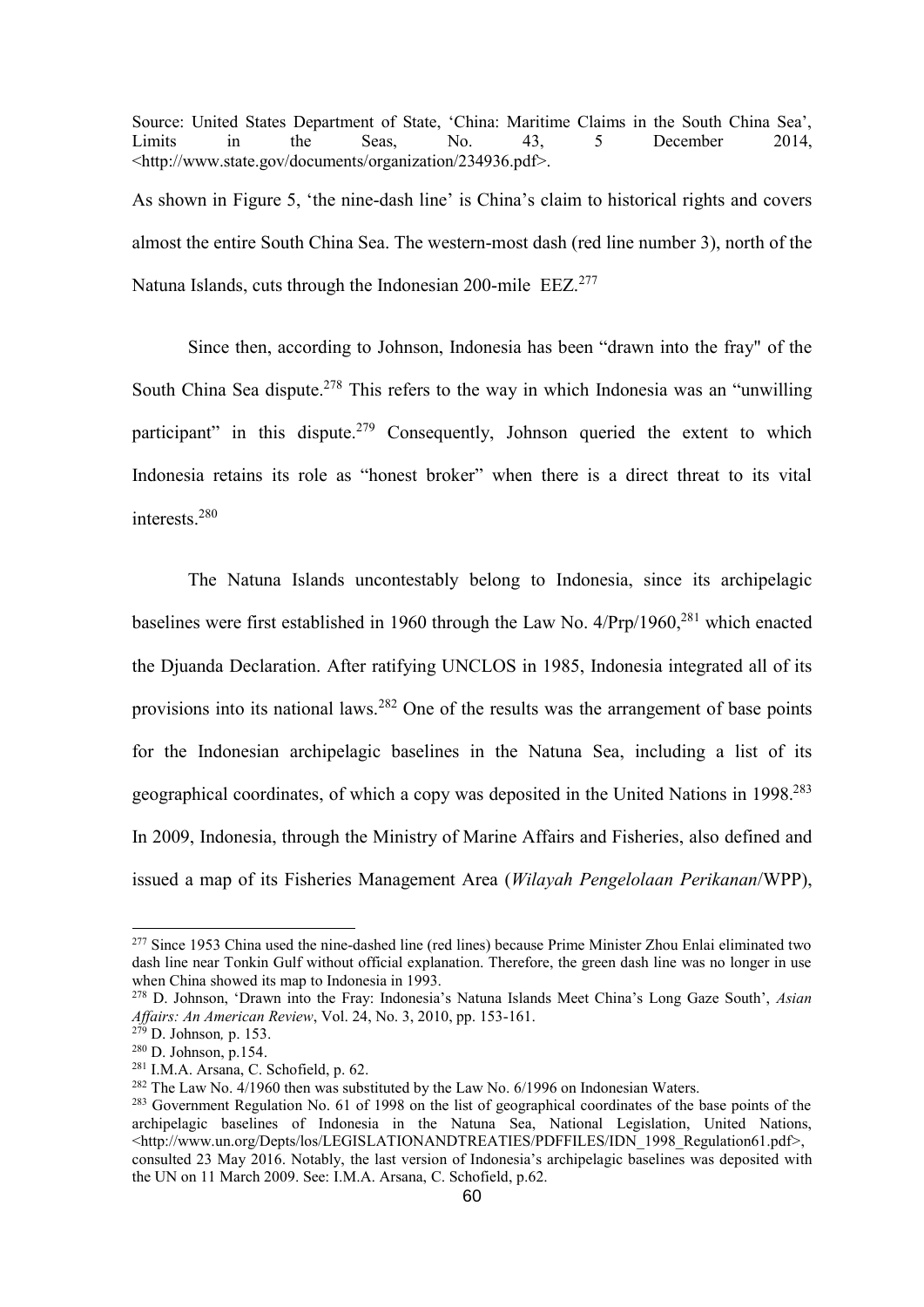including maritime areas in the Karimata Strait, Natuna Sea, and South China Sea (WPP-711). <sup>284</sup> In 2010, an official map of the Republic of Indonesia was issued with the same outer limits of the Fisheries Management Area.<sup>285</sup> Therefore, as argued by Arsana and Schofield, both maps clearly reveal "Indonesia's forward position regarding maritime boundaries in the South China Sea". 286

While Indonesia has a clear legal basis on the Natuna, China has made its own claims by arguing that the area is part of its "traditional fishing ground".<sup>287</sup> Whether or not China's claim has any validity is not relevant because UNCLOS extinguishes such claims. China's claims are certainly rejected by Indonesia. UNCLOS 1982 only recognises traditional fishing rights (article 49), not traditional fishing grounds.<sup>288</sup> Additionally, as mentioned in the convention, the exercising of such rights shall be regulated by bilateral agreements between the countries. However, there are no bilateral agreements between Indonesia and China on fishing rights.<sup>289</sup> Since China ratified UNCLOS in 1996, it is likely more than aware of this rule. China simply refuses to apply UNCLOS in the South China Sea and continues to asert its right to the fishing grounds.<sup>290</sup>

Indonesia has never recognised China's historical claims. Diplomatically, Indonesia officially lists ten neighboring states with which Indonesia must establish

-

<sup>&</sup>lt;sup>284</sup> Government Regulation No. PER.01/MEN/2009 on Fisheries Management Area, 21 January 2009 in *Indonesian Fisheries Book 2009* (Ministry of Marine Affairs and Fisheries and Japan International Cooperation Agency: Jakarta, 2009), p. 13.

<sup>285</sup> I.M.A. Arsana, C. Schofield, p. 63.

<sup>286</sup> I.M.A. Arsana, C. Schofield, p. 63.

<sup>&</sup>lt;sup>287</sup> At least since 2009, following the incident on 20 June when 75 Chinese fishermen were detained by Indonesian patrol ships, China's Foreign Ministry Spokesperson, Qin Gang has stated that they were detained in "China's traditional fishing grounds off the Nansha Islands in theSouth China Sea". Foreign Ministry of People's Republic of China, 'Foreign Ministry Spokesperson Qin Gang's Regular Press Conference on June 25, 2009', 26 June 2009, <http://www.fmprc.gov.cn/ce/ceun/eng/fyrth/t569723.htm>.<br><sup>288</sup> United Nations, 'United Nations Convention on the Law of the Se

Nations, 'United Nations Convention on the Law of the Sea', <http://www.un.org/depts/los/convention\_agreements/texts/unclos/unclos\_e.pdf>.

<sup>&</sup>lt;sup>289</sup> United Nations Convention on the Law of the Sea,  $\text{http://www.un.org/depts/los/convention}$  agreements/texts/unclos/unclos e.pdf>, consulted 25 May 2016. <sup>290</sup> D.E. Weatherbee, 'Re-assessing Indonesia's Role in the South China Sea', *Perspective*, ISEAS-Yusof Ishak Institute, Singapore, 21 April 2016.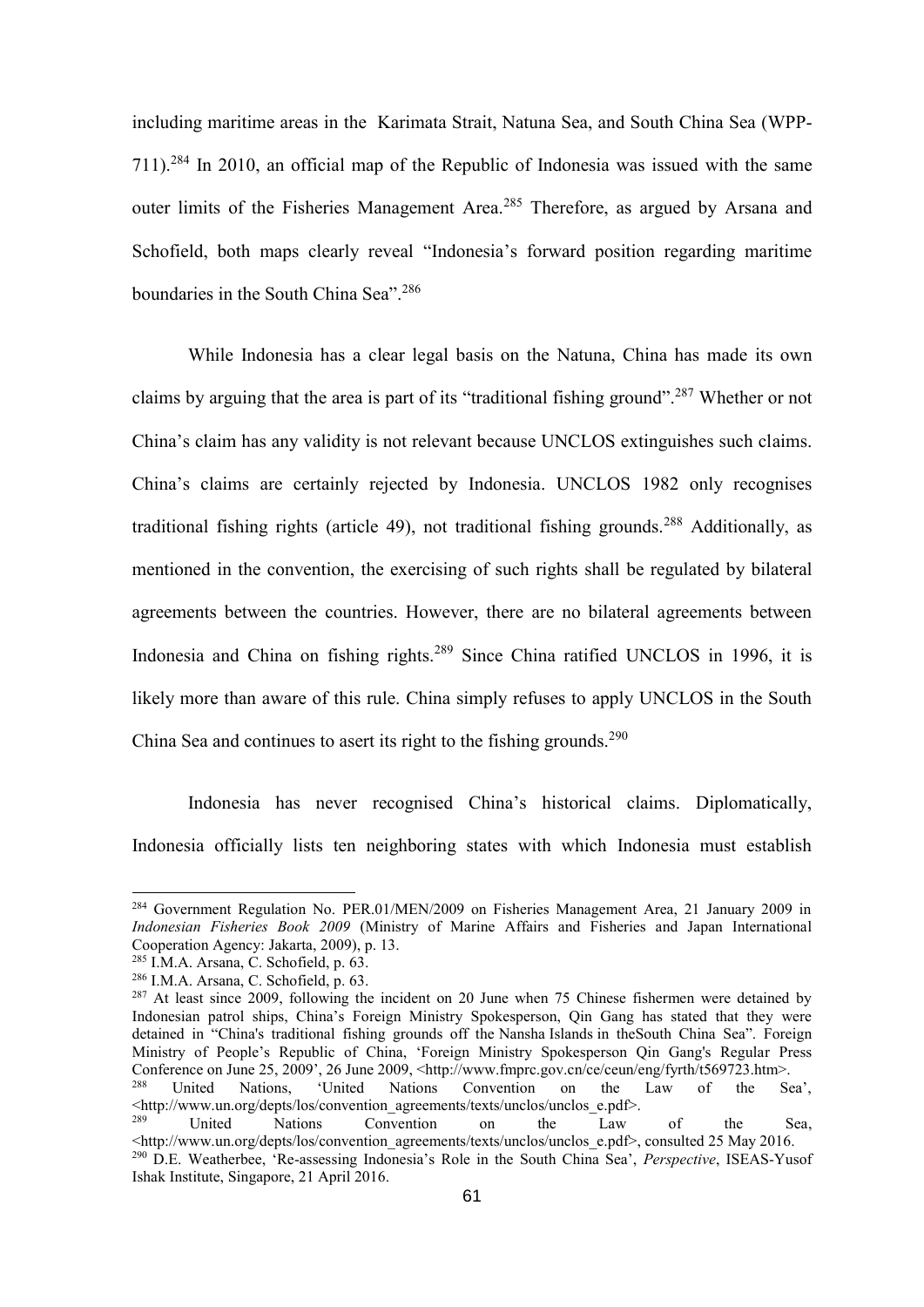maritime boundaries, but China is not one of them.<sup>291</sup> Furthermore, after China officially proposed the nine-dashed line map to the UN in May 2009, Indonesia legally protested China by sending a diplomatic note to the UN in July 2010 stating "Indonesia's definitive rejection of the Chinese claim".<sup>292</sup> Five years later, in June 2014 China published a new map showing a ten-dash line encompassing the South China Sea and Taiwan.<sup>293</sup> In 2016, Beijing had not responded Indonesia's 2010 diplomatic note.

The problem has remained unresolved since 1993. Consequently, the opportunity is there for China to keep repeating its claims in the Natuna Islands' EEZ. On the one hand, China seems to maintain the ambiguity of its historical claim in the Natuna Sea by not responding to Indonesia's objection to its claims. On the other hand, perceiving itself to not having a territorial stake in the Spratlys Islands, Indonesia through its Foreign Ministers promotes itself as an "honest broker" in this dispute.<sup>294</sup> Indonesia seems to be reluctant to push China on its behaviour.

As "honest broker", Indonesia was actively involved in negotiations to manage the South China Sea dispute through ASEAN.<sup>295</sup> After 1990 Indonesia initiated workshops on "Managing Potential Conflicts in the South China Sea".<sup>296</sup> As second-track diplomacy, these workshops are informal in nature and attended by various participants from

<sup>291</sup> I.M.A. Arsana, C. Schofield, p. 72*.*

 $292$  D.E. Weatherbee, p. 5.

<sup>293</sup> R. O'Rourke, 'Maritime Territorial and Exclusive Economic Zone (EEZ) Disputes Involving China: Issues for Congress', *Congressional Research Service Report*, 31 May 2016, p. 23, <https://www.fas.org/sgp/crs/row/R42784.pdf>, consulted 24 May 2016.

 $294$  D.E. Weatherbee, p. 4.

<sup>&</sup>lt;sup>295</sup> The rising tension in the Spratlys between Vietnam and China in the late 1980s can be argued as the momentum of ASEAN's attention to the South China Sea. ASEAN began its diplomatic track by proposing the 1992 Declaration on the South China Sea, emphasizing all parties to solve the dispute by peaceful ways. The ASEAN Secretariat, '1992 ASEAN Declaration on the South China Sea', Adopted by the Foreign Ministers at the 25th ASEAN Ministerial Meeting in Manila, Philippines on 22 July 1992, <https://cil.nus.edu.sg/rp/pdf/1992%20ASEAN%20Declaration%20on%20the%20South%20China%20Seapdf.pdf>, consulted 26 May 2016.

<sup>296</sup> G.S. Hearns, W.G. Stormont, 'Managing Potential Conflicts in the South China Sea', *Marine Policy*, Vol. 20, Issue 2, 1996, p. 353-356.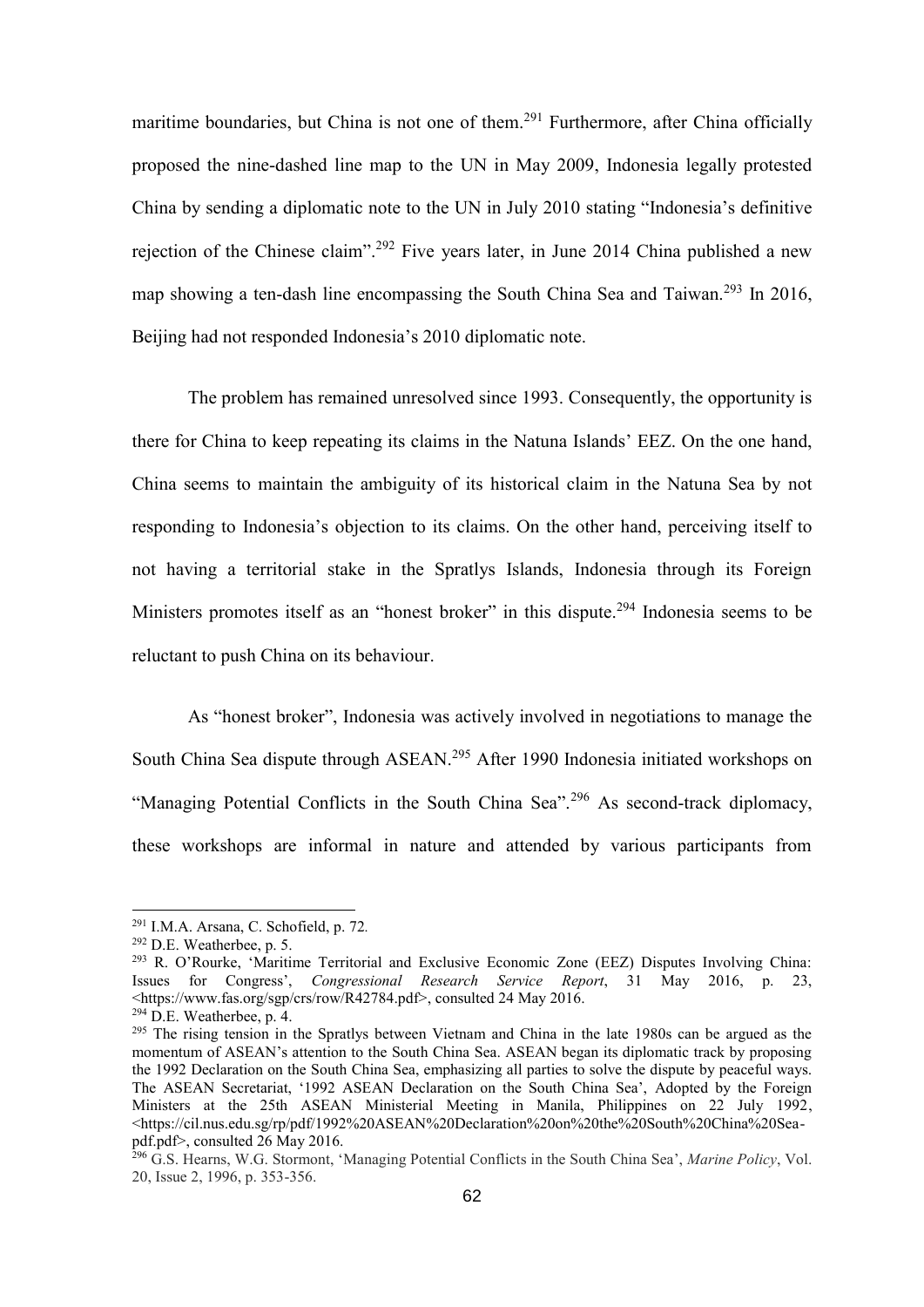government, military officials and academics, acting in their personal capacities.<sup>297</sup> As argued by Sakhuja and Kurana, Indonesia was the first country to seek to resolve the dispute in the South China Sea through such workshops.<sup>298</sup>

Tensions in the Natunas' EEZ in 1993 did not impact on the workshops. Nonetheless, tensions impacted on the way Indonesia responded to China. As argued by Johnson, the response "was quieter than quiet".<sup>299</sup> Instead of responding vigorously to China's claims, Indonesia seemed to downplay the issue. Indonesian Foreign Minister, Ali Alatas, deemed the 'nine dash line' map as "an illustrative map not a real one".<sup>300</sup> Also, he asked the domestic public, the press, and armed forces chief not to over react to China's claims. Soon after the workshop, Alatas informally asked China about the map, but he did not get any answer.<sup>301</sup> In April 1995, Indonesia sent a formal diplomatic note to China to ask for clarification of its map.<sup>302</sup> This clarification was critical for Indonesia since the agreement of a \$35 billion contract between the Exxon Corporation and Pertamina, Indonesia's national oil company, was signed on 16 November 1994, for developing Natuna's gas field.<sup>303</sup> As required, Exxon needed to be assured that the field was in an undisputed area.<sup>304</sup> Again, there was no satisfactory response from China.

<sup>&</sup>lt;sup>297</sup> Its informal nature has made it possible to involve Taiwan as participants. While in the beginning this workshop was only attended by six of ASEAN member countries, now it has been followed by all ASEAN member states, minus Myanmar, along with China and Taiwan. These workshops are not aimed to solve the conflict, but to manage the potential conflicts into fields of cooperation,<sup>297</sup> as a confidence-building measure leading to a Track 1 diplomacy atmosphere. See: Y-H. Song, 'The South China Sea Workshop Process and Taiwan's Participation', *Ocean Development & International Law*, Vol. 41, 2010, pp. 253–269.

<sup>298</sup> Sakhuja, V., Kurana, G., *Maritime Perspectives 2015*, National Maritime Foundation, New Delhi, 2016.

<sup>299</sup> D. Johnson, p. 154.

<sup>300</sup> D. Johnson, p. 155.

<sup>301</sup> D.E. Weatherbee, p. 4.

<sup>&</sup>lt;sup>302</sup> Indonesia used the moment of ASEAN's protests to China since it occupied the Mischief Reef which claimed by the Philippines.

<sup>303</sup> Andrew Pollack, 'Company News; Exxon Leads Signers Of Indonesia Gas Deal', *The New York Times*, 17 November 1994, <http://www.nytimes.com/1994/11/17/business/company-news-exxonleads-signers-of-indonesia-gas-deal.html>, consulted 26 may 2016.

<sup>304</sup> D. Roy, *China's Foreign Relations*, Rowman&Littlefield Publishers, Inc, Maryland, 1998, p. 188.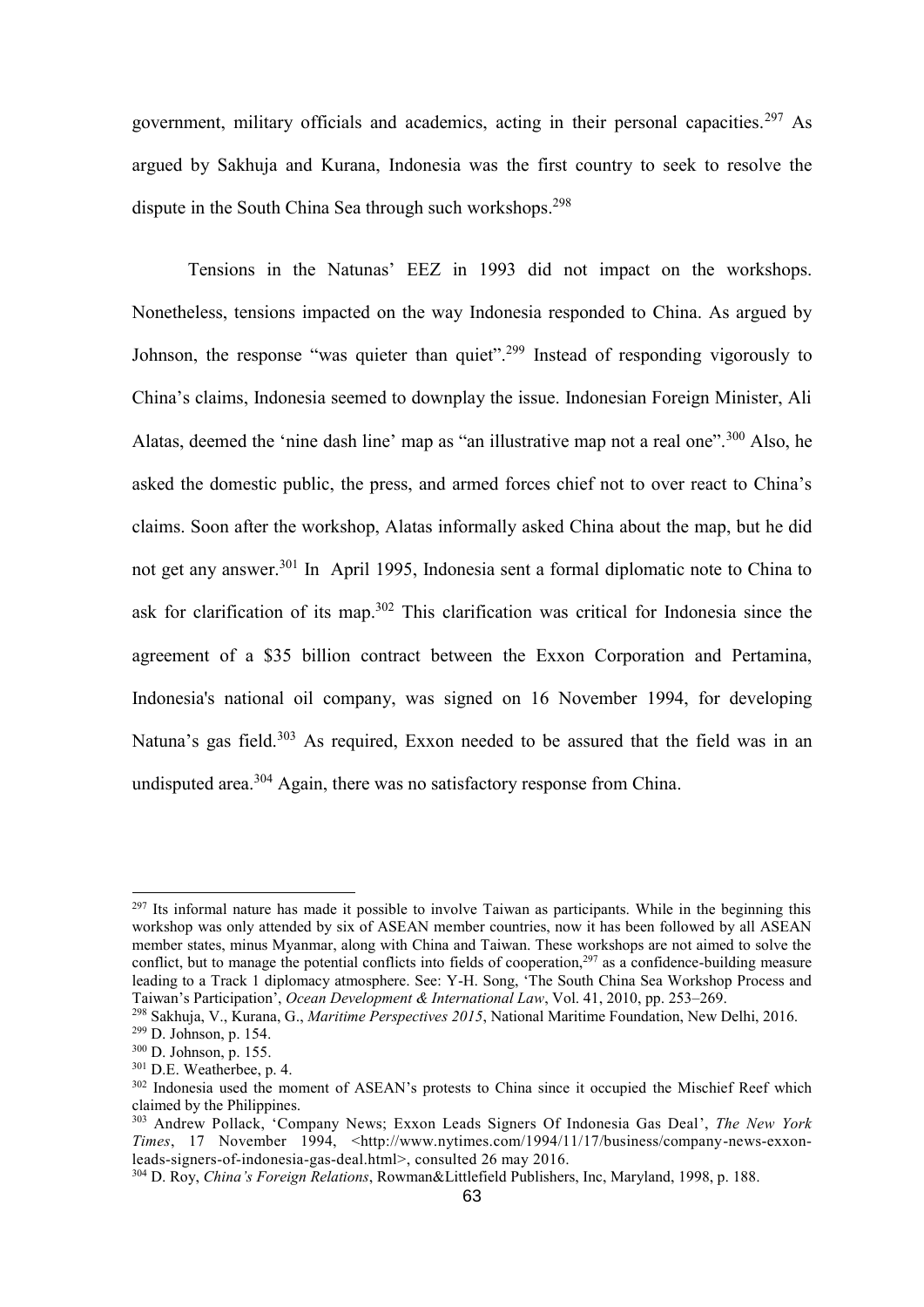It was not without reason that Indonesia downplayed the issue. There are three reasons why. First, it tried to delegitimize China's nine-dash lines claims.<sup>305</sup> In June 1995, China's Foreign Ministry spokesperson, Chen Jian, asserted that "it did not have any claim on Indonesia's Natuna Islands in the South China Sea… however, that China was willing to hold talks with Indonesia in order to settle demarcation in the area."<sup>306</sup> China's response was ambiguous. If China asked for demarcation, it meant that China assumed it shared some borders with Indonesia. Indonesia certainly rejected China's request. Alatas stated that "On Natuna, there is no claim from China and there has never been a problem between China and Indonesia. So, there is no question to be discussed".<sup>307</sup> Alatas' trip to Beijing the following month did not change China's insistence to laid the problem in delimitation<sup>308</sup> instead of clarifying the dashed line as requested by Indonesia.

Indonesia was not really downplaying the significance of the issue. In December 1995, Indonesia completed a security treaty with Australia. <sup>309</sup> It was surprising since Indonesia formally holds a policy of nonalignment. However, as argued by Johnson, it happened because Indonesia was faced with China's rising power and the expected decline of US power in the region.<sup>310</sup> In addition to this, in 1996 Indonesia for the first time conducted a major military exercise in the Natuna Sea, inviting foreign military

<sup>305</sup> M.T. Fravel, 'Traditional Fishing Grounds and China's Historic Rights Claims in the South China Sea', 11 July 2016, <http://maritimeawarenessproject.org/2016/07/11/traditional-fishing-grounds-and-chinasclaims-in-the-south-china-sea/>.

<sup>306</sup> The Jakarta Post, 'Alatas says no to talks on South China Sea border', 27 June 1995,  $\lt$ http://jawawa.id/index.php/newsitem/alatas-says-no-to-talks-on-south-china-sea-border-1447893297>, consulted 26 May 2016.

<sup>307</sup> Simon Sinaga, 'No problem with China over Natuna Isles, says Alatas', *Strait Times,* 27 June 1995, in I.M.A. Arsana, C. Schofield, p. 72.

<sup>&</sup>lt;sup>308</sup> Delimitation is part of boundary making process. While some authors often refer to demarcation to define the stage that must be settled between Indonesia and China in the Natuna Sea (for example D. Johnson, p. 155), but in this paper I prefer to use a term of delimitation (I.M.A. Arsana, C. Schofield, p. 72). According to Elden, while delimitation involves the selection of specific boundary sites on the ground, demarcation emphasis on marking the boundary with pillars, cleared vistas, fences, etc. S. Elden, 'Why is the world divided territorially?' in J. Edkins, M. Zehfuss, *Global Politics A New Introduction*, Routledge, London, 2014, p. 238.

<sup>309</sup> J.T. Dreyer, 'China and Its Neighbors' in E. Friedman, B.L. McCormick, *What If China Doesn't Democratize? Implications for War and Peace*, Routledge, New York, 2015, p. 175. <sup>310</sup> D. Johnson, p. 156.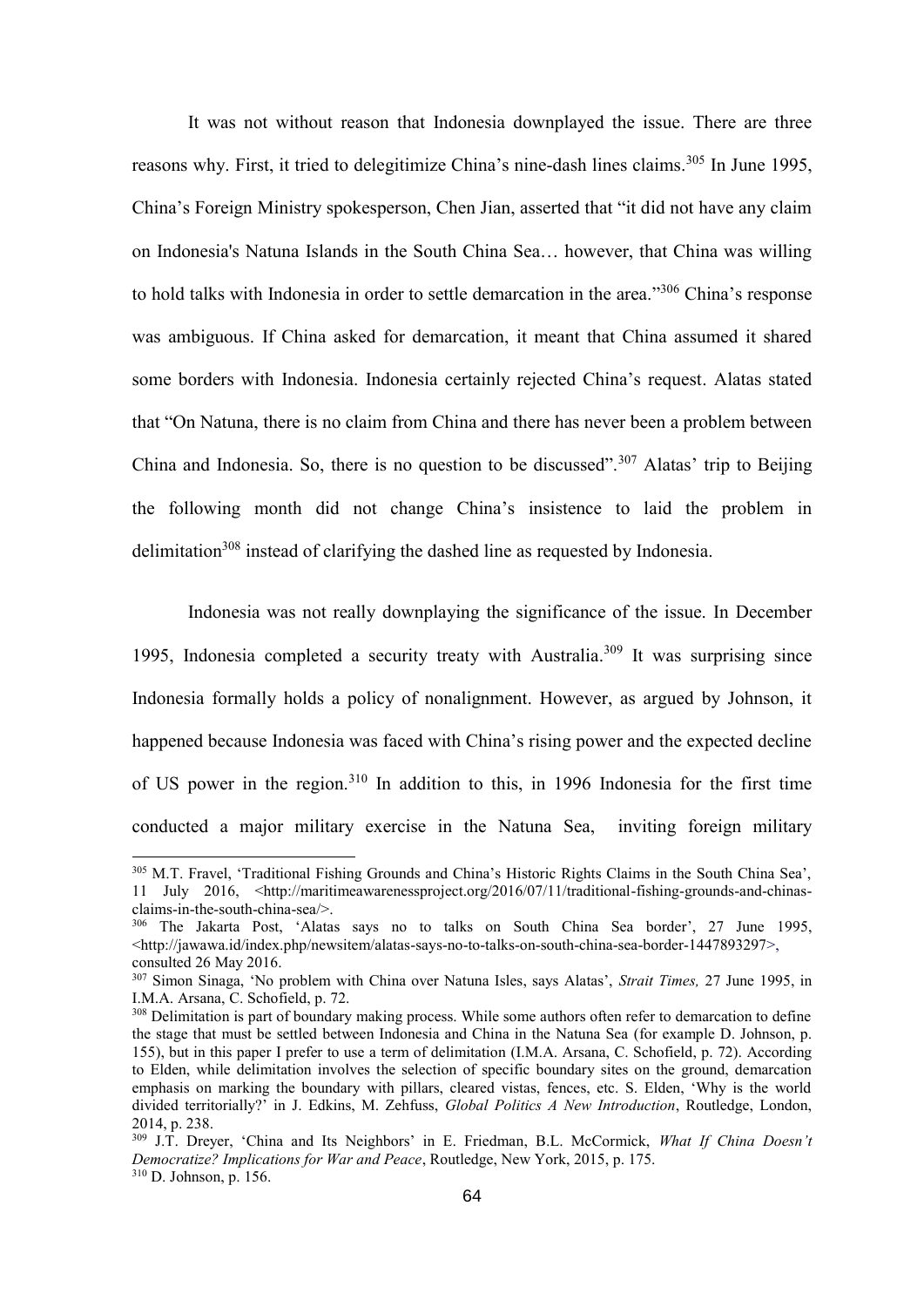attaches.<sup>311</sup> According to Arsana and Schofield, Indonesia aimed to signal an obvious message to China that it was committed to defending its sovereignty and sovereign rights in the South China Sea.<sup>312</sup>

Second, as "honest broker" in this dispute, Indonesia it was in its interests to keep China engaged in this workshop. While the workshop agenda avoided items that might derogate China's sovereign claims,<sup>313</sup> Indonesia seemed to avoid blowing up the issue and potentially push China to retreat from the process. Though China joined the workshop in 1991, it refused the multilateral approach to the South China Sea dispute being promoted actively by Indonesia. Though China insists on handling the dispute bilaterally, it opposes bilateral talks among other the claimants.<sup>314</sup>

China maintained this position in 2016. Its refusal to accept ASEAN's multilateral approach came to a head in 2012 through its important ally in ASEAN, Cambodia. In 2012 it chaired ASEAN and provoked disunity<sup>315</sup> by refusing to incorporate the Scarborough Shoal incident,<sup>316</sup> which had occurred in April 2012, into the final text of the 45<sup>th</sup> ASEAN Ministerial Meeting.<sup>317</sup> Following this, Indonesia's Foreign Minister, Marty Natalegawa, proposed "a non-paper on possible and additional elements of the Code of Conduct (COC)"<sup>318</sup> in the South China Sea, or the so-called "zero draft"<sup>319</sup> to break the deadlock

<sup>311</sup> J.T. Dreyer, p. 175.

<sup>312</sup> I.M.A. Arsana, C. Schofield, p. 68.

<sup>313</sup> D.E. Weatherbee, p. 8.

<sup>314</sup> D. Roy, p. 190.

<sup>&</sup>lt;sup>315</sup> R. Emmers, 'The US Rebalancing Strategy: Impact on the South China Sea', National Security College, retrieved 21 May 2016, <http://nsc.anu.edu.au/documents/occasional-5-brief-8.pdf>.

<sup>&</sup>lt;sup>316</sup> The incident happened when the Philippines naval vessel tried to arrest Chinese fishing boats that illegally caught fish in the Scarborough Shoal, but was blocked by two Chinese surveillance vessels. Scarborough was a disputed shoal in the South China Sea between the Philippines and China. BBC, 'Philippine warship in 'stand-off' with Chinese vessels', BBC News, 11 April 2012, <http://www.bbc.com/news/world-asia-17673426>.

<sup>&</sup>lt;sup>317</sup> C.A. Thayer, 'ASEAN'S Code of Conduct in the South China Sea: A Litmus Test for Community-Building?' *The Asia-Pacific Journal*, Vol 10, Issue 34, No. 4, August 20, 2012.

<sup>318</sup> C.A. Thayer, 'ASEAN'S Code of Conduct in the South China Sea: A Litmus Test for Community-Building?'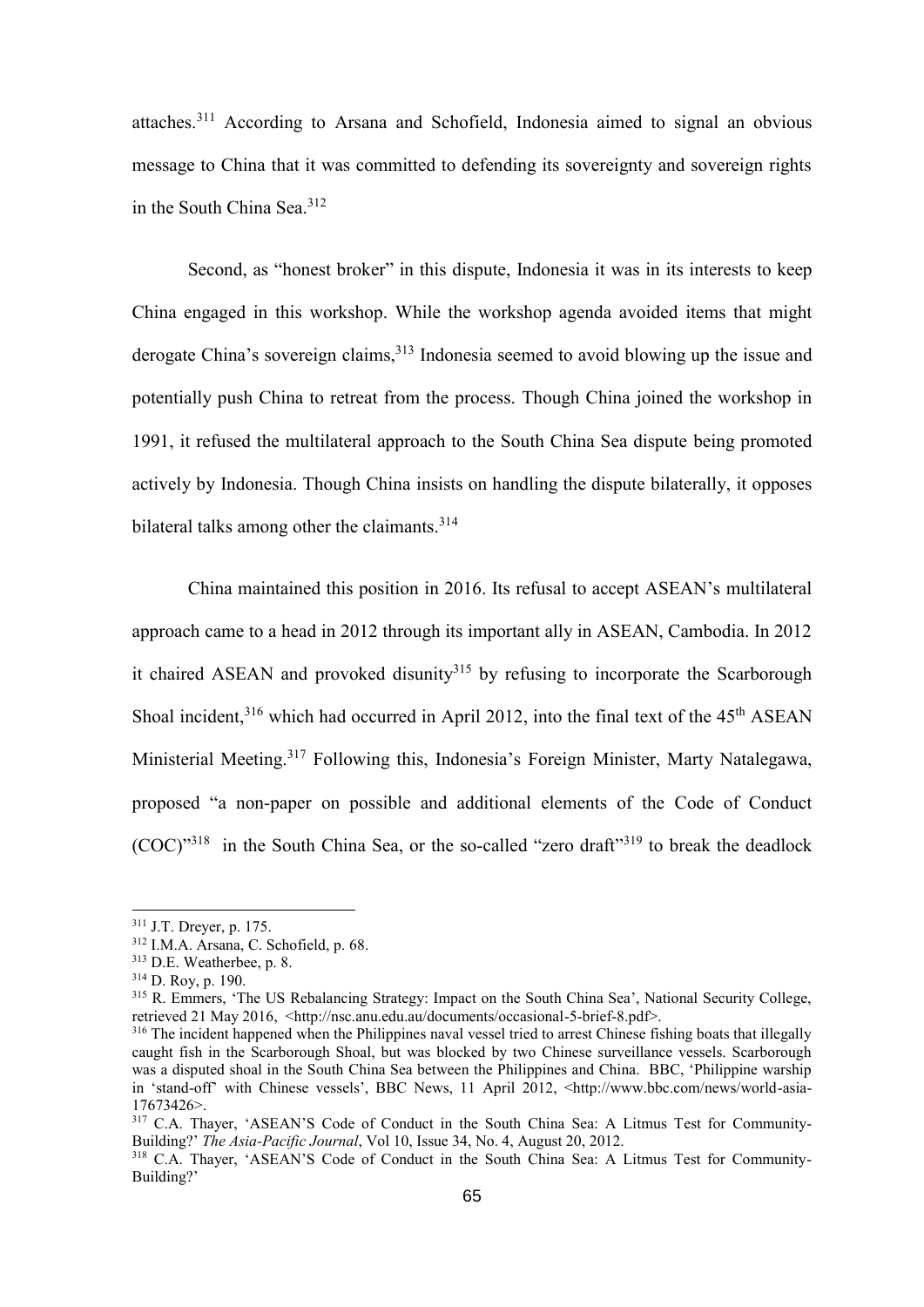after 2012, and to restore ASEAN's unity.<sup>320</sup> Though China rejected it,<sup>321</sup> and because of Indonesia's long role in mediating regional issues in Southeast Asia, especially in the South China Sea dispute, Indonesia seems unwilling to declare a potential territorial dispute with China.<sup>322</sup>

Third, domestic considerations cause Indonesia to keep the issue under wraps. It did not acknowledge publically that China first claimed Indonesia's EEZ in the Natuna Seas.<sup>323</sup> China's claim in 1993 was only three years after both countries restored diplomatic relations which had been suspended since October  $1967$ <sup>324</sup> China was still viewed with suspicion and sensitivity due to the long-standing stigma attached to China as the main source of external threats for Indonesia, actual and potential.<sup>325</sup> Additionally, Indonesia's decision to normalise relations with China was driven by a desire to revitalise its economy after a sharp decline in national revenue at the time.<sup>326</sup> It was in Indonesia's interest to maintain "good relations" with China.

Indonesia continued with a non-confrontational approach toward China. When the Indonesian vessel of the Ministry of Maritime Affairs and Fisheries confronted an illegal

<sup>319</sup> Council on Foreign Relations, 'ASEAN's Six-Point Principles on the South China Sea', 20 July 2012, <http://www.cfr.org/asia-and-pacific/aseans-six-point-principles-south-china-sea/p28915>, consulted 26 May 2016.

<sup>&</sup>lt;sup>320</sup> Thayer called it as a shuttle diplomacy in which Natalegawa flew to five capital cities in ASEAN (Manila, Hanoi, Bangkok, Phnom Penh and Singapore), in two days to get agreement on proposed points. C.A. Thayer, 'ASEAN'S Code of Conduct in the South China Sea: A Litmus Test for Community-Building?' <sup>321</sup> D.E. Weatherbee, p. 8.

<sup>322</sup> Willis, D., 'Indonesia's New Geopolitics: Indo-Pacific or PACINDO?', in Chacko, P. (ed.), The New Regional Geopolitics of the Indo-Pacific: Drivers, Dynamics and Consequences, Routledge, New York and London, 2016.

<sup>323</sup> D. Johnson, p. 155.

 $324$  Indonesia-China diplomatic relations was established in June 1950. However, an abortive coup in September 1965 in Indonesia which was officially attributed to the Indonesian Communist Party with support from China, had deteriorated both countries relations. The New Order government under President Soeharto unilaterally suspend its relations with China in October 1967. For the sake of national security, the suspension was justified and endured for nearly 23 years. Rizal Sukma, "Indonesia's Response to the Rise of China: Growing Comfort amid Uncertainties" in Jun Tsunekawa (ed.), *The Rise of China: Response from Southeast Asia and Japan,* The National Institute for Defense Studies, Japan, 2009, p. 143.

<sup>&</sup>lt;sup>325</sup> R. Sukma, *Indonesia and China The Politics of A Troubled Relationship*, Routledge, London and New York, 1999, p. 3.

<sup>326</sup> R. Sukma*,* p. 177.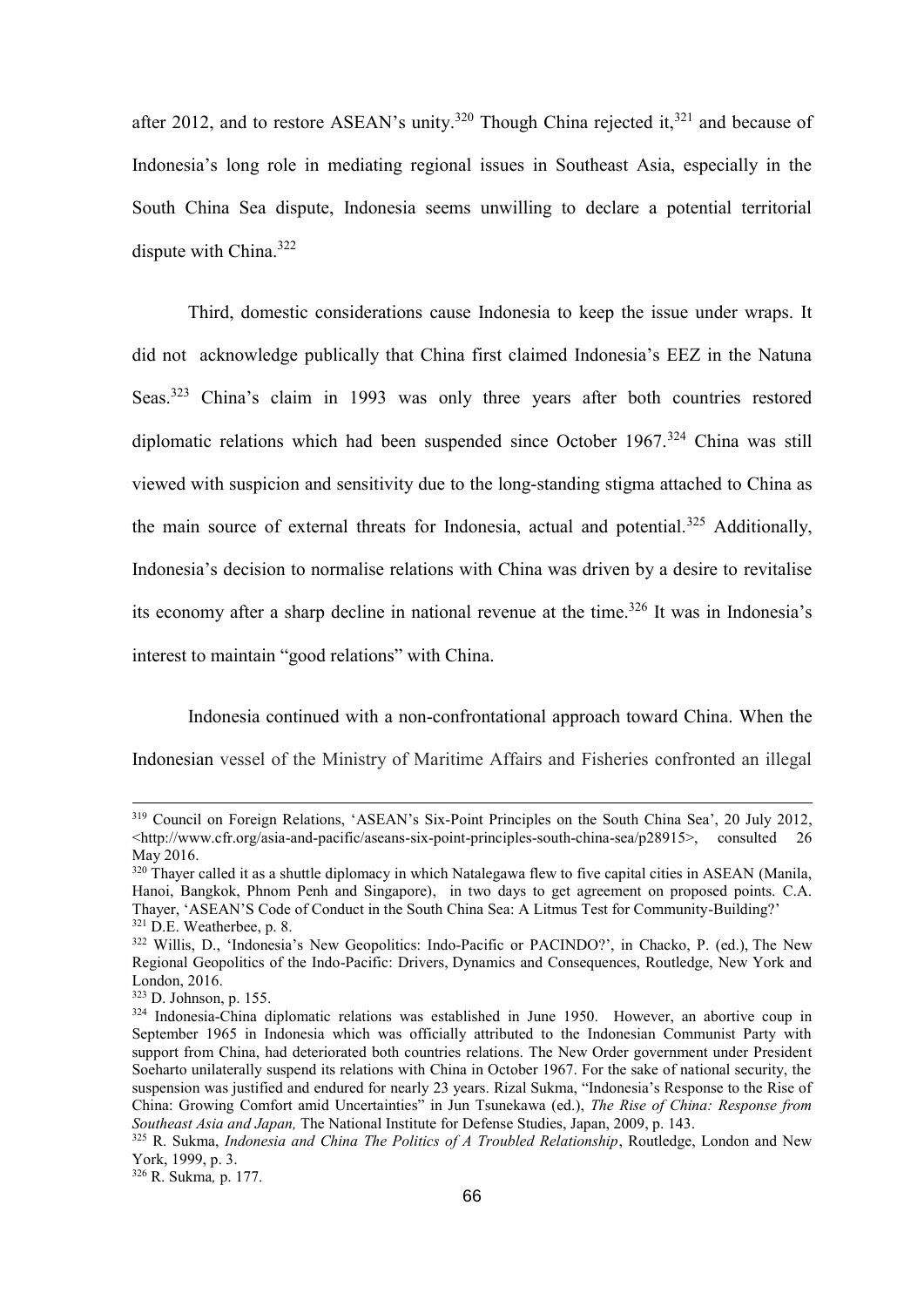Chinese fishing boat in 2013, President Yudhoyono handled the incident quietly.<sup>327</sup> The strategy of downplaying China's historical claims in the Natuna Islands' EEZ is like two sides of the same coin. On one side, it signals that Indonesia by ignoring China's claims, is not granting it any legitimacy. On the other side, Indonesia is ambiguous when arguing as if there has never been a border problem with China. Indonesia ignores the political fact that China's nine-dashed line marks the sea border between them in the Natuna Sea. 328 Therefore, not only is China maintaining the ambiguity in the Natuna Sea, but so is Indonesia.

### **Incidents in 2016: Domestic Response and Impacts**

The first incident in March 2016 was a test not only for President Widodo, but also for his maritime agenda.<sup>329</sup> On 19 March 2016, an Indonesian Maritime Affairs and Fisheries patrol vessel arrested the Chinese trawler and its crews for illegal fishing. However, an armed Chinese coast guard ship came and hit the boat to release them. While the boat was ultimately released, Indonesian authorities detained eight Chinese fishermen. Afterwards, the Indonesian Minister for Maritime Affairs and Fisheries Susi Pudjiastuti first publicized the incident and accused China of sabotaging Indonesia's attempts to preserve peace in the South China Sea. Susi told China that Indonesia would not hesitate to take it to the International Tribunal for the Law of the Sea. $330$  Then, Foreign Minister Marsudi responded diplomatically by sending a protest note to the Chinese Foreign

<sup>327</sup> L. Suryadinata, p. 3*.*

<sup>328</sup> L. Suryadinata, p. 3*.*

<sup>329</sup> J. McBeth, 'Indonesia, China and the Natuna Islands: a test for Jokowi's maritime doctrine', *The Strategist*, 22 March 2016, <http://www.aspistrategist.org.au/indonesia-china-and-the-natuna-islands-a-testfor-jokowis-maritime-doctrine/>, consulted 29 May 2016.

<sup>330</sup> F. Jensen, B.C. Munthe, 'Indonesia says it feels peace efforts on South China Sea "sabotaged"', *Reuters*, 21 March 2016, <http://in.reuters.com/article/indonesia-southchinasea-idINKCN0WN0B7>**,** consulted 29 May 2016.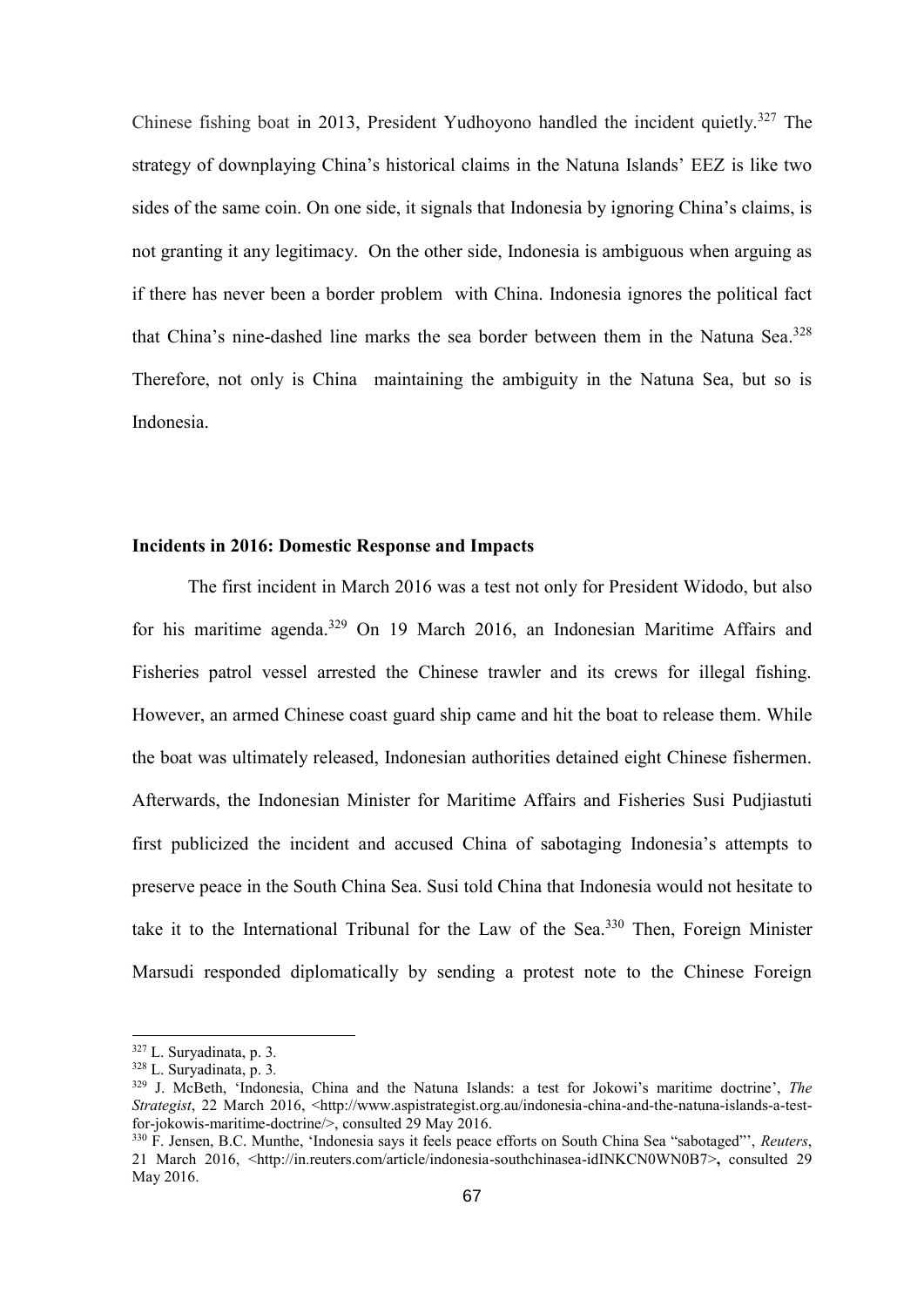Ministry asking for clarification. Likewise, Coordinating Minister for Politics, Law and Security, Luhut Pandjaitan, conducted an inter-institutional review of Indonesia's policy in the South China Sea. This was unprecedented since  $2009$ <sup>331</sup> At a glance, this intimated that " quite diplomacy" over the Natuna Sea could change under Widodo.

Indonesia under Joko Widodo is distinctive since it revealed publicly China's actions in the Natuna Sea. However, the Indonesian government maintained its usual approach of downplaying the incidents.<sup>332</sup> After the incident in March 2016, Joko Widodo reminded Luhut, the Coordinating Minister for Political, Legal, and Security Affairs, that China "remains Indonesia's friend". <sup>333</sup> Likewise, Joko Widodo's former foreign policy advisor, Rizal Sukma, downplayed the issue as merely a matter of fishing rights, not a territorial dispute.<sup>334</sup> The Ministry of Foreign Affairs held fast to the principle that Indonesia does not have an overlapping claim with China.

Perhaps the incidents in the Natuna Sea were all about fish. China is the largest producer, consumer, and exporter of fish.<sup>335</sup> As shown in the table 4, China is the top fisher in the world. In 2015, China consumed  $35%$  of global marine products.<sup>336</sup>

<sup>331</sup> A.L. Connely, 'Will Indonesia, provoked, now choose to lead on the South China Sea?', *The Asia Maritime Transparency Initiative Brief*, 21 March 2016, <http://amti.csis.org/will-indonesia-provoked-nowchoose-lead-south-china-sea/>, consulted 31 May 2016.

<sup>332</sup> R.A. Supriyanto, 'A View From Indonesia', *The ASAN Forum*, Vol. 4, No. 2, March-April 2016, <http://www.theasanforum.org/a-view-from-indonesia/>, consulted 31 May 2016.

<sup>333</sup> E. Laksmana, 'The Domestic Politics of Jakarta's South China Sea Policy', *The Interpreter*, 1 April 2016,

<sup>&</sup>lt;http://www.lowyinterpreter.org/post/2016/04/01/The-domestic-politics-of-Jakartas-South-China-Seapolicy.aspx>, consulted 31 May 2016.

<sup>334</sup> R. Sukma, 'Indonesia and China need to combat the IUU problem', *The Jakarta Post*, 31 March 2016, <http://www.thejakartapost.com/news/2016/03/31/indonesia-and-china-need-combat-iuuproblem.html>, consulted 1 June 2016.

<sup>335</sup> C. Rogers, 'The Dark Side of China's Foreign Fishing Boom', *Mongabay*, 2 June 2016,  $\lt$ https://news.mongabay.com/2016/06/the-dark-side-of-chinas-foreign-fishing-boom/>, consulted 12 August 2016.

<sup>336</sup> R.L. Pattiradjawane, 'Perikanan Dalam Hubungan Internasional', *KOMPAS*, 24 August 2016.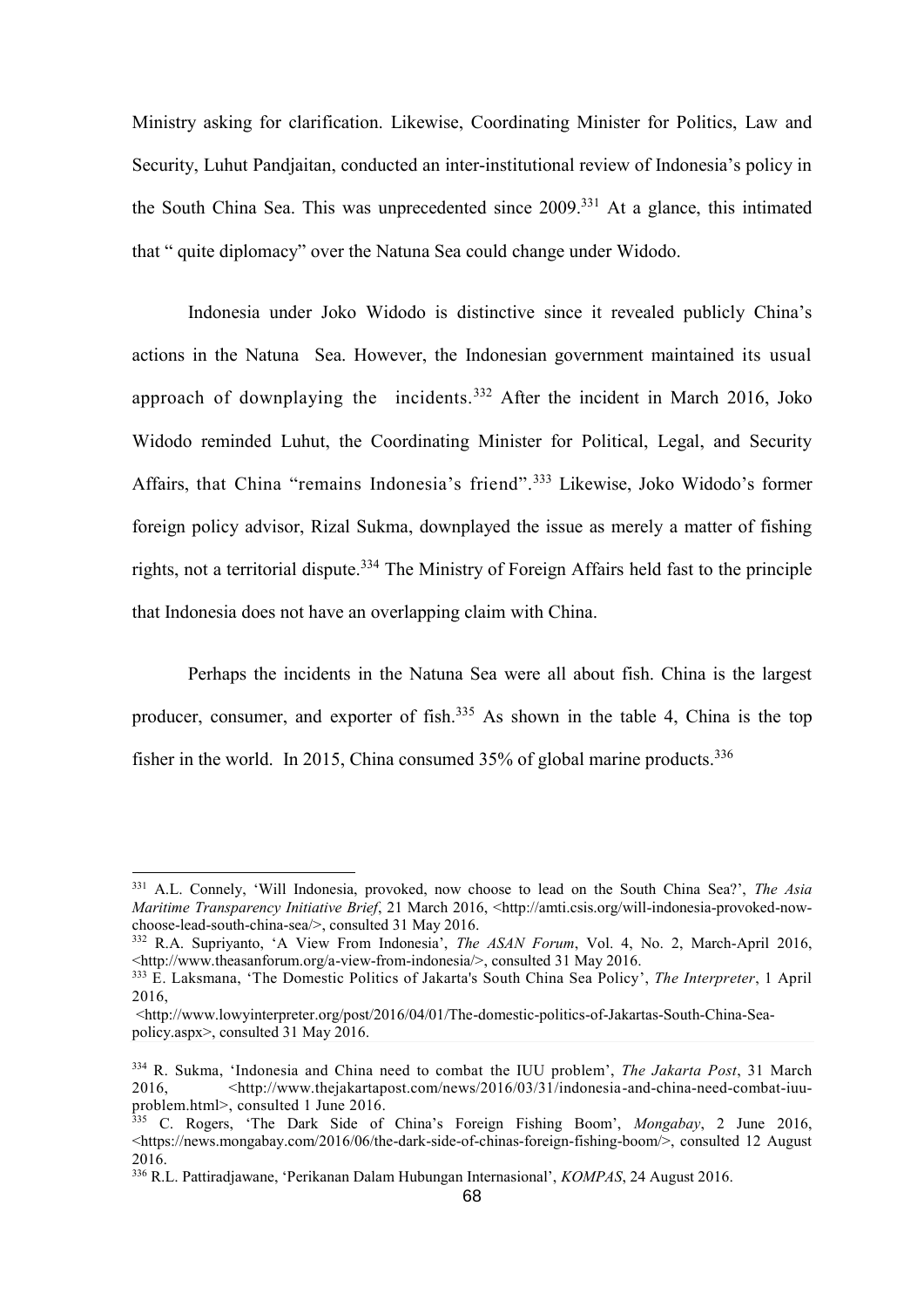| 2012                                  | Country                   | <b>Continent</b> | 2011       | 2012       |
|---------------------------------------|---------------------------|------------------|------------|------------|
| Ranking                               |                           |                  |            |            |
| 1                                     | China                     | Asia             | 13.536.409 | 13.869.604 |
| $\overline{2}$                        | Indonesia                 | Asia             | 5.332.862  | 5.420.247  |
| $\overline{\mathbf{3}}$               | <b>USA</b>                | Americas         | 5.131.087  | 5.107.559  |
| $\overline{4}$                        | Peru                      | Americas         | 8.211.716  | 4.807.923  |
| $\overline{5}$                        | <b>Russian Federation</b> | Asia/Europe      | 4.005.737  | 4.068.850  |
| 6                                     | Japan                     | Asia             | 3.741.222  | 3.611.384  |
| $\overline{7}$                        | India                     | Asia             | 3.250.099  | 3.402.405  |
| 8                                     | Chile                     | Americas         | 3.063.467  | 2.572.881  |
| 9                                     | Vietnam                   | Asia             | 2.308.200  | 2.418.700  |
| 10                                    | Myanmar                   | Asia             | 2.169.820  | 2.332.790  |
| 11                                    | Norway                    | Europe           | 2.281.856  | 2.149.802  |
| 12                                    | Philippines               | Asia             | 2.171.327  | 2.127.046  |
| 13                                    | Rep of Korea              | Asia             | 1.737.870  | 1.660.165  |
| 14                                    | Thailand                  | Asia             | 1.610.418  | 1.612.073  |
| 15                                    | Malaysia                  | Asia             | 1.373.105  | 1.472.239  |
| 16                                    | Mexico                    | Americas         | 1.452.970  | 1.467.790  |
| 17                                    | Iceland                   | Europe           | 1.138.274  | 1.449.452  |
| 18                                    | Morocco                   | Africa           | 949.881    | 1.158.474  |
| <b>Total 18 Major Countries</b>       |                           |                  | 63.466.320 | 60.709.384 |
| World Total                           |                           |                  | 82.609.926 | 79.705.910 |
| Share 18 major countries (percentage) |                           |                  | 76.8       | 76.2       |

**Table 4 Marine Capture Fisheries: Top 18 Producer Countries**

Source: R.L. Pattiradjawane, 'Balancing National Interests in Post-PCA Rulings', presented in the 36th Talking ASEAN on "Post-Tribunal's Ruling South China Sea Dispute", The Habibie Centre, Jakarta, 21 June 2016.

China's demand is not in balance with domestic fish stocks. According to a USbased Wilson Centre report, within China's EEZ, 30% of fisheries have collapsed, while 20% are overexploited,  $337$  stimulating growth of China's distant-water fishing (DWF) fleet, which is supported by government subsidies.<sup>338</sup> A study by the European Parliament in 2012 mentioned that China has a DWF of around 3,400 vessels, the largest in the world.

<sup>337</sup> K. Lebling, 'Fishing for Answers: Understanding Drivers and Environmental Impacts of China's Distant Water Fishing Fleet', Wilson Center China Environment Forum, <https://www.wilsoncenter.org/sites/default/files/Fishing%20for%20Answers\_0.pdf>, consulted 12 August 2016.

<sup>338</sup> C. Rogers, 'The Dark Side of China's Foreign Fishing Boom'.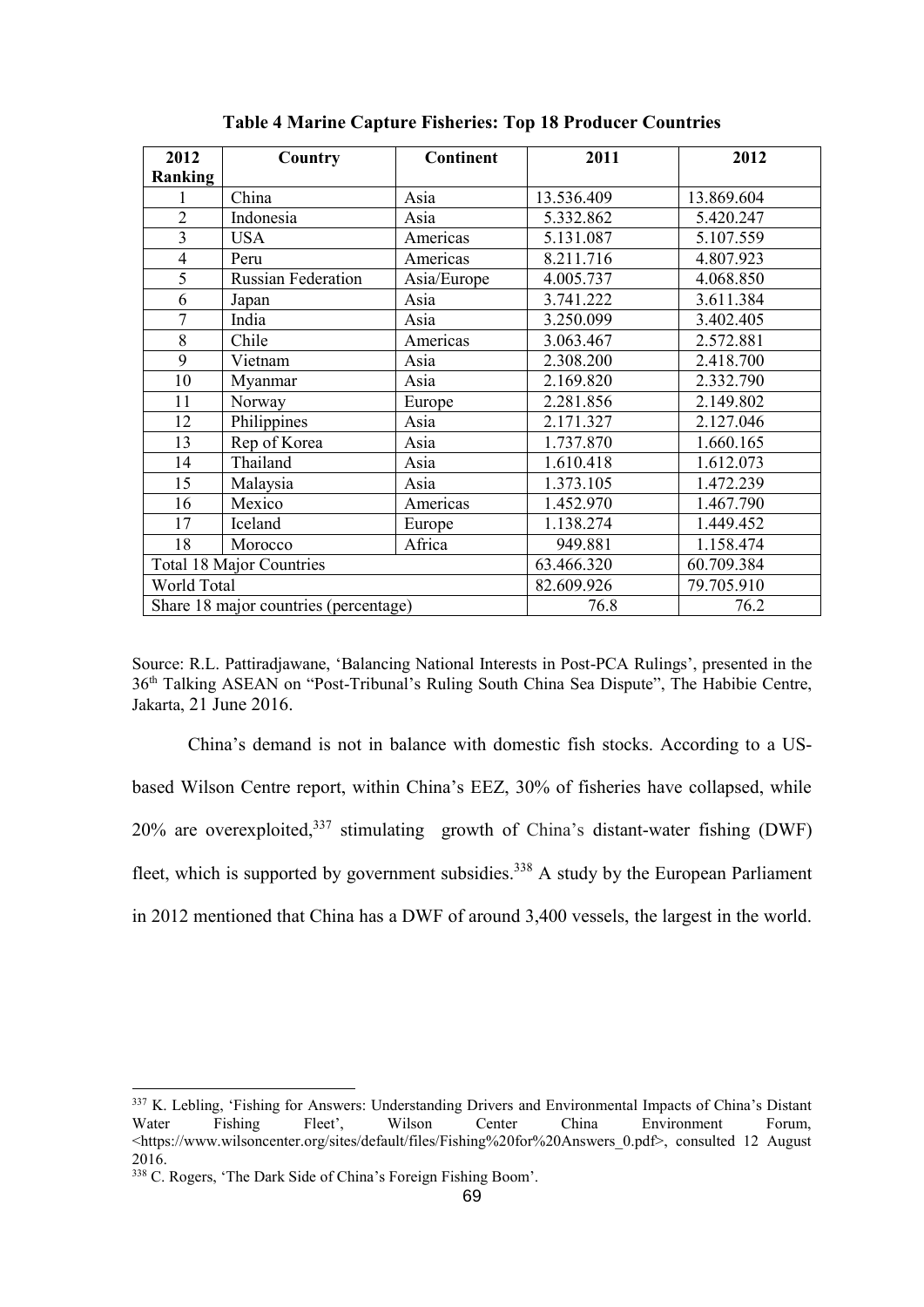It could catch around 4.6 million tons per year.<sup>339</sup> Since DWF is undocumented and unreported, it is categorized as Illegal, Unreported, and Unregulated (IUU) Fishing.<sup>340</sup>

China's justification for fishing the Natuna Seas, it will be recalled, is that it is a "traditional fishing ground", according to the nine-dash line in the South China Sea. As stated by Foreign Ministry Spokesperson Hua Chunying in responding to the 2016 incident in Natuna Seas, "Indonesia has no territorial claims over the Nansha Islands. Natuna Islands belong to Indonesia, and there is no objection from China on that".<sup>341</sup> From Indonesian point of view, since UNCLOS arranges that "rights to waters are derived from rights to land", China's acknowledgement of the Natuna islands means that China also recognised Indonesia's EEZ.<sup>342</sup> Hua also stated that "this incident took place in traditional Chinese fishing grounds, and the Chinese fishing vessel was carrying out normal operations in this area".<sup>343</sup> This statement was ambiguous, raising questions overt how China has fishing rights in another state's EEZ.

However, uncoordinated responses from Indonesian ministers in regard to China's intervention in the Natuna signalled that President Widodo was unlikely to take an unambiguous stance.<sup>344</sup> The responses cannot be separated from two strategic options, it will be recalled; drawing foreign investment, particularly from China to finance the infrastructure agenda and protecting territorial integrity and

<sup>339</sup> Directorate General for Internal Policies, European Parliament, 'The Role of China in World Fisheries', 2012, <http://www.europarl.europa.eu/meetdocs/2009\_2014/documents/pech/dv/chi/china.pdf>, consulted 12 August 2016.

<sup>340</sup> C. Rogers, 'The Dark Side of China's Foreign Fishing Boom'.

<sup>&</sup>lt;sup>341</sup> Ministry of Foreign Affairs of People's Republic of China, 'Foreign Ministry Spokesperson Hua<br>Chunving's Regular Press Conference on March 21, 2016'. Chunying's Regular Press Conference on March 21, 2016', <http://www.fmprc.gov.cn/mfa\_eng/xwfw\_665399/s2510\_665401/2511\_665403/t1349416.shtml>, consulted 24 May 2016.

<sup>342</sup> L. Suryadinata, 'Did the Natuna Incident Shake Indonesia-China Relations?', *Perspective*, ISEAS-Yusof Ishak Institute, Singapore, 26 April 2016.

<sup>&</sup>lt;sup>343</sup> Ministry of Foreign Affairs of People's Republic of China, 'Foreign Ministry Spokesperson Hua Chunying's Regular Press Conference on March 21, 2016'.

<sup>344</sup> A.L. Connely, 'Sovereignty and the Sea: President Joko Widodo's Foreign Policy Challenges', p. 19.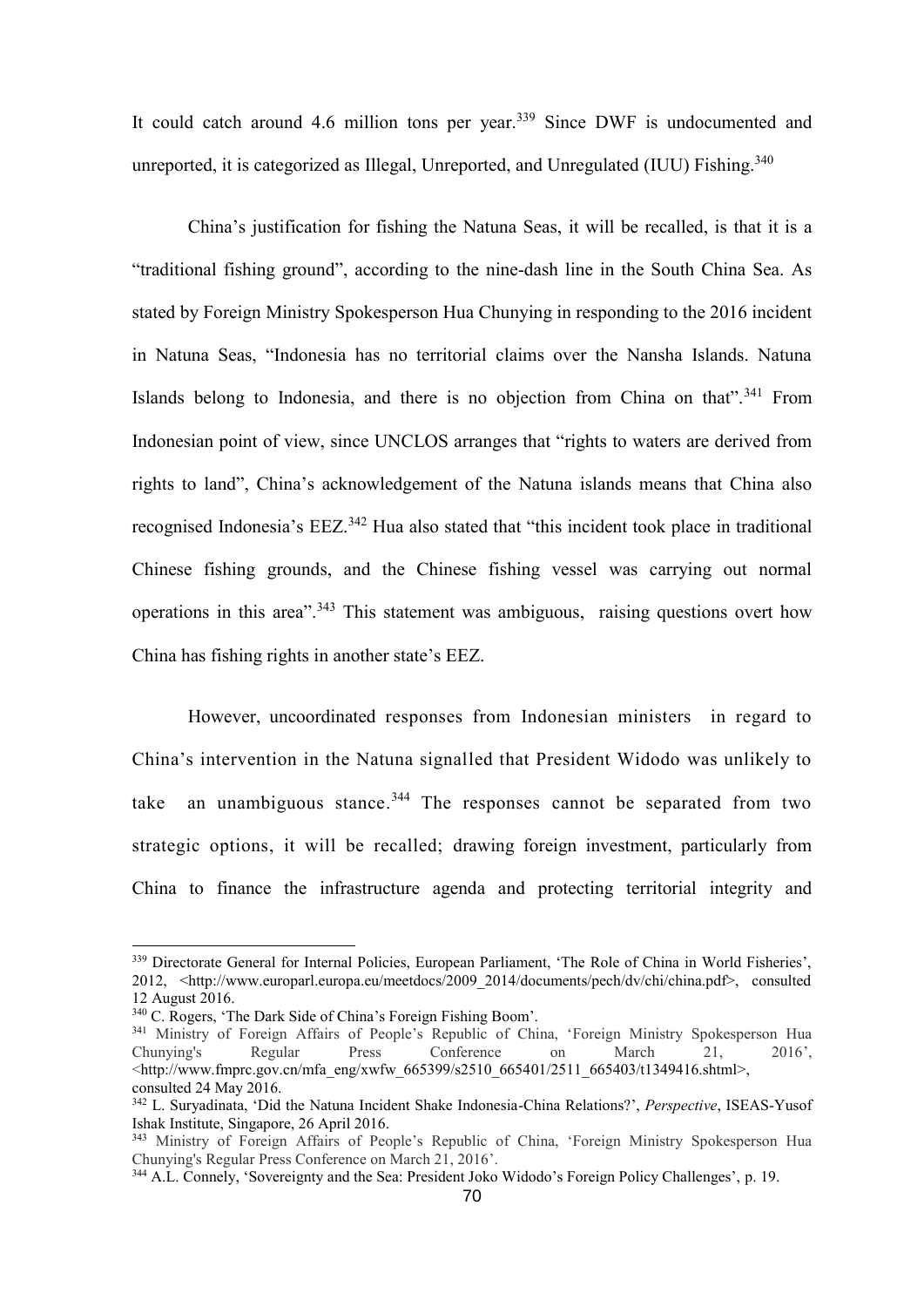sovereignty over its marine resources.<sup>345</sup> In 2016 President Widodo seems to have chosen the first option. The visit of the International Department Head of the Chinese Communist Party (CCP) on 13 April 2016 seems to explain this choice. After the visit, the Indonesian Cabinet Secretary stated that the Natuna problem was settled and was only a matter of misunderstanding.<sup>346</sup> The way Indonesia accepted a visit of a CCP representative, not the higher official level, to talk about the Natuna tension with President Joko Widodo, accepting that the problem was resolved, can be seen as a diplomatic defeat for Indonesia. China never meant to settle the issue. Evidently, less than two months after the visit, the same accidents were repeated on 27 May and 18 June 2016. On 27 May 2016, the Indonesian navy patrol arrested a Chinese illegal fishing boat in the Natuna Sea. In this incidents, Indonesian authorities detained the Chinese fishing boat and its crew. Lastly, on 18 June 2016, a Chinese fishing boat being seized by an Indonesian patrol boat operating within Indonesia's EEZ in the Natuna islands. One Chinese fisherman injured, while the fishing vessel and seven other fishermen were detained by the Indonesian authorities.

The last incident was an important turning point for Indonesia's position on the Natuna Sea issue. For the first time China stated officially that it had overlapping claims with Indonesia in the Natuna Seas. Foreign Ministry Spokesperson Hua Chunying told that media that:

We have stated our position over the weekend on Indonesian navy vessels harassing and shooting Chinese fishing boats and fishermen. This took place in waters which are Chinese fishermen's traditional fishing grounds and where China and Indonesia have overlapping claims for maritime rights and interests. The Indonesian vessels that harassed and shot Chinese fishing boats with a willful resort to force put the life and property of Chinese fishermen in danger and violated international laws including UNCLOS and the Declaration on the Conduct of Parties in the South China Sea (DOC). China strongly protests and condemns the abuse of force. China urges the

<sup>345</sup> A.L. Connely, 'Sovereignty and the Sea: President Joko Widodo's Foreign Policy Challenges', p. 16.

<sup>346</sup> Kompas, 'Indonesia-China Sepakat Insiden di Natuna Dianggap Selesai' ('Indonesia-China agree incident in the Natuna has been settled'), *Kompas*, 13 April 2016, <http://nasional.kompas.com/read/2016/04/13/17350911/Indonesia-

China.Sepakat.Insiden.di.Natuna.Dianggap.Selesai>, consulted 1 June 2016.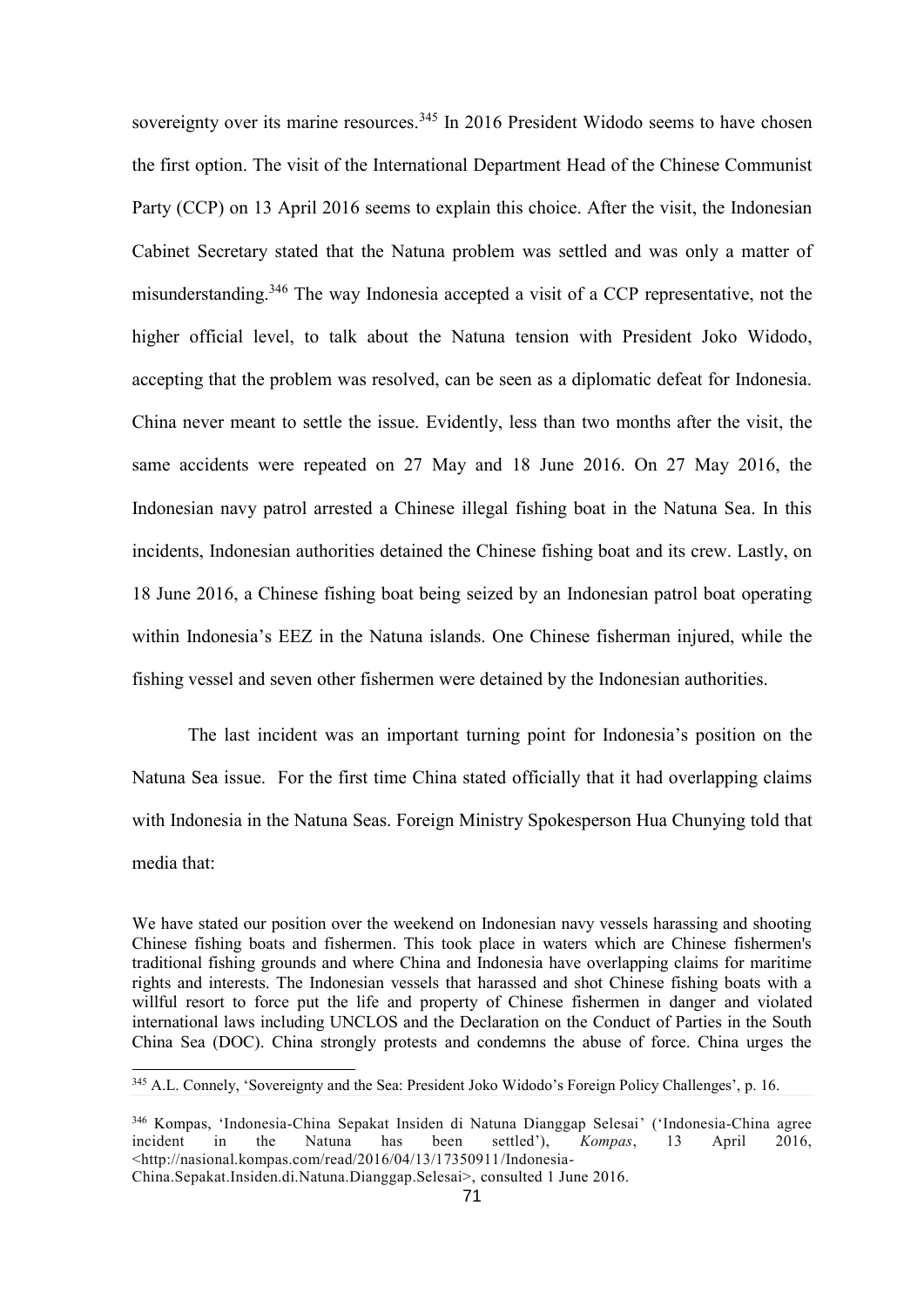Indonesian side to stop taking actions that complicate, exacerbate the dispute and undermine regional peace and stability, and handle the fishery issue at sea in a constructive way.

China has no territorial sovereignty dispute with Indonesia. Yet the two countries have overlapping claims for maritime rights and interests over some part of the South China Sea.<sup>347</sup>

In a previous statement, China "only" stated that there is no objection from China on the Natuna Islands.<sup>348</sup> Developments in June 2016 seemed to confirm the warning from Schofield and Storey after the incident in 2009 that South China Sea littoral states should be concerned the "the emergence of Chinese "fishing nationalism" and the potential deployment of fishermen as proxies to back up claims to maritime jurisdiction in the region".<sup>349</sup> After 2009 China used its fishermen to enforce its nine-dash claim.<sup>350</sup> The fishermen confessed to being aware of operating in Indonesia's EEZ, after the May incident, which suggests that China used them intentionally.<sup>351</sup> China did not challenge Indonesian sovereignty openly, but the way it plays fishing ground issues cannot be ignored. As argued by Laksmana, China engaged in a ["salami slicing"](http://link.springer.com/article/10.1007/s11366-014-9326-y) tactic, accumulating through slow and small actions, resultung in major strategic changes.<sup>352</sup>

Maps found on a detained Chinese vessel that were revealing. After the incident between the Indonesian navy patrol and a Chinese fishing boat in the Natuna Sea, May 2016, the Indonesian Navy inspected Guibei Yu 27088, a Chinese vessel which was

<sup>347</sup> Foreign Ministry Spokesperson Hua Chunying's Regular Press Conference on June 20, 2016, <http://www.fmprc.gov.cn/mfa\_eng/xwfw\_665399/s2510\_665401/2511\_665403/t1373744.shtml>, consulted 12 July 2016.

<sup>348</sup> Foreign Ministry Spokesperson Hua Chunying's Regular Press Conference on March 21, 2016  $\text{Khttp://www.fmprc.gov.cn/mfa eng/xwfw}$  665399/s2510 665401/2511 665403/t1349416.shtml>, consulted 12 July 2016.

<sup>349</sup> C. Schofield, I. Storey, *The South China Sea Dispute: Increasing Stakes and Rising Tensions*, The Jamestown Foundation, Washington DC, November 2009, pp. 37-38.

<sup>350</sup> R.A. Supriyanto, 'Breaking The Silence: Indonesia Vs. China in The Natuna Islands', *The Diplomat*, 23 March 2016,

<sup>&</sup>lt;http://thediplomat.com/2016/03/breaking-the-silence-indonesia-vs-china-in-the-natuna-islands/>, consulted 1 June 2016.

<sup>351</sup> R.A. Witular, 'Detained Chinese boat captain admits to fishing in Indonesian waters', *The Jakarta Post*, 2 June 2016, < http://www.thejakartapost.com/news/2016/06/02/detained-chinese-boat-captain-admits-tofishing-in-indonesian-waters.html>, consulted 6 June 2016.

<sup>352</sup> E. Laksmana, 'Here's why Jakarta doesn't push back when China barges into Indonesian waters', *The Washington Post*, 28 April 2016, [<https://www.washingtonpost.com/news/monkey](https://www.washingtonpost.com/news/monkey-cage/wp/2016/04/28/heres-why-jakarta-doesnt-push-back-when-china-barges-into-indonesian-waters/?postshare=3731461861067958&tid=ss_tw-bottom)[cage/wp/2016/04/28/heres-why-jakarta-doesnt-push-back-when-china-barges-into-indonesian-](https://www.washingtonpost.com/news/monkey-cage/wp/2016/04/28/heres-why-jakarta-doesnt-push-back-when-china-barges-into-indonesian-waters/?postshare=3731461861067958&tid=ss_tw-bottom)

[waters/?postshare=3731461861067958&tid=ss\\_tw-bottom>](https://www.washingtonpost.com/news/monkey-cage/wp/2016/04/28/heres-why-jakarta-doesnt-push-back-when-china-barges-into-indonesian-waters/?postshare=3731461861067958&tid=ss_tw-bottom), consulted 1 June 2016.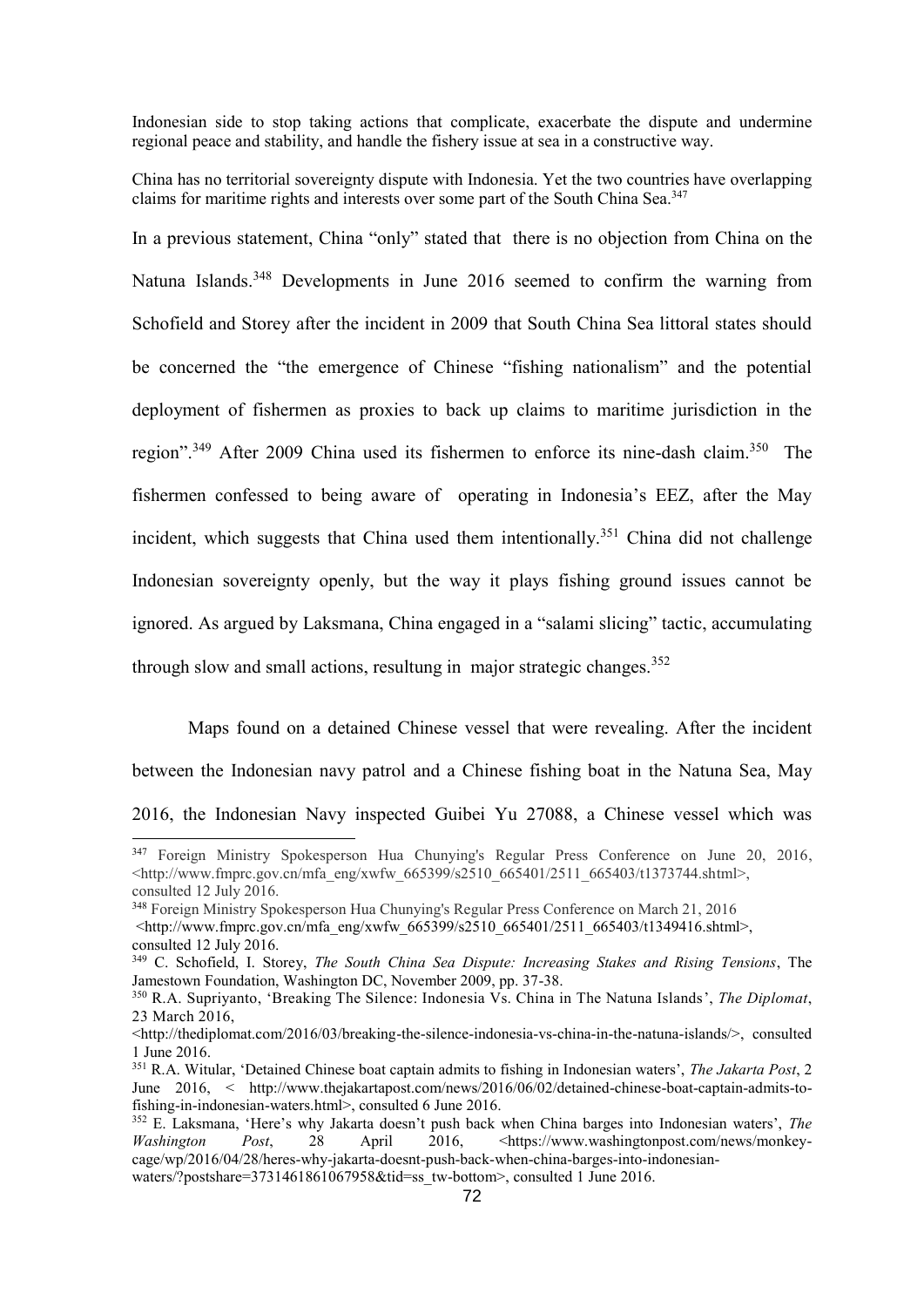confiscated. The map of the South Sea's Fishing Zone (*Nansha yuchang zuoye tuji*) was published in August 1994, dividing "China's traditional fishing ground" into 24 blocks (see the squares in Figure 6).<sup>353</sup> One such fishing block southwest of the Spratly Islands (*Nansha xinan bu yuchang*) covers waters around Natuna Islands to Anambas, which are legally part of Indonesia.

# **Figure 6 China's Traditional Fishing Grounds**

Figure removed due to copyright restriction

Courtesy Image: R.L. Pattiradjawane

According to Pattiradjawane, the existence of this map explains why Chinese fishing boats keep fishing in the waters around the Natuna Islands.<sup>354</sup> Beijing ignored Indonesia's EEZ as asserting the sees as "China's traditional fishing grounds." Since the map was published by Fisheries Bureau of Nanhai (Spratly) District-Ministry of Agriculture,<sup>355</sup> this is an official Chinese government map.

<sup>353</sup> R.L. Pattiradjawane, 'Kawasan Ikan Tradisional Potensi Konflik Maritim Berbahaya', *Kompas*, 27 June 2016.

<sup>354</sup> R.L. Pattiradjawane, 'Pencurian Ikan Indonesia Sulit Terapkan Poros Maritim Dunia', *Kompas*, 12 June 2016.

<sup>355</sup> R.L. Pattiradjawane, 'Hegemoni Laut: Menegaskan Kedaulatan Natuna', *Kompas*, 24 June 2016.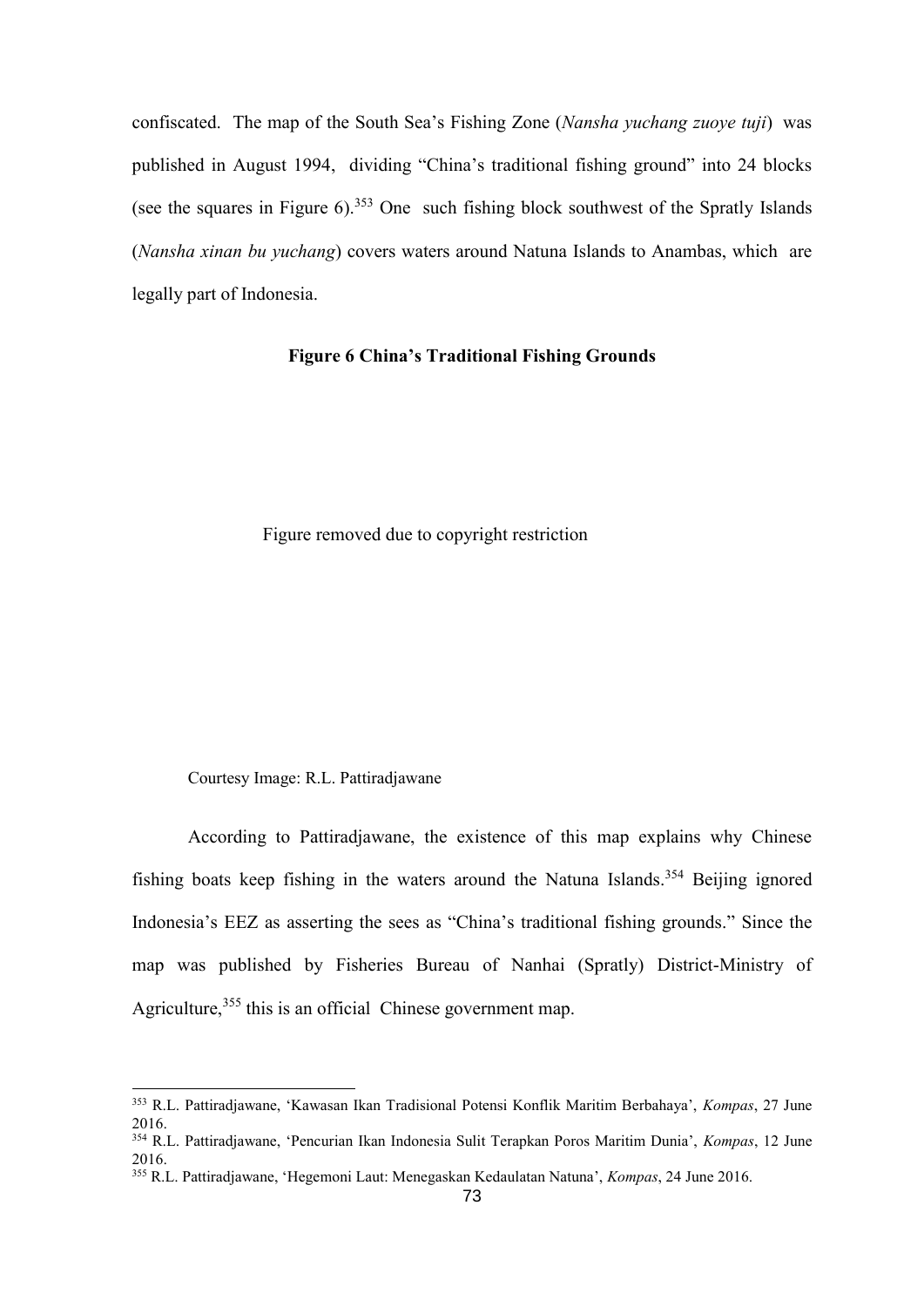The incidents in 2016 provoked an unprecedented response occurred in Indonesia because of different domestic circumstances. Unlike the previous incidents when the government made no public response, the 2016 incidents provoked a strong public reaction amidst rising patriotism. The public was stirred after the Ministry of Maritime Affairs and Fisheries reorted to social media, especially *Twitter,* to explain the incident chronologically. Supriyanto argues that the Ministry intention was to capture the public's attention.<sup>356</sup> Indonesian parliamentarians were also vocal in criticising China's intrusions, <sup>357</sup> as were the national media. Some of the major national newspapers editorials were very critical of China. They condemned China's encroachment in the Natuna Sea and urged the Indonesian government to firmly protect Indonesian territorial integrity. KOMPAS, even released the maps found on the Guibei Yu 27088 (Figure 7), showing clearly the location of four incidents in the Natuna Seas since 2013 (yellow dots).

# **Figure 7 China's Map Released in Indonesia's Newspaper**

Figure removed due to copyright restriction

Courtesy Image: R.L. Pattiradjawane.

<sup>356</sup> R.A. Supriyanto, 'Breaking the Silence'.

<sup>357</sup> L. Suryadinata, p. 4.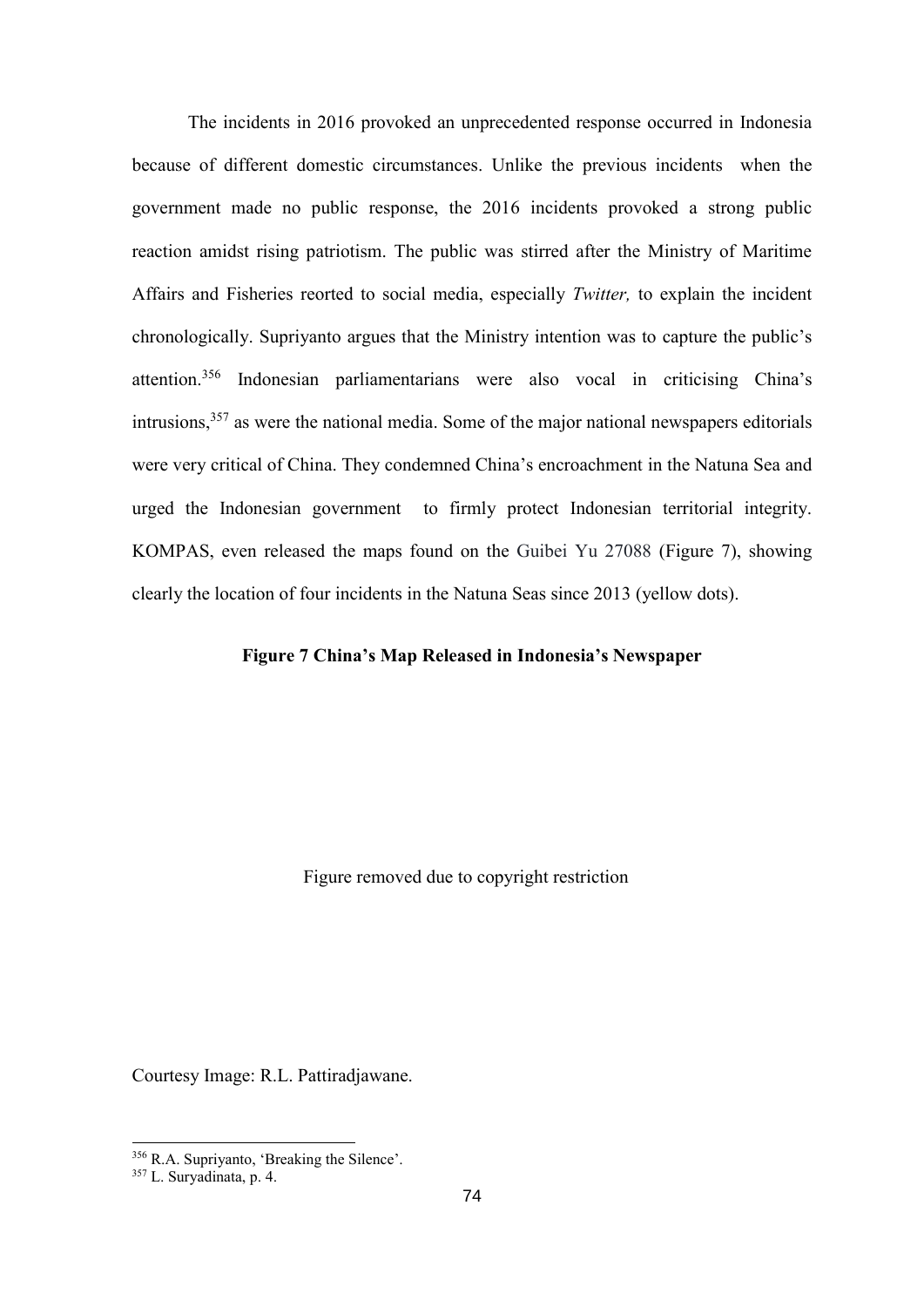The map released on 16 June 2016 was entitled "Fishing Map: Assumptions of Sovereign Territory Coordinates (*Peta Perikanan: Asumsi Koordinat Wilayah Kedaulatan*)".<sup>358</sup> Kompas pushed the Indonesian government to seek diplomatic clarification from China about the intentions behind its map. Later, several articles attaching related maps were published on 24, 27 and 28 June, and on 2 July 2016. These publications showed how China used "the power of maps" to enforce its claims. Amidst different responses from the relevant government ministries the articles tried to raise public awareness and build public opinion on the issue. Laksmana argues that after political reform in 1998, there was increasing 'social space' in Indonesia for the Parliament and public to express their views in foreign policy-making and that such views cannot be ignored easily.<sup>359</sup>

Populist anti-China sentiment has to be carefully managed, not only by Indonesia but also by China because of the uneasy history of relations, as explained in chapter 3. As argued by Novotny, China's expansionist tendencies are the main concern of elite perceptions.<sup>360</sup> It makes sense then that the military responded to China's presence in the EEZ by planning to increase its military presence in the Natuna Sea.<sup>361</sup> Although this is in opposition to the Foreign Ministry's approach, the military is less-tolerant of China's behaviour. 362

Since domestic politics has always been a significant factor in Indonesia's policy

<sup>358</sup> R.L. Pattiradjawane, 'Peta Perikanan: Asumsi Koordinat Wilayah Kedaulatan', *KOMPAS*, 16 June 2016. <sup>359</sup> E. Laksmana, 'Indonesia's Rising Regional and Global Profile: Does Size Really Matter?', *Contemporary Southeast Asia*, Vol. 33, No. 2, 2011, pp.157-182. The same view also argued by Sukma in R. Sukma, 'Dimensi Domestik Politik Luar Negeri Indonesia', in B. Bandoro, *Mencari Desain Baru Politik Luar Negeri Indonesia*, CSIS, Jakarta, 2005.

<sup>360</sup> D. Novotny, Torn Between America and China Elite Perceptions and Indonesian Foreign Policy, ISEAS, Singapore, 2010, pp. 228-229.

<sup>&</sup>lt;sup>361</sup> The Japan Times, 'Indonesia Set to Upgrade Military Base in Islands Perched On Edge Of South China Sea', *The Japan Times*, 29 June 2016, <http://www.japantimes.co.jp/news/2016/06/29/asiapacific/indonesia-set-upgrade-military-base-islands-perched-edge-south-china-sea/#.WBZBa\_J96Uk>, consulted 29 September 2016.

<sup>362</sup> A.L. Connely, 'Sovereignty and the Sea: President Joko Widodo's Foreign Policy Challenges', p. 20.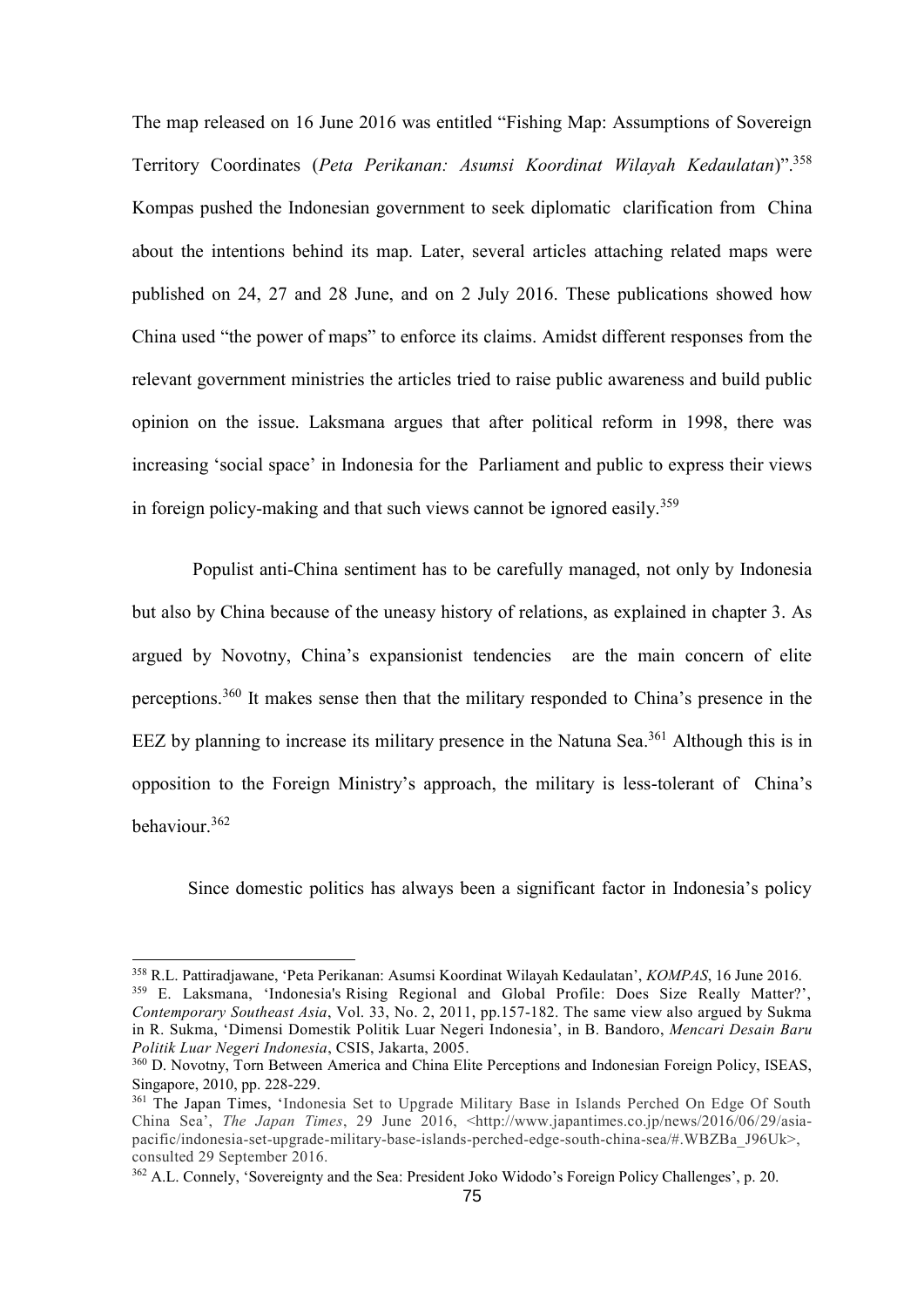towards China,<sup>363</sup> President Widodo was pressured to visit the Natuna Islands on 23 June 2016. He held a limited cabinet meeting  $364$  on the same navy warship, KRI Imam Bonjol 383, that clashed with Chinese fishing vessels one week earlier, sending a strong message to China that Indonesia's sovereignty over the Natuna Islands is absolute.<sup>365</sup> Widodo's visit demonstrated a strong commitment to his maritime agenda, revealing a strategy to develop and defend the Natuna Islands. First, he identified improving the Island's economic development especially fisheries and gas-oil. Secondly, Indonesia began to upgrade its defence systems in the outer islands by increasing the military presence.<sup>366</sup> Finally, the strong assertion of sovereignty by President Widodo seemed to reverse the earlier official position that the Natuna Sea were only a matter of fishing issues.

It is open to be argued whether or not the three incidents in 2016 were China's attempts to deliberately provoke Indonesia into acknowledging the "nine-dash line" claim. Since 1999, China unilaterally adopted a fishing moratorium every year during May-August.,<sup>367</sup> The 2016 incidents in June and the fact the Chinese fishing boats were guarded by coastguard vessels seems to confirm this suspicion.

<sup>363</sup> R. Sukma, 'Indonesia's Response to the Rise of China: Growing Comfort amid Uncertainties', p. 139. <sup>364</sup> President Widodo was accompanied by several ministers of his cabinet: Coordinating Political, Legal and Security Affairs Minister Luhut B. Pandjaitan, Foreign Minister Retno Marsudi, Energy and Mineral Resources Minister Sudirman Said, Maritime Affairs and Fisheries Minister Susi Pudjiastuti, National Development Planning Minister Sofjan Djalil, Cabinet Secretary Pramono Anung and Indonesian Military (TNI) chief Gen. Gatot Nurmayanto.

<sup>&</sup>lt;sup>365</sup> Y. Kwok, 'Indonesian President Jokowi Visits the Natuna Islands to Send a Strong Signal to China', *TIME*, 23 June 2016, <http://time.com/4379401/indonesia-china-jokowi-natuna-sovereignty-maritimefishing-dispute/>, consulted 20 September 2016.

<sup>366</sup> KOMPAS, 'Jokowi Perintahkan Pembangunan Natuna Fokus ke Perikanan dan Migas', *KOMPAS*, 23 June 2016.

<sup>367</sup> R.L. Pattiradjawane, 'Hegemoni Laut: Menegaskan Kedaulatan Natuna', *KOMPAS*, 24 June 2016.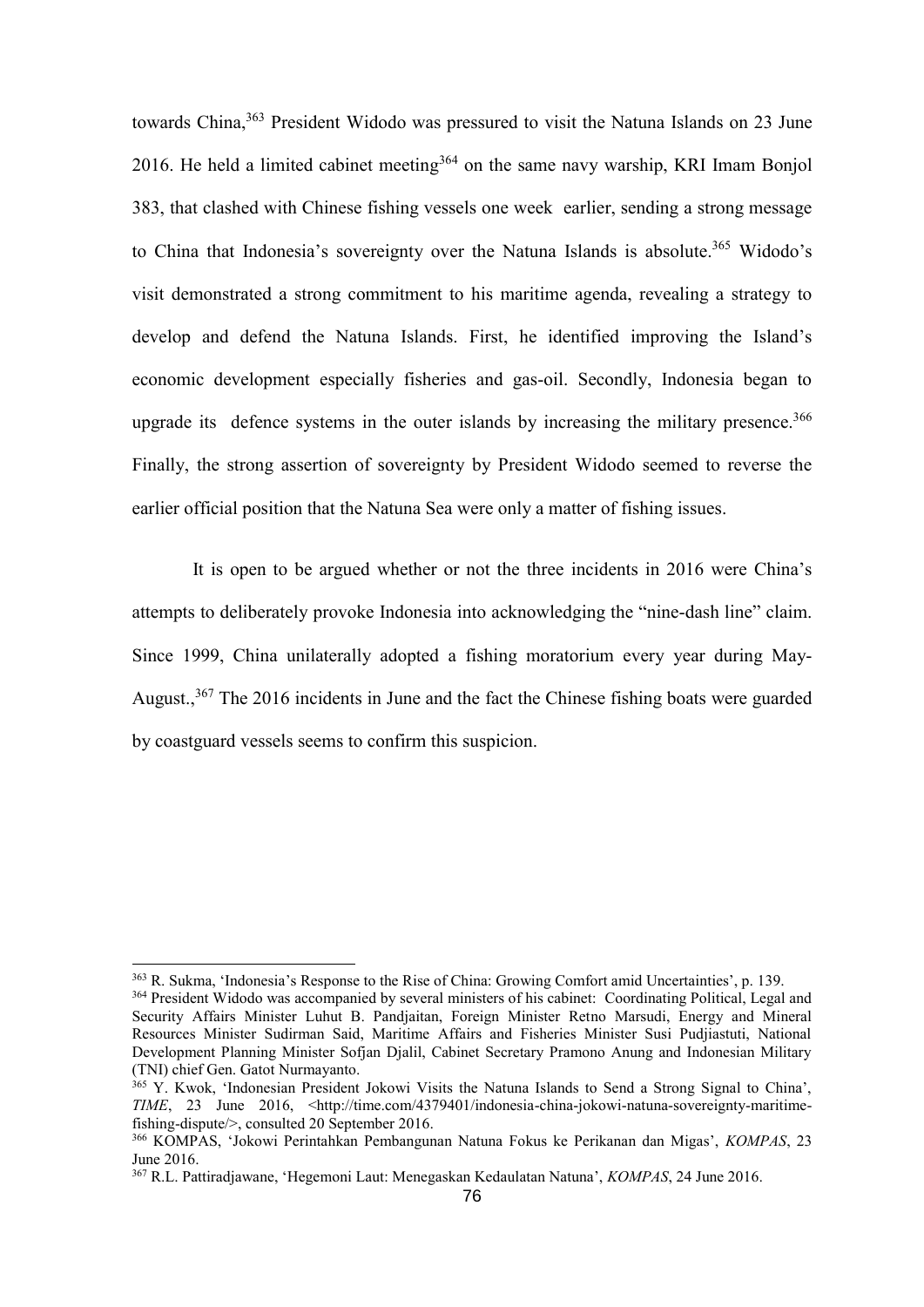#### **Indonesia and the Permanent Court Arbitration's Verdict**

The case heard by the Special Tribunal in The Hague was filed on 22 January 2013 when the Philippines submitted its disputes with China in the South China Sea. The Philippines filed three general and fifteen specific claims. The general claims were the 'nine-dash line' and China's claim to historic rights in the maritime areas of the South China Sea; status of certain maritime features such as above/below water at high tide and rocks/islands in the South China Sea; and Chinese activities in the South China Sea, including the Philippines' sovereign right to exercise and enjoy the rights within and beyond its economic zone and continental shelf.<sup>368</sup>

After more than three years, the South China Sea ruling was finally released on 12 July 2016 in the favour of the Philippines. There are at least two important points from this ruling:

…the Tribunal concludes that China's claim to historic rights to the living and non-living resources within the 'nine-dash line' is incompatible with the Convention to the extent that it exceeds the limits of China's maritime zones as provided for by the Convention. (para.  $261$ )<sup>369</sup>

The Tribunal is unable to identify any evidence that would suggest that China historically regulated or controlled fishing in the South China Sea, beyond the limits of the territorial sea. (para. 270)<sup>370</sup>

The award declined all claims over the sea and features that are included in the "ninedashed lines". However, China since the very beginning s stated that it will not participate in nor accept ant Tribunal China reiterated its position in a Position Paper released in 2014, arguing that the Philippines' initiation of the case violates the agreement between the two states and the *United Nations Convention on the Law of the Sea* (UNCLOS), and

<sup>368</sup> Permanent Court of Arbitration, 'PCA Case Nº 2013-19 in the Matter of the South China Sea Arbitration before an Arbitral Tribunal Constituted Under Annex VII to the 1982 United Nations Convention on the Law of the Sea between The Republic of the Philippines – and the People's Republic of China', 12 July 2016, <https://pca-cpa.org/wp-content/uploads/sites/175/2016/07/PH-CN-20160712-Award.pdf>, consulted 20 August 2016.

<sup>&</sup>lt;sup>369</sup> Permanent Court of Arbitration, <https://pca-cpa.org/wp-content/uploads/sites/175/2016/07/PH-CN-20160712-Award.pdf>.

<sup>&</sup>lt;sup>370</sup> Permanent Court of Arbitration, <https://pca-cpa.org/wp-content/uploads/sites/175/2016/07/PH-CN-20160712-Award.pdf>.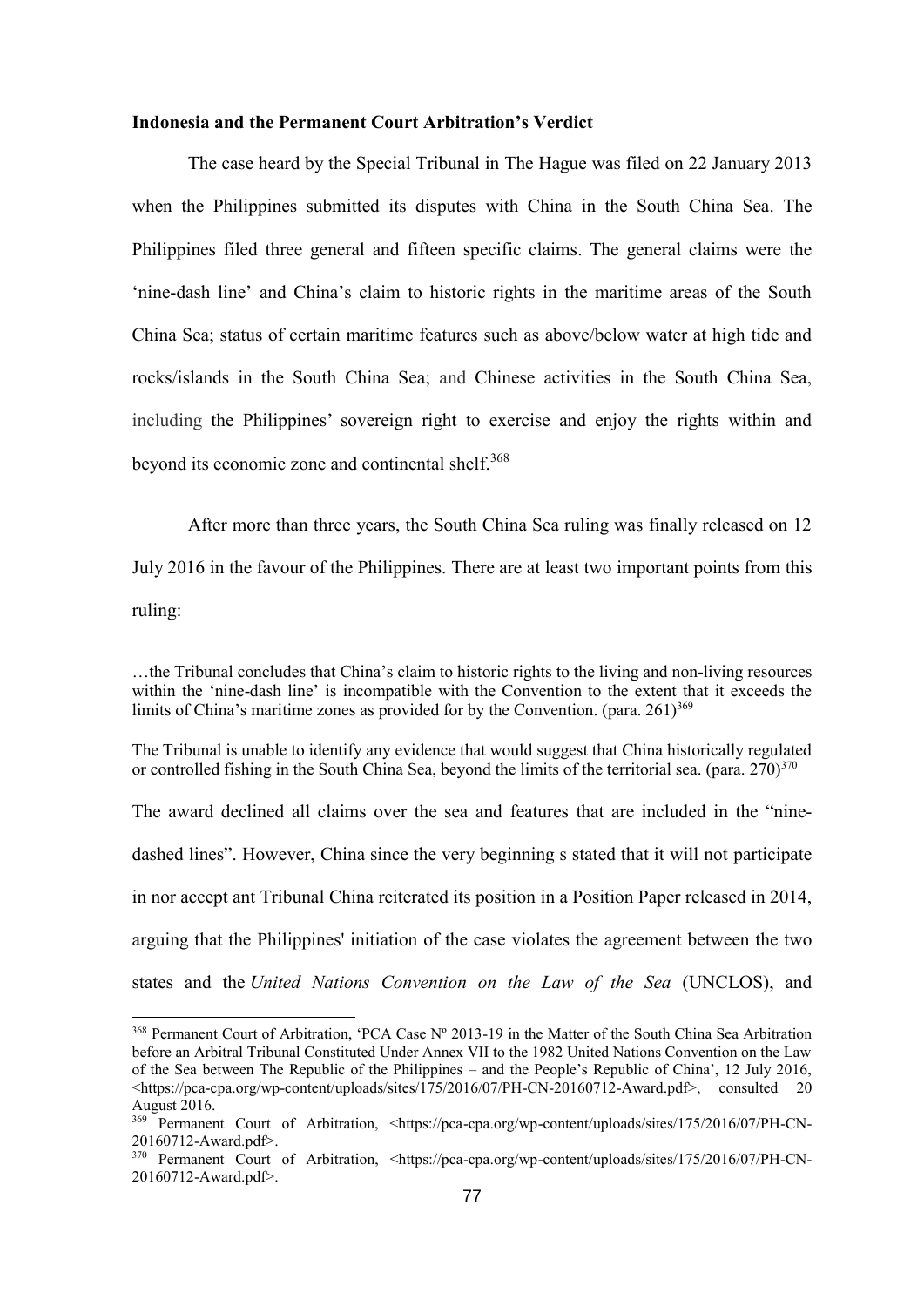contradicts the general practice of international arbitration. As predicted, after the Tribunal's ruling, China through its Ministry of Foreign Affairs responded by restating its clear and consistent position that "the Ministry of Foreign Affairs of the People's Republic of China solemnly declares that the award is null and void and has no binding force. China neither accepts nor recognizes it".<sup>371</sup>

The verdict of the Special Tribunal is legally binding on the parties.. However, it consequences for all parties involved in the South China Sea dispute, as it provides a framework in regards to behaviour of claimants.<sup>372</sup> While Indonesia is not a claimant state in the South China Sea dispute, it is an interested party because of the Natuna Islands. The Tribunal's decision established a stronger legal base for nullifying China's claim to historical maritime rights. Therefore, any appearance of a Chinese fishing vessel in the EEZ is illegal because its claim overlapping areas with Indonesia's EEZ in the Natuna Seas is rued to be extinguished.<sup>373</sup>

Indonesia was very cautious responding to the judgement. After the PCA announced its verdict, the Indonesian Ministry of Foreign Affairs released a four points of response on its website, but not in a usual press conference.<sup>374</sup> First, Indonesia called on all parties to exercise self-restraint and refrain from any action that could escalate tensions; to protect the Southeast Asian region particularly from any military activity that could pose a threat to peace and stability; and to respect international law. Second, Indonesia called on all parties to continue their commitment to enforce peace and demonstrate amity and

<sup>&</sup>lt;sup>371</sup> Statement of the Ministry of Foreign Affairs of the People's Republic of China on the Award of 12 July 2016 of the Arbitral Tribunal in the South China Sea Arbitration Established at the Request of the Republic of the Philippines, 12 July 2016,  $\langle \text{http://www.fmprc.gov.cn/mfa eng/zxxx} 662805/t1379492.shtml \rangle$ , consulted 20 August 2016.

<sup>&</sup>lt;sup>372</sup> R.G. Almond, 'Interview: The South China Sea Ruling', The Diplomat, 16 July 2016,  $\lt$ http://thediplomat.com/2016/07/interview-the-south-china-sea-ruling/>, consulted 26 September 2016. <sup>373</sup> Pattiradjawane, *KOMPAS*, 1 August, 2016.

<sup>374</sup> K. Purba, View Point: When Jokowi's Shut Order Works, *The Jakarta Post*, 16 July 2016, <http://www.thejakartapost.com/news/2016/07/16/view-point-when-jokowi-s-shut-order-works.html>.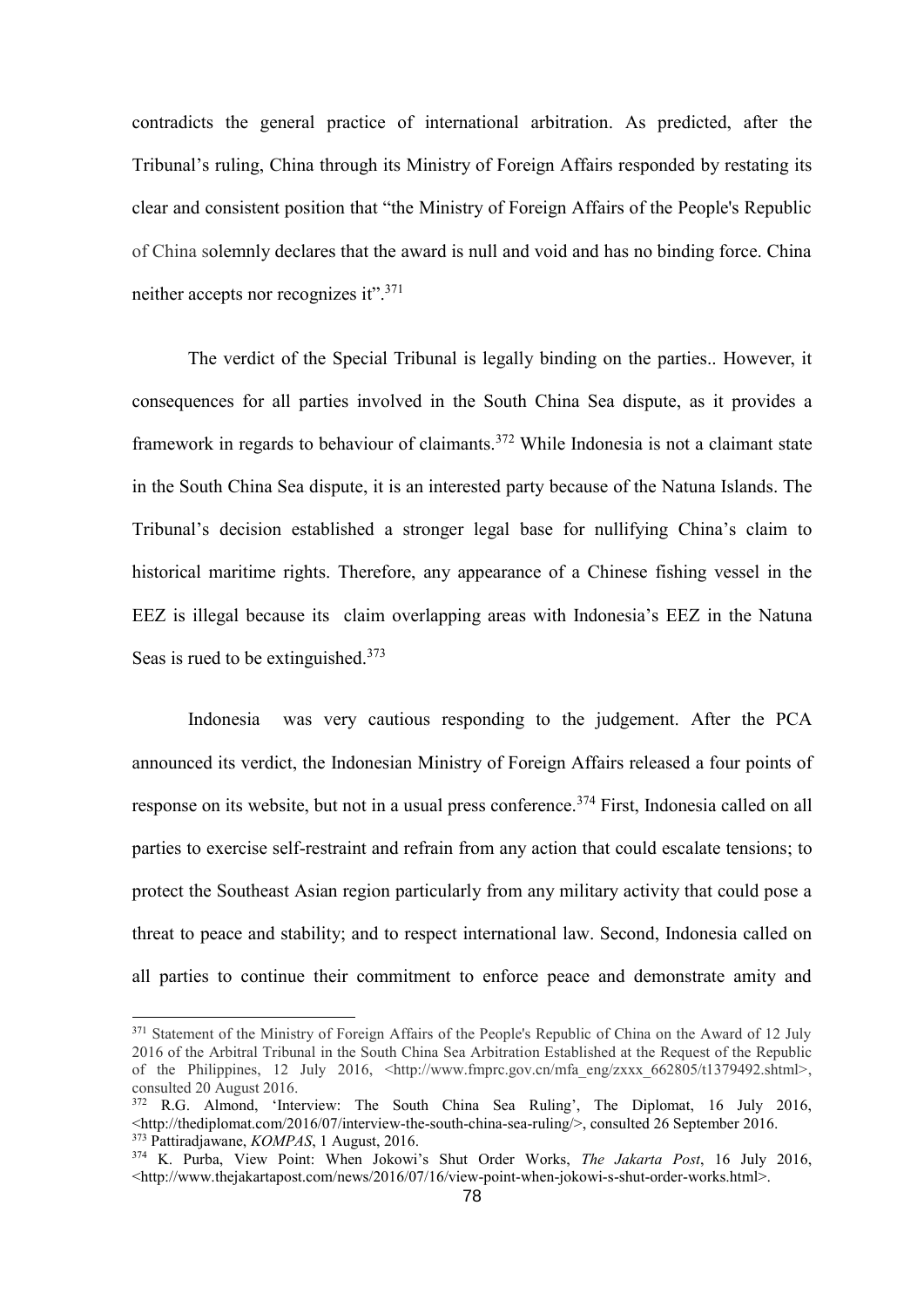cooperation, as has been well nurtured. Third, Indonesia will continue to encourage the creation of a zone of peace, freedom and neutrality in the region in order to strengthen the ASEAN Political and Security Community. Fourth, Indonesia encourages all claimant countries to resume peaceful talks on the overlapping sovereignty claims in the South China Sea in accordance with international law. <sup>375</sup> This response was not surprising since a few days previously, President Widodo had warned his ministers that only the Minister of Foreign Affairs had the authority to respond to the Tribunal's ruling.<sup>376</sup> This warning reflected President Widodo's fear that his ministers will give different responses, as they did before in the 2016 Natuna Islands incidents.

Indonesia's low key response to the Tribunal's verdict is understood in terms of its attempt to avoid jeopardising its relations with China. However, it has regional implication, as Indonesia for a long time has been known as the natural leader in ASEAN.<sup>377</sup> Indonesia actively promotes a multilateral approach in dealing with China in the South China Sea dispute. That is why Natalegawa was critical on the way the Philippines going alone to the PCA, argues that "the Philippines' action had been unhelpful, being unilateral and undermining ASEAN's diplomatic efforts to achieve a CoC for the South China Sea".<sup>378</sup> As the natural leader in ASEAN, Indonesia's leadership in facing China in this context is necessary. Almuttaqi and Arif argue that since Indonesia seems to be uncertain toward China, consequently, "there was stronger demand from the

<http://kemlu.go.id/id/berita/siaran-pers/Pages/Indonesia-Serukan-Semua-Pihak-untuk-Menghormati-

<sup>375</sup> Ministry of Foreign Affairs, 'Indonesia Serukan Semua Pihak Untuk Menghormati Hukum Internasional Termasuk UNCLOS 1982', 12 July 2016,

Hukum-Internasional-Termasuk-UNCLOS-1982-.aspx>, consulted 26 September 2016.

<sup>376</sup> P. Parameswaran, 'Indonesia to Coordinate South China Sea Policy Ahead of Court Verdict', *The Diplomat*, 13 June 2016, <http://thediplomat.com/2016/06/indonesia-to-coordinate-south-china-sea-policyahead-of-court-verdict/>, consulted 26 September 2016.

<sup>377</sup> R. Emmers, 'Indonesia's role in ASEAN: A Case of Incomplete and Sectorial Leadership', The Pacific Review, Vol. 27, No. 4, 2014, pp. 543-562.

<sup>378</sup> D.E. Weatherbee, p. 24.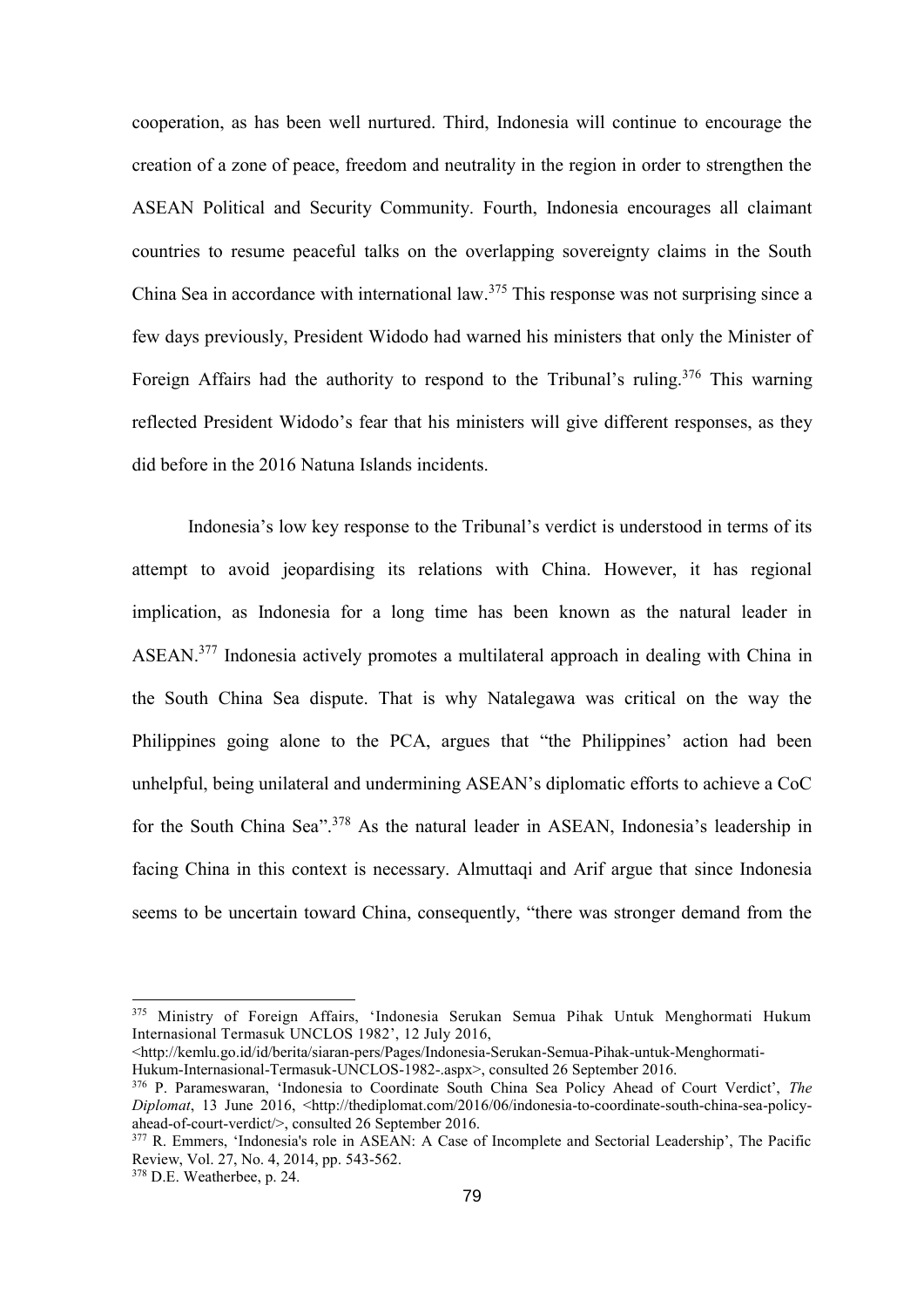regional smaller countries for an increased and a more active presence of the US in the region."379

ASEAN is the important means through which Indonesia plays regional leadership role. <sup>380</sup> Urging ASEAN unity in this dispute has long been Indonesia's call, since ASEAN's collective voice carries more weight and it is essential to enhance the centrality and credibility of ASEAN itself.<sup>381</sup> However, preserving ASEAN's unity is more challenging for Indonesia.<sup>382</sup> Since decision making in ASEAN is by consensus, China through its "friends" will make sure that ASEAN does not directly contradict China's interests.<sup>383</sup> It uses economic leverage to downplay ASEAN's multilateral approach, eroding the ASEAN unity. During the ASEAN-China Special Foreign Ministers' Meeting in Kunming, June 2016, China successfully approached Laos as the ASEAN Chair to break the consensus document promoted by the Philippines and Vietnam regarding South China Sea developments.<sup>384</sup> Because the ASEAN Secretariat officially retracted the document, the meeting ended without any joint statements. Several ASEAN member states issued individual statements instead. In the ASEAN Ministerial Meeting in Laos, the first after the release of the Special Tribunal's ruling, China once again ensured that ASEAN did not adopt a tougher stance. Cambodia and Lao opposed the Philippines' demand that the joint statement refer to the Tribunal's ruling. Considering the prospect of deadlock, as

1

 $379$  A.I. Almuttaqi and M. Arif, p. 108.

<sup>380</sup> Jones, D.M., Jenne, N., 'Weak States' Regionalism: ASEAN and The Limits of Security Cooperation in Pacific Asia', *International Relations and the Asia Pacific*, 2015.

<sup>381</sup> Karim, M.A., 'The South China Sea Disputes: Is High Politics Overtaking?', *Pacific Focus Inha Journal of International Studies*, Vol. 28, No. 1, 2013, pp. 99-119.

<sup>382</sup> C. Roberts, A. Habir, L. Sebastian (eds.), *Indonesia's Ascent Power, Leadership, and the Regional Order*, Palgrave Macmillan, London, 2015, p. 342.

<sup>383</sup> D.E. Weatherbee, p. 9.

<sup>384</sup> C. Thayer, 'Revealed: The Truth Behind ASEAN's Retracted Kunming Statement', *The Diplomat,* 19 June 2016, <http://thediplomat.com/2016/06/revealed-the-truth-behind-aseans-retracted-kunmingstatement/>.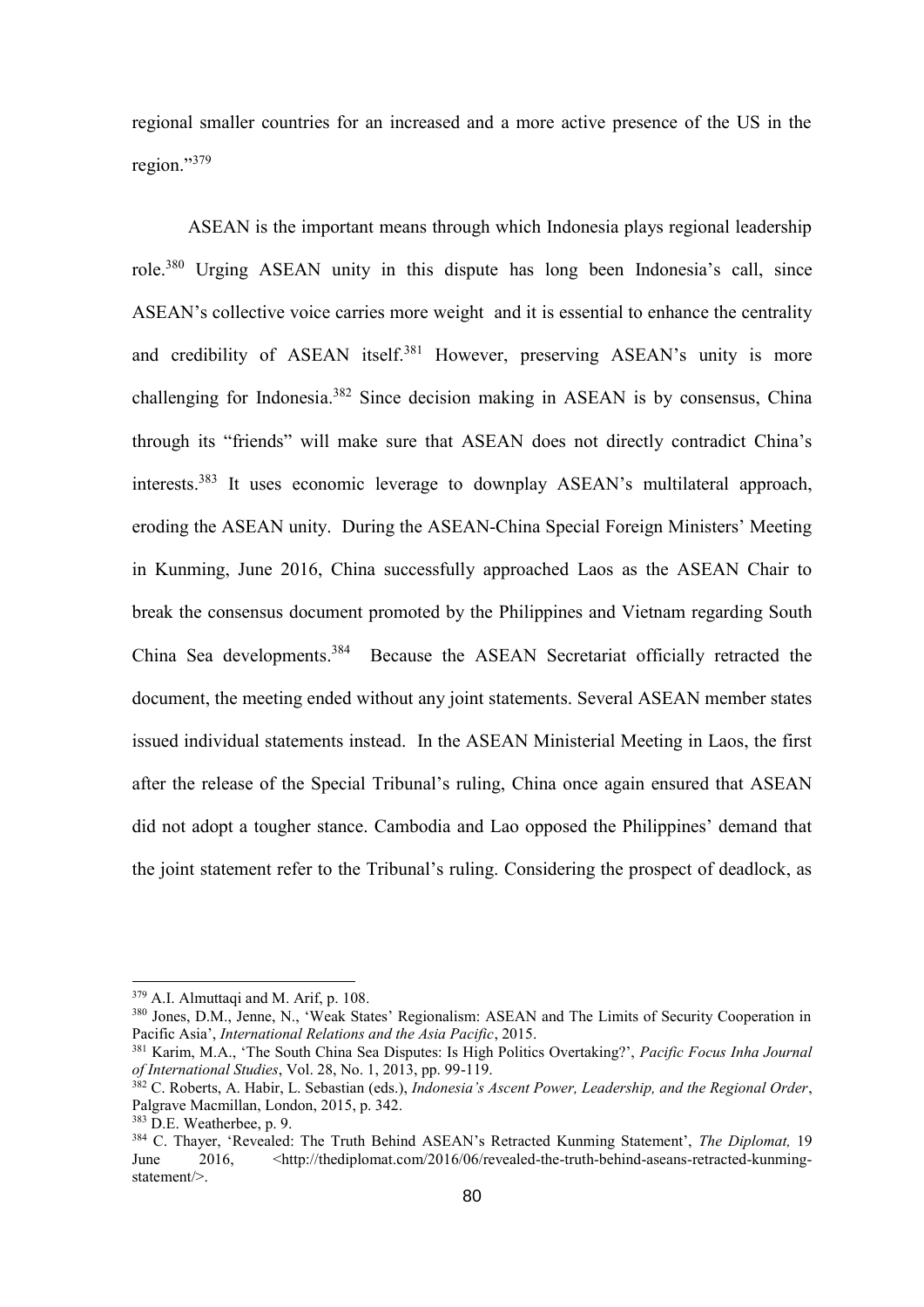happened in Cambodia in 2012, the AMM finally released a joint communique without mentioning China by name and only indirectly alluding to the Tribunal's ruling.<sup>385</sup>

The domestic priorities of President Widodo's administration meant that it was reluctant to play a greater role determining ASEAN's response. Instead of trying to make a breakthrough as achieved previously by Foreign Minister Natalegawa, Indonesia did nothing to push its regional leadership credentials. This is not surprising, though, as Weatherbee predicted the relative downgrading of ASEAN in Indonesian foreign policy.<sup>386</sup> He concludes that: "In ASEAN's South China Sea diplomacy, Jokowi's Indonesia has become a follower, not a leader…shows no urgency for or special attention to Indonesia's role in ASEAN".<sup>387</sup>

Indonesia under President Widodo created its own dilemma, between responding to the tribunal's verdict on behalf of its regional leadership in ASEAN, and trying to keep silent for the sake of bilateral relations with China. Indonesia needs to be aware that to let China ignore the Tribunal' ruling and UNCLOS increases security uncertainties in the South China Sea, which is an important point of regional diplomacy as a global maritime fulcrum.

# **Conclusion**

The problem of the Natuna Sea cannot be separated from analysis of Joko Widodo's Presidency. It is a real challenge for his vision of the GMF, especially the way in which Indonesia protects sovereignty over its territorial waters and the natural resources

<sup>385</sup> ASEAN, 'Joint Communiqué of the 49th ASEAN Foreign Ministers' Meeting Vientiane, 24 July 2016,  $\langle$ http://asean.org/storage/2016/07/Joint-Communique-of-the-49th-AMM-ADOPTED.pdf>.

<sup>386</sup> D. Weatherbee, p. 45.

<sup>387</sup> D. Weatherbee, p. 62.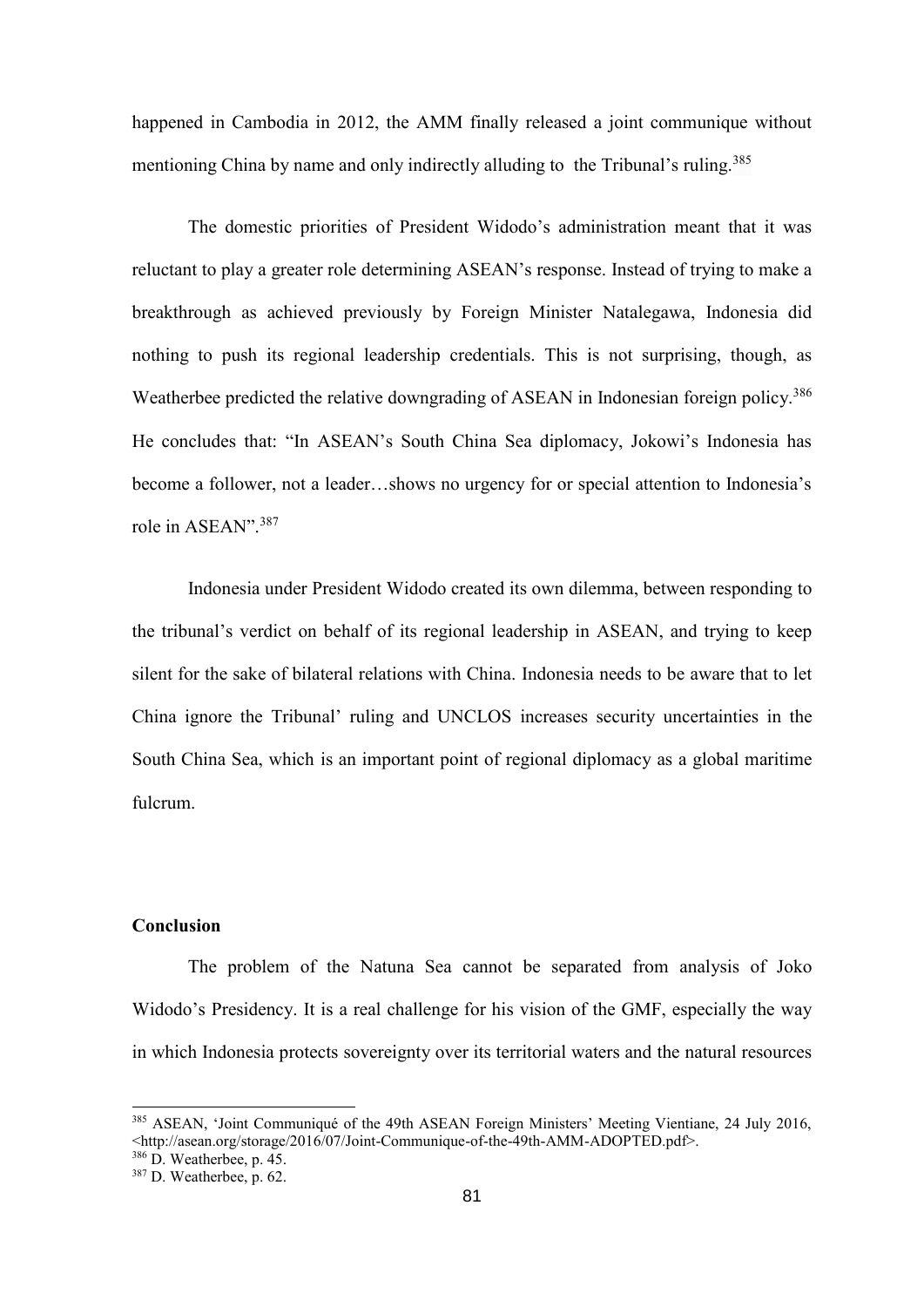in the EEZ. Widodo maintained the position that Indonesia has no overlapping claim with China in the Natuna Sea. The discovery of maps which clearly show that "China is no longer unsure of its position toward Indonesia<sup>"388</sup> only "changed" Indonesia's position with a "symbolic show of force" by the presence of the President in the Natuna Sea. While the Tribunal's verdict in July 2016 extinguished China's claims in the waters around the Natuna Islands, the ruling has no enforcement mechanisms. Consequently, it will not stop or resolve the South China Sea dispute.

China's refusal to accept the verdict implies that the current status of the South China Sea dispute will not change for now.<sup>389</sup> President Widodo realised that a strong assertion of state sovereignty, in the end, clashes with Indonesia's priority to attract investment for its maritime agenda. Nothing is surprising as Indonesia avoided provoking China after the Tribunal's verdict, sacrificing its regional leadership role in ASEAN. While state sovereignty should not be compromised by economic leverage,<sup>390</sup> President Widodo failed to address this issue in Indonesia's relations with China.

<sup>388</sup> C.P.F. Luhulima, 'The Hague's Verdict and South China Sea Imbroglio', *The Jakarta Post*, 14 July 2016. <sup>389</sup> C.P.F. Luhulima, 'The Hague's Verdict and South China Sea Imbroglio'.

<sup>390</sup> C.P.F. Luhulima, 'The Hague's Verdict and South China Sea Imbroglio'.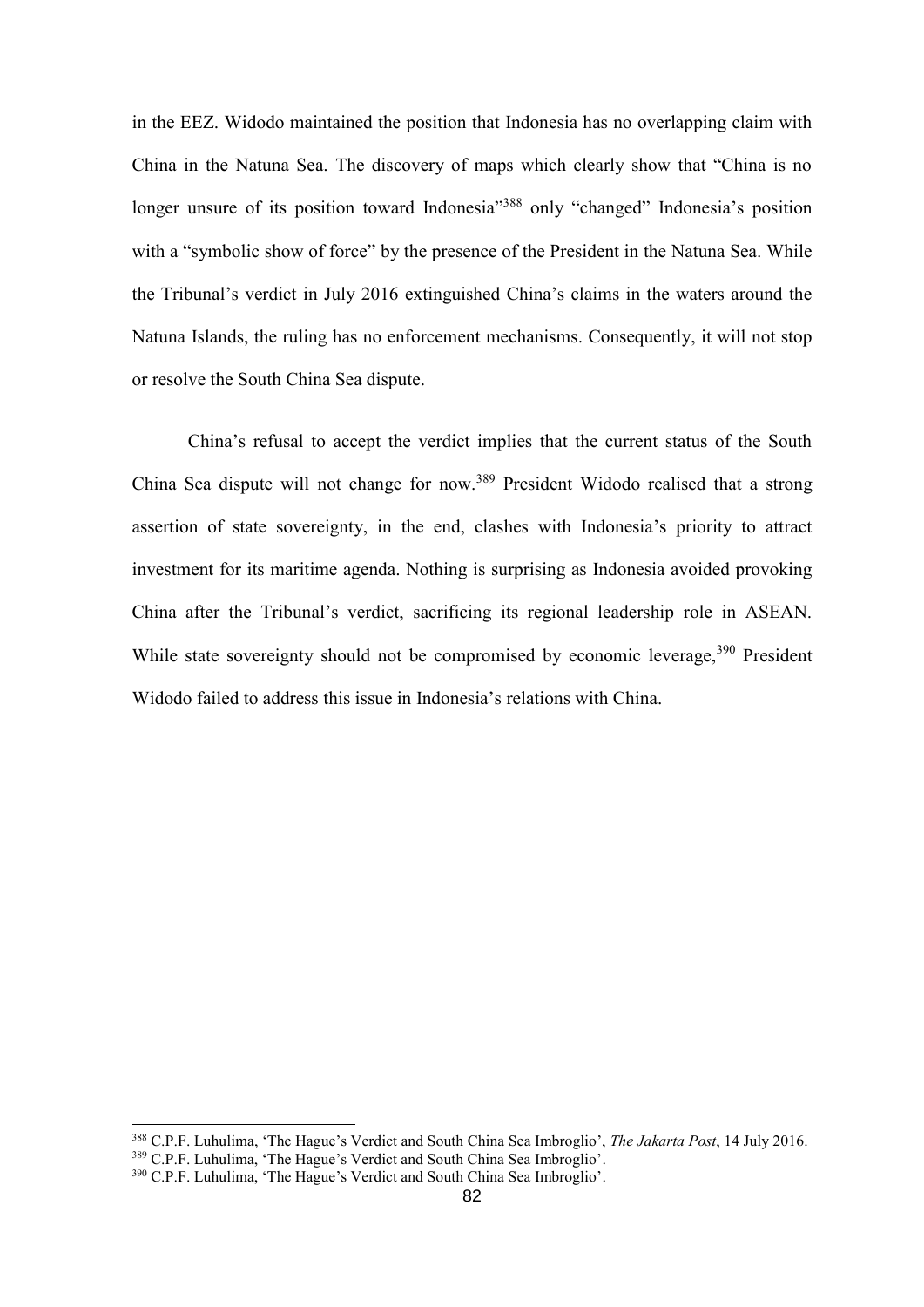#### **CONCLUSION**

After an examination of Indonesia's China foreign policy in the era of President Widodo, through case studies of the infrastructure projects and the Natuna Sea, this thesis concludes that Indonesia's China Foreign Policy is largely unchanged, although President Widodo is now pursuing a new vision of the "global maritime fulcrum". He has maintained Indonesia's ambivalent approach towards China. Because his primary concern is pursuing economic development over perceptions of China. There are two dimensions of the ambivalence. First, since securing funds for infrastructure projects is valuable for maintaining legitimacy, Widodo is pragmatic towards commercial ties with China, seeking to establish a reliable source of funding for his projects. Second, because Indonesia's foreign policy making process is growing in dependence on good economic relations with China, it is reluctant to take a firm stance toward in regards to violations of state sovereignty, instead downplaying any security issues. Nonetheless, domestic politics remains a significant factor in bilateral ties.

As discussed in chapter 1, the GMF vision is domestically oriented, but emerged in the context of Indonesia's foreign policy. Its emergence cannot be separated from Widodo's domestic political priorities. He exploited an unusual moment during the Presidential election campaign in 2014 to identify nationalism as his source of legitimacy by reviving the old value of an archipelagic nation, replete with references to Indonesia's founding fathers. In this light, the GMF is a concept that reflects older values in the contemporary era. Two major domestic reform initiatives derive from this vision; protection of state sovereignty and a maritime development agenda. The GMF mainly defined Indonesia's foreign policies in a way that served these two agendas.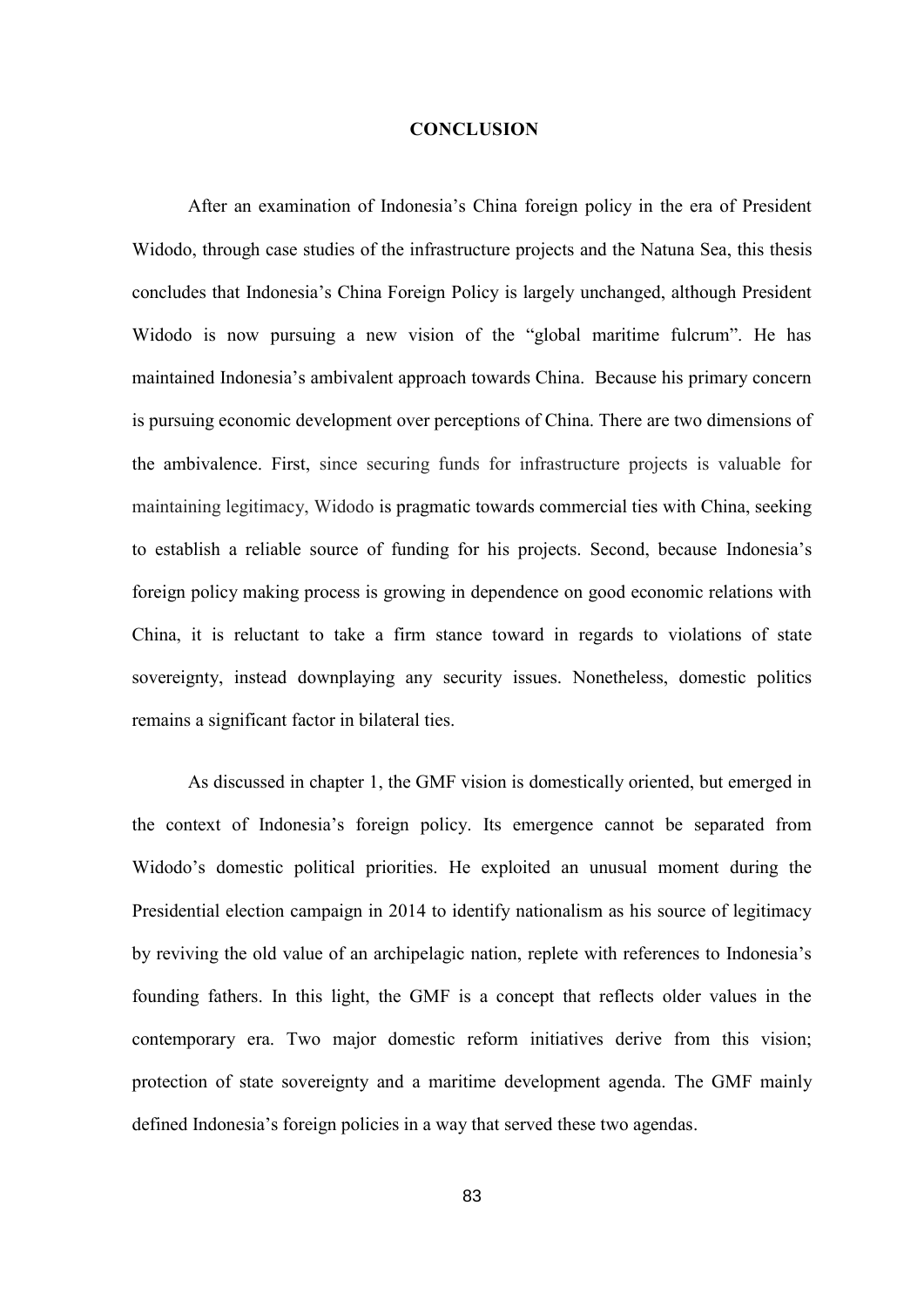However, the vision is articulated in a narrower domestic economic growthoriented agenda. Widodo pays greater attention to this agenda as the most salient foreign policy goal of the GMF. Consequently, the core issue is taking a tougher stance against illegal fishing, and boosting economic diplomacy to gain funds for improving maritime infrastructure. Both are expected to contribute to achieving Widodo's target of 7% economic growth, particularly the infrastructure projects that are a key priority. Realizing that he cannot rely on the state budget, but foreign investment instead, President Widodo is an eager attendee at regional and international leadership meetings that are beneficial economically for Indonesia.<sup>391</sup> China is a major source of potential funding, especially since the launching of the AIIB and Silk Road Funding, which are designed for infrastructure projects. Crucially, China expresses interest in investing in Indonesia.

As pointed out in chapter 2, China's interest in the GMF vision is driven by its infrastructure projects. The entry point for China's involvement cannot be separated from "complementarities" with China's "maritime silk road", that eagerly highlighted since the start of Widodo's Presidency. While for China possible "complementarities" centre on gaining greater access to Indonesia's infrastructure projects, gaining access to Chinese funding, especially from the AIIB and the Silk Road Fund, is in Indonesia's interest. The Jakarta-Bandung HSR project was the first infrastructure project awarded to China under President Widodo. While it is not in line with the priority on maritime infrastructure, the President held on to the project, despite controversies and different domestic responses. Widodo not only wanted to reinforce an earlier commitment that "there should no longer

<sup>391</sup> T. Salim, 'Indonesia's Foreign Policy Lack Interest or Mere Prioritizing', *The Jakarta Post*, 21 October 2016, [<http://www.thejakartapost.com/news/2016/10/21/indonesia-s-foreign-policy-lack-interest-or-mere](http://www.thejakartapost.com/news/2016/10/21/indonesia-s-foreign-policy-lack-interest-or-mere-prioritizing.html)[prioritizing.html>](http://www.thejakartapost.com/news/2016/10/21/indonesia-s-foreign-policy-lack-interest-or-mere-prioritizing.html), consulting 28 October 2016.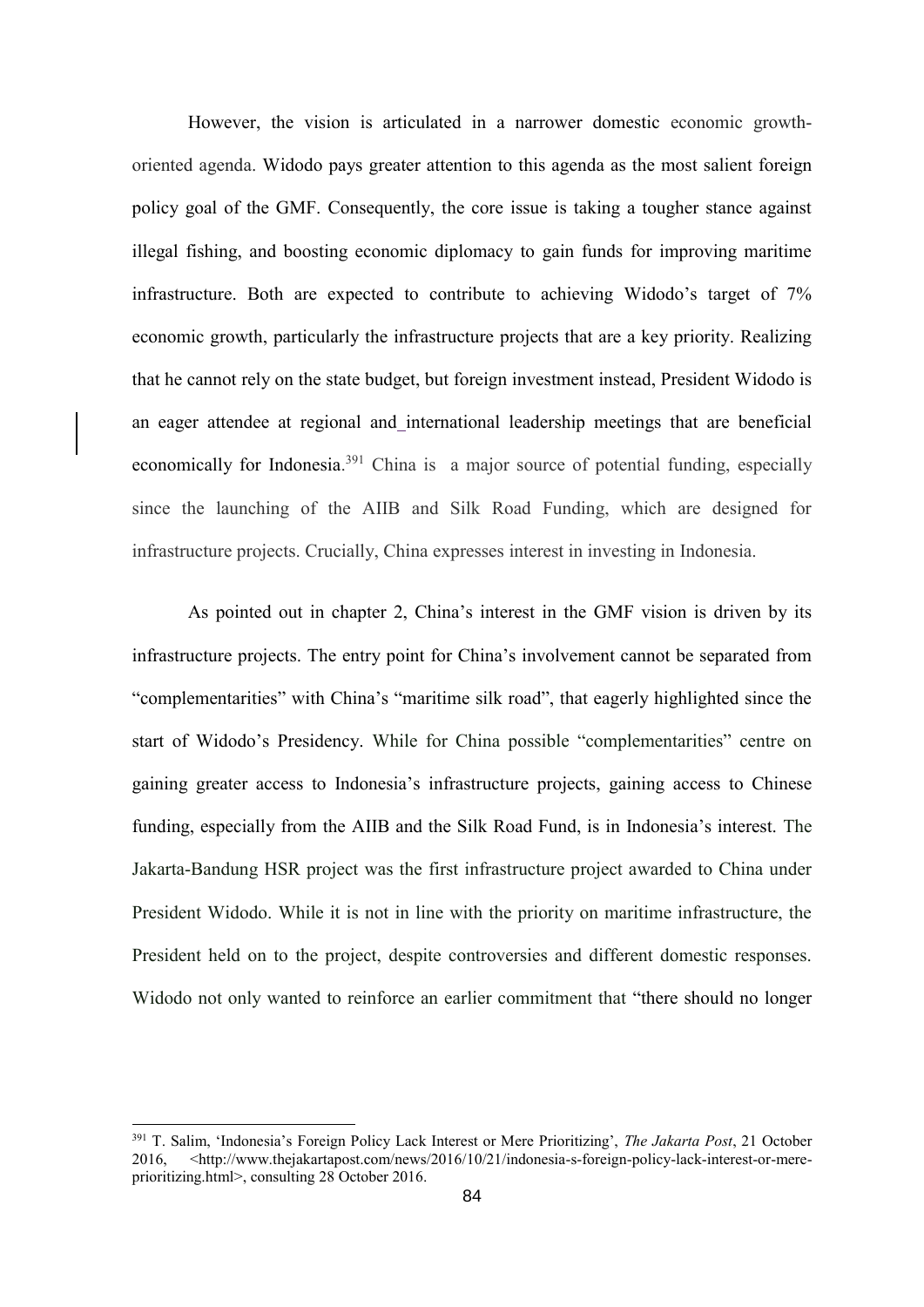be delays"<sup>392</sup> for infrastructure development, he was also playing a game of pragmatic selfinterest toward China, hoping to improve Indonesia's economy.

Future cooperation in infrastructure is jeopardised by bilateral economic favouring China. Its investment in Indonesia is increasing only slowly. Likewise, Indonesia favourable balance of trade is declining. It suffered a trade deficit with China in 2016. While change remains to be seen, these developments cannot be separated from China's strategic interests in infrastructure projects go beyond commercial ties.

As argued in chapter 3, Indonesia's growing commercial ties with China do not change China's insistence on its "traditional fishing grounds" in the Natuna Sea. Three incidents involving Indonesian patrol boats and Chinese fishing vessels in 2016 in the Natuna Sea revealed a game with high political stakes. <sup>393</sup> Because Widodo's GMF vision, which puts protecting state sovereignty and maritime development agenda as main priorities, the incidents were a diplomatic challenge. Instead of a coherent strategy to deal with China's encroachments in Indonesia's EEZ, Widodo and his Ministers' responses were uncoordinated. Different responses from Cabinet Ministers reflect different perceptions of China. The response of enhancing military presence in the Natuna Island, for example, reflected the Indonesian military's long standing view that threats come from "the north". As argued by Smith, over the years, China has been imagined as a threat to Indonesian sovereignty, especially as "a conventional assault by the PLA (People's Liberation Army) from the north; and Chinese pressure over sea boundaries in the South

<sup>392</sup> R.A. Witular, 'Jokowi Asks More of China'.

<sup>393</sup> T. Javadi, 'Indonesia's China Strategy: 'Flexible Hedging'', *The National Interest*, 20 April 2016, <http://nationalinterest.org/feature/indonesias-china-strategy-flexible-hedging-15843?page=2>, consulted 28 August 2016.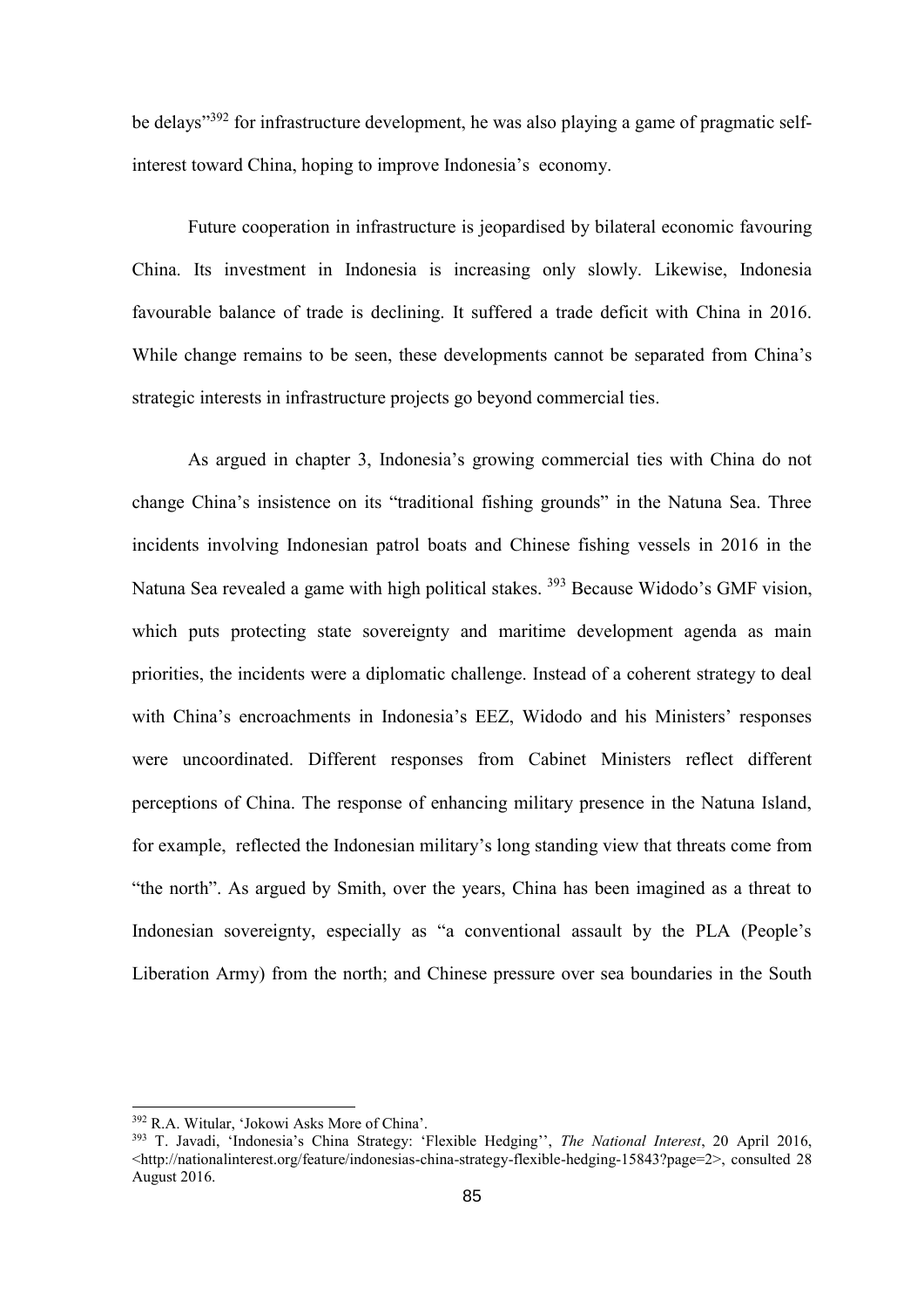China Sea, which affect the status of Indonesia's Natuna Island".<sup>394</sup> Luhut and Ryamizard's earlier views on the Natuna incidents reflect this perspective.

Widodo's main priority in infrastructure drives his pragmatism towards China, which has been apparent since the 2014 election debate. When asked about the South China Sea disputes and Indonesia's role he replied that the issue involved other states, not Indonesia. During the 2014 debate, Widodo suggested that "Indonesia should carefully consider whether or not its involvement in the conflict either will jeopardize the relations with China or we can provide the way out for the conflict". While he was not over reliant on advice from the Ministry of Foreign Affairs, nothing surprised when Indonesia's policy toward China followed Widodo's pragmatism driven by economic imperatives.

Overall, the "global maritime fulcrum" is a rationalised ideal that Widodo tried to promote during the first 2 years of his Presidency. The ideal brings together the needs to deliver economic growth and uphold sovereignty as his sources of legitimacy. Widodo focussed on domestic aspects of the GMF. He allowed only limited roles for the Foreign Affairs Ministry and foreign policy advisors in shaping policy, focussing on the foreign policy dimensions of domestic economy affairs.

The rise of Widodo and the GMF vision aligned the interests of Indonesia with China as a basis for closer maritime cooperation. While the joint statement between two countries in March 2015 stressed translating "complementarity" between the GMF MSR into "more concrete economic outcomes", the Natuna Sea incidents suggest that Indonesia-China relations are more complex than just economic relations. Indonesia should not perceive "the complementarity" between the Chinese MSR and its GMF only through the

<sup>394</sup> A.L. Smith, 'From Latent Threat to Possible Partner: Indonesia's China Debate", Asia-Pacific Center for Security Studies, Security Studies, December 2003, <http://apcss.org/Publications/SAS/ChinaDebate/ChinaDebate\_SmithIndo.pdf>, consulting 27 October 2016.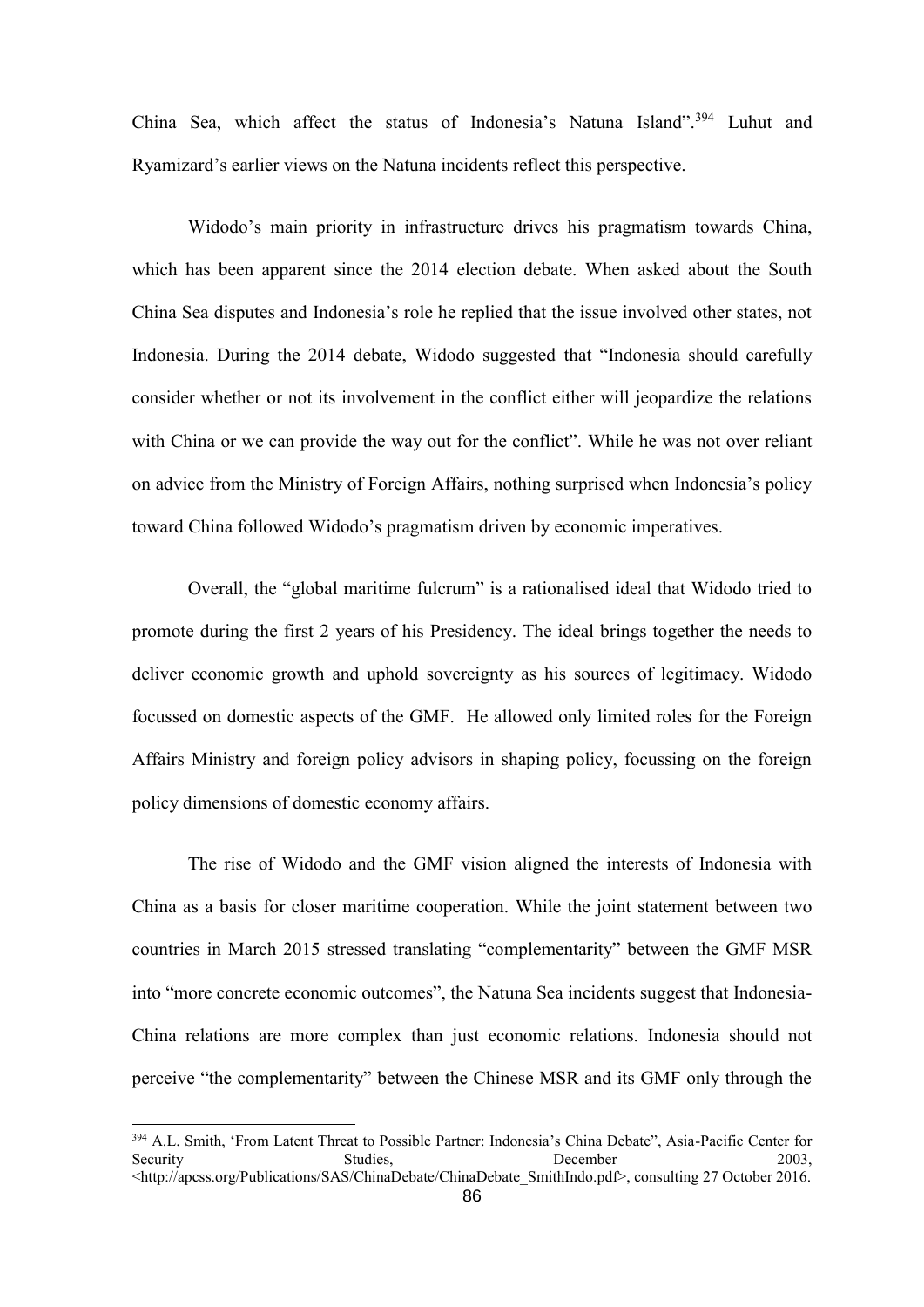lens of Indonesia's economic benefit. It requires a more coherent and comprehensive strategy toward China, driven not only by economic calculations since China's intentions go well beyond that. While Indonesia's China foreign policy under President Widodo tends to be ambivalent, as suggested by Tjhin, "there have to be institutional adjustments to follow up President Jokowi and President Xi Jinping's joint statement that highlighted the agreement to synergize Indonesia's Global Maritime Fulcrum and China's Maritime Silk Road".<sup>395</sup> Therefore, the degree of ambivalence in Indonesia's China Policy could be gradually directed to a more balanced policy towards China, as "Indonesia needs China as much as China needs Indonesia."<sup>396</sup>

<sup>395</sup> C.S. Tjhin, 'Engagement with China needed', *The Jakarta Post*, 28 October 2016.

<sup>396</sup> K.H. Raditio, 'Insight: China: A Hegemon or Strategic Partner?', *The Jakarta Post*, 20 October 2016.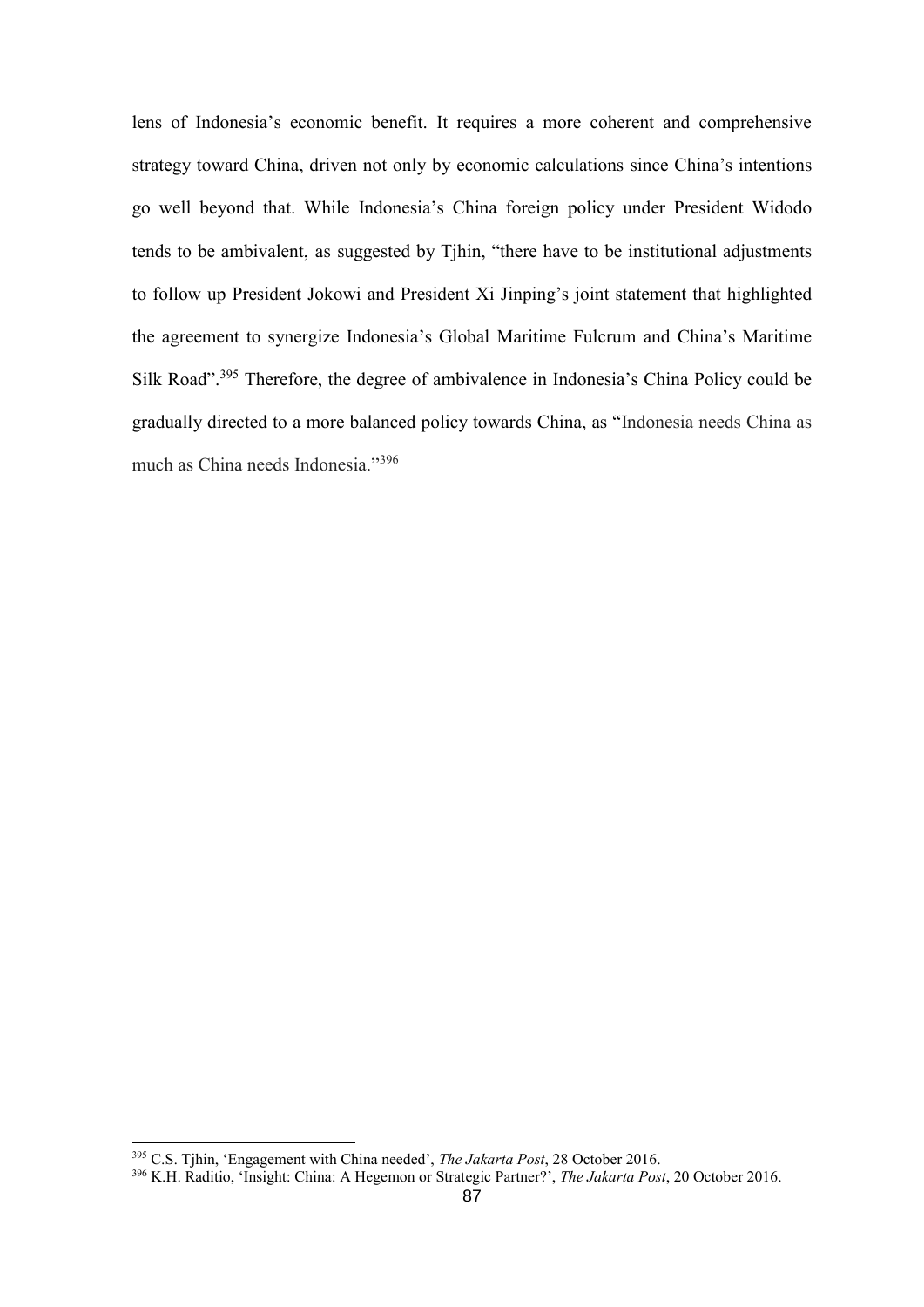## **BIBLIOGRAPHY**

# **Books and Thesis**

Arsana, I.M.A. and Schofield, C., 'Indonesia's "Invisible" Border with China', in Elleman, B., Kotkin, S., Schofield, C., *Beijing's Power and China's Borders*, Routledge, London, 2014.

Cribb, R, M. Ford, *Indonesia Beyond the Water's Edge*, ISEAS, Singapore, 2009.

D.P. Djalal, *The Geopolitics of Indonesia's Maritime Territorial Policy*, CSIS, Jakarta, 1996.

Djalal, H., 'Maritime Dimensions of a New World Order: Security Experiences in South East Asia', in Yusuf, C.M. (ed.), *Negara Kepulauan Menuju Negara Maritim*, Lembaga Laut Indonesia, Jakarta, 2010.

Dreyer, J.T., 'China and Its Neighbors' in Friedman, E., and McCormick, B.L., *What If China Doesn't Democratize? Implications for War and Peace*, Routledge, New York, 2015.

Elden, S., 'Why is the world divided territorially?' in Edkins, J., and Zehfuss, M., *Global Politics a New Introduction*, Routledge, London, 2014.

Fukuoka, Y., and Verico, K., 'Indonesia-China Economic Relations in the Twenty-First Century: Opportunities and Challenges' in Kim, Y.-C. (ed.), *Chinese Global Production Networks in ASEAN*, Understanding China, Springer International Publishing, Switzerland, 2016.

Giap, T.K. et al., *Competitiveness Analysis and Development Strategies for 33 Indonesian Provinces*, World Scientific Publishing, Singapore, 2013.

Goh, E., *Meeting the China Challenge: The US in Southeast Asian Regional Security Strategies,* East-West Center, Washington, 2005.

Hidayat, L.M., *Reformasi Administrasi Kajian Komparatif Pemerintahan Tiga Presiden (Administration Reform Comparative Study of Three Presidents)*, Jakarta, Gramedia, 2007.

Nabs-Keller, G., 'The Impacts of Democratisation on Indonesia's Foreign Policy', *Thesis*, School of Government and International Relations, Griffith Business School, Griffith University, October 2013.

Novotny, D., *Torn Between America and China Elite Perceptions and Indonesian Foreign Policy*, ISEAS, Singapore, 2010.

Nugroho, H.B., 'Law of the Sea Aspects of Indonesian National Legislation on Submarine Telecommunications Cable' in Nordquist, M.H., Moore, J.N., *Maritime Border Diplomacy*, Martinus Nijhoov Publishers, The Netherlands, 2012.

Parameswaran, P., 'Delicate Equilibrium: Indonesia's Approach to the South China Sea', in Fels, E., Vu, T-M. (eds.), *Power Politics in Asia's Contested Water: Territorial Dispute in The South China Sea*, Springer, 2016.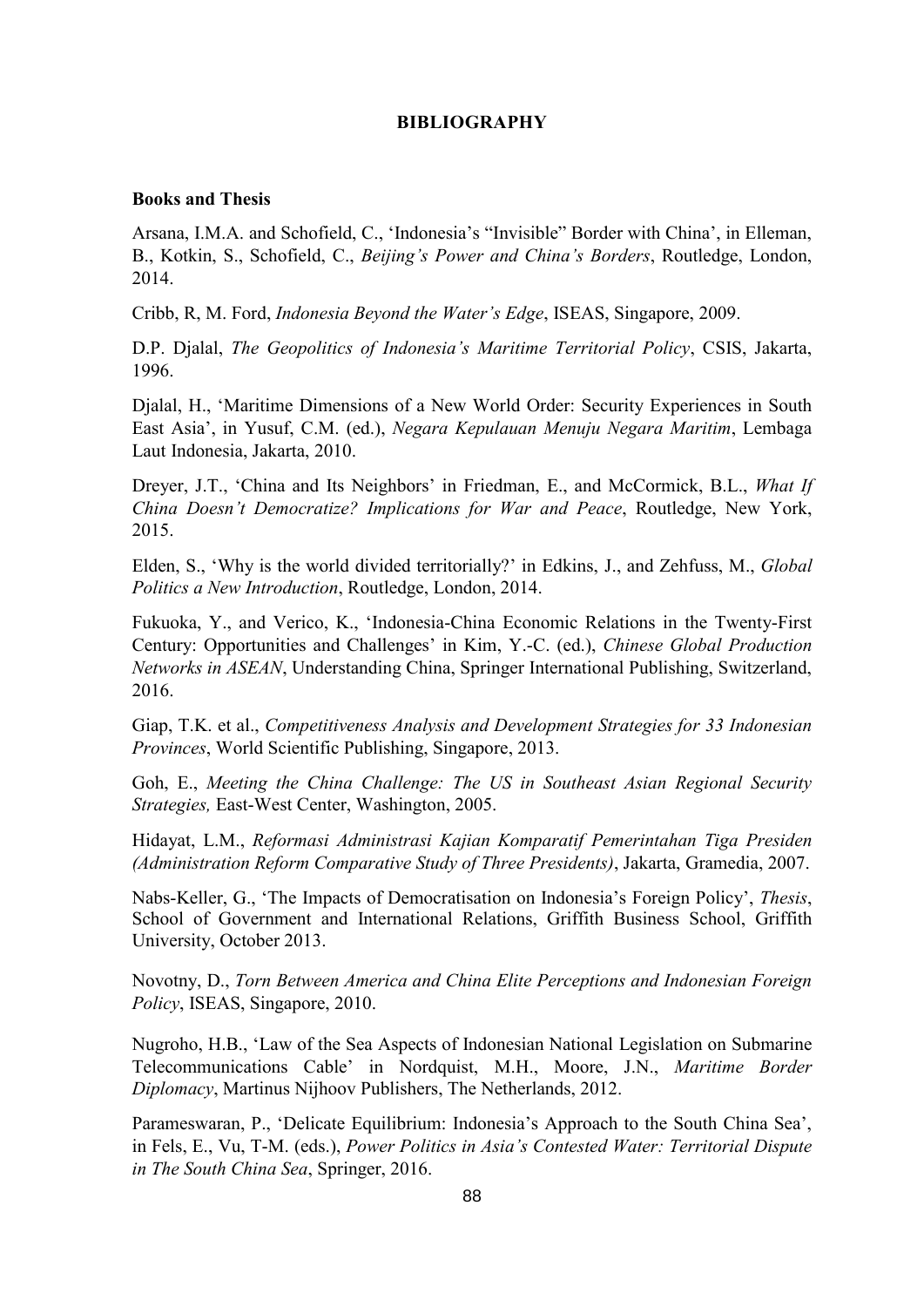Roberts, C., Habir, A., Sebastian, L. (eds.), *Indonesia's Ascent Power, Leadership, and the Regional Order*, Palgrave Macmillan, London, 2015.

Roy, D., *China's Foreign Relations*, Rowman&Littlefield Publishers, Inc, Maryland, 1998.

Sakhuja, V., and Khurana, G.S., *Maritime Perspectives 2015*, National Maritime Foundation, New Delhi, 2016.

Schofield, C., Storey, I., *The South China Sea Dispute: Increasing Stakes and Rising Tensions*, The Jamestown Foundation, Washington DC, November 2009.

Storey, I., 'Indonesia and China Ambivalent Relations', *Southeast Asia and the Rise of China: The Search for Security*, Routledge, London, 2011.

Sukma, R., 'Hubungan Indonesia-Republik Rakyat Cina: Jalan Panjang Menuju Normalisasi', in Bandoro, B., *Hubungan Luar Negeri Indonesia Selama Orde Baru*, CSIS, Jakarta, 1994.

Sukma, R., *Indonesia and China the Politics of a Troubled Relationship*, Routledge, London and New York, 1999.

Sukma, R., 'Dimensi Domestik Politik Luar Negeri Indonesia', in Bandoro, B., *Mencari Desain Baru Politik Luar Negeri Indonesia*, CSIS, Jakarta, 2005.

Sukma, R., "Indonesia's Response to the Rise of China: Growing Comfort amid Uncertainties" in Tsunekawa, J. (ed.), *The Rise of China: Response from Southeast Asia and Japan,* The National Institute for Defense Studies, Japan, 2009.

Willis, D., 'Indonesia's New Geopolitics: Indo-Pacific or PACINDO?', in Chacko, P. (ed.), *The New Regional Geopolitics of the Indo-Pacific: Drivers*, *Dynamics and Consequences*, Routledge, New York and London, 2016.

#### **Journal Articles**

Almuttaqi, I., Arif, M., 'Regional Implications of Indonesia-China Ambivalent Relations', *The Indonesian Quarterly*, Vol. 44 No. 2, 2016.

Challagan, M., and Hubbard, P., 'The Asian Infrastructure Investment Bank: Multilateralism on the Silk Road', *China Economic Journal*, Vol. 9 No. 2, 2016, pp. 116- 139.

Cheng-Chwee, K., 'The Essence of Hedging: Malaysia and Singapore's Response to a Rising China', *Contemporary Southeast Asia*, Vol. 30 No. 2, 2008.

Connely, A.L., 'Sovereignty and the Sea: President Joko Widodo's Foreign Policy Challenges', *Contemporary Southeast Asia*, Vol. 17, No. 1, 2015, pp.1-28.

Fallon, T., 'The New Silk Road: Xi Jinping's Grand Strategy for Eurasia', *American Foreign Policy Interest*, Vol. 37, 2015, pp. 140-147.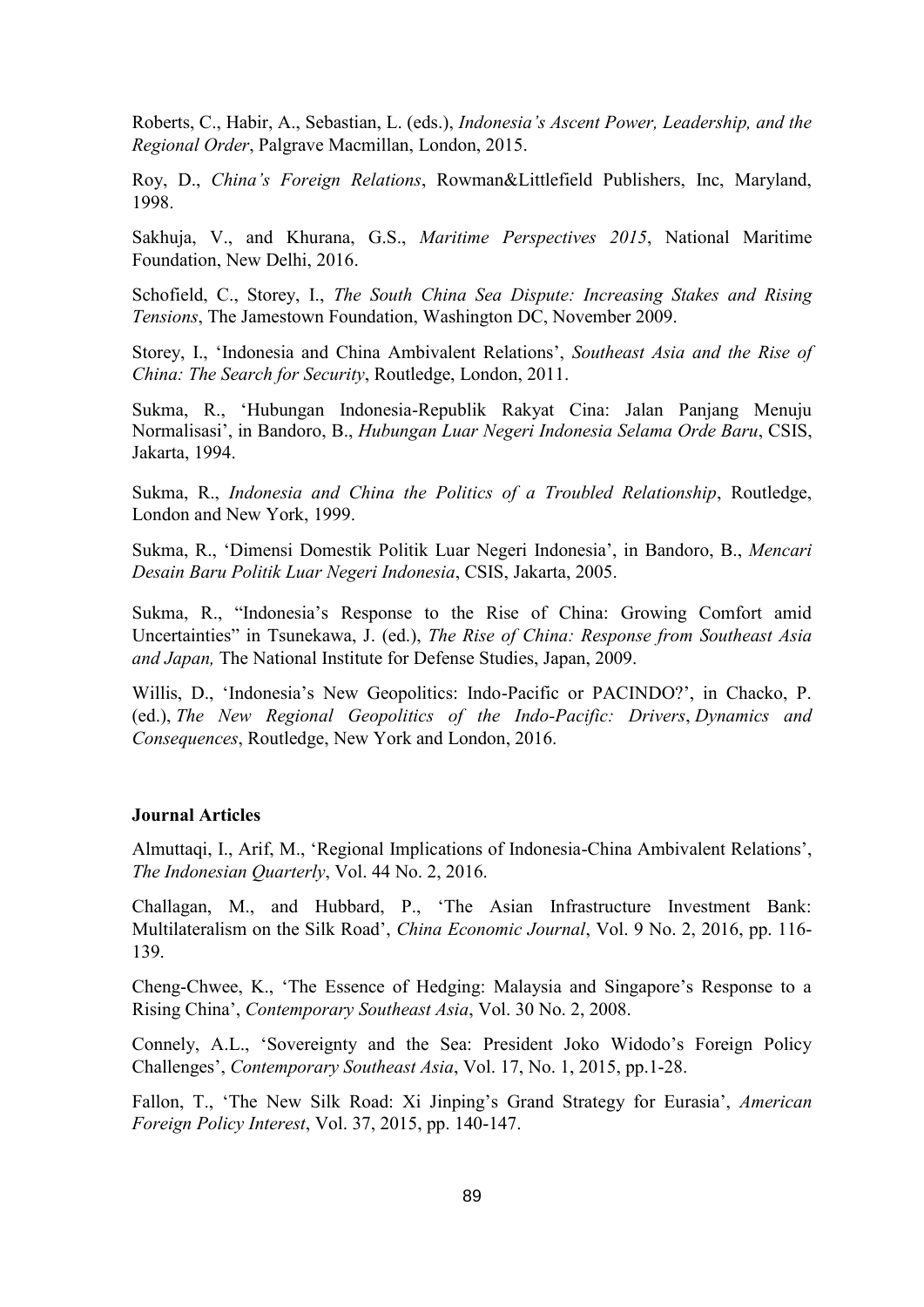Fealy, G., and White, H., 'Indonesia's 'Great Power' Aspirations: A Critical Review', *Asia and The Pacific Policy Studies*, Vol. 3 Issue 1, January 2016, p. 92-100, *<*http://onlinelibrary.wiley.com/doi/10.1002/app5.122/full>, consulted 25 August 2016.

G.S. Hearns, W.G. Stormont, 'Managing Potential Conflicts in the South China Sea', *Marine Policy*, Vol. 20, Issue 2, 1996, p. 353-356.

Jones, D.M., and Jenne, N., 'Weak States' Regionalism: ASEAN and The Limits of Security Cooperation in Pacific Asia', *International Relations and the Asia Pacific*, 2015.

Junxian, G., and Yan, M., 'China's New Silk Road: Where Does It Lead?', *Asian Perspective*, Vol. 40, 2016, pp. 105-130.

Jinming, L., Dexia, L., "The Dotted Line on the Chinese Map of the South China Sea: A Note", *Ocean Development and International Law* No. 34, 2003.

Johnson, D., 'Drawn into the Fray: Indonesia's Natuna Islands Meet China's Long Gaze South', *Asian Affairs: An American Review*, Vol. 24, No. 3, 2010, pp. 153-161.

Karim, M.A., 'The South China Sea Disputes: Is High Politics Overtaking?', *Pacific Focus Inha Journal of International Studies*, Vol. 28, No. 1, 2013, pp. 99-119.

Laksmana, E.A., 'The Enduring Strategic Trinity: Explaining Indonesia's Geopolitical Architecture', *Journal of the Indian Ocean Region*, Vol. 7 No. 1, 2011.

Laksmana, E.A., 'Indonesia's Rising Regional and Global Profile: Does Size Really Matter?', *Contemporary Southeast Asia*, Vol. 33, No. 2, 2011, Pp.157-182.

Len, C., 'China's 21<sup>st</sup> Century Maritime Silk Road Initiative, Energy Security and SLOC Access', *Maritime Affairs: Journal of the National Maritime Foundation of India*, Vol. 11 No. 1, 2015, pp. 1-18.

Mantong, A.W., 'Insiden Natuna, Penyanderaan Nelayan Indonesia, dan Kebijakan Luar Negeri Indonesia', *Analisis CSIS*, Vol. 45 No. 2, 2016.

Pattiradjawane, R.L., 'The Indonesian Perspective Toward Rising China: Balancing the National Interest', *Asian Journal of Comparative Politics*, 2016.

Quirk, S., and Bradford, J., 'Maritime Fulcrum: A New US Opportunity to Engage Indonesia', *Issues and Insights*, Vol. 15 No. 9, 6 October 2015.

Salim, W., Negara, S.D., 'Why is the High-Speed Rail Project so Important to Indonesia', *Perspective*, ISEAS*,* No. 16, 7 April 2016.

Setijadi, C., 'Ethnic Chinese in Contemporary Indonesia: Changing Identity Politics and the Paradox of Sinification', *Perspectives*, No. 12, ISEAS, Singapore, 2016.

Sukma, R., 'The Evolution of Indonesia's Foreign Policy: An Indonesian View', *Asian Survey*, Vol. 35, No. 3, 1995, pp. 304-315.

Suryadinata, L., 'Did the Natuna Incident Shake Indonesia-China Relations?', *Perspective*, ISEAS, Singapore, 26 April 2016.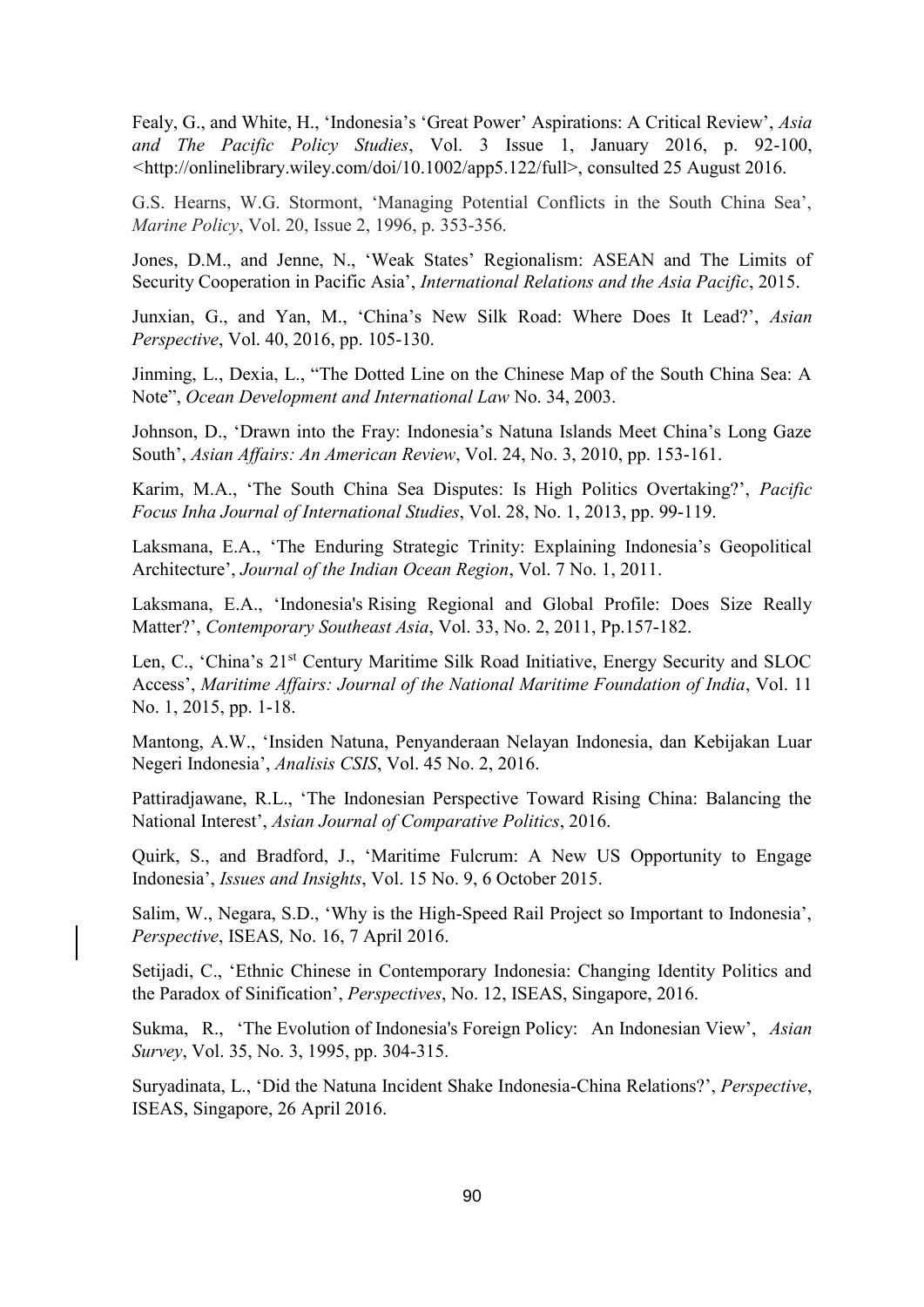Thayer, C.A., 'ASEAN'S Code of Conduct in the South China Sea: A Litmus Test for Community-Building?' *The Asia-Pacific Journal*, Vol 10, Issue 34, No. 4, August 20, 2012.

Weatherbee, D.E, 'Understanding Jokowi's Foreign Policy', *Trends in Southeast Asia*, ISEAS, No. 12, 2016.

Weatherbee, D.E., 'Re-assessing Indonesia's Role in the South China Sea', *Perspective*, ISEAS, Singapore, 21 April 2016.

Zhao Hong, 'China's New Maritime Silk Road: Implications and Opportunities for Southeast Asia', *Trends in Southeast Asia* No. 3, ISEAS, Singapore, 2015.

#### **Official Institutional Websites and Official Documents**

ASEAN, 'Joint Communiqué of the 49th ASEAN Foreign Ministers' Meeting Vientiane, 24 July 2016, <http://asean.org/storage/2016/07/Joint-Communique-of-the-49th-AMM-ADOPTED.pdf>.

ASEAN-China Centre, 'Speech by Chinese President Xi Jinping to Indonesian Parliament', 3 October 2013, [<http://www.asean-china-center.org/english/2013-](http://www.asean-china-center.org/english/2013-10/03/c_133062675.htm) [10/03/c\\_133062675.htm>](http://www.asean-china-center.org/english/2013-10/03/c_133062675.htm), consulted 28 September 2016.

Coordinating Ministry for Maritime Affairs, 'Program Kerja', <http://maritim.go.id/program-kerja/>, accessed 11 September 2016, consulted 5 August 2016.

Government Regulation No. 61 of 1998 on the list of geographical coordinates of the base points of the archipelagic baselines of Indonesia in the Natuna Sea, National Legislation, United Nations,

<http://www.un.org/Depts/los/LEGISLATIONANDTREATIES/PDFFILES/IDN\_1998\_R egulation61.pdf>, consulted 23 May 2016.

Government Regulation No. PER.01/MEN/2009 on Fisheries Management Area, 21 January 2009 in *Indonesian Fisheries Book 2009*, Ministry of Marine Affairs and Fisheries and Japan International Cooperation Agency, Jakarta, 2009.

Kementerian PPN/Bappenas (Ministry of National Development Planning), *Konsep Mainstreaming Ocean Policy ke Dalam Rencana Pembangunan Nasional* (*The Concept of Mainstreaming Ocean Policy into National Development Planning*), Kementerian PPN/Bappenas (Ministry of National Development Planning), Jakarta, December 2014.

Ministry of Foreign Affairs of the People's Republic of China, 'Wang Yi: Forging China-Indonesia Comprehensive Strategic Partnership in Name and in Fact', 3 November 2014,  $\lt$ http://www.fmprc.gov.cn/mfa\_eng/zxxx\_662805/t1207480.shtml>, consulted 2 September 2016.

Ministry of Foreign Affairs of the People's Republic of China, 'Wang Yi Holds Talks with Foreign Minister Retno Marsudi of Indonesia', 4 November 2014,  $\lt$ http://www.fmprc.gov.cn/mfa\_eng/zxxx\_662805/t1207493.shtml>, consulted 2 September 2016.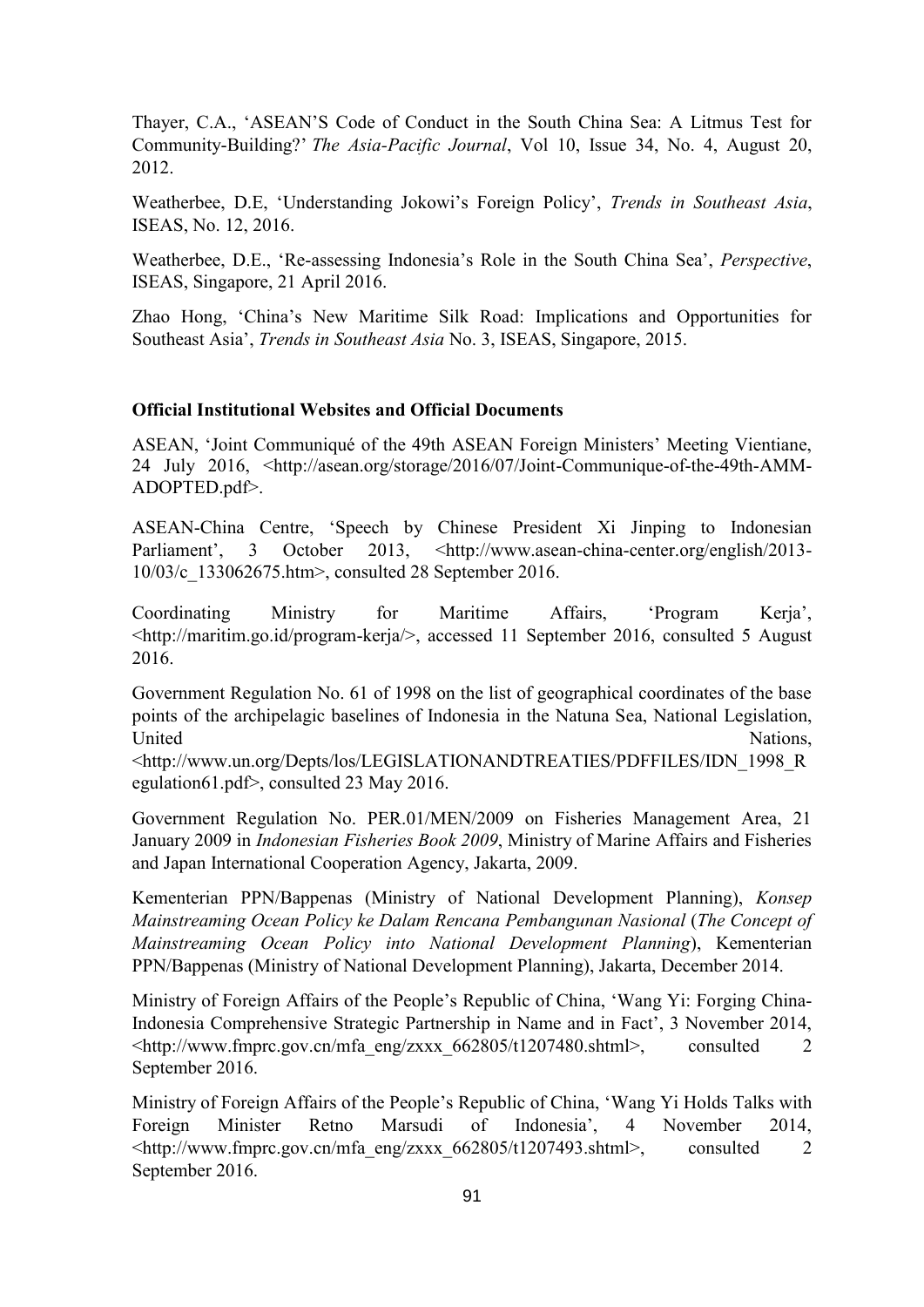Ministry of Foreign Affairs of the People's Republic of China, 'Xi Jinping Meets with President Joko Widodo of Indonesia', 9 November 2014, <http://www.fmprc.gov.cn/mfa\_eng/topics\_665678/ytjhzzdrsrcldrfzshyjxghd/t1209530.sht m>, consulted 2 September 2016.

Ministry of Foreign Affairs of the People's Republic of China, 'Joint Statement on Strengthening Comprehensive Strategic Partnership between the People's Republic of China and The Republic of Indonesia', 27 March 2015, <http://www.fmprc.gov.cn/mfa\_eng/wjdt\_665385/2649\_665393/t1249201.shtml>, consulted 28 September 2016.

Ministry of Foreign Affairs of People's Republic of China, 'Foreign Ministry Spokesperson Hua Chunying's Regular Press Conference on March 21, 2016', <http://www.fmprc.gov.cn/mfa\_eng/xwfw\_665399/s2510\_665401/2511\_665403/t134941 6.shtml>, consulted 24 May 2016.

Ministry of Foreign Affairs of People's Republic of China, 'Foreign Ministry Spokesperson Hua Chunying's Regular Press Conference on June 20, 2016', <http://www.fmprc.gov.cn/mfa\_eng/xwfw\_665399/s2510\_665401/2511\_665403/t137374 4.shtml>, consulted 12 July 2016.

Ministry of Foreign Affairs Republic of Indonesia, 'Future Direction Of Indonesia-China Comprehensive Strategic Partnership', 2 October 2013, [<http://kemlu.go.id/Documents/RI-](http://kemlu.go.id/Documents/RI-RRT/Joint%20Statement%20Comprehensive%20Strategic%20Partnership.pdf)

[RRT/Joint%20Statement%20Comprehensive%20Strategic%20Partnership.pdf>](http://kemlu.go.id/Documents/RI-RRT/Joint%20Statement%20Comprehensive%20Strategic%20Partnership.pdf), consulted 28 September 2016.

Ministry of Foreign Affairs, 'Indonesia Serukan Semua Pihak Untuk Menghormati Hukum Internasional Termasuk Unclos 1982', 12 July 2016, <http://kemlu.go.id/id/berita/siaranpers/Pages/Indonesia-Serukan-Semua-Pihak-untuk-Menghormati-Hukum-Internasional-Termasuk-UNCLOS-1982-.aspx>, consulted 26 September 2016.

Ministry of Marine Affairs and Fisheries Republic of Indonesia, 'Data Rekapitulasi Penenggelaman Kapal Illegal Fishing Periode Oktober 2014-Desember 2015' [<http://djpsdkp.kkp.go.id/arsip/c/273/Data-Rekapitulasi-Penenggelaman-Kapal-Illegal-](http://djpsdkp.kkp.go.id/arsip/c/273/Data-Rekapitulasi-Penenggelaman-Kapal-Illegal-Fishing-periode-Oktober-2014-Desember-2015/?category_id=35)Fishing-periode-Oktober-2014-Desember-2015/?category id=35>, consulted 28 August 2016.

Ministry of Marine Affairs and Fisheries Republic of Indonesia, 'Grafik Data Penenggelaman Kapal Illegal Fishing Tahun 2016', [<http://djpsdkp.kkp.go.id/arsip/c/345/grafik-data-peneggelaman-kapal-illegal-fishing](http://djpsdkp.kkp.go.id/arsip/c/345/GRAFIK-DATA-PENEGGELAMAN-KAPAL-ILLEGAL-FISHING-TAHUN-2016/?category_id=35)tahun-2016/?category  $id=35$ >, consulted 28 August 2016.

Ministry of Marine Affairs and Fisheries Republic of Indonesia, 'Hari Kemerdekaan, Pemerintah Tenggelamkan 60 Kapal Illegal Fishing (Independence Day, The Government Sank 60 Vessels)', <http://kkp.go.id/2016/08/17/hari-kemerdekaan-pemerintahtenggelamkan-60-kapal-illegal-fishing/>, consulted 25 August 2016.

Permanent Court of Arbitration, 'PCA Case Nº 2013-19 in the Matter of the South China Sea Arbitration before an Arbitral Tribunal Constituted Under Annex VII to the 1982 United Nations Convention on the Law of the Sea between The Republic of the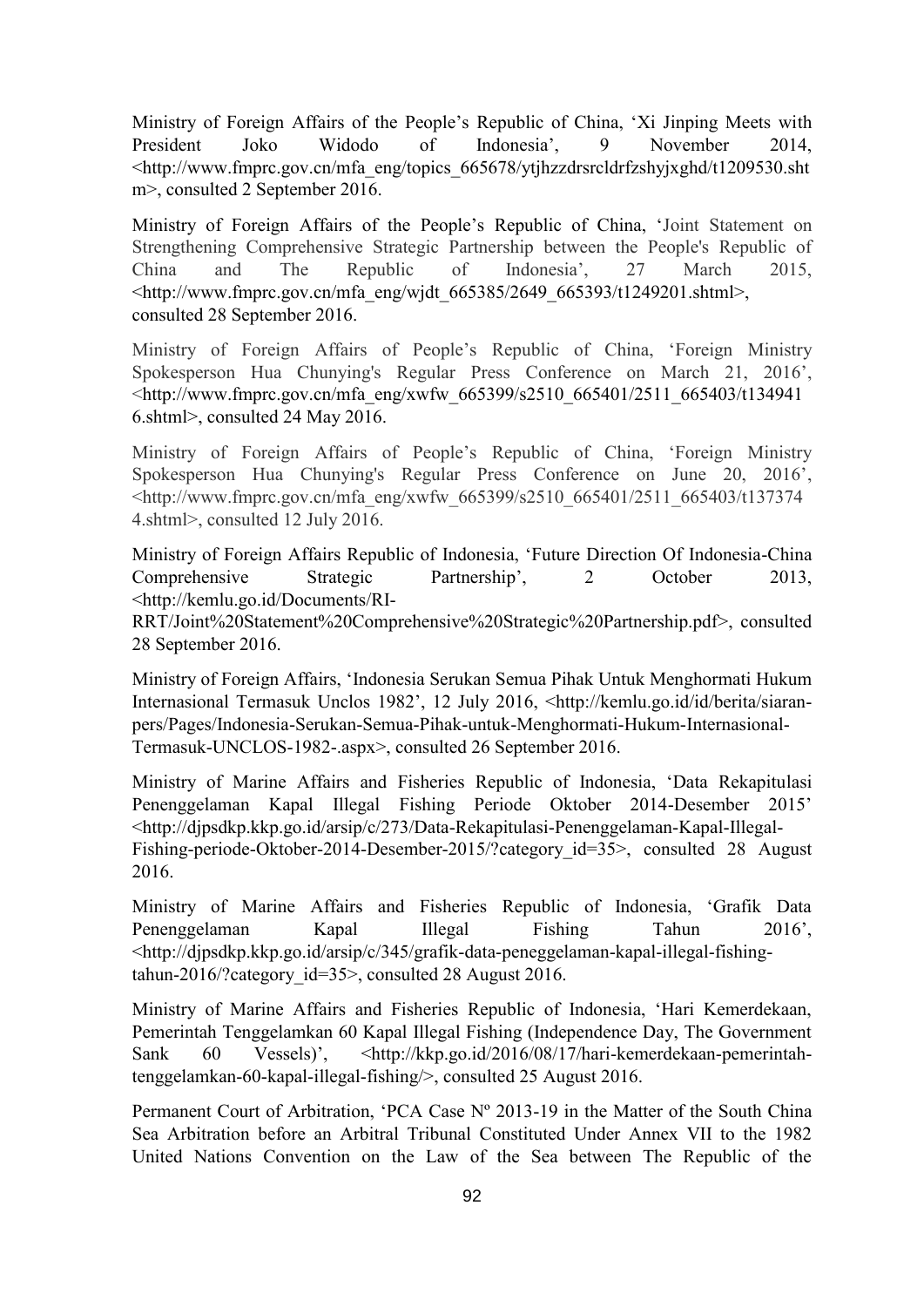Philippines – and the People's Republic of China', 12 July 2016, <https://pca-cpa.org/wpcontent/uploads/sites/175/2016/07/PH-CN-20160712-Award.pdf>, consulted 20 August 2016.

Presidential Regulation No 10 of 2015 on Coordinating Ministry for Maritime Affairs, <http://sipuu.setkab.go.id/PUUdoc/174381/Perpres%20Nomor%2010%20Tahun%202015. pdf>, consulted 5 August 2016.

Presidential Regulation No. 3 of 2016 regarding Acceleration of the Implementation of Strategic National Projects, 12 January 2016, <http://ditjenbinaadwil.kemendagri.go.id/file\_upload/perundang-

undangan/Peraturan%20Presiden/Peraturan%20Presiden%20no.3%20Tahun%202016/Per pres%203%202016.pdf>, consulted 27 September 2016.

Statement of the Ministry of Foreign Affairs of the People's Republic of China on the Award of 12 July 2016 of the Arbitral Tribunal in the South China Sea Arbitration Established at the Request of the Republic of the Philippines, 12 July 2016, <http://www.fmprc.gov.cn/mfa\_eng/zxxx\_662805/t1379492.shtml>, consulted 20 August 2016.

The ASEAN Secretariat, '1992 ASEAN Declaration on the South China Sea', Adopted by the Foreign Ministers at the 25th ASEAN Ministerial Meeting in Manila, Philippines on 22 July 1992,

<https://cil.nus.edu.sg/rp/pdf/1992%20ASEAN%20Declaration%20on%20the%20South% 20China%20Sea-pdf.pdf>, consulted 26 May 2016.

The Ministry of Foreign Affairs Republic of Indonesia, *Annual Press Statement Minister for Foreign Affairs Republic of Indonesia*, 8 January 2015, <http://www.indonesiaottawa.org/wp-content/uploads/2015/01/PPTM-2015-en.pdf>, consulted 5 August 2016.

The White House, 'President Obama meets with the President of Indonesia', 10 November 2014, <https://www.youtube.com/watch?v=a33s1-z7iw8>.

The White House, 'Remarks by President Obama and President Widodo of Indonesia before Bilateral Meeting', 10 November 2010, <https://www.whitehouse.gov/thepress-office/2014/11/10/remarks-president-obama-and-president-widodo-indonesiabilateral-meeting>, consulted 2 September 2016.

The World Bank, 'Biaya Logistik Yang Tinggi Menghambat Pertumbuhan Ekonomi Indonesia, 6 September 2013, <http://www.worldbank.org/In/News/Press-Release/2013/09/06/High-Logistics-Costs-Impede-Higher-Economic-Growth-For-Indonesia>, consulted 26 Agustus 2016.

United Nations Convention on the Law of the Sea, <http://www.un.org/depts/los/convention\_agreements/texts/unclos/unclos\_e.pdf>, consulted 25 May 2016.

United States Department of State, 'China: Maritime Claims in the South China Sea', Limits in the Seas, No. 43, 5 December 2014, [<http://www.state.gov/documents/organization/234936.pdf>](http://www.state.gov/documents/organization/234936.pdf).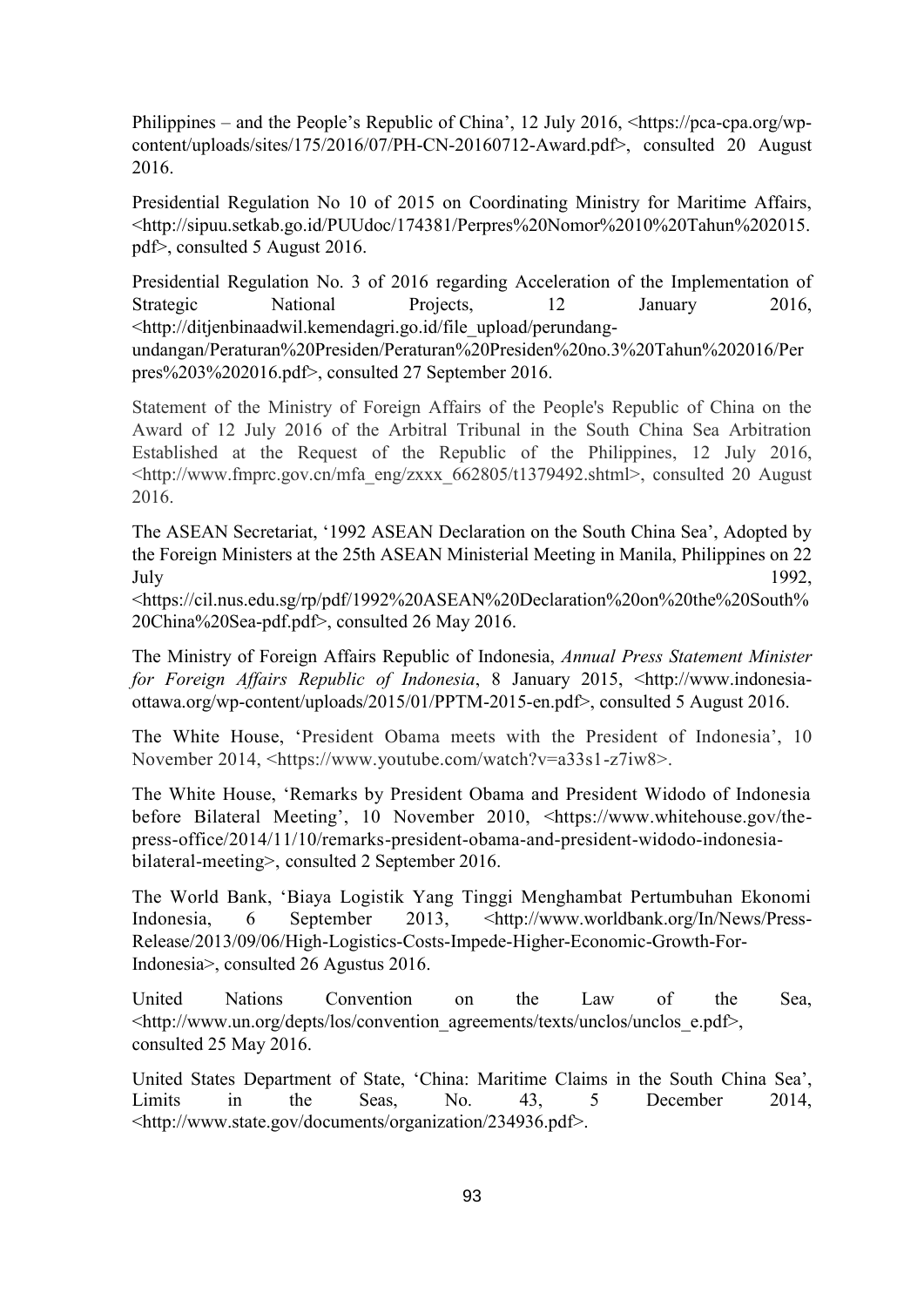Widodo, J. and Kalla, J., 'Jalan Perubahan Untuk Indonesia yang Berdaulat, Mandiri, dan Berkepribadian, Visi Misi dan Program Aksi Jokowi-Jusuf Kalla 2014' ('Path to Change for a Sovereign, Independent, and Distinctive Indonesia, Vision and Mission and Program of Action Jokowi-Jusuf Kalla 2014'), Jakarta, May 2014, p. 12-14, < http://kpu.go.id/koleksigambar/VISI\_MISI\_Jokowi-JK.pdf>, consulted 26 May 2016.

World Economic Forum, *Global Competitiveness Report 2015-2016*, <http://reports.weforum.org/global-competitiveness-report-2015- 2016/Economies/#Economy=Idn>, consulted 26 August 2016.

### **Magazines, Newspaper and Non-Official Websites**

Abdussalam, A., 'People await realization of maritime toll road', *Antara News*, 15 July 2014, <http://www.antaranews.com/en/news/94838/people-await-realization-of-maritimetoll-road>, consulted 5 July 2016.

Almond, R.G., 'Interview: The South China Sea Ruling', *The Diplomat*, 16 July 2016, <http://thediplomat.com/2016/07/interview-the-south-china-sea-ruling/>.

Amin, K., 'Kuala Tanjung Port Attracts Foreign Investors', *The Jakarta Post*, 29 May 2015, <http://www.thejakartapost.com/news/2015/05/29/kuala-tanjung-port-attractsforeign-investors.html>, Consulted 20 September 2016.

Anindita, E., 'High-speed Train not in line with maritime vision: House', *The Jakarta Post*, 2 February 2016, <http://www.thejakartapost.com/news/2016/02/02/high-speedtrain-not-line-with-maritime-vision-house.html>, consulted 27 September 2016.

Brissenden, M., 'Raaf Monitored Chinese Military Exercise In Waters Between Christmas Island And Indonesia', *ABC News*, 13 February 2014, [<http://www.abc.net.au/news/2014-02-13/china-flexed](http://www.abc.net.au/news/2014-02-13/china-flexed-military-muscle-north-of-australia/5257686)[military-muscle-north-of-australia/5257686>](http://www.abc.net.au/news/2014-02-13/china-flexed-military-muscle-north-of-australia/5257686), Consulted 14 October 2016.

Brummitt, C., 'Frantic Phone Call Failed to Halt China-Indonesia Sea Spat', *Bloomberg*, 23 March 2016, [<http://www.bloomberg.com/news/articles/2016-03-22/frantic-phone-call](http://www.bloomberg.com/news/articles/2016-03-22/frantic-phone-call-failed-to-contain-china-indonesia-sea-spat)[failed-to-contain-china-indonesia-sea-spat>](http://www.bloomberg.com/news/articles/2016-03-22/frantic-phone-call-failed-to-contain-china-indonesia-sea-spat), consulted 29 May 2016.

Chew, A., 'Discontent in Indonesia Over High-Speed Rail Project Jointly Developed with China May Turn the Current Impasse into A More Protracted One', *South China Morning Post*, 19 February 2016, <http://www.scmp.com/news/asia/southeastasia/article/1913995/discontent-indonesia-over-high-speed-rail-project-jointly>, Consulted 27 September 2016.

Connely, A.L., 'Will Indonesia, provoked, now choose to lead on the South China Sea?', *The Asia Maritime Transparency Initiative Brief*, 21 March 2016, <http://amti.csis.org/will-indonesia-provoked-now-choose-lead-south-china-sea/>

Council on Foreign Relations, 'ASEAN's Six-Point Principles on the South China Sea', 20 July 2012, [<http://www.cfr.org/asia-and-pacific/aseans-six-point-principles-south-china](http://www.cfr.org/asia-and-pacific/aseans-six-point-principles-south-china-sea/p28915)[sea/p28915>](http://www.cfr.org/asia-and-pacific/aseans-six-point-principles-south-china-sea/p28915), consulted 26 May 2016.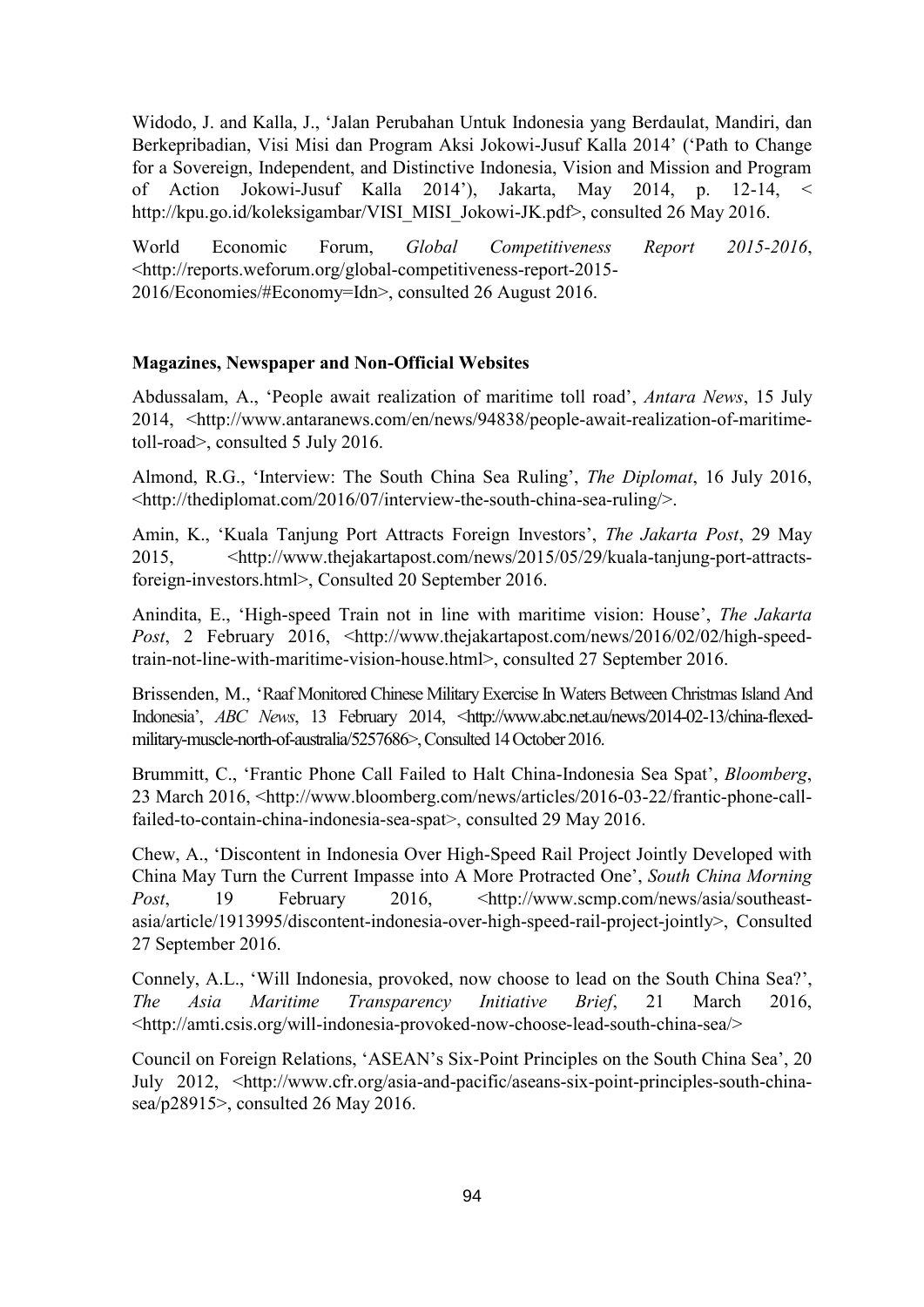Deny, S., 'Ini Cerita Awal Proyek Kereta Cepat Jakarta-Bandung', *Liputan 6*, 12 February 2016, <http://bisnis.liputan6.com/read/2434749/ini-cerita-awal-proyek-kereta-cepatjakarta-bandung>, consulted 20 September 2016.

Diela, T., 'Lino: Tol Laut Jokowi Mirip Pendulum Nusantara Pelindo/Lino: Jokowi's seatoll resembles Pelindo's sea pendulum', *Kompas*, 4 September 2014, <http://bisniskeuangan.kompas.com/read/2014/09/04/115316326/Lino.Tol.Laut.Jokowi.Mi rip.Pendulum.Nusantara.Pelindo>, consulted 14 August 2016.

Directorate General for Internal Policies, European Parliament, 'The Role of China in World Fisheries', 2012, <http://www.europarl.europa.eu/meetdocs/2009\_2014/documents/pech/dv/chi/china.pdf>, consulted 12 August 2016.

Djalal, H., 'Regime of Archipelagic State', Manila, March 2011, <http://aseanregionalforum.asean.org/files/Archive/18th/ARF%20Seminar%20on%20UN CLOS,%20Manila,%208-9Mar2011/Annex%20K%20-

%20Prof%20Hasjim%20Djalal%20-%20Regime%20of%20Arch%20States.pdf>, consulted 23 May 2016.

Fadil, I., '22 Bulan, Kemenko Maritim tiga kali ganti menteri/ In 22 months Coordinating Ministry for Maritime Affairs, three ministerial changes', *Merdeka*, 27 July 2016, <http://www.merdeka.com/politik/22-bulan-kemenko-maritim-tiga-kali-gantimenteri.html>, consulted 15 August 2016.

Gunawan, A., 'US Seeks To Improve Maritime Cooperation With Indonesia', 28 October 2014, *The Jakarta Post*, [<http://forbes.house.gov/components/redirect/r.aspx?Id=467481-](http://forbes.house.gov/components/redirect/r.aspx?Id=467481-69653587) [69653587>](http://forbes.house.gov/components/redirect/r.aspx?Id=467481-69653587), consulted 28 September 2016.

Horton, C., 'Southeast Asia's Dance with China', *The New York Times*, 26 May 2016.

Jakarta Globe, 'Jokowi's Inaugural Speech as Nation's Seventh President', *Jakarta Globe*, <http://jakartaglobe.beritasatu.com/news/jokowis-inaugural-speech-nations-seventhpresident/>, consulted 29 August 2016.

Jakarta Globe, 'Indonesia Sends Protest to China over Natuna Islands Standoff', *Jakarta Globe*, 21 March 2016, <http://jakartaglobe.beritasatu.com/news/indonesia-sends-protestchina-natuna-islands-standoff/>, consulted 5 June 2016.

Javadi, T., 'Indonesia's China Strategy: Flexible Hedging', *The National Interest*, 20 April 2016, <http://nationalinterest.org/feature/indonesias-china-strategy-flexible-hedging-15843>, consulted 5 May 2016.

Jensen, F., Munthe, B.C., 'Indonesia says it feels peace efforts on South China Sea "sabotaged"', *Reuters*, 21 March 2016, <http://in.reuters.com/article/indonesiasouthchinasea-idINKCN0WN0B7>.

Kompas, 'Indonesia-China Sepakat Insiden di Natuna Dianggap Selesai' ('Indonesia-China agree incident in the Natuna has been settled'), *Kompas*, 13 April 2016, <http://nasional.kompas.com/read/2016/04/13/17350911/Indonesia-China.Sepakat.Insiden.di.Natuna.Dianggap.Selesai>.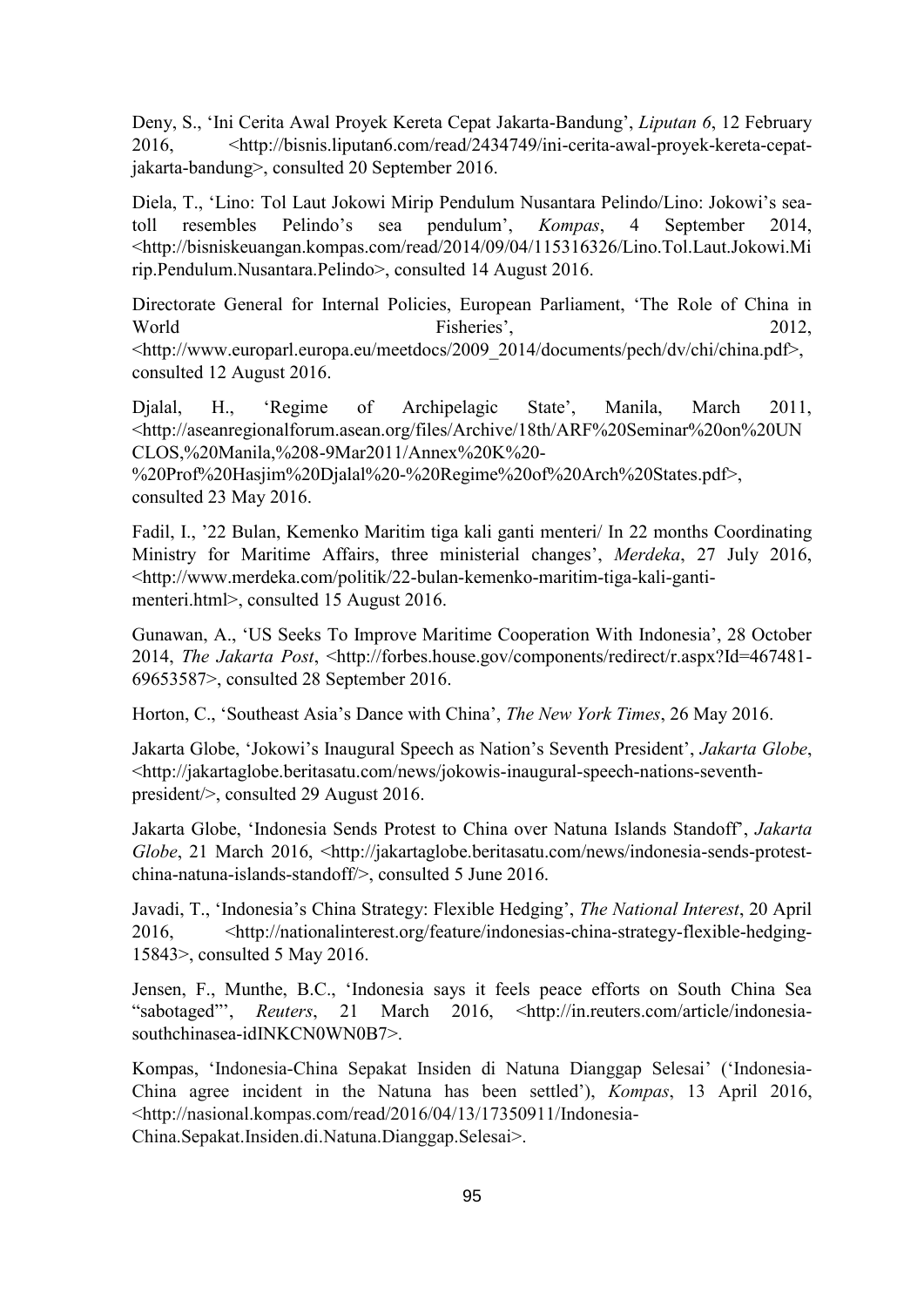Kompas, 'Jokowi Perintahkan Pembangunan Natuna Fokus ke Perikanan dan Migas', *Kompas*, 23 June 2016.

Y. Kwok, 'Indonesian President Jokowi Visits the Natuna Islands to Send a Strong Signal to China', *TIME*, 23 June 2016, <http://time.com/4379401/indonesia-china-jokowi-natunasovereignty-maritime-fishing-dispute/>, consulted 20 September 2016.

Laksmana, E.A., 'Jakarta Left All at Sea by Islands Clash with China', *New Mandala*, 5 April 2016, <http://www.newmandala.org/jakarta-left-all-at-sea-by-island-clash-withchina/>, consulted 5 June 2016.

Laksmana, E.A., 'Here's why Jakarta doesn't push back when China barges into Indonesian waters', *The Washington Post*, 28 April 2015, [<https://www.washingtonpost.com/news/monkey-cage/wp/2016/04/28/heres-why-jakarta](https://www.washingtonpost.com/news/monkey-cage/wp/2016/04/28/heres-why-jakarta-doesnt-push-back-when-china-barges-into-indonesian-waters/?postshare=3731461861067958&tid=ss_tw-bottom)[doesnt-push-back-when-china-barges-into-indonesian-](https://www.washingtonpost.com/news/monkey-cage/wp/2016/04/28/heres-why-jakarta-doesnt-push-back-when-china-barges-into-indonesian-waters/?postshare=3731461861067958&tid=ss_tw-bottom)

[waters/?postshare=3731461861067958&tid=ss\\_tw-bottom>](https://www.washingtonpost.com/news/monkey-cage/wp/2016/04/28/heres-why-jakarta-doesnt-push-back-when-china-barges-into-indonesian-waters/?postshare=3731461861067958&tid=ss_tw-bottom), consulted 5 June 2016.

Laksmana, E.A., 'The Domestic Politics Of Jakarta's South China Sea Policy', *The Interpreter*, 1 April 2016, <http://www.lowyinterpreter.org/post/2016/04/01/the-domesticpolitics-of-jakartas-south-china-sea-policy.aspx>, consulted 27 June 2016.

Liow, J.C. and Shekhar, V., 'Indonesia as a Maritime Power: Jokowi's Vision, Strategies, and Obstacles Ahead', *Brookings*, 7 November 2014, <https://www.brookings.edu/articles/indonesia-as-a-maritime-power-jokowis-visionstrategies-and-obstacles-ahead/>, consulted 30 June 2016.

Luhulima, C.P.F., 'Superimposition of China's 'Silk Road' and Indonesia's Maritime Fulcrum', *The Jakarta Post*, 13 December 2014.

Luhulima, C.P.F., 'Superimposition China's 'Maritime Silk Road' on Indonesia', *The Jakarta Post*, 10 June 2016, <http://www.thejakartapost.com/news/2016/06/10/superimposing-china-s-maritime-silkroad-indonesia.html>, consulted 27 September 2016.

Luhulima, C.P.F., 'The Hague's Verdict and South China Sea Imbroglio', *The Jakarta Post*, 14 July 2016.

Mcbeth, J., 'Indonesia has these bigger fish to fry than South China Sea', *South China Morning Post*, 6 August 2016, <http://www.scmp.com/weekasia/geopolitics/article/1999595/indonesia-has-these-bigger-fish-fry-south-china-sea>, consulted 25 August 2016.

McBeth, J., 'Indonesia, China and the Natuna Islands: a test for Jokowi's maritime doctrine', *The Strategist*, 22 March 2016, <http://www.aspistrategist.org.au/indonesiachina-and-the-natuna-islands-a-test-for-jokowis-maritime-doctrine/>.

Mietzner, M., 'Rise of a polite populist', *Inside Indonesia*, April-June 2014, <http://www.insideindonesia.org/jokowi-rise-of-a-polite-populist>, consulted 5 August 2016.

Nelson, B., Sulaiman, Y., 'The Implications of Jokowi's Global Maritime Axis', *Strategic Review*, April-June 2015, <https://www.stratfor.com/the-hub/implications-jokowis-globalmaritime-axis>, consulted 23 July 2016.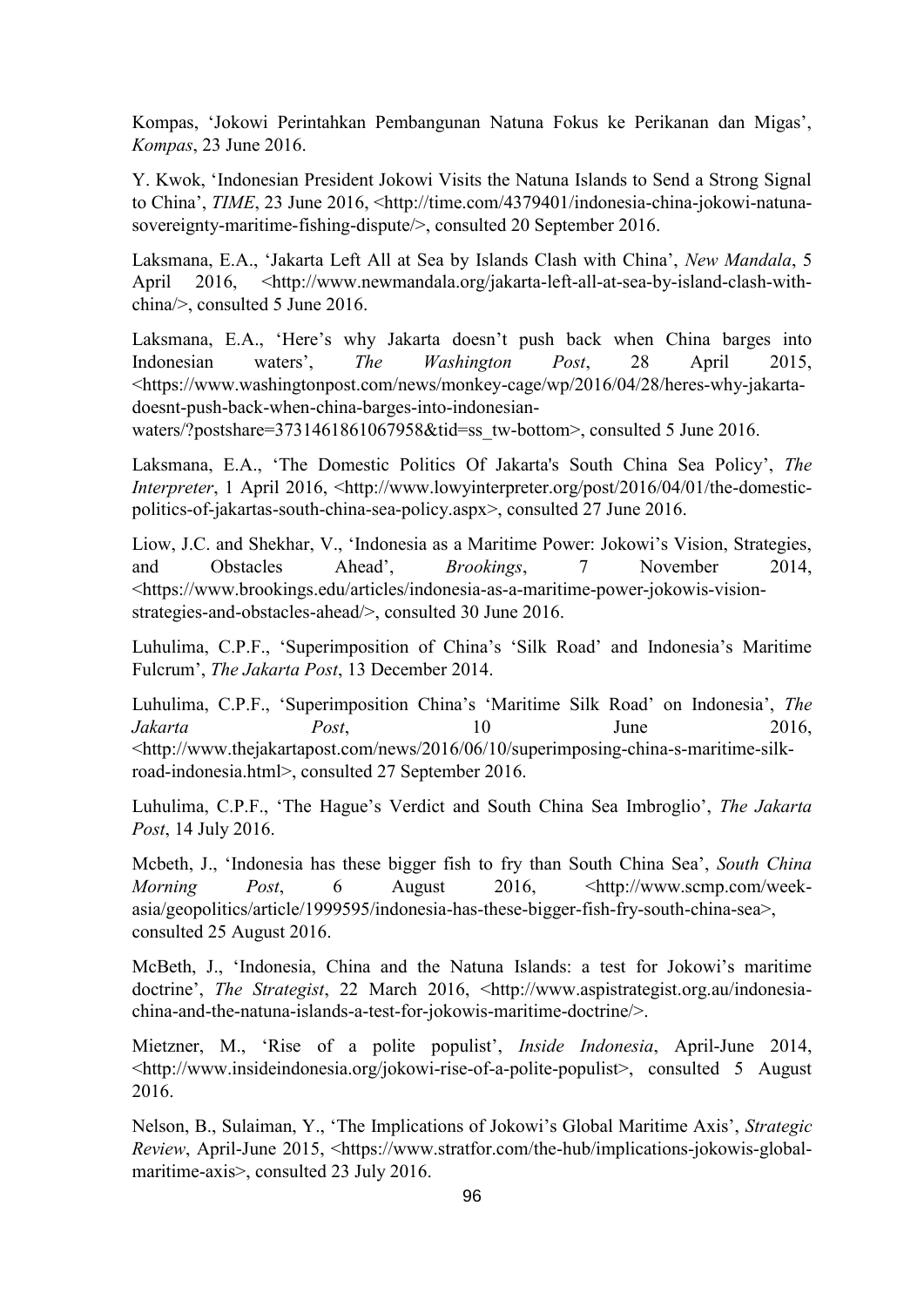Okezone, 'Lantamal XIV Sorong Larang Wartawan Liput Pemusnahan Kapal', *Okezone News*, 2016, 18 August 2016, <http://news.okezone.com/read/2016/08/18/340/1466714/lantamal-xiv-sorong-larangwartawan-liput-pemusnahan-kapal->, consulted 29 August 2016.

Parameswaran, P., 'The Trouble with Indonesia's Foreign Policy Priorities Under Jokowi', *The Diplomat*, 9 January 2015, <http://thediplomat.com/2015/01/the-trouble-withindonesias-foreign-policy-priorities-under-jokowi/>, consulted 15 August 2016.

Parameswaran, P., 'Explaining Indonesia's Sink the Vessels Policy Under Jokowi', *The Diplomat*, 13 January 2015, <http://thediplomat.com/2015/01/explaining-indonesias-sinkthe-vessels-policy-under-jokowi/>, consulted 15 August 2016.

Parameswaran, P., 'Indonesia's War on Illegal Fishing Gets a Technology Boost', jav*The Diplomat*, 28 April 2016, <http://thediplomat.com/2016/04/indonesias-war-on-illegalfishing-gets-a-technology-boost/>, consulted 15 August 2016.

Parameswaran, P., 'Indonesia to Coordinate South China Sea Policy Ahead of Court Verdict', *The Diplomat*, 13 June 2016, <http://thediplomat.com/2016/06/indonesia-tocoordinate-south-china-sea-policy-ahead-of-court-verdict/>, consulted 5 August 2016.

Parameswaran, P., 'Indonesia and China's AIIB', *The Diplomat*, 26 July 2016, <http://thediplomat.com/2016/07/indonesia-and-chinas-aiib/>, consulted 27 August 2016.

Parameswaran, P., 'Indonesia wants to Join TPP', *The Jakarta Post*, 27 October 2015, <http://thediplomat.com/2015/10/indonesia-wants-to-join-tpp-jokowi/>

Pattiradjawane, R.L., 'Secepat Angin, Sekokoh Gunung', *Kompas*, 6 September 2015.

Pattiradjawane, R.L., 'High Speed Railway Diplomacy, Not Domination', *The Jakarta*  Post, 13 February 2016, <http://www.thejakartapost.com/news/2016/02/13/high-speedrailway-diplomacy-not-domination.html#sthash.sCop3Dg9.dpuf>, consulted 27 September 2016.

Pattiradjawane, R.L., 'Politik Kereta Cepat, Berapa Harga HSR Buatan Tiongkok?' ('The Politics of HSR, How Much is Tiongkok-Made HSR?'), *Kompas*, 31 January 2016.

Pattiradjawane, R.L., "Perairan Indonesia Jangkauan TPR AL", *Kompas*, 1 June 2016.

Pattiradjawane, R.L., 'Pencurian Ikan Indonesia Sulit Terapkan Poros Maritim Dunia', *Kompas*, 12 June 2016.

Pattiradjawane, R.L. 'Hegemoni Laut: Menegaskan Kedaulatan Natuna', *KOMPAS*, 24 June 2016.

R.L. Pattiradjawane, 'Kawasan Ikan Tradisional Potensi Konflik Maritim Berbahaya', *Kompas*, 27 June 2016.

Pattiradjawane, 'Perikanan Dalam Hubungan Internasional', *Kompas*, 24 August 2016.

Pattiradjawane, R.L., 'Bilateral RI-RRT', *Kompas*, 5 September 2016.

Pollack, A., 'Company News; Exxon Leads Signers Of Indonesia Gas Deal', *The New York Times*, 17 November 1994,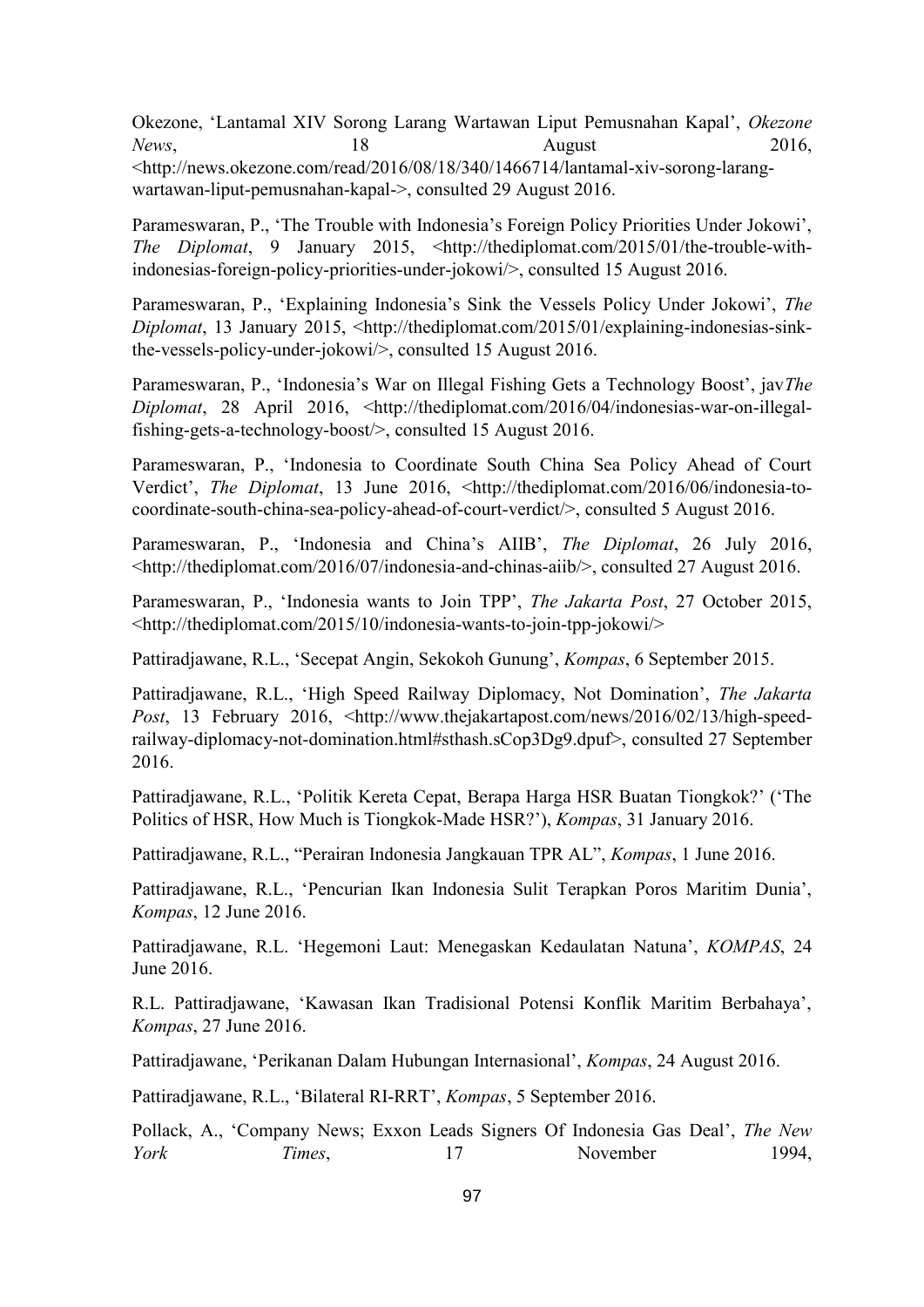<http://www.nytimes.com/1994/11/17/business/company-news-exxon-leads-signers-ofindonesia-gas-deal.html>, Consulted 26 May 2016.

Prasetyo, E., 'Indonesia's Future is at sea, Maritime Development Crucial: Jokowi', Jakarta Globe, 15 June 2016, <http://jakartaglobe.beritasatu.com/news/indonesias-futuresea-maritime-development-crucial-jokowi/>, consulted 15 August 2016.

Prasetyo, E., 'Indonesia: Natuna Incident not related to South China Sea dispute', *Jakarta Globe*, 21 March 2016, <http://jakartaglobe.beritasatu.com/news/indonesia-natunaincident-not-related-south-china-sea-dispute/>, consulted 5 June 2016.

Purba, K., View Point: When Jokowi's Shut Order Works, *The Jakarta Post*, 16 July 2016, <http://www.thejakartapost.com/news/2016/07/16/view-point-when-jokowi-s-shut-orderworks.html>.

K.H. Raditio, 'Insight: China: A Hegemon or Strategic Partner?', *The Jakarta Post*, 20 October 2016.

Rahadiana, R., 'China to build \$5 billion high-speed rail line in Indonesia ', *Bloomberg*, 16 October 2015, <http://www.bloomberg.com/news/articles/2015-10-16/china-to-build-highspeed-rail-line-in-indonesia-joint-venture>, consulted 5 September 2016.

Salim, T., 'RI-China Sea Spat Continues', *The Jakarta Post*, 22 March 2016, <http://www.thejakartapost.com/news/2016/03/22/ri-china-sea-spat-continues.html>, consulted 5 June 2016.

Salim, T. 'Indonesia's Foreign Policy Lack Interest or Mere Prioritizing', *The Jakarta*  Post, 21 October 2016, [<http://www.thejakartapost.com/news/2016/10/21/indonesia-s](http://www.thejakartapost.com/news/2016/10/21/indonesia-s-foreign-policy-lack-interest-or-mere-prioritizing.html)[foreign-policy-lack-interest-or-mere-prioritizing.html>](http://www.thejakartapost.com/news/2016/10/21/indonesia-s-foreign-policy-lack-interest-or-mere-prioritizing.html), consulting 28 October 2016.

Septarini, E.C., 'Realisasi Investasi Tiongkok Minim, Minat dengan Kenyataan 10:1', *Bisnis Indonesia*, 9 October 2016, <http://bali.bisnis.com/read/20161009/16/62191/realisasi-investasi-tiongkok-minim-minatdengan-kenyataan-101>, consulted 27 September 2016.

Shaohui, T., 'Chronology of China's Belt and Road Initiative', *Xinhua*, 24 June 2016, <http://news.xinhuanet.com/english/2016-06/24/c\_135464233.htm>, consulted 30 July 2016.

Sihite, E., 'Jokowi Has 'Intense' 2-Hour Talk with Megawati Ahead of US Trip', *Jakarta Globe*, 24 October 2015, <http://jakartaglobe.beritasatu.com/news/jokowi-intense-2-hourtalk-megawati-ahead-us-trip/>, consulted 27 September 2016.

Sinatra, M., 'A More Active Foreign Policy', *Merdeka Online*, 1 October 2015, <http://merdeka-online.com/home/a-more-active-foreign-policy/>, consulted 27 September 2016.

Sukma, R., 'Gagasan Poros Maritim' ('The Idea of Maritime Fulcrum'), *Kompas*, 21 August 2014,

<http://bisniskeuangan.kompas.com/read/2014/08/21/080000726/Gagasan.Poros.Maritim> , consulted 5 August 2016.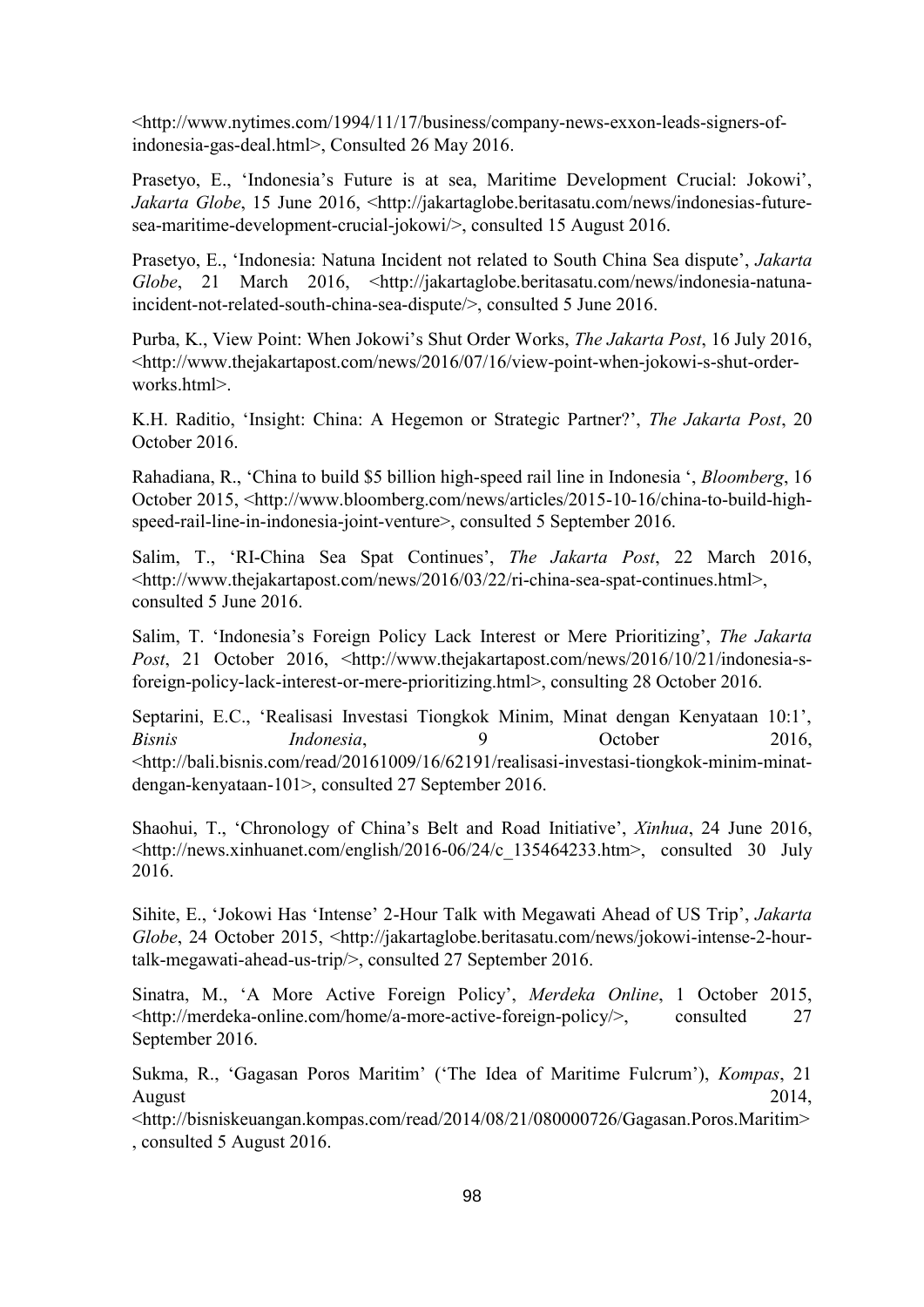Sukma, R., 'Is Indonesia Tilting to China?', *The Jakarta Post,* 11 December 2015, <http://www.thejakartapost.com/news/2015/12/11/insight-is-indonesia-tilting-towardchina.html>, consulted 5 May 2016.

Sukma, R., 'Indonesia and China need to combat the IUU problem', *The Jakarta Post*, 31 March 2016, <http://www.thejakartapost.com/news/2016/03/31/indonesia-and-china-needcombat-iuu-problem.html>.

Supriyanto, R.A., 'Breaking The Silence: Indonesia Vs. China in The Natuna Islands', *The Diplomat*, 23 March 2016, <Http://Thediplomat.Com/2016/03/Breaking-The-Silence-Indonesia-Vs-China-In-The-Natuna-Islands/>, Consulted 30 May 2016.

Suryadinata, L., 'Indonesia to be Maritime Power? Not so fast', *Strait Times*, 11 December 2014, <http://www.straitstimes.com/opinion/indonesia-to-be-maritime-power-not-so-fast>, consulted 28 September 2016.

Susanty, F., Lubis, A.M., 'Opposition Grows Against Jakarta-Bandung High Speed Railway', *The Jakarta Post*, 3 February 2016, <http://www.thejakartapost.com/news/2016/02/03/opposition-grows-against-jakartabandung-high-speed-railway.html>, consulted 27 September 2016.

Tempo, 'Jokowi Inaugurates Ambassadors at State Palace', *Tempo*, 23 December 2015, <http://en.tempo.co/read/news/2015/12/23/055730208/Jokowi-Inaugurates-Ambassadorsat-State-Palace>, consulted 25 August 2016.

Thayer, C., 'Revealed: The Truth Behind ASEAN's Retracted Kunming Statement', *The Diplomat,* 19 June 2016, <http://thediplomat.com/2016/06/revealed-the-truth-behindaseans-retracted-kunming-statement/>.

The Jakarta Post, 'Alatas says no to talks on South China Sea border', 27 June 1995, <http://jawawa.id/index.php/newsitem/alatas-says-no-to-talks-on-south-china-sea-border-1447893297>, consulted 26 May 2016.

The Jakarta Post, 'National Scene: Megawati Meets Chinese Leaders in Beijing', *The Jakarta Post*, 17 October 2015, <http://www.thejakartapost.com/news/2015/10/17/national-scene-megawati-meetschinese-leader-beijing.html>, consulted 27 September 2016.

The Japan Times, 'Indonesia Set to Upgrade Military Base in Islands Perched On Edge Of South China Sea', *The Japan Times*, 29 June 2016, <http://www.japantimes.co.jp/news/2016/06/29/asia-pacific/indonesia-set-upgrademilitary-base-islands-perched-edge-south-china-sea/#.Wbzba J96uk>, consulted 29 September 2016.

Widhiarto, H., 'Jokowi Declares War Illegal Fishing', *The Jakarta Post*, 18 November 2014, <http://www.thejakartapost.com/news/2014/11/18/jokowi-declares-war-illegalfishing.html>, consulted 25 August 2016.

Wisnumurti, N., 'Legal Regimes of Archipelagic States', *The Jakarta Post*, 27 March 2014, <http://www.thejakartapost.com/news/2014/03/27/legal-regimes-archipelagicstates.html>, consulted 5 June 2016.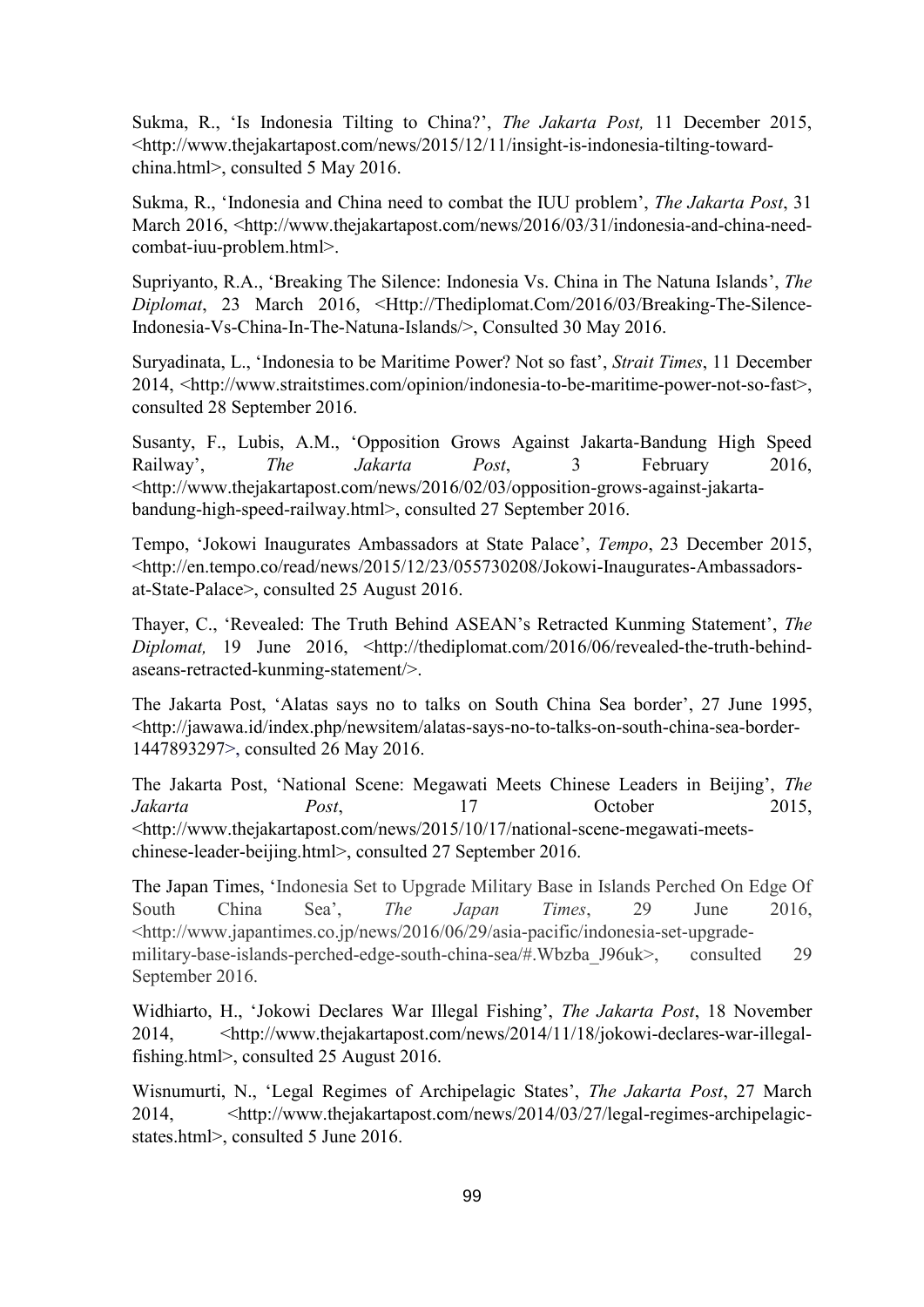Witular, R.A., 'Jokowi Launches Maritime Doctrine to the World', *The Jakarta Post*, 13 November 2014, <http://www.thejakartapost.com/news/2014/11/13/jokowi-launchesmaritime-doctrine-world.html>, consulted 23 July 2016.

Witular, R.A., 'Jokowi Asks More of China', *The Jakarta Post*, 10 November 2014, <http://www.thejakartapost.com/news/2014/11/10/jokowi-asks-more-china.html>, consulted 1 September 2016.

Wong, C., 'Indonesian Presidents Emphasis Development Boosts China', *South China Morning Post*, 26 August 2016, <http://www.scmp.com/news/china/diplomacydefence/article/2004622/indonesian-presidents-emphasis-development-boosts-china>, consulted 25 August 2016.

Wong, C., 'Indonesian Leader Widodo's Emphasis on Development Boosts China Ties', *South China Morning Post*, 25 August 2016, <http://www.scmp.com/news/china/diplomacy-defence/article/2004622/indonesianpresidents-emphasis-development-boosts-china>, consulted 27 September 2016.

## **Other Sources:**

'Debat Calon Presiden 22 Juni 2014 Segmen 5' ('Presidential Candidate Debate on 22 June 2014'), <https://www.youtube.com/watch?v=qC5O5zHmcMg&t=1236s>, consulted 28 August 2016.

Gindarsah, I., Priamarizki, A., 'Indonesia's Maritime Doctrine And Security Concerns', *Policy Report, Report, Report, Chttps://www.rsis.edu.sg/wp*[content/uploads/2015/04/PR150](https://www.rsis.edu.sg/wp-content/uploads/2015/04/PR15)409\_Indonesias-Maritime-Doctrine.pdf>.

Goh, E., 'Indonesia's New Strategic Policy under Jokowi: Change, Continuity, and Challenges', *The Centre of Gravity Series*, ANU Strategic and Defense Studies Centre, Canberra, 2015,

<http://ips.cap.anu.edu.au/sites/default/files/COG%20%2320%20Web.pdf>, consulted 5 September 2016.

Goh, E., 'Understanding "hedging' in Asia-Pacific Security', *PacNet Newsletter*, No. 43, Centre for Strategic and International Studies, 31 August 2006, <http://csis.org/files/media/csis/pubs/pac0643.pdf>, consulted 5 June 2016.

Hamilton-Hart, N. and McRae, D.,'Indonesia: Balancing The United States and China, Aiming Independence', United States Studies Centre, Sydney, November 2015, <http://ussc.edu.au/ussc/assets/media/docs/publications/Emerging-Asia-Reports/MacArthur-Indonesia-ONLINE.pdf>, consulted 2 September 2016.

Heriyanto, D., 'Five Questions: Dewi Fortuna Anwar', *Strategic Review-Indonesia*, 14 July 2015, <http://www.sr-indonesia.com/web-exclusives/view/five-questions-dewifortuna-anwar>, consulted 5 June 2016.

Heriyanto, 'Illegal Fishing Costs Indonesia 3 Billion Dollars a Year', *Reporting Development in ASEAN*, IPS Asia-Pacific, 2016, <http://www.aseannews.net/illegalfishing-costs-indonesia-3-billion-dollars-a-year/>, consulted 5 September 2016.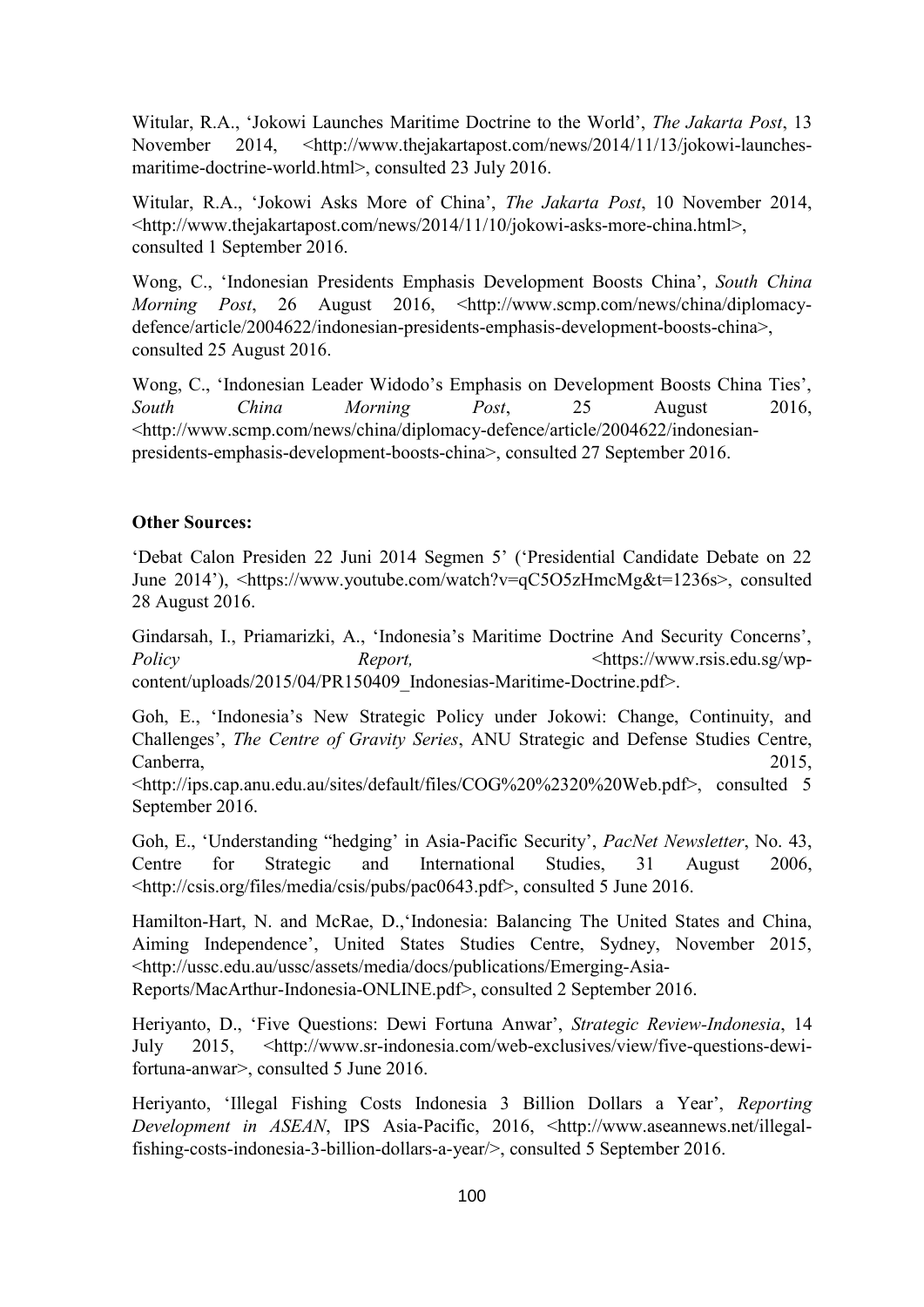Indonesia Investments, 'Indonesia 8th Largest Shareholder Asian Infrastructure Investment Bank', 1 July 2015, <http://www.indonesia-investments.com/news/newscolumns/indonesia-8th-largest-shareholder-asian-infrastructure-investment-bankaiib/item5692>, consulted 5 September 2016.

Indonesia Port Corporation I, 'Pelindo 1 dan Port of Rotterdam Authority Tanda Tangani Heads of Agreement (Hoa) Pengembangan Pelabuhan Kuala Tanjung', 28 August 2015, Press Release, <http://www.pelindo1.co.id/wps/portal/Home/News/Press-Release/Press-Release-

Detail/pelindo%201%20dan%20%20port%20of%20rotterdam%20authority%20%20tanda %20tangani%20heads%20of%20agreement%20(hoa)%20pengembangan%20pelabuhan% 20kuala%20tanjung/>, consulted 27 September 2016.

Junhua Zhang, 'What's Driving China's One Belt, One Road Initiative', *East Asia Forum*, 2 September 2016, <http://www.eastasiaforum.org/2016/09/02/whats-driving-chinas-onebelt-one-road-initiative/>, consulted 28 September 2016.

Lebling, K., 'Fishing for Answers: Understanding Drivers and Environmental Impacts of China's Distant Water Fishing Fleet', Wilson Center China Environment Forum, <https://www.wilsoncenter.org/sites/default/files/Fishing%20for%20Answers\_0.pdf>, consulted 12 August 2016.

Lubis, U., 'Lini Masa Kontroversi Proyek Kereta Api Cepat Jakarta-Bandung', 9 February 2016, <http://www.rappler.com/indonesia/121865-lini-masa-kontroversi-proyek-keretaapi-cepat-jakarta-bandung>, consulted 20 September 2016.

Marzuki, K.I., Priamarizki, A., 'Indonesia's Maritime Ambitions Remain Rudderless', *East Asia Forum*, 2 September 2016, <http://www.eastasiaforum.org/2016/09/02/indonesias-maritime-ambitions-remainrudderless/>, consulted 12 October 2016.

O'Rourke, R., 'Maritime Territorial and Exclusive Economic Zone (EEZ) Disputes Involving China: Issues for Congress', *Congressional Research Service Report*, 31 May 2016, p. 23, <https://www.fas.org/sgp/crs/row/R42784.pdf>, consulted 24 May 2016.

Pattiradjawane, R.L., 'Balancing National Interests in Post-PCA Rulings', presented in the 36th Talking ASEAN on "Post-Tribunal's Ruling South China Sea Dispute", The Habibie Centre, Jakarta, 21 June 2016.

Port of Rotterdam, 'Port of Rotterdam Authority Wants to Construct a Deep Sea Port in Indonesia', *Press Release*, 31 August 2015, <https://www.portofrotterdam.com/en/newsand-press-releases/port-of-rotterdam-authority-wants-to-construct-a-deep-sea-port-inindonesia>, Consulted 20 September 2016.

Presidential Debate, Third Round, 22 June 2014, <https://www.youtube.com/watch?v=hEtUNOBPqyw>.

Prihartono, B., 'Pengembangan Tol Laut dalam RPJMN 2015-2019' ('The Development of Maritime Highways in the National Medium Term Development Plan 2014-2019 and Implementation 2015'), Bappenas, undated,  $\leq$ http://www.bappenas.go.id/files/Pengembangan%20Tol%20Laut%20Dalam%20RPJMN% 202015-2019%20Dan%20Implementasi%202015.pdf>, consulted 1 September 2016.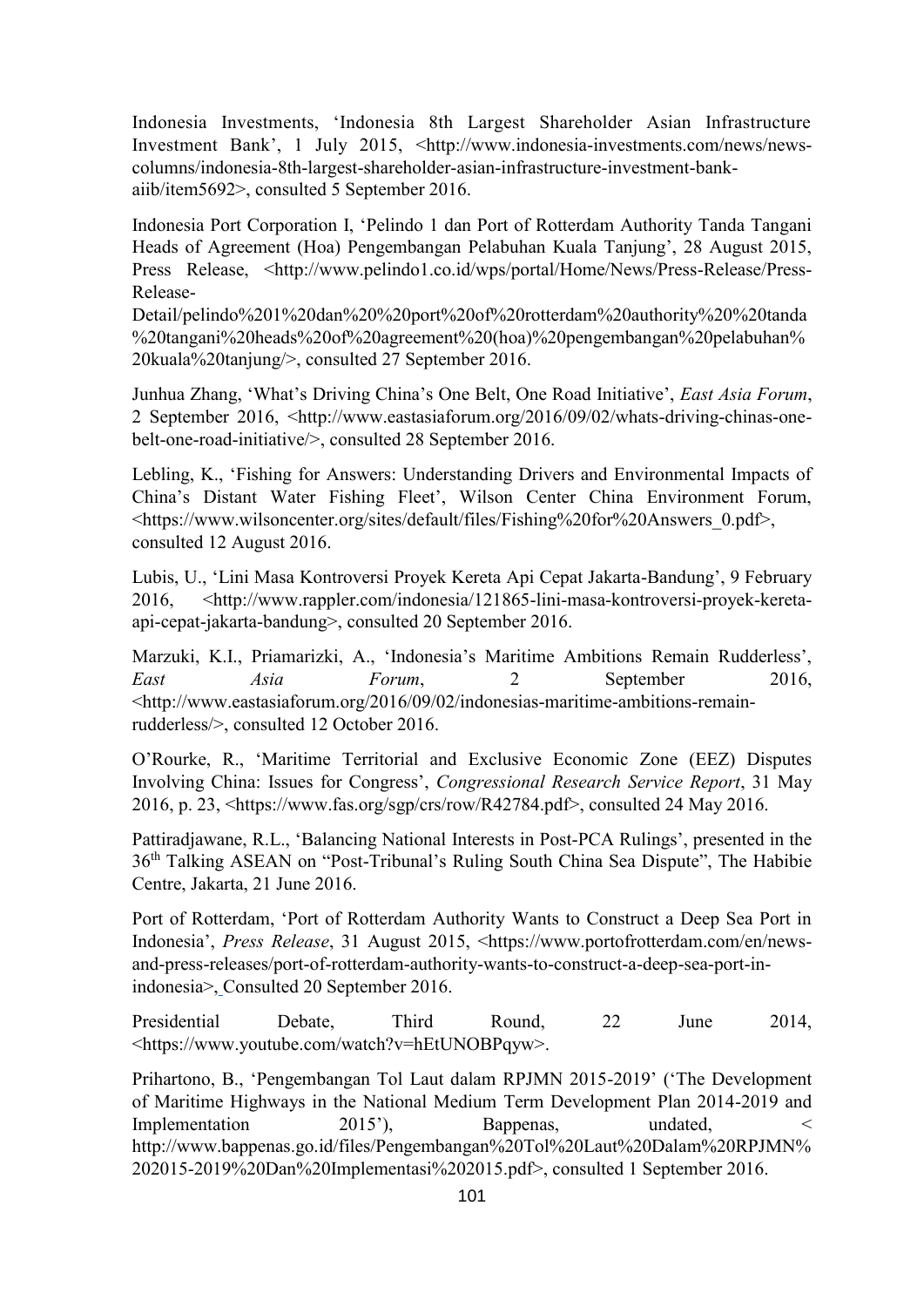Priyandita, G., 'Don't Expect too much from growing Sino-Indonesia Ties', *East Asia Forum*, 7 November 2015, <http://www.eastasiaforum.org/2015/11/07/dont-expect-toomuch-from-growing-sino-indonesia-ties/>, consulted 28 August 2016.

Rogers, C., 'The Dark Side of China's Foreign Fishing Boom', *Mongabay*, 2 June 2016, <https://news.mongabay.com/2016/06/the-dark-side-of-chinas-foreign-fishing-boom/>, consulted 12 August 2016.

Sebastian, L.C., Supriyanto, R.A., Arsana, I.M.A., 'Indonesia and the Law of the Sea: Beyond the Archipelagic Outlook', *National Security College Issue Brief*, No. 9, May 2014, <http://nsc.anu.edu.au/documents/Indonesia-Article9.pdf>, consulted 30 June 2016.

Supriyanto, R.A., 'A View from Indonesia', *The ASAN Forum*, Vol. 4, No. 2, March-April 2016, <http://www.theasanforum.org/a-view-from-indonesia/>.

Supriyanto, R.A, 'Developing Indonesia's Maritime Strategy Under President Jokowi', 22 February 2016, <http://www.theasanforum.org/developing-indonesias-maritime-strategyunder-president-jokowi-1/>, consulted 15 August 2016.

Syailendra, E.A., 'Jokowi and the Luhut Factor', *East Asia Forum*, 27 August 2016, <http://www.eastasiaforum.org/2016/08/27/jokowi-and-the-luhut-factor/>, consulted 2 October 2016.

Syailendra, E.A., 'Indonesia's High Speed Rail: A China-Japan Scramble for Influence?', *RSIS Commentary*, No. 269, 9 December 2015, <http://www.rsis.edu.sg/wpcontent/uploads/2015/12/CO15269.pdf?utm\_source=getresponse&utm\_medium=email&ut m\_campaign=rsis\_publications&utm\_content=RSIS+Commentary+269%2F2015+Indones ia%E2%80%99s+High+Speed+Rail%3A+A+China-

Japan+Scramble+for+Influence%3F+by+Emirza+Adi+Syailendra+>, consulted 20 September 2016.

Syailendra, E.A., 'The End of the Line for Japanese Influence in Indonesia', *East Asia Forum*, 10 December 2015, <http://www.eastasiaforum.org/2015/12/10/the-end-of-theline-for-japanese-influence-in-indonesia/>, consulted 20 September 2016.

Syam, F., and Kotarumalos, A., 'Indonesia Marks Independence Day by Sinking Illegal Ships', 17 August 2016, [<http://bigstory.ap.org/article/9aee6ed58021438e9a49644f26776ab9/indonesia-marks](http://bigstory.ap.org/article/9aee6ed58021438e9a49644f26776ab9/indonesia-marks-independence-day-sinking-illegal-ships)[independence-day-sinking-illegal-ships>](http://bigstory.ap.org/article/9aee6ed58021438e9a49644f26776ab9/indonesia-marks-independence-day-sinking-illegal-ships), consulted 29 August 2016.

The Investment Coordinating Board, 'Press Release Investment Realization 2015 Exceed Target', 21 January 2016, <http://www.bkpm.go.id/images/uploads/investasi\_indonesia/file/Press\_Release\_-\_EN\_- TW IV Final.pdf>, consulted 5 July 2016.

Tjhin, C.S., 'Engagement with China needed', *The Jakarta Post*, 28 October 2016.

Tiezzi, S., 'Indonesia, China Seal 'Maritime Partnership'', *The Diplomat*, 27 March 2015, <http://thediplomat.com/2015/03/indonesia-china-seal-maritime-partnership/>, consulted 15 August 2016.

Tribunnews, 'Ini akar konsep poros maritim dunia' ('This is the root of global maritime fulcrum concept'), *Tribunnews*, 24 June 2014,